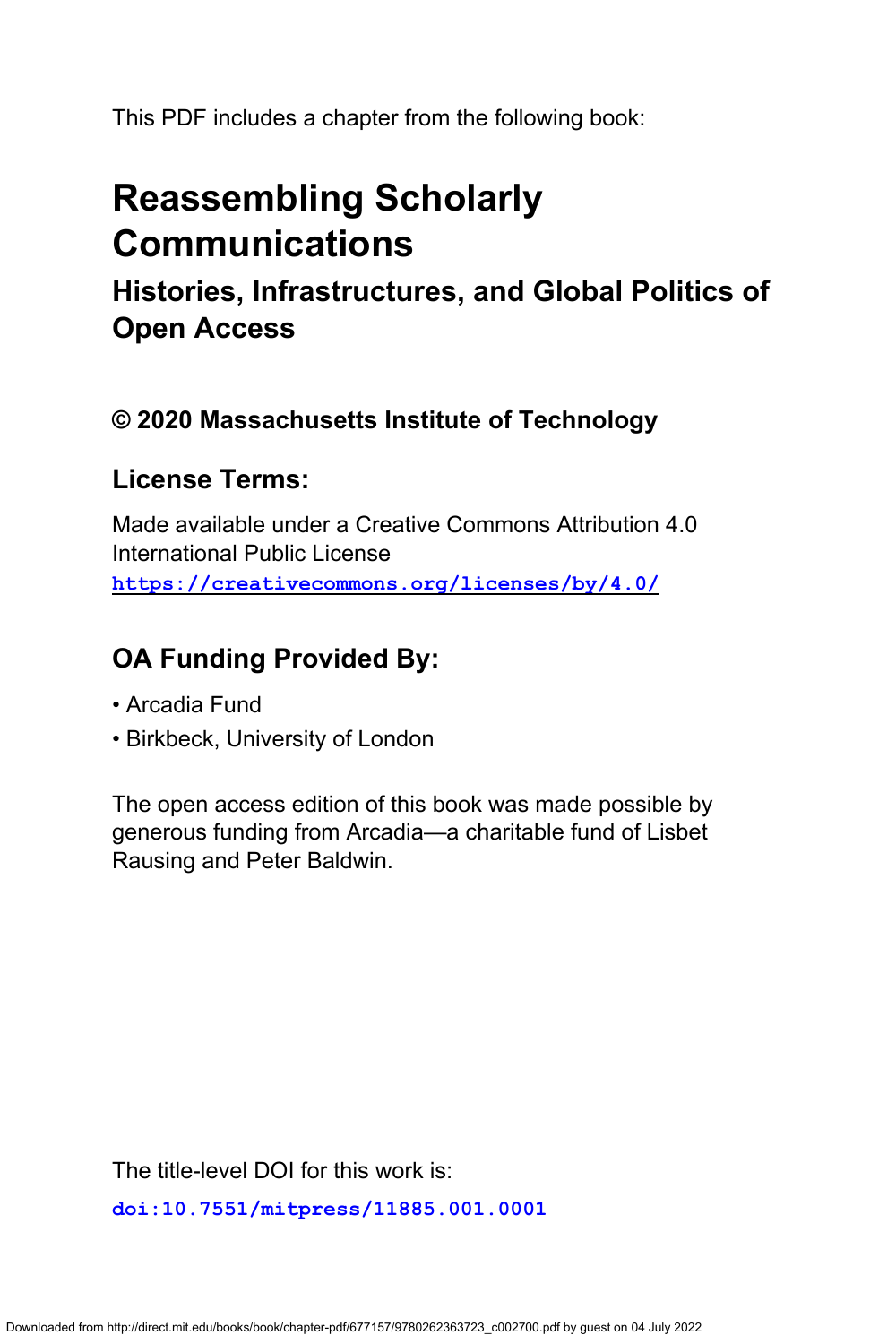Adema, Janneke. "Don't Give Your Labour to Academia.Edu, Use It to Strengthen the Academic Commons." *Open Reflections* (blog), April 7, 2016. [https://openreflections](https://openreflections.wordpress.com/2016/04/07/dont-give-your-labour-to-academia-edu-use-it-to-strengthen-the-academic-commons/) [.wordpress.com/2016/04/07/dont-give-your-labour-to-academia-edu-use-it-to](https://openreflections.wordpress.com/2016/04/07/dont-give-your-labour-to-academia-edu-use-it-to-strengthen-the-academic-commons/) [-strengthen-the-academic-commons/](https://openreflections.wordpress.com/2016/04/07/dont-give-your-labour-to-academia-edu-use-it-to-strengthen-the-academic-commons/).

Adema, Janneke, and Gary Hall. "The Political Nature of the Book: On Artists' Books and Radical Open Access." *New Formations*, no. 78 (2013): 138–156. [https://doi.org](https://doi.org/10.3898/NewF.78.07.2013) [/10.3898/NewF.78.07.2013](https://doi.org/10.3898/NewF.78.07.2013).

Adema, Janneke, and Samuel A. Moore. "Collectivity and Collaboration: Imagining New Forms of Communality to Create Resilience in Scholar-Led Publishing." *Insights: The UKSG Journal* 31 (2018). [https://doi.org/10.1629/uksg.399.](https://doi.org/10.1629/uksg.399)

Adler, Melissa. "Classification Along the Color Line: Excavating Racism in the Stacks." *Journal of Critical Library and Information Studies* 1, no. 1 (2017): 1–32. [https://doi.org/10](https://doi.org/10.24242/jclis.v1i1.17) [.24242/jclis.v1i1.17](https://doi.org/10.24242/jclis.v1i1.17).

Aguado-López, Eduardo, Arianna Becerril-García, and Salvador Chávez-Ávila. "Conectando al Sur Con La Ciencia Global. El Nuevo Modelo de Publicación en ALyC, No Comercial, Colaborativo y Sustentable," 2016. [https://blogredalyc.files](https://blogredalyc.files.wordpress.com/2016/08/redalycnuevomodelopublicacion2016-11.pdf) [.wordpress.com/2016/08/redalycnuevomodelopublicacion2016-11.pdf](https://blogredalyc.files.wordpress.com/2016/08/redalycnuevomodelopublicacion2016-11.pdf).

Aguado-López, Eduardo, Arianna Becerril-García, and Sheila Godínez-Larios. "Colaboración Internacional en Las Ciencias Sociales y Humanidades: Inclusión, Participación e Integración." *Convergencia Revista de Ciencias Sociales*, no. 75 (2017): 13. [https://doi.org/10.29101/crcs.v0i75.4227.](https://doi.org/10.29101/crcs.v0i75.4227)

Alonso, Wladimir J., and Esteban Fernández-Juricic. "Regional Network Raises Profile of Local Journals." *Nature* 415, no. 6871 (2002): 471. [https://doi.org/10.1038/415471c.](https://doi.org/10.1038/415471c)

Alperin, Juan Pablo. "The Public Impact of Latin America's Approach to Open Access." PhD diss., Stanford University, 2015. [https://purl.stanford.edu/jr256tk1194.](https://purl.stanford.edu/jr256tk1194)

Alperin, Juan Pablo, Dominique Saugy de Babini, and Gustavo Fischman. *Open Access Indicators and Scholarly Communications in Latin America*. Ciudad Autónoma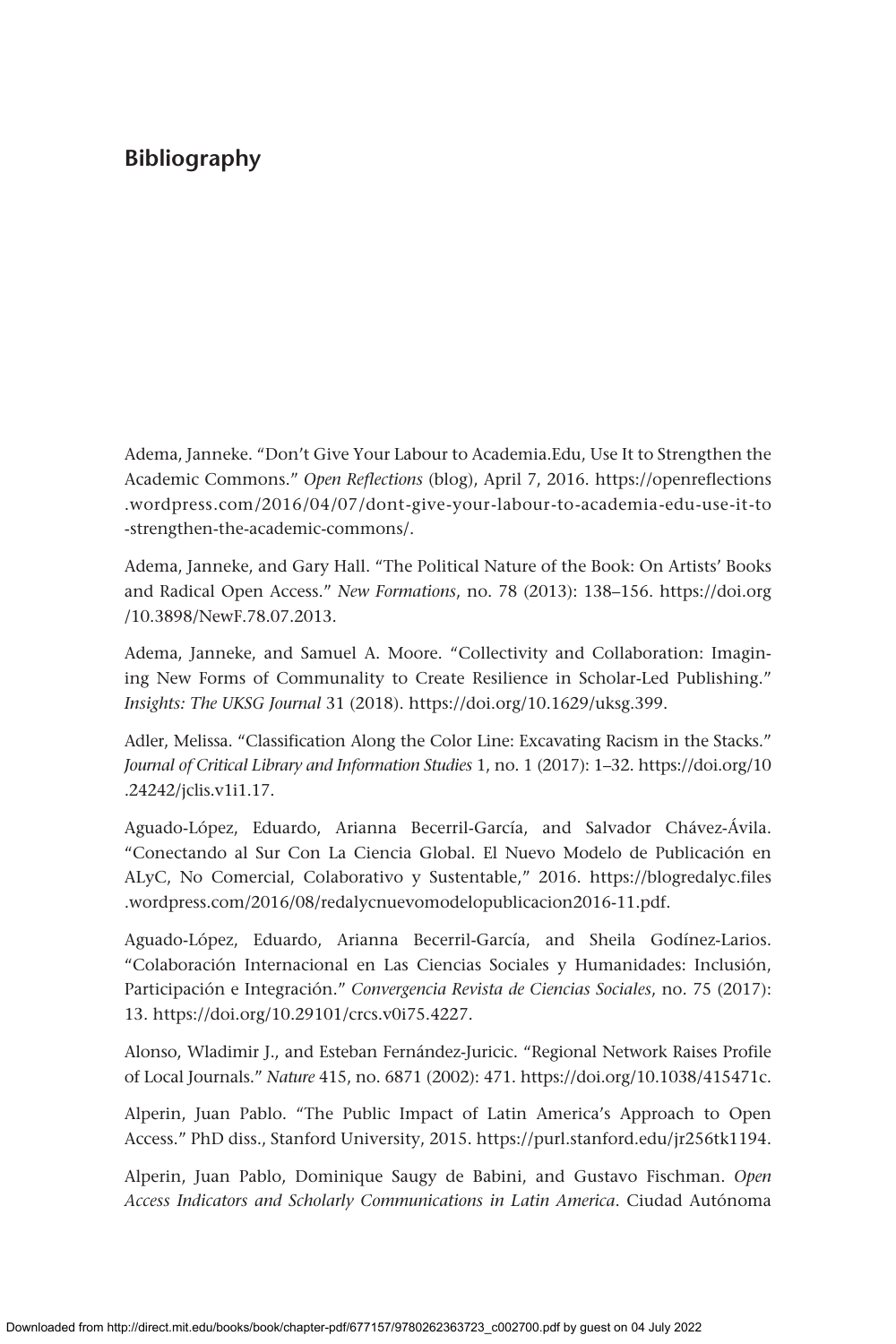de Buenos Aires: CLACSO, 2014. [http://biblioteca.clacso.edu.ar/clacso/se/20140917](http://biblioteca.clacso.edu.ar/clacso/se/20140917054406/OpenAccess.pdf) [054406/OpenAccess.pdf](http://biblioteca.clacso.edu.ar/clacso/se/20140917054406/OpenAccess.pdf).

Altman, Elizabeth, and Mary Tripsas. "Product-to-Platform Transitions: Organizational Identity Implications." In *The Oxford Handbook of Creativity, Innovation, and Entrepreneurship*, edited by Christina Shalley, Michael A. Hitt, and Jing Zhou. Oxford: Oxford University Press, 2015. [https://doi.org/10.1093/oxfordhb/9780199927678.013.0032.](https://doi.org/10.1093/oxfordhb/9780199927678.013.0032)

Alvarez, Maximillian. "Contingent No More." *The Baffler*, May 3, 2017. [https://thebaf](https://thebaffler.com/the-poverty-of-theory/contingent-no-more) [fler.com/the-poverty-of-theory/contingent-no-more.](https://thebaffler.com/the-poverty-of-theory/contingent-no-more)

"AmeliCA vs Plan S: Same Target, Two Different Strategies to Achieve Open Access.— AmeliCA." Accessed May 1, 2019. [http://www.amelica.org/en/index.php/2019/01](http://www.amelica.org/en/index.php/2019/01/10/amelica-vs-plan-s-mismo-objetivo-dos-estrategias-distintas-para-lograr-el-acceso-abierto/) [/10/amelica-vs-plan-s-mismo-objetivo-dos-estrategias-distintas-para-lograr-el-acceso](http://www.amelica.org/en/index.php/2019/01/10/amelica-vs-plan-s-mismo-objetivo-dos-estrategias-distintas-para-lograr-el-acceso-abierto/) [-abierto/.](http://www.amelica.org/en/index.php/2019/01/10/amelica-vs-plan-s-mismo-objetivo-dos-estrategias-distintas-para-lograr-el-acceso-abierto/)

American Association of University Professors. "Background Facts on Contingent Faculty Positions." AAUP. Accessed May 14, 2019. [https://www.aaup.org/issues/contin](https://www.aaup.org/issues/contingency/background-facts) [gency/background-facts](https://www.aaup.org/issues/contingency/background-facts).

American Historical Association. "Statement on Policies Regarding the Embargoing of Completed History PhD Dissertations." Perspectives on History, July 22, 2013. [https://www.historians.org/publications-and-directories/perspectives-on-history](https://www.historians.org/publications-and-directories/perspectives-on-history/summer-2013/american-historical-association-statement-on-policies-regarding-the-embargoing-of-completed-history-phd-dissertations) [/summer-2013/american-historical-association-statement-on-policies-regarding-the](https://www.historians.org/publications-and-directories/perspectives-on-history/summer-2013/american-historical-association-statement-on-policies-regarding-the-embargoing-of-completed-history-phd-dissertations) [-embargoing-of-completed-history-phd-dissertations](https://www.historians.org/publications-and-directories/perspectives-on-history/summer-2013/american-historical-association-statement-on-policies-regarding-the-embargoing-of-completed-history-phd-dissertations).

Anderson, Ivy, Jeffrey Mackie-Mason, Günter Waibel, Richard A. Schneider, Dennis J. Ventry Jr., and Mihoko Hosoi. "Open Statement: Why UC Cut Ties with Elsevier." UC Berkeley Library News, March 20, 2019. [https://news.lib.berkeley.edu/uc-elsevier](https://news.lib.berkeley.edu/uc-elsevier-statement) [-statement](https://news.lib.berkeley.edu/uc-elsevier-statement).

Andrews, Penelope CS. "An Investigation into Changes to Institutional Repositories Following the Publication of the Finch Report in July 2012 and Subsequent Developments in UK Funder and Government Policies and Guidance." MSc Digital Library Management, The University of Sheffield, 2014.

Appadurai, Arjun. "The Right to Research." *Globalisation, Societies and Education* 4, no. 2 (2006): 167–177. [https://doi.org/10.1080/14767720600750696.](https://doi.org/10.1080/14767720600750696)

Archambault, Éric, Didier Amyot, Philippe Deschamps, Aurore Nicol, Françoise Provencher, Lise Rebout, and Guillaume Roberge. "Proportion of Open Access Papers Published in Peer-Reviewed Journals at the European and World Levels—1996–2013." Science-Metrix. Accessed April 28, 2019. [http://science-metrix.com/sites/default/files](http://science-metrix.com/sites/default/files/science-metrix/publications/d_1.8_sm_ec_dg-rtd_proportion_oa_1996-2013_v11p.pdf) [/science-metrix/publications/d\\_1.8\\_sm\\_ec\\_dg-rtd\\_proportion\\_oa\\_1996-2013\\_v11p.pdf](http://science-metrix.com/sites/default/files/science-metrix/publications/d_1.8_sm_ec_dg-rtd_proportion_oa_1996-2013_v11p.pdf).

Arrow, Tom, Jenny Molloy, and Peter Murray-Rust. "A Day in the Life of a Content Miner and Team." *Insights: The UKSG Journal* 29, no. 2 (2016): 208–211. [https://doi](https://doi.org/10.1629/uksg.310) [.org/10.1629/uksg.310](https://doi.org/10.1629/uksg.310).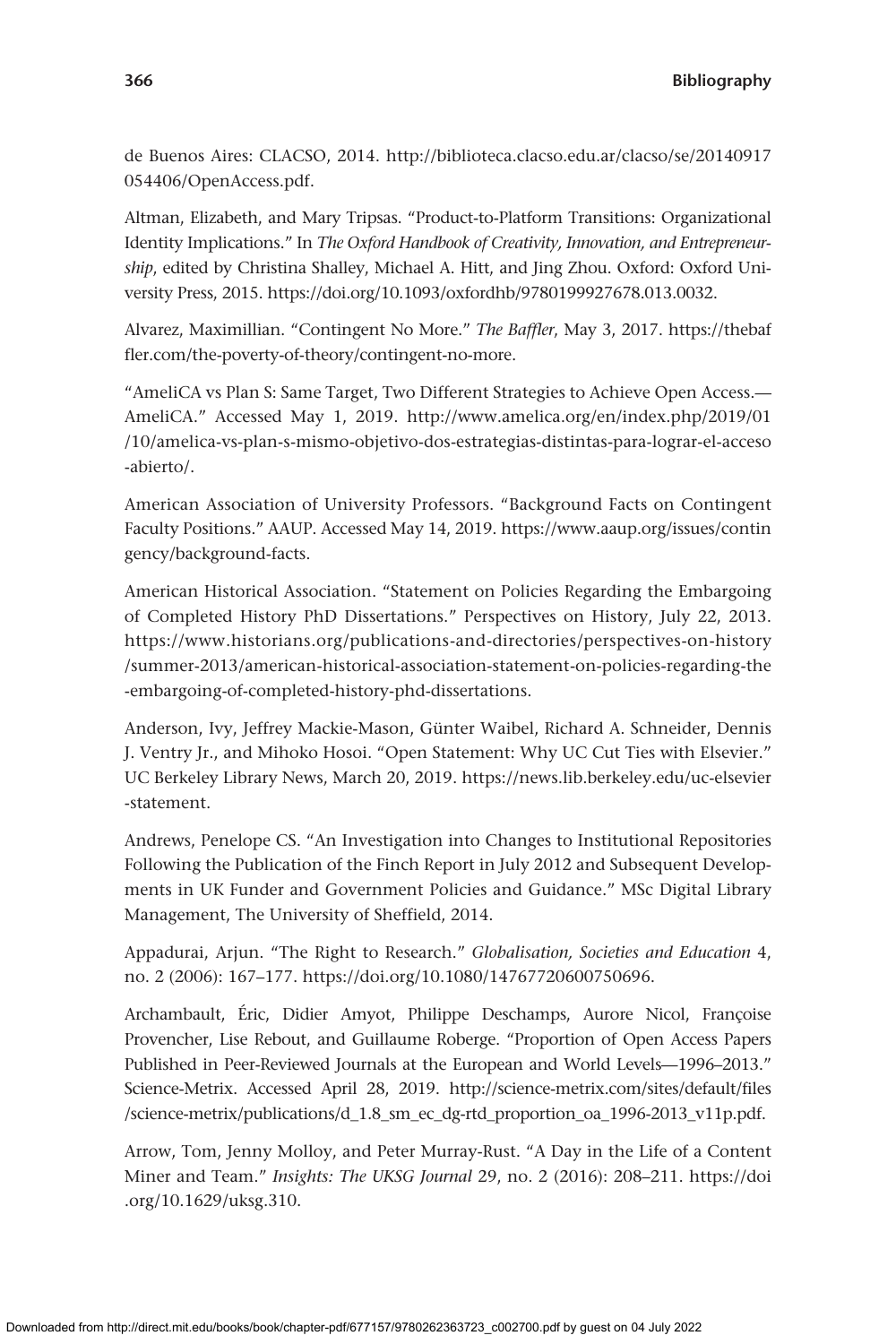Arunachalam, Subbiah. "Social Justice in Scholarly Publishing: Open Access Is the Only Way." *The American Journal of Bioethics* 17, no. 10 (2017): 15–17. [https://doi](https://doi.org/10.1080/15265161.2017.1366194) [.org/10.1080/15265161.2017.1366194.](https://doi.org/10.1080/15265161.2017.1366194)

Assmann, Aleida. "Canon and Archive." In *Media and Cultural Memory*, edited by Astrid Erll and Ansgar Nünning, 97–108. Berlin: Walter de Gruyter, 2008. [https:](https://kops.uni-konstanz.de/handle/123456789/13382) [//kops.uni-konstanz.de/handle/123456789/13382.](https://kops.uni-konstanz.de/handle/123456789/13382)

Association of College & Research Libraries (ACRL). "Scholarship as Conversation." Text. Framework for Information Literacy for Higher Education, February 9, 2015. <http://www.ala.org/acrl/standards/ilframework#conversation>.

Association of Research Libraries. "ARL Statistics 2009–2011," 2014. [https://www.arl](https://www.arl.org/arl-statistics-survey-statistical-trends/) [.org/arl-statistics-survey-statistical-trends/](https://www.arl.org/arl-statistics-survey-statistical-trends/).

Astbury, Raymond. "The Renewal of the Licensing Act in 1693 and Its Lapse in 1695." *The Library* 33, no. 4 (1978): 296–322. [https://doi.org/10.1093/library/s5-XXXIII.4.296.](https://doi.org/10.1093/library/s5-XXXIII.4.296)

Atkinson-Bonasio, Alice. "Gender Balance in Research: New Analytical Report Reveals Uneven Progress." Elsevier Connect, 2017. [https://www.elsevier.com/connect/gender](https://www.elsevier.com/connect/gender-balance-in-research-new-analytical-report-reveals-uneven-progress) [-balance-in-research-new-analytical-report-reveals-uneven-progress.](https://www.elsevier.com/connect/gender-balance-in-research-new-analytical-report-reveals-uneven-progress)

Aulisio, George. "Open Access Publishing and Social Justice: Scranton's Perspectives." *Jesuit Higher Education: A Journal* 3, no. 2 (2014): 55–73.

Authors Alliance. "Is It Time for Authors to Leave SSRN?" *Authors Alliance* (blog), July 17, 2016. [https://www.authorsalliance.org/2016/07/17/is-it-time-for-authors-to](https://www.authorsalliance.org/2016/07/17/is-it-time-for-authors-to-leave-ssrn/) [-leave-ssrn/](https://www.authorsalliance.org/2016/07/17/is-it-time-for-authors-to-leave-ssrn/).

The Avalon Project. "The Statute of Anne; April 10, 1710," 2008. [http://avalon.law](http://avalon.law.yale.edu/18th_century/anne_1710.asp) [.yale.edu/18th\\_century/anne\\_1710.asp](http://avalon.law.yale.edu/18th_century/anne_1710.asp).

Babini, Dominique. "Voices from the Global South on Open Access in the Social Sciences." In *Open Access Perspectives in the Humanities and Social Sciences*, 15–16. London: London School of Economics, 2013. [https://blogs.lse.ac.uk/impactofsocialsciences](https://blogs.lse.ac.uk/impactofsocialsciences/files/2013/10/Open-Access-HSS-eCollection.pdf) [/files/2013/10/Open-Access-HSS-eCollection.pdf.](https://blogs.lse.ac.uk/impactofsocialsciences/files/2013/10/Open-Access-HSS-eCollection.pdf)

Babini, Dominique, Eduardo Aguado López, and Indrajit Banerjee. "Tesis a Favor de La Consolidación Del Acceso Abierto Como Una Alternativa de Democratización de La Ciencia En América Latina." In *Acceso Abierto*, by Peter Suber, 13–48. México: Universidad Autónoma del Estado de México, 2015.

Baggs, Chris. "'The Whole Tragedy of Leisure in Penury': The South Wales Miners' Institute Libraries during the Great Depression." *Libraries & Culture* 39, no. 2 (2004): 115–136.

Baker, Nicholson. *Double Fold: Libraries and the Assault on Paper*. New York: Random House, 2002.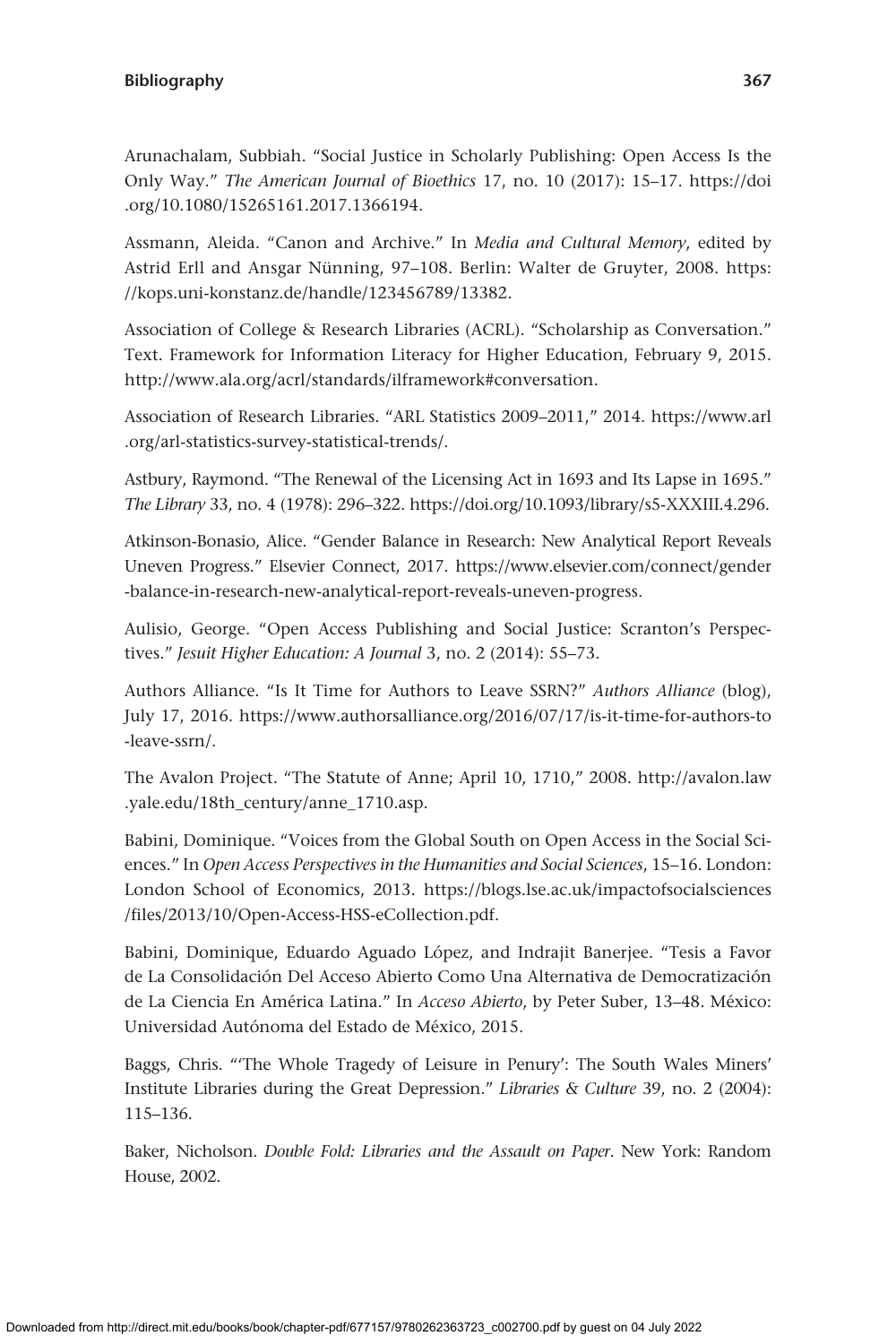Ball, Alexander. "Review of Data Management Lifecycle Models," February 13, 2012. [https://researchportal.bath.ac.uk/en/publications/review-of-data-management](https://researchportal.bath.ac.uk/en/publications/review-of-data-management-lifecycle-models) [-lifecycle-models](https://researchportal.bath.ac.uk/en/publications/review-of-data-management-lifecycle-models).

Barber, Michael, Katelyn Donnelly, and Saad Rizvi. "An Avalanche Is Coming: Higher Education and the Revolution Ahead." Institute for Public Policy Research, 2013. [https://s3.amazonaws.com/avalanche-assets/avalanche-is-coming\\_Mar2013\\_10432.pdf.](https://s3.amazonaws.com/avalanche-assets/avalanche-is-coming_Mar2013_10432.pdf)

Barclay, Donald A. "Academic Print Books Are Dying. What's the Future?" *The Conversation* (blog), November 10, 2015. [https://theconversation.com/academic-print](https://theconversation.com/academic-print-books-are-dying-whats-the-future-46248) [-books-are-dying-whats-the-future-46248.](https://theconversation.com/academic-print-books-are-dying-whats-the-future-46248)

Barnes, Lucy. "ScholarLed Collaboration: A Powerful Engine to Grow Open Access Publishing." *LSE Impact Blog*, October 26, 2018. [https://blogs.lse.ac.uk/impactofsocial](https://blogs.lse.ac.uk/impactofsocialsciences/2018/10/26/scholarled-collaboration-a-powerful-engine-to-grow-open-access-publishing/) [sciences/2018/10/26/scholarled-collaboration-a-powerful-engine-to-grow-open-access](https://blogs.lse.ac.uk/impactofsocialsciences/2018/10/26/scholarled-collaboration-a-powerful-engine-to-grow-open-access-publishing/) [-publishing/.](https://blogs.lse.ac.uk/impactofsocialsciences/2018/10/26/scholarled-collaboration-a-powerful-engine-to-grow-open-access-publishing/)

Barocas, Solon, and Helen Nissenbaum. "Big Data's End Run around Procedural Privacy Protections." *Communications of the ACM* 57, no. 11 (2014): 31–33. [https://doi](https://doi.org/10.1145/2668897) [.org/10.1145/2668897](https://doi.org/10.1145/2668897).

Barreto, José-Manuel. "Epistemologies of the South and Human Rights: Santos and the Quest for Global and Cognitive Justice." *Indiana Journal of Global Legal Studies* 21, no. 2 (2014): 395–422. <https://doi.org/10.2979/indjglolegstu.21.2.395>.

Barry, Andrew. "Transparency as a Political Device." In *Débordements: Mélanges Offerts à Michel Callon*, edited by Madeleine Akrich, Yannick Barthe, Fabian Muniesa, and Philippe Mustar, 21–39. Sciences Sociales. Paris: Presses des Mines, 2013. [http:](http://books.openedition.org/pressesmines/721) [//books.openedition.org/pressesmines/721.](http://books.openedition.org/pressesmines/721)

Bawden, F. C. Letter to Salisbury. "Application for Reduction in Charge for Reprints," December 7, 1950. RS OM/57(50).

Bazerman, Charles. *Shaping Written Knowledge: The Genre and Activity of the Experimental Article in Science*. Madison, WI: University of Wisconsin Press, 1988.

BBC. "Libraries 'Facing Greatest Crisis,'" March 29, 2016, sec. England. [https://www](https://www.bbc.com/news/uk-england-35707956) [.bbc.com/news/uk-england-35707956](https://www.bbc.com/news/uk-england-35707956).

Beall, Jeffrey. "Is SciELO a Publication Favela?" *Emerald City Journal*, July 30, 2015. <https://www.emeraldcityjournal.com/2015/07/is-scielo-a-publication-favela/>.

Beall, Jeffrey. "The Open-Access Movement Is Not Really about Open Access." *TripleC: Communication, Capitalism & Critique. Open Access Journal for a Global Sustainable Information Society* 11, no. 2 (2013): 589–597.

Beall, Jeffrey. "Predatory Publishers Are Corrupting Open Access." *Nature News* 489, no. 7415 (2012): 179. <https://doi.org/10.1038/489179a>.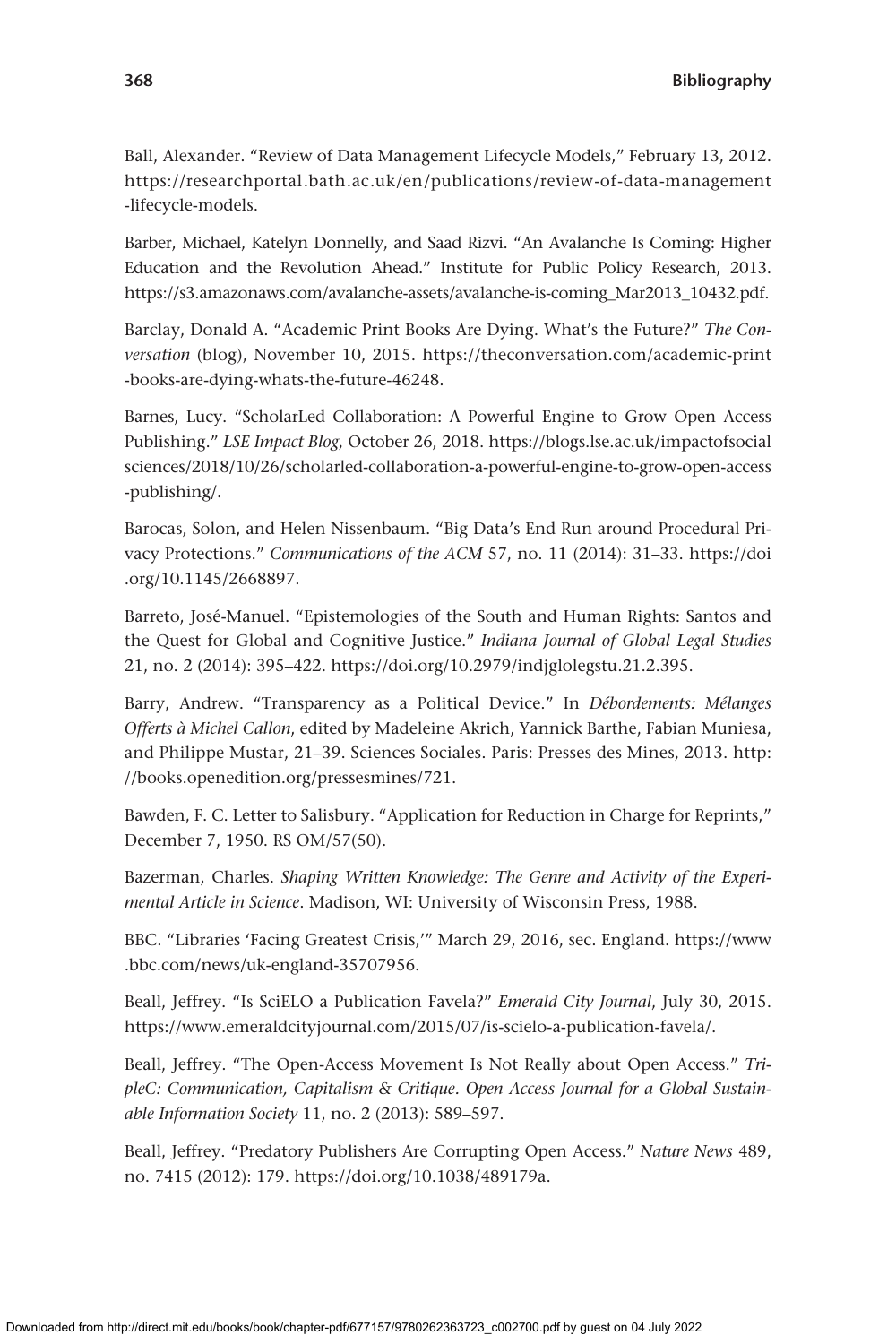"Because the Following Provisos Were Not Admitted." *Journal of the House of Lords* 12 (March 8, 1693).

Becerril-García, Arianna, and Eduardo Aguado-López. "A Semantic Model for Selective Knowledge Discovery over OAI-PMH Structured Resources." *Information* 9, no. 6 (2018): 144. [https://doi.org/10.3390/info9060144.](https://doi.org/10.3390/info9060144)

Becerril-García, Arianna, Rafael Lozano Espinosa, and José Martín Molina Espinosa. "Modelo Para Consultas Semánticas Sensibles al Contexto Sobre Recursos Educativos Estructurados con OAI-PMH," 1–15. Oaxaca, Mexico, 2014.

Becerril-García, Arianna, Rafael Lozano Espinosa, and José Martín Molina Espinosa. "Semantic Approach to Context-Aware Resource Discovery over Scholarly Content Structured with OAI-PMH." *Computación y Sistemas* 20, no. 1 (2016). [https://doi.org](https://doi.org/10.13053/cys-20-1-2189) [/10.13053/cys-20-1-2189](https://doi.org/10.13053/cys-20-1-2189).

Beigel, Fernanda. "El Nuevo Carácter de la Dependencia Intelectual." *Cuestiones de Sociología* 14 (2016). [http://hdl.handle.net/10915/54650.](http://hdl.handle.net/10915/54650)

Bell, Richard. "Legal Deposit in Britain (Part 1)." *Law Librarian* 8, no. 1 (1977): 5–8.

Bently, Lionel, and Martin Kretschmer, eds. "Reasons Humbly Offer'd for the Bill for the Encouragement of Learning, London (1706)." In *Primary Sources on Copyright (1450–1900)*, n.d.<http://www.copyrighthistory.org/cam/index.php>.

Bepress. "About." *Bepress* (blog). Accessed May 23, 2019. [https://www.bepress.com](https://www.bepress.com/about/) [/about/](https://www.bepress.com/about/).

Berghmans, Stephane, Helena Cousijn, Gemma Deakin, Ingeborg Meijer, Adrian Mulligan, Andrew Plume, Sarah de Rijcke, et al. "Open Data: The Researcher Perspective—Survey and Case Studies." *Mendeley Data* 1 (April 4, 2017). [https://doi.org](https://doi.org/10.17632/bwrnfb4bvh.1) [/10.17632/bwrnfb4bvh.1](https://doi.org/10.17632/bwrnfb4bvh.1).

"Berlin Declaration on Open Access to Knowledge in the Sciences and Humanities," October 22, 2003. <https://openaccess.mpg.de/Berlin-Declaration>.

Berlin, Isaiah. *Four Essays on Liberty*. Oxford: Oxford University Press, 1969.

Berners-Lee, Tim. "Why RDF Is More than XML." W3C, September 1998. [https:](https://www.w3.org/DesignIssues/RDF-XML.html) [//www.w3.org/DesignIssues/RDF-XML.html.](https://www.w3.org/DesignIssues/RDF-XML.html)

Bertot, John Carlo, Ursula Gorham, Paul T. Jaeger, and Natalie Greene Taylor. "Public Libraries and the Internet 2012: Key Findings, Recent Trends, and Future Challenges." *Public Library Quarterly* 31, no. 4 (2012): 303–325. [https://doi.org/10](https://doi.org/10.1080/01616846.2012.732479) [.1080/01616846.2012.732479.](https://doi.org/10.1080/01616846.2012.732479)

Bibliothèque Scientifique Numérique, or Digital Scientific Library. "Jussieu Call for Open Science and Bibliodiversity," 2018. [https://jussieucall.org/jussieu-call/.](https://jussieucall.org/jussieu-call/)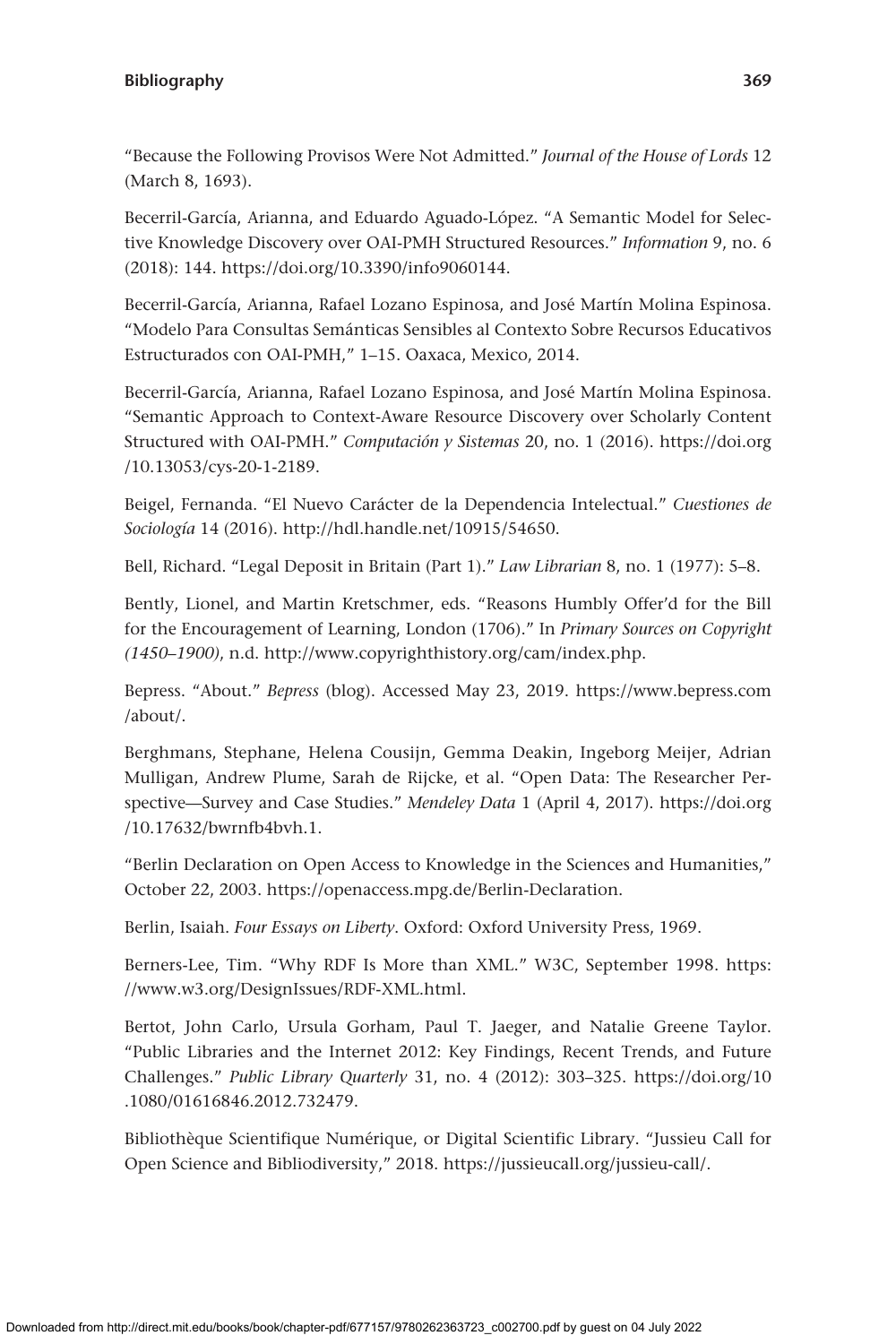Bijker, Wiebe E., Thomas Parke Hughes, and Trevor Pinch, eds. *The Social Construction of Technological Systems: New Directions in the Sociology and History of Technology*. Cambridge, MA: The MIT Press, 2012.

"Bill for Enabling the Two Universities to Hold in Perpetuity the Copy Right in Books, for the Advancement of Useful Learning, and Other Purposes of Education, within the Said Universities." In *House of Lords Parchment Collection*. Manuscript List, 1714–1814, 1775.

Bingo, Steven. "Of Provenance and Privacy: Using Contextual Integrity to Define Third-Party Privacy." *The American Archivist* 74, no. 2 (2011): 506–521. [https://doi](https://doi.org/10.17723/aarc.74.2.55132839256116n4) [.org/10.17723/aarc.74.2.55132839256116n4](https://doi.org/10.17723/aarc.74.2.55132839256116n4).

Black, Alistair. *The Public Library in Britain, 1914–2000*. London: The British Library, 2000.

Blackawton, P. S., Airzee S., Allen A., Baker S., Berrow A., Blair C., Churchill M., et al. "Blackawton Bees." *Biology Letters* 7, no. 2 (2011): 168–172. [https://doi.org/10.1098](https://doi.org/10.1098/rsbl.2010.1056) [/rsbl.2010.1056.](https://doi.org/10.1098/rsbl.2010.1056)

Blagden, Charles. Letter to Erasmus Darwin, September 14, 1786. RS CB/2/34. Blagden Papers.

Blue Ribbon Task Force on Sustainable Digital Preservation and Access. "Sustaining the Digital Investment: Issues and Challenges of Economically Sustainable Digital Preservation," December 2008. [http://brtf.sdsc.edu/biblio/BRTF\\_Interim\\_Report](http://brtf.sdsc.edu/biblio/BRTF_Interim_Report.pdf) [.pdf](http://brtf.sdsc.edu/biblio/BRTF_Interim_Report.pdf).

Blumenstyk, Goldie. "Elsevier's New Patent for Online Peer Review Throws a Scare into Open-Source Advocates." *The Chronicle of Higher Education*, September 1, 2016. [https://www.chronicle.com/article/Elsevier-s-New-Patent-for/237656.](https://www.chronicle.com/article/Elsevier-s-New-Patent-for/237656)

Bodó, Balázs. "The Genesis of Library Genesis: The Birth of a Global Scholarly Shadow Library." In *Shadow Libraries: Access to Educational Materials in Global Higher Education*, edited by Joe Karaganis, 25–52. Cambridge, MA: The MIT Press, 2018.

Bodó, Balázs. "Library Genesis in Numbers: Mapping the Underground Flow of Knowledge." In *Shadow Libraries: Access to Educational Materials in Global Higher Education*, edited by Joe Karaganis, 53–78. Cambridge, MA: The MIT Press, 2018.

Bogost, Ian, and Nick Montfort. "Platform Studies: Frequently Questioned Answers." *Digital Arts and Culture* 12–15 (2009): 1–6.

Bohannon, John. "Who's Afraid of Peer Review?" *Science* 342, no. 6154 (2013): 60–65. [https://doi.org/10.1126/science.342.6154.60.](https://doi.org/10.1126/science.342.6154.60)

Bohannon, John. "Who's Downloading Pirated Papers? Everyone." *Science*, April 25, 2016. [https://www.sciencemag.org/news/2016/04/whos-downloading-pirated-papers](https://www.sciencemag.org/news/2016/04/whos-downloading-pirated-papers-everyone) [-everyone](https://www.sciencemag.org/news/2016/04/whos-downloading-pirated-papers-everyone).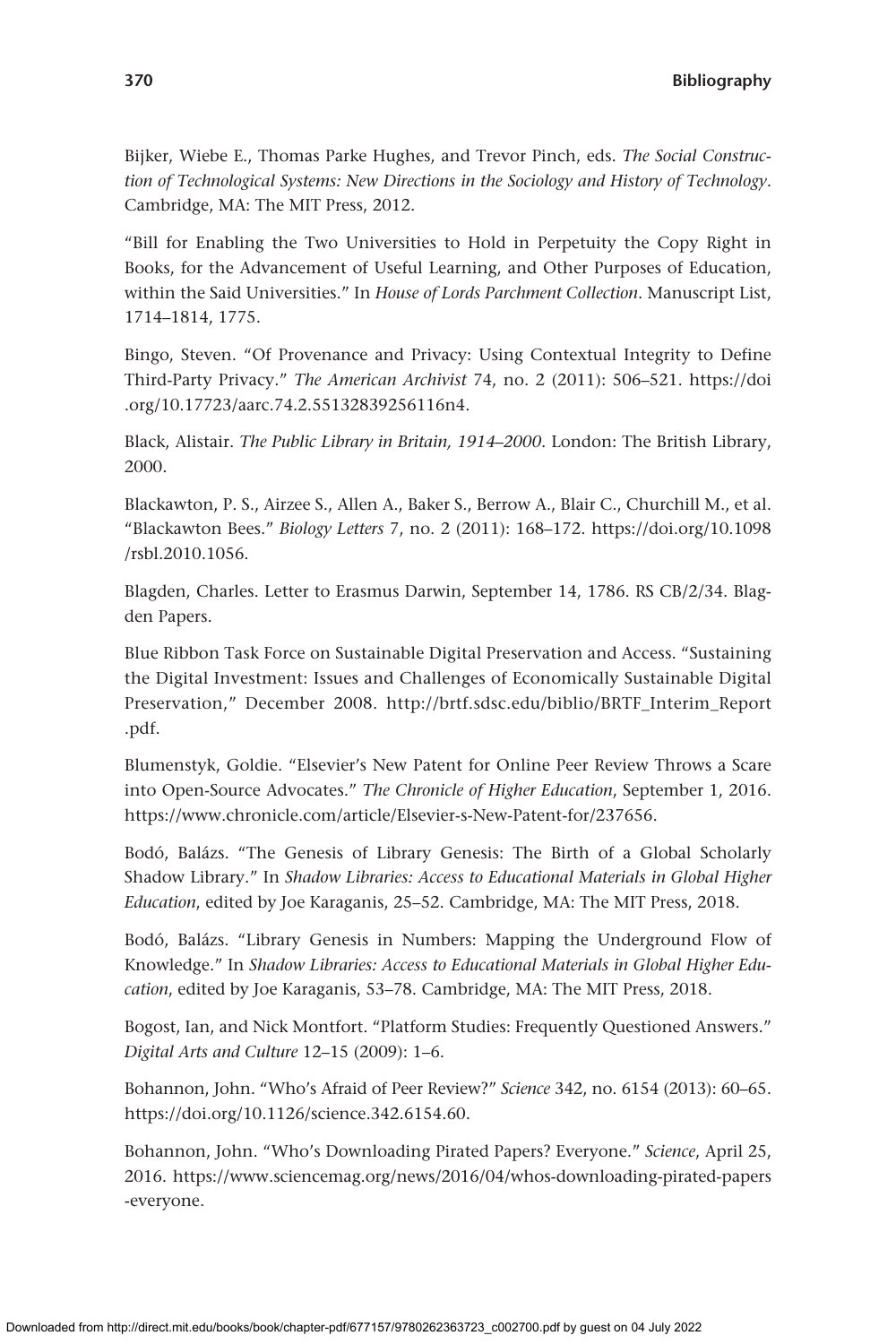Bohlin, Ingemar. "Communication Regimes in Competition: The Current Transition in Scholarly Communication Seen through the Lens of the Sociology of Technology." *Social Studies of Science* 34, no. 3 (2004): 365–391. [https://doi.org/10.1177](https://doi.org/10.1177/0306312704041522) [/0306312704041522](https://doi.org/10.1177/0306312704041522).

Bolukbasi, Tolga, Kai-Wei Chang, James Zou, Venkatesh Saligrama, and Adam Kalai. "Man Is to Computer Programmer as Woman Is to Homemaker? Debiasing Word Embeddings." *arXiv:1607.06520*, July 21, 2016.<http://arxiv.org/abs/1607.06520>.

Bonaccorso, Elisa, Reneta Bozhankova, Carlos Cadena, Veronika Čapská, Laura Czerniewicz, Ada Emmett, Folorunso Oludayo, et al. "Bottlenecks in the Open-Access System: Voices from Around the Globe." *Journal of Librarianship and Scholarly Communication* 2, no. 2 (2014): eP1126.<https://doi.org/10.7710/2162-3309.1126>.

Bond, D. "RELX Buys Bepress to Boost Academic Publishing," August 8, 2017. [https://amp.ft.com/content/c6f6c594-7787-11e7-a3e8-60495fe6ca71.](https://amp.ft.com/content/c6f6c594-7787-11e7-a3e8-60495fe6ca71)

Botero, Hector. "The Meeting of Two Worlds: Combining Traditional and Scientific Knowledge." *OCSDNet* (blog), October 31, 2015. [https://ocsdnet.org/the-meeting-of](https://ocsdnet.org/the-meeting-of-two-worlds-combining-traditional-and-scientific-knowledge/) [-two-worlds-combining-traditional-and-scientific-knowledge/.](https://ocsdnet.org/the-meeting-of-two-worlds-combining-traditional-and-scientific-knowledge/)

Bowcott, Owen. "'Right to Be Forgotten' Could Threaten Global Free Speech, Say NGOs." *The Guardian*, September 9, 2018, sec. Technology. [https://www.theguardian](https://www.theguardian.com/technology/2018/sep/09/right-to-be-forgotten-could-threaten-global-free-speech-say-ngos) [.com/technology/2018/sep/09/right-to-be-forgotten-could-threaten-global-free](https://www.theguardian.com/technology/2018/sep/09/right-to-be-forgotten-could-threaten-global-free-speech-say-ngos) [-speech-say-ngos](https://www.theguardian.com/technology/2018/sep/09/right-to-be-forgotten-could-threaten-global-free-speech-say-ngos).

Bowker, Geoffrey. "The Infrastructural Imagination." In *Information Infrastructure(s): Boundaries, Ecologies, Multiplicity*, edited by Alessandro Mongili and Giuseppina Pellegrino, xii–xiii. Cambridge: Cambridge Scholars Publishing, 2014.

Bowker, Geoffrey C., and Susan Leigh Star. *Sorting Things out: Classification and Its Consequences*. Inside Technology. Cambridge, MA: The MIT Press, 1999.

Bowrey, Kathy, and Natalie Fowell. "Digging up Fragments and Building IP Franchises." *The Sydney Law Review* 31, no. 2 (2009): 185–210.

Bracha, Oren. "The Statute of Anne: An American Mythology." *Houston Law Review* 47, no. 4 (2010): 877–918.

Bradner, Eric. "Conway: Trump White House Offered 'Alternative Facts' on Crowd Size." CNN, January 23, 2017. [https://www.cnn.com/2017/01/22/politics/kellyanne](https://www.cnn.com/2017/01/22/politics/kellyanne-conway-alternative-facts/index.html) [-conway-alternative-facts/index.html.](https://www.cnn.com/2017/01/22/politics/kellyanne-conway-alternative-facts/index.html)

Brand, Amy, Albert Greco, and Robert Wharton. "Demographics and Education of Scholarly Publishing Professionals." Figshare, 2015. [https://doi.org/10.6084/m9](https://doi.org/10.6084/m9.figshare.1424476.v2) [.figshare.1424476.v2.](https://doi.org/10.6084/m9.figshare.1424476.v2)

Bratt, Steve. "Semantic Web, and Other Technologies to Watch." W3C, January 2007. [https://www.w3.org/2007/Talks/0130-sb-W3CTechSemWeb/#\(1\)](https://www.w3.org/2007/Talks/0130-sb-W3CTechSemWeb/#(1).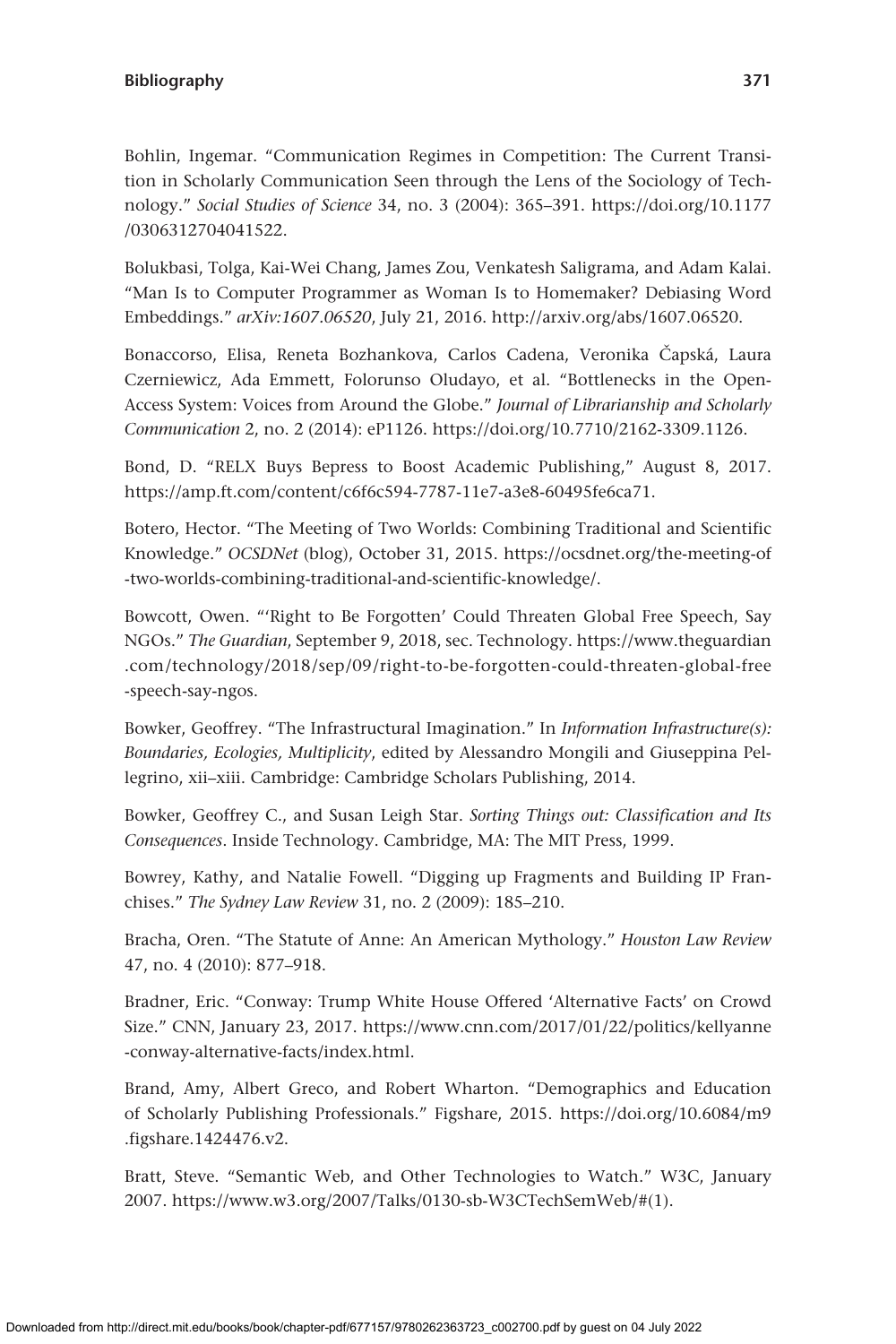Brembs, Björn, Katherine Button, and Marcus Munafò. "Deep Impact: Unintended Consequences of Journal Rank." *Frontiers in Human Neuroscience* 7 (2013): 291. <https://doi.org/10.3389/fnhum.2013.00291>.

Bremmer, Jan. "Scapegoat Rituals in Ancient Greece." *Harvard Studies in Classical Philology* 87 (1983): 299. [https://doi.org/10.2307/311262.](https://doi.org/10.2307/311262)

Brick, Howard. *Transcending Capitalism: Visions of a New Society in Modern American Thought*. Ithaca, NY: Cornell University Press, 2006.

Brodkin, Jon. "Kim Dotcom: Megaupload Data in Europe Wiped out by Hosting Company." Ars Technica, June 19, 2013. [https://arstechnica.com/tech-policy/2013](https://arstechnica.com/tech-policy/2013/06/kim-dotcom-megaupload-data-in-europe-wiped-out-by-hosting-company/) [/06/kim-dotcom-megaupload-data-in-europe-wiped-out-by-hosting-company/](https://arstechnica.com/tech-policy/2013/06/kim-dotcom-megaupload-data-in-europe-wiped-out-by-hosting-company/).

Broughton, Janet, and Gregory A. Jackson. "Bamboo Planning Project: An Arts and Humanities Planning Project to Develop Shared Technology Services for Research," January 16, 2008. [https://wikihub.berkeley.edu/display/pbamboo/Proposals](https://wikihub.berkeley.edu/display/pbamboo/Proposals+to+the+Andrew+W+Mellon+Foundation)+to+the +Andrew+W+Mellon+[Foundation.](https://wikihub.berkeley.edu/display/pbamboo/Proposals+to+the+Andrew+W+Mellon+Foundation)

Brown, Ian, and Christopher T. Marsden. *Regulating Code: Good Governance and Better Regulation in the Information Age*. Information Revolution and Global Politics. Cambridge, MA: The MIT Press, 2013.

Brown, Laura, Alex Humphreys, Matt Loy, Ron Snyder, and Christina Spencer. "Reimagining the Digital Monograph: Design Thinking to Build New Tools for Researchers." JSTOR Labs, 2017.<https://hcommons.org/deposits/item/hc:14411/>.

Brown, Nicole M., Ruby Mendenhall, Michael L. Black, Mark Van Moer, Assata Zerai, and Karen Flynn. "Mechanized Margin to Digitized Center: Black Feminism's Contributions to Combatting Erasure within the Digital Humanities." *International Journal of Humanities and Arts Computing* 10, no. 1 (2016): 110–125. [https://doi.org](https://doi.org/10.3366/ijhac.2016.0163) [/10.3366/ijhac.2016.0163](https://doi.org/10.3366/ijhac.2016.0163).

Brown, Wendy. *Undoing the Demos: Neoliberalism's Stealth Revolution*. New York: Zone Books, 2015.

Browne, Des. "House of Commons Hansard Ministerial Statement." UK Parliament, September 18, 2006. [https://publications.parliament.uk/pa/cm200506/cmhansrd/vo06](https://publications.parliament.uk/pa/cm200506/cmhansrd/vo060918/wmstext/60918m0187.htm) [0918/wmstext/60918m0187.htm.](https://publications.parliament.uk/pa/cm200506/cmhansrd/vo060918/wmstext/60918m0187.htm)

Browne, Edmund John Philip. "Securing a Sustainable Future for Higher Education: An Independent Review of Higher Education Funding and Student Finance." Department for Business, Innovation and Skills, 2010. [https://www.gov.uk/government](https://www.gov.uk/government/publications/the-browne-report-higher-education-funding-and-student-finance) [/publications/the-browne-report-higher-education-funding-and-student-finance.](https://www.gov.uk/government/publications/the-browne-report-higher-education-funding-and-student-finance)

Bruno, Isabelle, Emmanuel Didier, and Tommaso Vitale. "Statactivism: Forms of Action between Disclosure and Affirmation." *PARTECIPAZIONE E CONFLITTO* 7, no. 2 (2014): 198–220.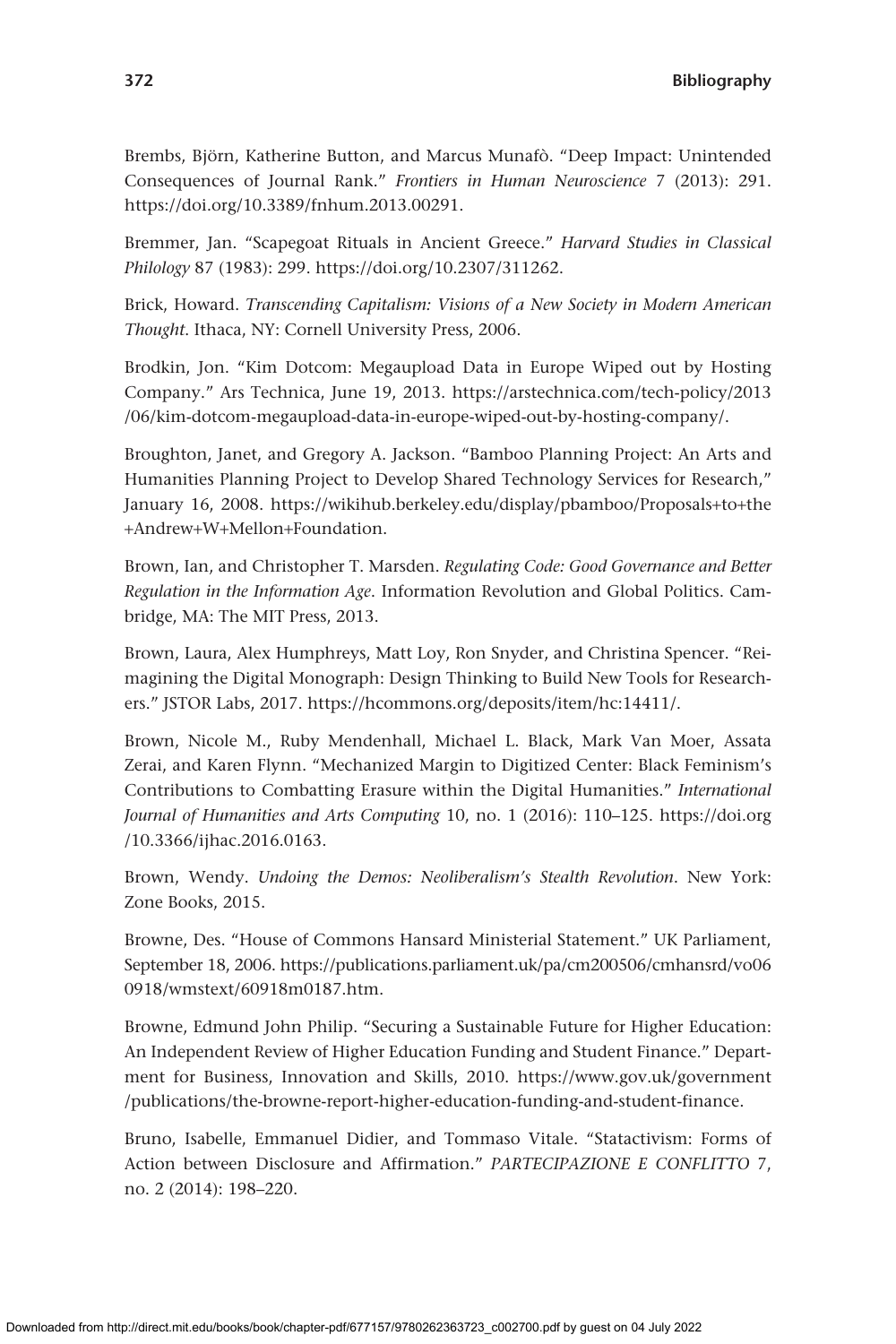Buck, Stefanie, and Maura L. Valentino. "OER and Social Justice: A Colloquium at Oregon State University." *Journal of Librarianship and Scholarly Communication* 6, no. 2 (2018): 2231.<https://doi.org/10.7710/2162-3309.2231>.

Buckland, Amy, Martin Paul Eve, Graham Steel, Jennifer Gardy, and Dorothea Salo. "On the Mark? Responses to a Sting." *Journal of Librarianship and Scholarly Communication* 2, no. 1 (2013).<https://doi.org/10.7710/2162-3309.1116>.

Bullinger, Angelika, Stefan Hallerstede, Uta Renken, Jens-Hendrik Soeldner, and Kathrin Moeslein. "Towards Research Collaboration—a Taxonomy of Social Research Network Sites." *AMCIS 2010 Proceedings*, August 1, 2010. [http://aisel.aisnet.org/amcis](http://aisel.aisnet.org/amcis2010/92) [2010/92.](http://aisel.aisnet.org/amcis2010/92)

Burkett, Ingrid. "Beyond the 'Information Rich and Poor': Futures Understandings of Inequality in Globalising Informational Economies." *Futures* 32, no. 7 (2000): 679–694. [https://doi.org/10.1016/S0016-3287\(00\)00016-1](https://doi.org/10.1016/S0016-3287(00)00016-1).

Butler, Declan. "Investigating Journals: The Dark Side of Publishing." *Nature* 495, no. 7442 (2013): 433–435. <https://doi.org/10.1038/495433a>.

Caliskan, Aylin, Joanna J. Bryson, and Arvind Narayanan. "Semantics Derived Automatically from Language Corpora Contain Human-like Biases." *Science* 356, no. 6334 (2017): 183–186. [https://doi.org/10.1126/science.aal4230.](https://doi.org/10.1126/science.aal4230)

Campaign for Social Science. "The Business of People: The Significance of Social Science over the Next Decade." SAGE, 2015. [https://campaignforsocialscience.org.uk](https://campaignforsocialscience.org.uk/businessofpeople/) [/businessofpeople/](https://campaignforsocialscience.org.uk/businessofpeople/).

Campanario, Juan Miguel. "Peer Review for Journals as It Stands Today—Part 1." *Science Communication* 19, no. 3 (1998): 181–211. [https://doi.org/10.1177/107554709](https://doi.org/10.1177/1075547098019003002) [8019003002.](https://doi.org/10.1177/1075547098019003002)

Campesato, Oswald, and Kevin Nilson. *Web 2.0 Fundamentals: With AJAX, Development Tools, and Mobile Platforms*. Sudbury, MA: Jones & Bartlett Learning, 2010.

Canagarajah, A. Suresh. *A Geopolitics of Academic Writing*. Pittsburgh, PA: University of Pittsburgh Press, 2002.

Carr, E. Summerson. "Enactments of Expertise." *Annual Review of Anthropology* 39, no. 1 (2010): 17–32. [https://doi.org/10.1146/annurev.anthro.012809.104948.](https://doi.org/10.1146/annurev.anthro.012809.104948)

Carroll, David, and Joseph McArthur. "New Apps Find Free Access to Scientific and Scholarly Research." Open Access Button, October 21, 2014. [https://openaccess](https://openaccessbutton.org/livelaunch) [button.org/livelaunch.](https://openaccessbutton.org/livelaunch)

Carroll, David, and Joseph McArthur. "The Open Access Button: It's Time We Capture Individual Moments of Paywall Injustice and Turn Them into Positive Change." *LSE Impact Blog*, September 2, 2013. [https://blogs.lse.ac.uk/impactofsocialsciences](https://blogs.lse.ac.uk/impactofsocialsciences/2013/09/02/the-open-access-button-carroll-mcarthur/) [/2013/09/02/the-open-access-button-carroll-mcarthur/](https://blogs.lse.ac.uk/impactofsocialsciences/2013/09/02/the-open-access-button-carroll-mcarthur/).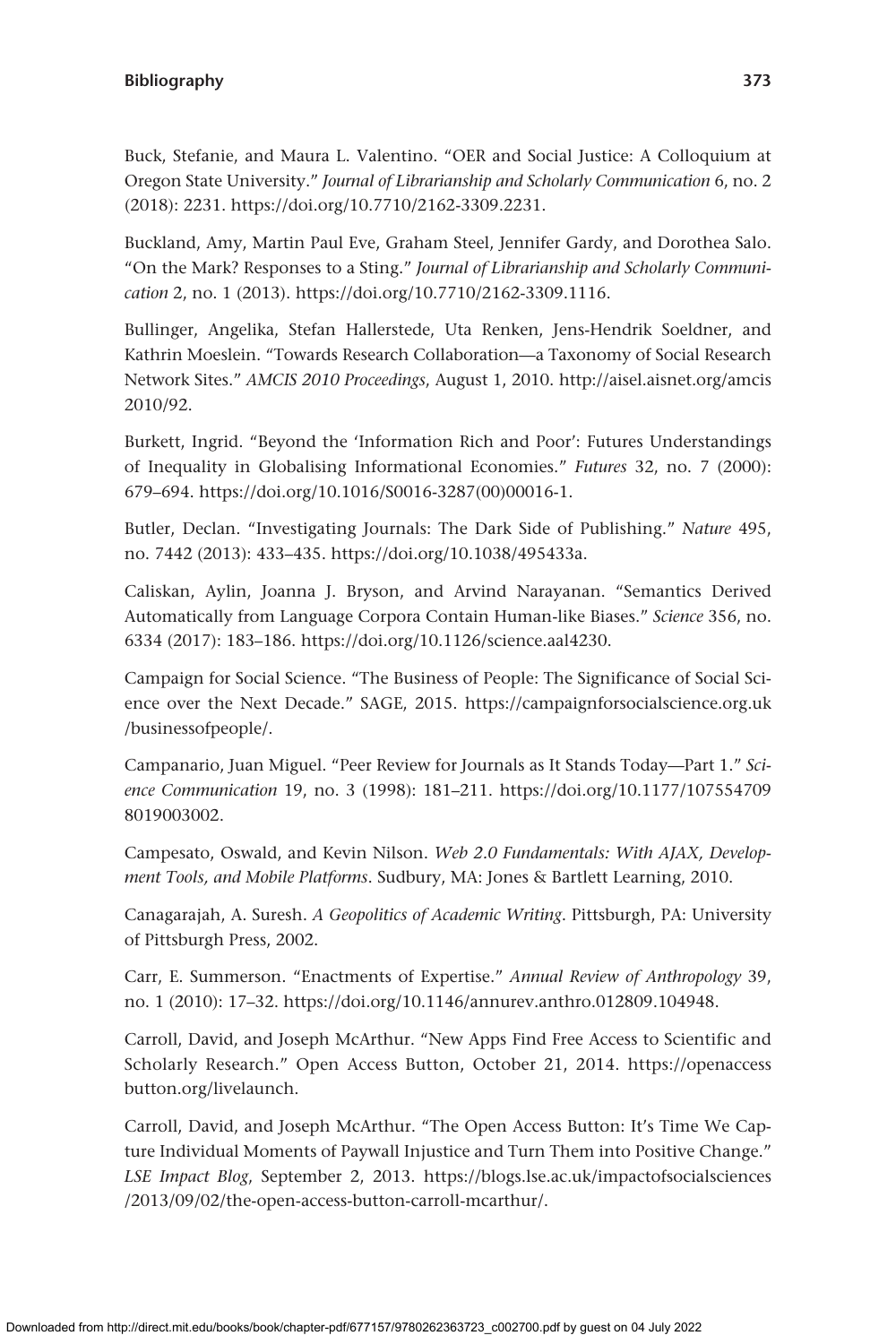Carter, Rodney G. S. "Of Things Said and Unsaid: Power, Archival Silences, and Power in Silence." *Archivaria* 61 (2006): 215–233.

Castro, Pablo de, Kathleen Shearer, and Friedrich Summann. "The Gradual Merging of Repository and CRIS Solutions to Meet Institutional Research Information Management Requirements." *Procedia Computer Science*, 12th International Conference on Current Research Information Systems, CRIS 2014, 33 (2014): 39–46. [https://doi](https://doi.org/10.1016/j.procs.2014.06.007) [.org/10.1016/j.procs.2014.06.007.](https://doi.org/10.1016/j.procs.2014.06.007)

Caswell, Michelle. "'The Archive' Is Not an Archives: On Acknowledging the Intellectual Contributions of Archival Studies." *Reconstruction: Studies in Contemporary Culture* 16, no. 1 (2016).<https://escholarship.org/uc/item/7bn4v1fk>.

Caswell, Michelle. "Inventing New Archival Imaginaries: Theoretical Foundations for Identity-Based Community Archives." In *Identity Palimpsests: Archiving Ethnicity in the U.S. and Canada*, edited by Dominique Daniel and Amalia S. Levi, 35–56. Sacramento, CA: Litwin Books, 2014.

Caswell, Michelle. "Khmer Rouge Archives: Accountability, Truth, and Memory in Cambodia." *Archival Science* 10, no. 1 (2010): 25–44. [https://doi.org/10.1007/s10502](https://doi.org/10.1007/s10502-010-9114-1) [-010-9114-1.](https://doi.org/10.1007/s10502-010-9114-1)

Caswell, Michelle, Alda Allina Migoni, and Noah Geraci. "Representation, Symbolic Annihilation, and the Emotional Potentials of Community Archives." Simon Fraser University, Vancouver, BC, 2016.

Cerf, Vinton Gray. "On Digital Preservation." Heidelberg Laureate Forum. Heidelberg, 2013. [https://www.heidelberg-laureate-forum.org/laureate/vinton-gray-cerf](https://www.heidelberg-laureate-forum.org/laureate/vinton-gray-cerf.html) [.html](https://www.heidelberg-laureate-forum.org/laureate/vinton-gray-cerf.html).

Chan, Leslie. "Asymmetry and Inequality as a Challenge for Open Access—an Interview with Leslie Chan, (Interview by Joachim Schöpfel)." In *Open Divide: Critical Studies on Open Access*, edited by Ulrich Herb and Joachim Schöpfel, 169–182. Sacramento, CA: Library Juice Press, 2018.

Chan, Leslie. "SciELO, Open Infrastructure and Independence." *SciELO in Perspective* (blog), September 3, 2018. [https://blog.scielo.org/en/2018/09/03/scielo-open](https://blog.scielo.org/en/2018/09/03/scielo-open-infrastructure-and-independence/) [-infrastructure-and-independence/.](https://blog.scielo.org/en/2018/09/03/scielo-open-infrastructure-and-independence/)

Chan, Leslie, and Sely Costa. "Participation in the Global Knowledge Commons: Challenges and Opportunities for Research Dissemination in Developing Countries." *New Library World* 106, no. 3/4 (2005): 141–163. [https://doi.org/10.1108](https://doi.org/10.1108/03074800510587354) [/03074800510587354.](https://doi.org/10.1108/03074800510587354)

Chan, Leslie, Darius Cuplinskas, Michael Eisen, Fred Friend, Yana Genova, Jean-Claude Guédon, Melissa Hagemann, et al. "Budapest Open Access Initiative," February 14, 2002.<http://www.soros.org/openaccess/read.shtml>.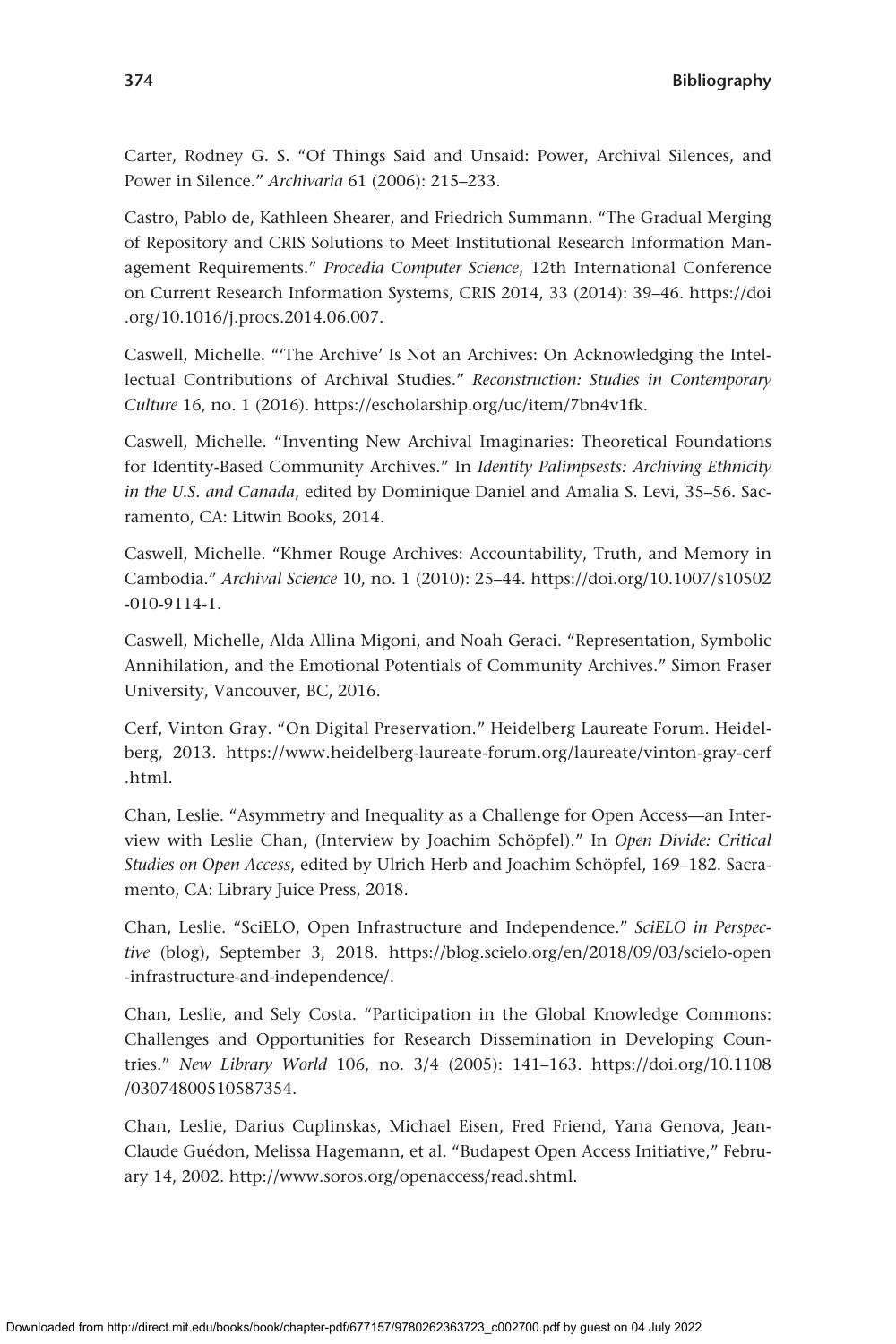Chan, Leslie, Barbara Kirsop, and Subbiah Arunachalam. "Towards Open and Equitable Access to Research and Knowledge for Development." *PLOS Medicine* 8, no. 3 (2011): e1001016. [https://doi.org/10.1371/journal.pmed.1001016.](https://doi.org/10.1371/journal.pmed.1001016)

Chan, Leslie, Angela Okune, Becky Hillyer, Denisse Albornoz, and Alejandro Posada, eds. *Contextualizing Openness: Situating Open Science*. Ottawa, ON: University of Ottawa Press, 2019.

Chaplin, K. "The Ubuntu Spirit in African Communities." The South African Ubuntu Foundation and the Amy Biehl Foundation, 2006.

Chodacki, John. "Community-Owned Data Publishing Infrastructure." *UC3: California Digital Library* (blog), October 24, 2018. [https://uc3.cdlib.org/2018/10/24](https://uc3.cdlib.org/2018/10/24/community-owned-data-publishing-infrastructure/) [/community-owned-data-publishing-infrastructure/.](https://uc3.cdlib.org/2018/10/24/community-owned-data-publishing-infrastructure/)

"Choosing Pathways to OA." Accessed May 31, 2019. [https://cp2oa18.com/.](https://cp2oa18.com/)

Christen, Kimberly. "Tribal Archives, Traditional Knowledge, and Local Contexts: Why the 's' Matters." *Journal of Western Archives* 6, no. 1 (2015). [https://](https://digitalcommons.usu.edu/westernarchives/vol6/iss1/3) [digitalcommons.usu.edu/westernarchives/vol6/iss1/3](https://digitalcommons.usu.edu/westernarchives/vol6/iss1/3).

Christensen, Clayton M. *The Innovator's Dilemma: When New Technologies Cause Great Firms to Fail*. The Management of Innovation and Change Series. Boston: Harvard Business School Press, 1997.

Chubin, Daryl E., and Edward J. Hackett. *Peerless Science: Peer Review and U.S. Science Policy*. SUNY Series in Science, Technology, and Society. Albany, NY: State University of New York Press, 1990.

Cirasella, Jill, and Polly Thistlethwaite. "Open Access and the Graduate Author: A Dissertation Anxiety Manual." In *Open Access and the Future of Scholarly Communication: Policy and Infrastructure*, edited by Kevin L. Smith and Katherine A. Dickson, 203–224. Lanham, MD: Rowman & Littlefield, 2016.

City University of New York. "A Profile of Undergraduates at CUNY Senior and Community Colleges: Fall 2017," 2018. [http://www2.cuny.edu/wp-content/uploads](http://www2.cuny.edu/wp-content/uploads/sites/4/page-assets/about/administration/offices/oira/institutional/data/current-student-data-book-by-subject/ug_student_profile_f17.pdf) [/sites/4/page-assets/about/administration/offices/oira/institutional/data/current](http://www2.cuny.edu/wp-content/uploads/sites/4/page-assets/about/administration/offices/oira/institutional/data/current-student-data-book-by-subject/ug_student_profile_f17.pdf) [-student-data-book-by-subject/ug\\_student\\_profile\\_f17.pdf.](http://www2.cuny.edu/wp-content/uploads/sites/4/page-assets/about/administration/offices/oira/institutional/data/current-student-data-book-by-subject/ug_student_profile_f17.pdf)

CLACSO. "Declaration on Open Access to Knowledge Managed as a Commons by the Scholarly Community," 2015. [https://www.clacso.org.ar/conferencia2015](https://www.clacso.org.ar/conferencia2015/documentos/asamblea/declaraciones/CLACSO-Declaration-on-open-access-to-knowledge-managed-as-a-commons-by-the-scholarly-community.pdf) [/documentos/asamblea/declaraciones/CLACSO-Declaration-on-open-access-to](https://www.clacso.org.ar/conferencia2015/documentos/asamblea/declaraciones/CLACSO-Declaration-on-open-access-to-knowledge-managed-as-a-commons-by-the-scholarly-community.pdf) [-knowledge-managed-as-a-commons-by-the-scholarly-community.pdf](https://www.clacso.org.ar/conferencia2015/documentos/asamblea/declaraciones/CLACSO-Declaration-on-open-access-to-knowledge-managed-as-a-commons-by-the-scholarly-community.pdf).

Clark, Wilma, Nick Couldry, Richard MacDonald, and Hilde C Stephansen. "Digital Platforms and Narrative Exchange: Hidden Constraints, Emerging Agency." *New Media & Society* 17, no. 6 (2015): 919–938.<https://doi.org/10.1177/1461444813518579>.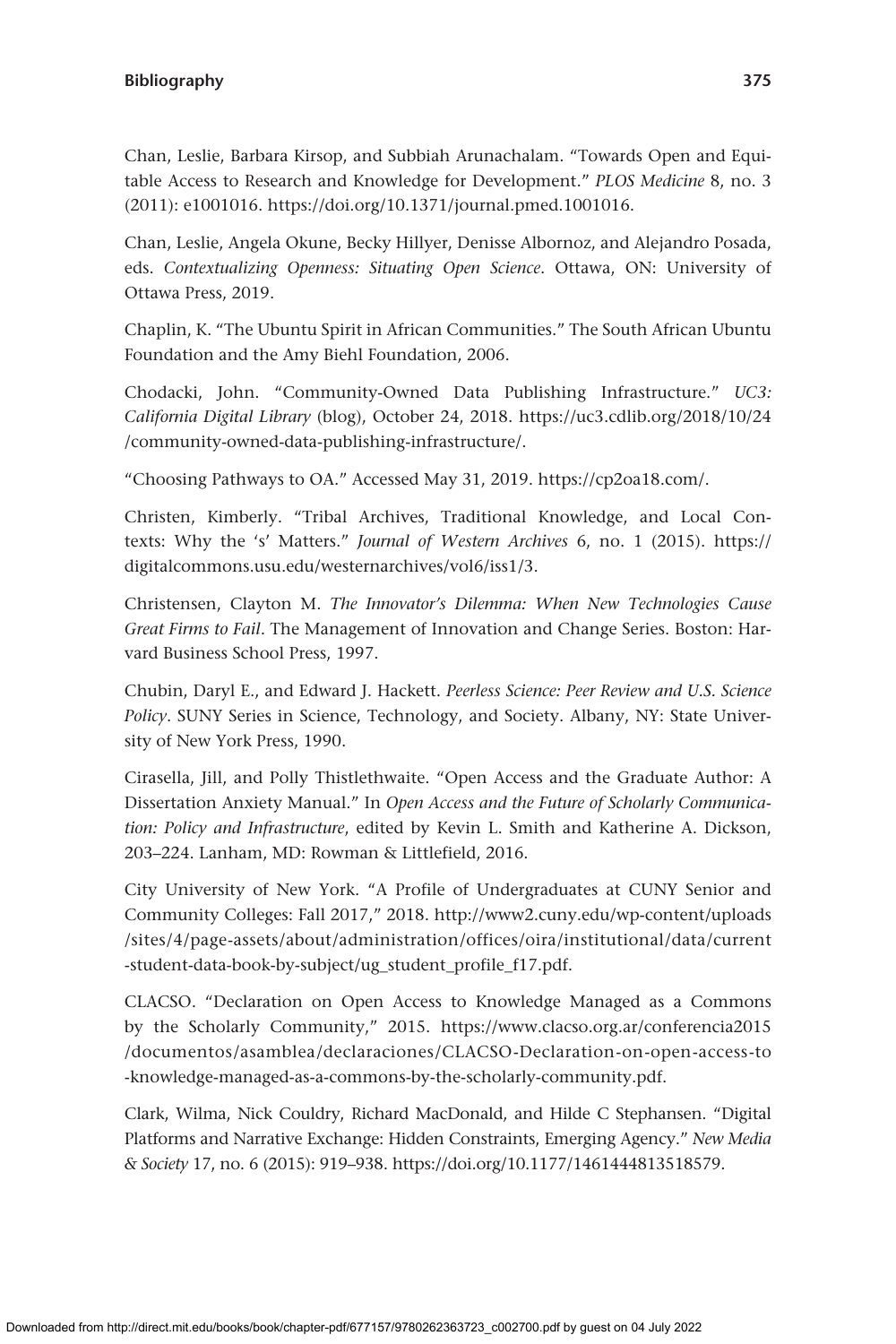Coalition for Networked Information. "CNI Fall 2017 Membership Meeting Schedule." CNI: Coalition for Networked Information, August 30, 2017. [https://www.cni](https://www.cni.org/events/membership-meetings/past-meetings/fall-2017/schedule-f17) [.org/events/membership-meetings/past-meetings/fall-2017/schedule-f17](https://www.cni.org/events/membership-meetings/past-meetings/fall-2017/schedule-f17).

cOAlition S. "Plan S." Plan S and cOAlition S, 2018.<https://www.coalition-s.org/>.

Cochran, Angela, Sara McNamara, Ann Michael, Mady Tissenbaum, Alice Meadows, and Lauren Kane. "Mind the Gap: Addressing the Need for More Women Leaders in Scholarly Publishing." Arlington, VA, 2015. [https://youtu.be/sDS0lWz7lNU.](https://youtu.be/sDS0lWz7lNU)

Coleman, Sterling Joseph. "The British Council and Unesco in Ethiopia: A Comparison of Linear and Cyclical Patterns of Librarianship Development." *Library History* 21, no. 2 (2005): 121–130. <https://doi.org/10.1179/002423005x44952>.

Collingridge, David. *The Social Control of Technology*. New York: St. Martin's Press, 1980.

Collini, Stefan. *What Are Universities For?* London: Penguin, 2012.

Collins, H. M., and Robert Evans. "The Third Wave of Science Studies: Studies of Expertise and Experience." *Social Studies of Science* 32, no. 2 (2002): 235–296. [https:](https://doi.org/10.1177/0306312702032002003) [//doi.org/10.1177/0306312702032002003](https://doi.org/10.1177/0306312702032002003).

Collins, Patricia Hill. "Black Feminist Thought in the Matrix of Domination." In *Black Feminist Thought: Knowledge, Consciousness, and the Politics of Empowerment*, 221–238. Boston: Unwin Hyman, 1990.

The Combahee River Collective. "A Black Feminist Statement." In *The Second Wave: A Reader in Feminist Theory*, edited by Linda J. Nicholson, 63–70. New York: Routledge, 1997.

"Commons Reasons for Disagreeing to the Clause for Reviving the Printing Act." *Journal of the House of Lords* 15 (1695): 546.

Connell, Raewyn. "Southern Theory and World Universities." *Higher Education Research & Development* 36, no. 1 (2017): 4–15. [https://doi.org/10.1080/07294360](https://doi.org/10.1080/07294360.2017.1252311) [.2017.1252311.](https://doi.org/10.1080/07294360.2017.1252311)

Connell, Raewyn. "Using Southern Theory: Decolonizing Social Thought in Theory, Research and Application." *Planning Theory* 13, no. 2 (2014): 210–23. [https://doi.org](https://doi.org/10.1177/1473095213499216) [/10.1177/1473095213499216](https://doi.org/10.1177/1473095213499216).

Cooperative Children's Book Center, School of Education, University of Wisconsin– Madison. "Publishing Statistics on Children's Books about People of Color and First/ Native Nations and by People of Color and First/Native Nations Authors and Illustrators," 2019.<https://ccbc.education.wisc.edu/books/pcstats.asp>.

Cornish, William. "The Statute of Anne 1709–10: Its Historical Setting." In *Global Copyright: Three Hundred Years Since the Statute of Anne, from 1709 to Cyberspace*, edited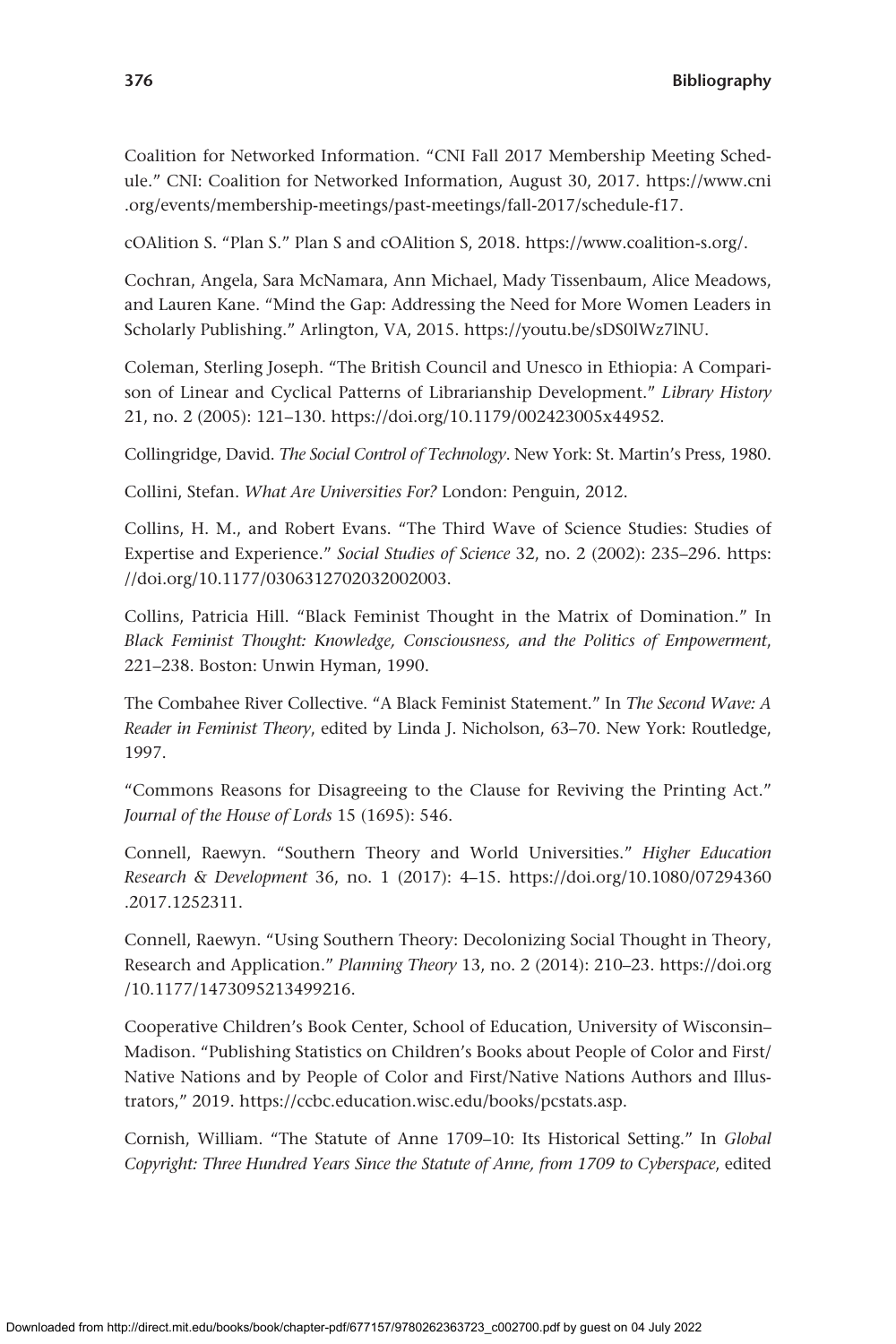by Lionel Bently, Uma Suthersanen, and Paul Torresmans, 14–25. Cheltenham, UK: Edward Elgar Publishing, 2010.<https://doi.org/10.4337/9781849806428.00009>.

Costanza-Chock, Sasha. "Design Justice: Towards an Intersectional Feminist Framework for Design Theory and Practice." SSRN Scholarly Paper. Rochester, NY: Social Science Research Network, June 3, 2018. [https://papers.ssrn.com/abstract](https://papers.ssrn.com/abstract=3189696)=3189696.

Cottom, Tressie McMillan. *Lower Ed: The Troubling Rise of for-Profit Colleges in the New Economy*. New York: The New Press, 2018.

Court of Justice of the European Union. "Judgment in Case C-131/12 Google Spain SL, Google Inc. v Agencia Española de Protección de Datos, Mario Costeja González," May 13, 2014.

Cox, Krista. "Moving from SSRN to SocArXiv." ARL Policy Notes, July 22, 2016. [http://policynotes.arl.org/?p](http://policynotes.arl.org/?p=1403)=1403.

Cram, Jennifer. "Colonialism and Libraries in Third World Africa." *The Australian Library Journal* 42, no. 1 (1993): 13–20.<https://doi.org/10.1080/00049670.1993.10755621>.

Cranston, Maurice William. *John Locke, a Biography*. Oxford: Oxford University Press, 1957.

Creative Commons. "Case Law," 2013. [http://wiki.creativecommons.org/Case\\_Law.](http://wiki.creativecommons.org/Case_Law)

Crenshaw, Kimberlé. "Demarginalizing the Intersection of Race and Sex: A Black Feminist Critique of Antidiscrimination Doctrine." *University of Chicago Legal Forum*, no. 1 (1989): 139–167. [https://doi.org/10.4324/9780429500480-5.](https://doi.org/10.4324/9780429500480-5)

Crissinger, Sarah. "A Critical Take on OER Practices: Interrogating Commercialization, Colonialism, and Content." *In the Library with the Lead Pipe* (blog), October 21, 2015. [http://www.inthelibrarywiththeleadpipe.org/2015/a-critical-take-on-oer](http://www.inthelibrarywiththeleadpipe.org/2015/a-critical-take-on-oer-practices-interrogating-commercialization-colonialism-and-content) [-practices-interrogating-commercialization-colonialism-and-content](http://www.inthelibrarywiththeleadpipe.org/2015/a-critical-take-on-oer-practices-interrogating-commercialization-colonialism-and-content).

Crossick, Geoffrey. "Monographs and Open Access: A Report for the Higher Education Funding Council for England." Higher Education Funding Council for England, 2015. [https://dera.ioe.ac.uk/21921/.](https://dera.ioe.ac.uk/21921/)

Csiszar, Alex. *The Scientific Journal: Authorship and the Politics of Knowledge in the Nineteenth Century*. Chicago: University of Chicago Press, 2018.

Csiszar, Alex. "Seriality and the Search for Order: Scientific Print and Its Problems during the Late Nineteenth Century." *History of Science* 48, no. 3–4 (2010): 399–434. <https://doi.org/10.1177/007327531004800306>.

Currall, James, and Peter McKinney. "Investing in Value: A Perspective on Digital Preservation." *D-Lib Magazine* 12, no. 4 (2006). [https://doi.org/10.1045/april2006](https://doi.org/10.1045/april2006-mckinney) [-mckinney.](https://doi.org/10.1045/april2006-mckinney)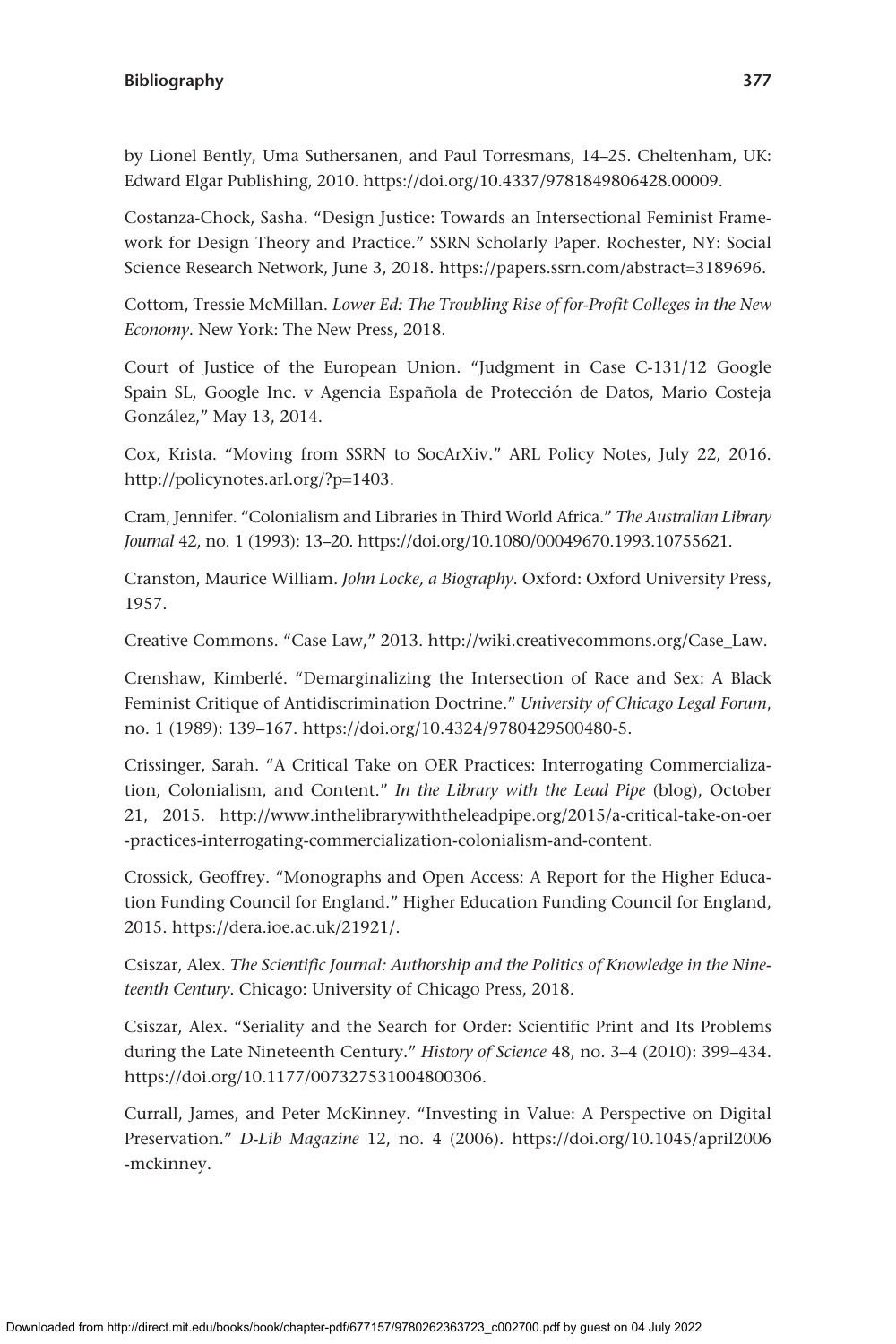Curtis, George Ticknor, ed. "An Act for Prohibiting the Importation of Books Reprinted Abroad … (1739)." In *A Treatise on the Law of Copyright*, 11–14. London: Maxwell & Sons, 1847.

Czerniewicz, Laura. "Inequitable Power Dynamics of Global Knowledge Production and Exchange Must Be Confronted Head On." *LSE Impact Blog*, April 29, 2013. [https://blogs.lse.ac.uk/impactofsocialsciences/2013/04/29/redrawing-the-map-from](https://blogs.lse.ac.uk/impactofsocialsciences/2013/04/29/redrawing-the-map-from-access-to-participation/) [-access-to-participation/.](https://blogs.lse.ac.uk/impactofsocialsciences/2013/04/29/redrawing-the-map-from-access-to-participation/)

Czerniewicz, Laura. "This Map of the World's Scientific Research Is Disturbingly Unequal." Quartz, July 11, 2015. [https://qz.com/449405/this-map-of-the-worlds-scien](https://qz.com/449405/this-map-of-the-worlds-scientific-research-is-disturbingly-unequal/) [tific-research-is-disturbingly-unequal/.](https://qz.com/449405/this-map-of-the-worlds-scientific-research-is-disturbingly-unequal/)

Da, Nan Z. "The Computational Case against Computational Literary Studies." *Critical Inquiry* 45, no. 3 (2019): 601–639. <https://doi.org/10.1086/702594>.

Dahlmann, Simone, and Ursula Huws. "Sunset in the West: Outsourcing Editorial Work from the UK to India—a Case Study of the Impact on Workers." *Work Organisation, Labour & Globalisation* 1, no. 1 (2007): 59–75.

Das, Jishnu, Quy-Toan Do, Karen Shaines, and Sowmya Srikant. "U.S. and Them: The Geography of Academic Research." *Journal of Development Economics* 105 (2013): 112–130. [https://doi.org/10.1016/j.jdeveco.2013.07.010.](https://doi.org/10.1016/j.jdeveco.2013.07.010)

DasGupta, Ria. "Connecting Diversity Programs in Higher Education to the Legacy of HRE." San Francisco, CA, 2017.

Davies, William. *The Limits of Neoliberalism: Authority, Sovereignty and the Logic of Competition*. Thousand Oaks, CA: SAGE, 2014.

Deazley, Ronan. "Commentary on the Statute of Anne 1710." In *Primary Sources on Copyright (1450–1900)*, edited by Lionel Bently and Martin Kretschmer, 2008. [http://](http://www.copyrighthistory.org/cam/index.php) [www.copyrighthistory.org/cam/index.php.](http://www.copyrighthistory.org/cam/index.php)

Deazley, Ronan. "The Myth of Copyright at Common Law." *The Cambridge Law Journal* 62, no. 1 (2003): 106–133.

Deazley, Ronan. *On the Origin of the Right to Copy: Charting the Movement of Copyright Law in Eighteenth-Century Britain (1695–1775)*. Oxford: Hart Publishing, 2004.

Deazley, Ronan. "What's New about the Statute of Anne? Or Six Observations in Search of an Act." In *Global Copyright: Three Hundred Years Since the Statute of Anne, from 1709 to Cyberspace*, edited by Lionel Bently, Uma Suthersanen, and Paul Torresmans, 26–33. Cheltenham, UK: Edward Elgar Publishing, 2010. [https://doi.org/10](https://doi.org/10.4337/9781849806428.00010) [.4337/9781849806428.00010](https://doi.org/10.4337/9781849806428.00010).

Debat, Humberto, and Dominique Babini. "Plan S: Take Latin America's Long Experience on Board." *Nature* 573 (2019): 495. [https://doi.org/10.1038/d41586-019](https://doi.org/10.1038/d41586-019-02857-1) [-02857-1.](https://doi.org/10.1038/d41586-019-02857-1)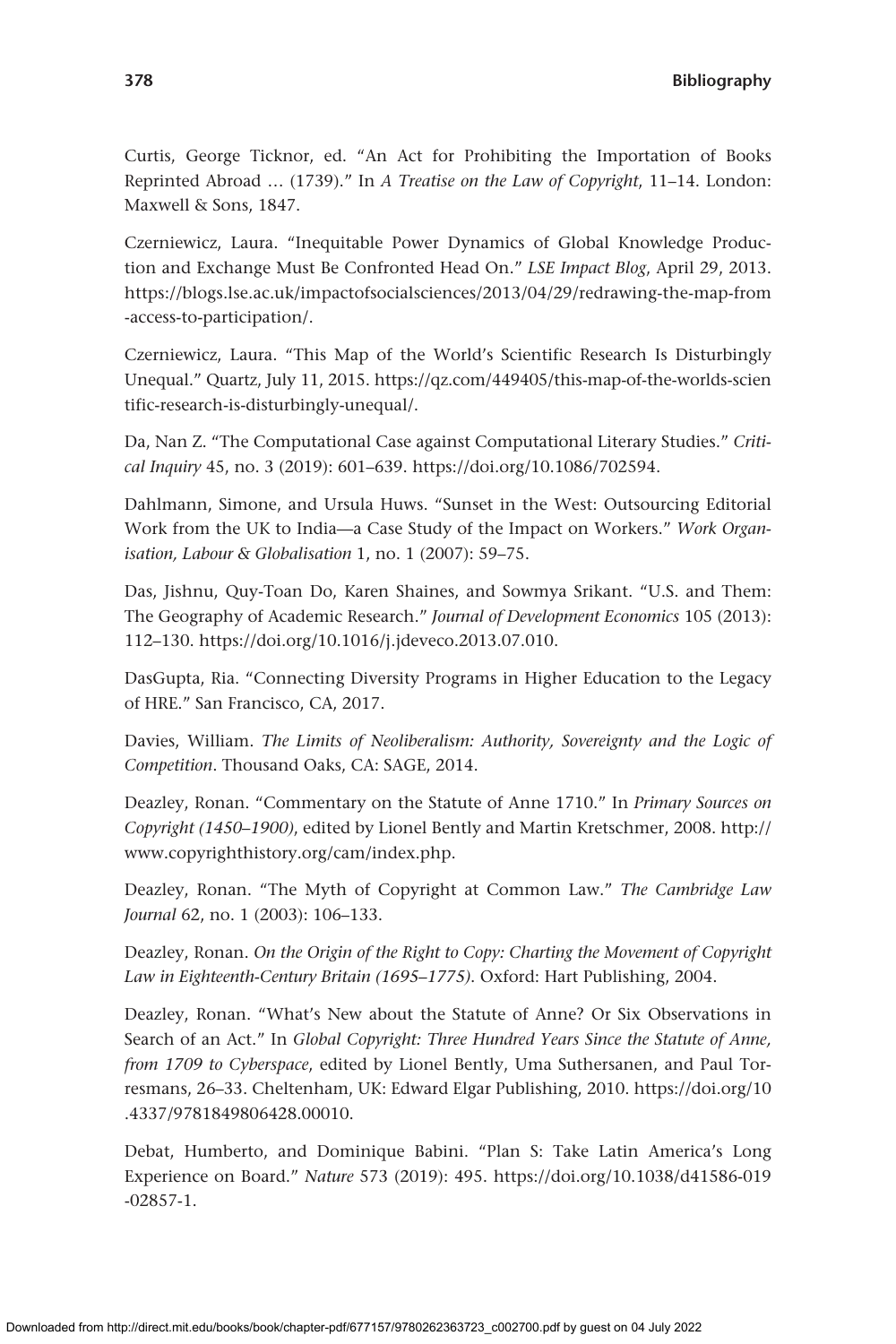Deene, Joris. "The Influence of the Statute of Anne on Belgian Copyright Law." In *Global Copyright: Three Hundred Years Since the Statute of Anne, from 1709 to Cyberspace*, edited by Lionel Bently, Uma Suthersanen, and Paul Torresmans, 136–143. Cheltenham, UK: Edward Elgar Publishing, 2010. [https://doi.org/10.4337/9781](https://doi.org/10.4337/9781849806428.00017) [849806428.00017.](https://doi.org/10.4337/9781849806428.00017)

Defoe, Daniel. *An Essay on the Regulation of the Press*. London, 1704.

DeNardis, L., and A. M. Hackl. "Internet Governance *by* Social Media Platforms." *Telecommunications Policy* 39, no. 9 (2015): 761–770. [https://doi.org/10.1016/j.telpol](https://doi.org/10.1016/j.telpol.2015.04.003) [.2015.04.003](https://doi.org/10.1016/j.telpol.2015.04.003).

Department for Business, Innovation and Skills. "Students at the Heart of the System," 2011. [https://assets.publishing.service.gov.uk/government/uploads/system](https://assets.publishing.service.gov.uk/government/uploads/system/uploads/attachment_data/file/31384/11-944-higher-education-students-at-heart-of-system.pdf) [/uploads/attachment\\_data/file/31384/11-944-higher-education-students-at-heart-of](https://assets.publishing.service.gov.uk/government/uploads/system/uploads/attachment_data/file/31384/11-944-higher-education-students-at-heart-of-system.pdf) [-system.pdf.](https://assets.publishing.service.gov.uk/government/uploads/system/uploads/attachment_data/file/31384/11-944-higher-education-students-at-heart-of-system.pdf)

Department for Business, Innovation and Skills. "Success as a Knowledge Economy: Teaching Excellence, Social Mobility and Student Choice," 2016. [https://assets](https://assets.publishing.service.gov.uk/government/uploads/system/uploads/attachment_data/file/523396/bis-16-265-success-as-a-knowledge-economy.pdf) [.publishing.service.gov.uk/government/uploads/system/uploads/attachment\\_data](https://assets.publishing.service.gov.uk/government/uploads/system/uploads/attachment_data/file/523396/bis-16-265-success-as-a-knowledge-economy.pdf) [/file/523396/bis-16-265-success-as-a-knowledge-economy.pdf](https://assets.publishing.service.gov.uk/government/uploads/system/uploads/attachment_data/file/523396/bis-16-265-success-as-a-knowledge-economy.pdf).

Department for Culture, Media and Sport. "Libraries for All: Social Inclusion in Public Libraries," 1999. [https://webarchive.nationalarchives.gov.uk/](https://webarchive.nationalarchives.gov.uk/+/http:/www.culture.gov.uk/images/publications/Social_Inclusion_PLibraries.pdf)+/http:/www [.culture.gov.uk/images/publications/Social\\_Inclusion\\_PLibraries.pdf](https://webarchive.nationalarchives.gov.uk/+/http:/www.culture.gov.uk/images/publications/Social_Inclusion_PLibraries.pdf).

Derrida, Jacques. "The Future of the Profession or the University Without Condition (Thanks to the 'Humanities,' What Could Take Place Tomorrow)." In *Jacques Derrida and the Humanities: A Critical Reader*, edited by Tom Cohen, 24–57. Cambridge: Cambridge University Press, 2001.

Derrida, Jacques. "Plato's Pharmacy." In *Dissemination*, translated by Barbara Johnson, 67–186. London: Continuum, 2004.

Derrida, Jacques. *Rogues: Two Essays on Reason*. Translated by Pascale-Anne Brault and Michael Naas. Stanford, CA: Stanford University Press, 2005.

Dery, Mark. "Black to the Future: Interviews with Samuel R. Delany, Greg Tate, and Tricia Rose." In *Flame Wars: The Discourse of Cyberculture*, edited by Mark Dery, 179–222. Durham, NC: Duke University Press, 1994. [https://doi.org/10.1215/9780822396765](https://doi.org/10.1215/9780822396765-010) [-010.](https://doi.org/10.1215/9780822396765-010)

de Sousa Santos, Boaventura. "Epistemologies of the South and the Future." *From the European South*, no. 1 (2016): 17–29.

de Sousa Santos, Boaventura. "Introducción: Las Epistemologías Del Sur." In *Formas-Otras: Saber, Nombrar, Narrar, Hacer*, edited by Fundación CIDOB, 11–12. España: CIDOB, 2011.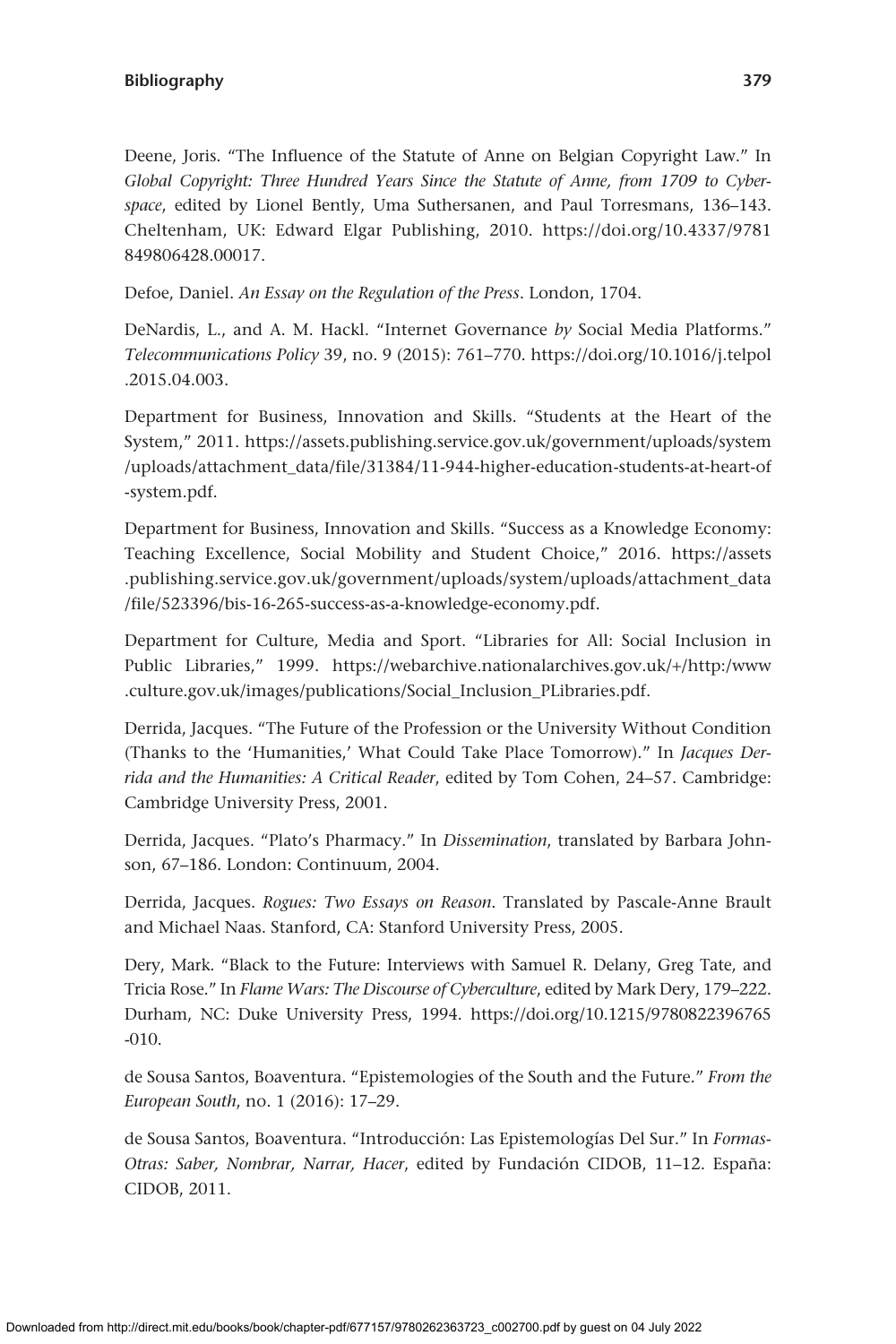de Sousa Santos, Boaventura, ed. *Another Knowledge Is Possible: Beyond Northern Epistemologies*. London: Verso, 2008.

de Sousa Santos, Boaventura, ed. *Cognitive Justice in a Global World: Prudent Knowledges for a Decent Life*. Lanham, MD: Lexington Books, 2007.

De Vynck, Gerrit. "Josh Kushner's Thrive Capital Strikes Gold in GitHub Deal." *Bloomberg*, June 5, 2018. [https://www.bloomberg.com/news/articles/2018-06-05](https://www.bloomberg.com/news/articles/2018-06-05/josh-kushner-s-thrive-capital-strikes-gold-in-github-deal) [/josh-kushner-s-thrive-capital-strikes-gold-in-github-deal.](https://www.bloomberg.com/news/articles/2018-06-05/josh-kushner-s-thrive-capital-strikes-gold-in-github-deal)

Dewey, John. *The Public and Its Problems: An Essay in Political Inquiry*. University Park: Pennsylvania State University Press, 1927.

Digital Library Federation. "Digital Library Assessment." *DLF* (blog), 2018. [https:](https://www.diglib.org/groups/assessment/) [//www.diglib.org/groups/assessment/.](https://www.diglib.org/groups/assessment/)

Dijck, Jose van. "Disassembling Platforms, Reassembling Sociality." In *The Culture of Connectivity: A Critical History of Social Media*, 24–44. Oxford: Oxford University Press, 2013. [https://doi.org/10.1093/acprof:oso/9780199970773.001.0001.](https://doi.org/10.1093/acprof:oso/9780199970773.001.0001)

Directory of Open Access Journals. "Journals by Publication Charges." Accessed January 20, 2014. [https://www.doaj.org/.](https://www.doaj.org/)

Directory of Open Access Repositories. "Browse by Country and Region." Accessed September 16, 2019. [https://v2.sherpa.ac.uk/view/repository\\_by\\_country/019.html](https://v2.sherpa.ac.uk/view/repository_by_country/019.html).

DocNow. "About." Documenting the Now. Accessed May 1, 2019. [https://www](https://www.docnow.io/) [.docnow.io/](https://www.docnow.io/).

Dombrowski, Quinn. "What Ever Happened to Project Bamboo?" *Literary and Linguistic Computing* 29, no. 3 (2014): 326–339.<https://doi.org/10.1093/llc/fqu026>.

Dotson, Kristie. "Tracking Epistemic Violence, Tracking Practices of Silencing." *Hypatia* 26, no. 2 (2011): 236–257.<https://doi.org/10.1111/j.1527-2001.2011.01177.x>.

Drone, Eaton Sylvester. *A Treatise on the Law of Property in Intellectual Productions in Great Britain and the United States: Embracing Copyright in Works of Literature and Art, and Playright in Dramatic and Musical Compositions*. Boston: Little, Brown, 1879.

Drucker, Johanna, and Bethany Nowviskie. "Speculative Computing: Aesthetic Provocations in Humanities Computing." In *A Companion to Digital Humanities*, edited by Susan Schreibman, Ray Siemens, and John Unsworth, 431–447. Oxford: John Wiley & Sons, Ltd, 2007. [https://doi.org/10.1002/9780470999875.ch29.](https://doi.org/10.1002/9780470999875.ch29)

Duff, Wendy M., and Verne Harris. "Stories and Names: Archival Description as Narrating Records and Constructing Meanings." *Archival Science* 2, no. 3 (2002): 263–285. [https://doi.org/10.1007/BF02435625.](https://doi.org/10.1007/BF02435625)

Dunn, Sydni. "Digital Humanists: If You Want Tenure, Do Double the Work." Vitae, January 5, 2014. [https://chroniclevitae.com/news/249-digital-humanists-if-you-want](https://chroniclevitae.com/news/249-digital-humanists-if-you-want-tenure-do-double-the-work) [-tenure-do-double-the-work.](https://chroniclevitae.com/news/249-digital-humanists-if-you-want-tenure-do-double-the-work)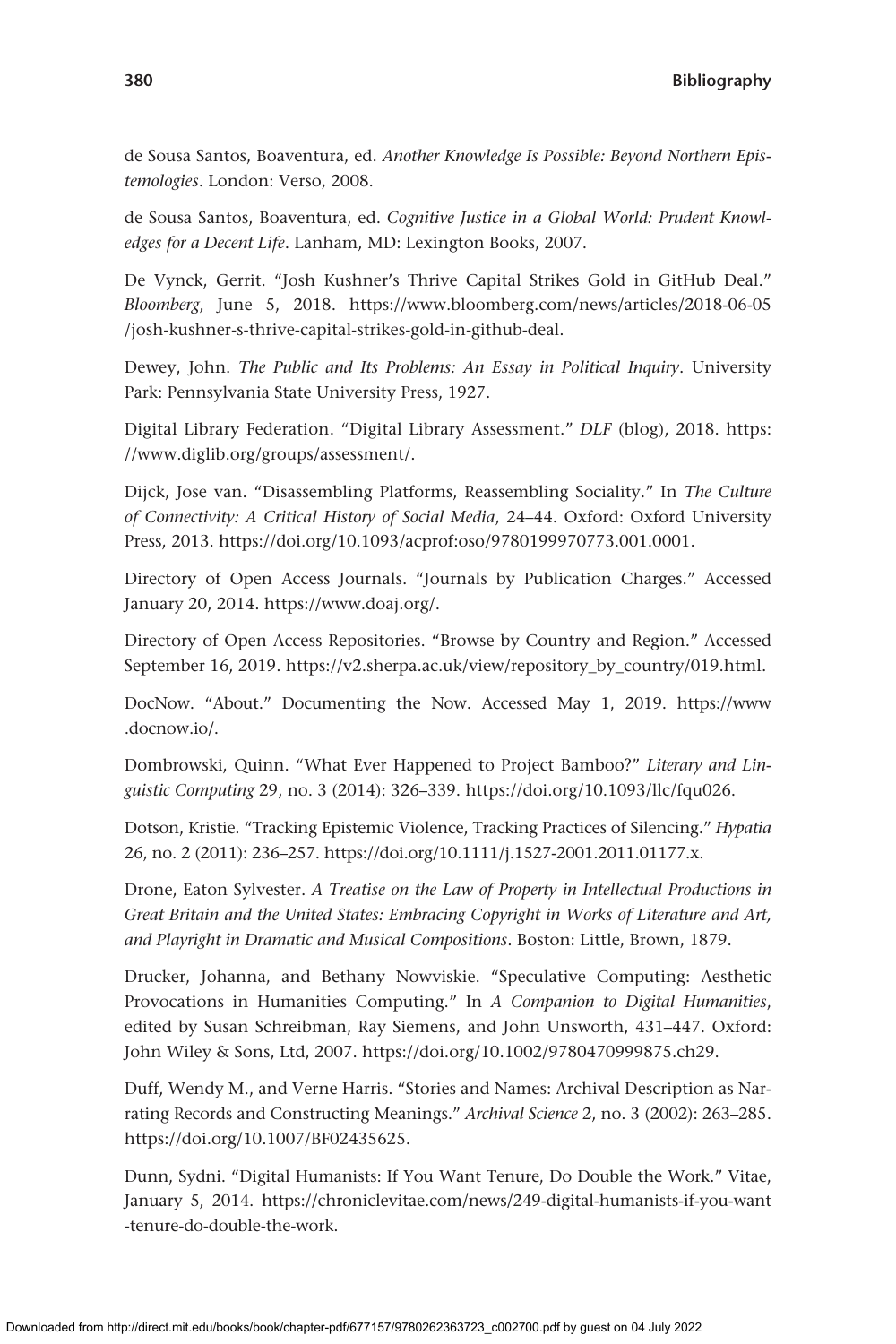Dutta, Soumitra, and Matthew Fraser. "Barack Obama and the Facebook Election." US News & World Report, November 19, 2008. [https://www.usnews.com/opinion](https://www.usnews.com/opinion/articles/2008/11/19/barack-obama-and-the-facebook-election) [/articles/2008/11/19/barack-obama-and-the-facebook-election.](https://www.usnews.com/opinion/articles/2008/11/19/barack-obama-and-the-facebook-election)

Earhart, Amy E. "Do We Trust the University? Digital Humanities Collaborations with Historically Exploited Cultural Communities." In *Bodies of Information: Intersectional Feminism and Digital Humanities*, edited by Elizabeth Losh and Jacqueline Wernimont, 369–390. Minneapolis: University of Minnesota Press, 2018.

Eisenmann, Thomas R., Geoffrey Parker, and Marshall W. Van Alstyne. "Opening Platforms: How, When and Why?" *SSRN Electronic Journal*, 2008, 1–27. [https://doi](https://doi.org/10.2139/ssrn.1264012) [.org/10.2139/ssrn.1264012](https://doi.org/10.2139/ssrn.1264012).

Ellers, Jacintha, Thomas W. Crowther, and Jeffrey A. Harvey. "Gold Open Access Publishing in Mega-Journals: Developing Countries Pay the Price of Western Premium Academic Output." *Journal of Scholarly Publishing* 49, no. 1 (2017): 89–102. <https://doi.org/10.3138/jsp.49.1.89>.

Else, Holly. "Dutch Publishing Giant Cuts off Researchers in Germany and Sweden." *Nature* 559 (2018): 454. <https://doi.org/10.1038/d41586-018-05754-1>.

Elsevier. "Elsevier Acquires Bepress, a Leading Service Provider Used by Academic Institutions to Showcase Their Research." Elsevier, August 2, 2017. [https://www](https://www.elsevier.com/about/press-releases/corporate/elsevier-acquires-bepress,-a-leading-service-provider-used-by-academic-institutions-to-showcase-their-research) [.elsevier.com/about/press-releases/corporate/elsevier-acquires-bepress,-a-leading-ser](https://www.elsevier.com/about/press-releases/corporate/elsevier-acquires-bepress,-a-leading-service-provider-used-by-academic-institutions-to-showcase-their-research) [vice-provider-used-by-academic-institutions-to-showcase-their-research.](https://www.elsevier.com/about/press-releases/corporate/elsevier-acquires-bepress,-a-leading-service-provider-used-by-academic-institutions-to-showcase-their-research)

Elsevier. "Pricing," 2018. [https://www.elsevier.com/about/our-business/policies/pricing](https://www.elsevier.com/about/our-business/policies/pricing#Dipping) [#Dipping](https://www.elsevier.com/about/our-business/policies/pricing#Dipping).

Elsevier. "Pure and Simple: A Modular Research Information System," April 12, 2017.

Erickson, Paul, Judy L Klein, Lorraine Daston, Rebecca Lemov, Thomas Sturm, and Michael D Gordin. *How Reason Almost Lost Its Mind: The Strange Career of Cold War Rationality*. Chicago: University of Chicago Press, 2015.

Erikson, Martin G., and Peter Erlandson. "A Taxonomy of Motives to Cite." *Social Studies of Science* 44, no. 4 (2014): 625–637. [https://doi.org/10.1177/03063127145](https://doi.org/10.1177/0306312714522871) [22871](https://doi.org/10.1177/0306312714522871).

Escobar, Arturo. *Designs for the Pluriverse: Radical Interdependence, Autonomy, and the Making of Worlds*. New Ecologies for the Twenty-First Century. Durham, NC: Duke University Press, 2018.

Escobar, Arturo. "Whose Knowledge, Whose Nature? Biodiversity, Conservation, and the Political Ecology of Social Movements." *Journal of Political Ecology* 5, no. 1 (1998): 53–82.<https://doi.org/10.2458/v5i1.21397>.

Eshun, Kodwo. "Further Considerations on Afrofuturism." *CR: The New Centennial Review* 3, no. 2 (2003): 287–302.<https://doi.org/10.1353/ncr.2003.0021>.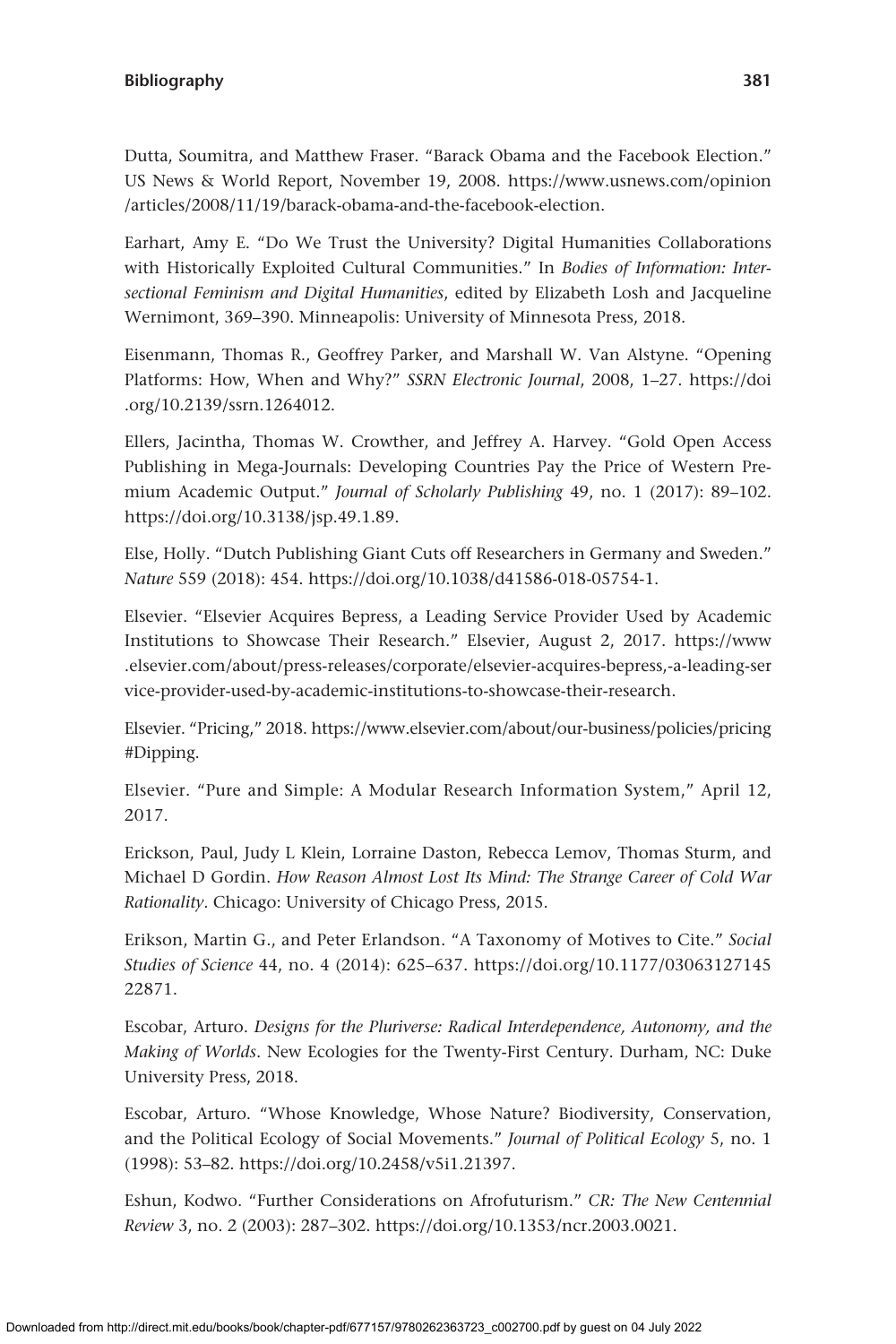Eshun, Kodwo. *More Brilliant Than the Sun: Adventures in Sonic Fiction*. London: Quartet Books, 1998.

Espeland, Wendy Nelson, and Michael Sauder. "Rankings and Reactivity: How Public Measures Recreate Social Worlds." *American Journal of Sociology* 113, no. 1 (2007): 1–40. <https://doi.org/10.1086/517897>.

Espeland, Wendy Nelson, and Mitchell L. Stevens. "Commensuration as a Social Process." *Annual Review of Sociology* 24, no. 1 (1998): 313–343. [https://doi.org/10.1146](https://doi.org/10.1146/annurev.soc.24.1.313) [/annurev.soc.24.1.313](https://doi.org/10.1146/annurev.soc.24.1.313).

Espeland, Wendy Nelson, and Mitchell L. Stevens. "A Sociology of Quantification." *European Journal of Sociology* 49, no. 3 (2008): 401–436. [https://doi.org/10.1017/S000](https://doi.org/10.1017/S0003975609000150) [3975609000150.](https://doi.org/10.1017/S0003975609000150)

Eubanks, Virginia. *Automating Inequality: How High-Tech Tools Profile, Police, and Punish the Poor*. New York: St. Martin's Press, 2017.

European Commission. "Open Innovation, Open Science, Open to the World—A Vision for Europe." Text. Digital Single Market—European Commission, May 30, 2016. [https://ec.europa.eu/digital-single-market/en/news/open-innovation-open-science](https://ec.europa.eu/digital-single-market/en/news/open-innovation-open-science-open-world-vision-europe) [-open-world-vision-europe.](https://ec.europa.eu/digital-single-market/en/news/open-innovation-open-science-open-world-vision-europe)

European Parliament. "Regulation (EU) 2016/679 of The European Parliament and of The Council." European Union Law, April 27, 2016. [https://eur-lex.europa.eu](https://eur-lex.europa.eu/legal-content/EN/TXT/HTML/?uri=CELEX:02016R0679-20160504) [/legal-content/EN/TXT/HTML/?uri=CELEX:02016R0679-20160504.](https://eur-lex.europa.eu/legal-content/EN/TXT/HTML/?uri=CELEX:02016R0679-20160504)

Eve, Martin Paul. "Close Reading with Computers: Genre Signals, Parts of Speech, and David Mitchell's *Cloud Atlas*." *SubStance* 46, no. 3 (2017): 76–104.

Eve, Martin Paul. *Close Reading with Computers: Textual Scholarship, Computational Formalism, and David Mitchell's* Cloud Atlas. Stanford, CA: Stanford University Press, 2019.

Eve, Martin Paul. "Four Implementation Questions about Open Access and Monographs." *Martin Paul Eve* (blog), January 3, 2017. [https://eve.gd/2017/01/03/four](https://eve.gd/2017/01/03/four-implementation-questions-about-open-access-and-monographs/) [-implementation-questions-about-open-access-and-monographs/.](https://eve.gd/2017/01/03/four-implementation-questions-about-open-access-and-monographs/)

Eve, Martin Paul. "The Great Automatic Grammatizator: Writing, Labour, Computers." *Critical Quarterly* 59, no. 3 (2017): 39–54.

Eve, Martin Paul. "On Open-Access Books and 'Double Dipping.'" *Martin Paul Eve* (blog), January 31, 2015. [https://eve.gd/2015/01/31/on-open-access-books-and-double](https://eve.gd/2015/01/31/on-open-access-books-and-double-dipping/) [-dipping/](https://eve.gd/2015/01/31/on-open-access-books-and-double-dipping/).

Eve, Martin Paul. *Open Access and the Humanities: Contexts, Controversies and the Future*. Cambridge: Cambridge University Press, 2014. [https://doi.org/10.1017](https://doi.org/10.1017/CBO9781316161012) [/CBO9781316161012](https://doi.org/10.1017/CBO9781316161012).

Eve, Martin Paul. "Open Publication, Digital Abundance, and Scarce Labour." *Journal of Scholarly Publishing* 49, no. 1 (2017): 26–40. [https://doi.org/10.3138/jsp.49.1.26.](https://doi.org/10.3138/jsp.49.1.26)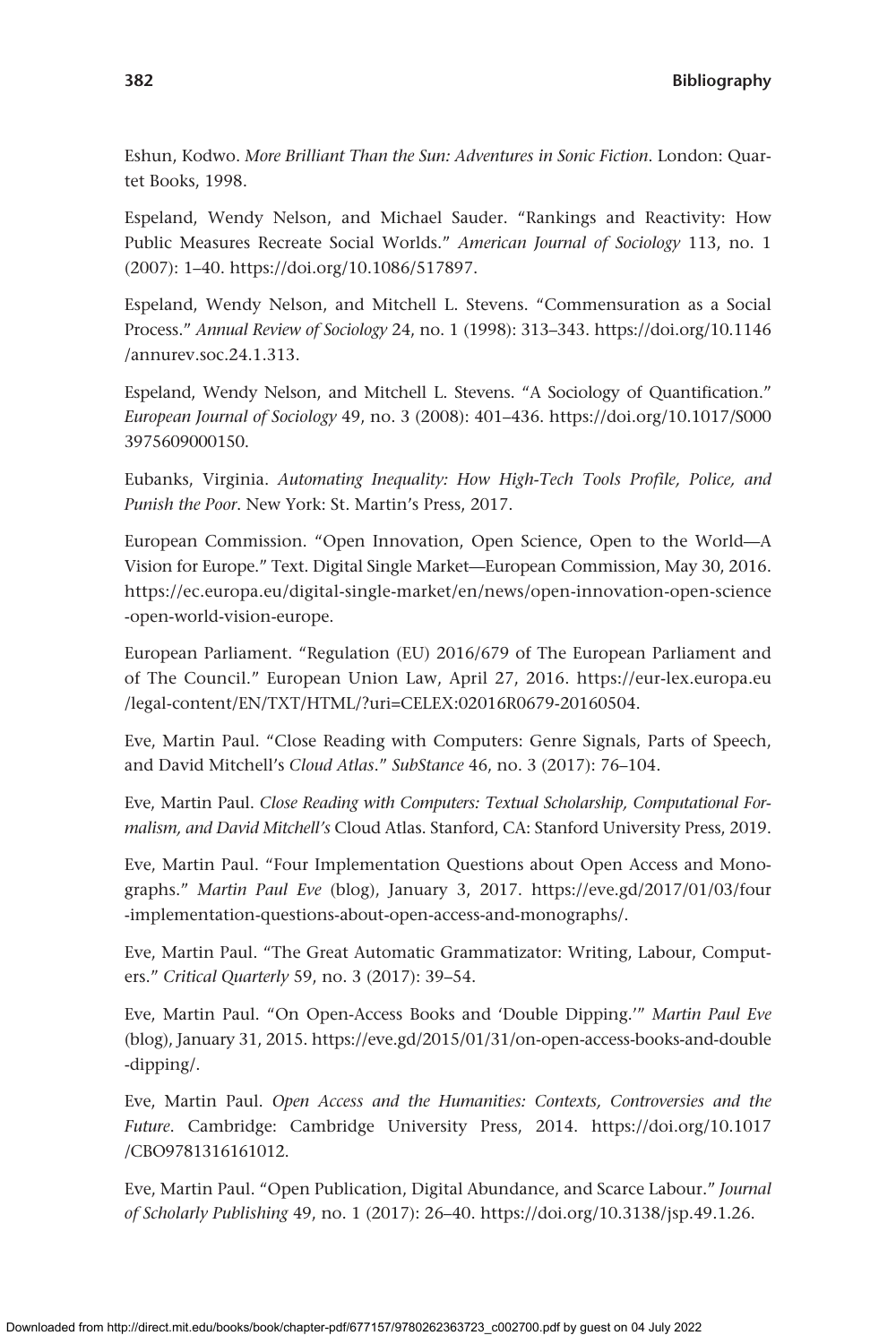Eve, Martin Paul. "Scarcity and Abundance." In *The Bloomsbury Handbook of Electronic Literature*. London: Bloomsbury Academic, 2017.

Eve, Martin Paul. "Transcript of Meeting between Elsevier and the Minister for Higher Education in the UK, Jo Johnson." *Martin Paul Eve* (blog), May 4, 2016. [https://eve.gd/2016/05/04/what-elsevier-and-the-minister-for-higher-education-in](https://eve.gd/2016/05/04/what-elsevier-and-the-minister-for-higher-education-in-the-uk-jo-johnson-met-about/) [-the-uk-jo-johnson-met-about/](https://eve.gd/2016/05/04/what-elsevier-and-the-minister-for-higher-education-in-the-uk-jo-johnson-met-about/).

Eve, Martin Paul, and Andy Byers. "Janeway: A Scholarly Communications Platform." *Insights* 31 (2018). [https://doi.org/10.1629/uksg.396.](https://doi.org/10.1629/uksg.396)

Eve, Martin Paul, Kitty Inglis, David Prosser, Lara Speicher, and Graham Stone. "Cost Estimates of an Open Access Mandate for Monographs in the UK's Third Research Excellence Framework." *Insights: The UKSG Journal* 30, no. 3 (2017). [https://doi.org](https://doi.org/10.1629/uksg.392) [/10.1629/uksg.392.](https://doi.org/10.1629/uksg.392)

Eve, Martin Paul, and Ernesto Priego. "Who Is Actually Harmed by Predatory Publishers?" *TripleC: Communication, Capitalism & Critique. Open Access Journal for a Global Sustainable Information Society* 15, no. 2 (2017): 755–770. [https://doi.org/10.31269](https://doi.org/10.31269/triplec.v15i2.867) [/triplec.v15i2.867.](https://doi.org/10.31269/triplec.v15i2.867)

Eve, Martin Paul, and John Willinsky. "Open Access in Humanities and Social Sciences: Visions for the Future of Publishing." *College and Research Libraries News* 76 (2015): 88–91.

Eysenbach, Gunther. "Can Tweets Predict Citations? Metrics of Social Impact Based on Twitter and Correlation with Traditional Metrics of Scientific Impact." *Journal of Medical Internet Research* 13, no. 4 (2011): e123.<https://doi.org/10.2196/jmir.2012>.

Fallon, Julia, and Pablo Uceda Gomez. "The Missing Decades: The 20th Century Black Hole in Europeana." Europeana Pro, November 13, 2015. [https://pro.europeana.eu](https://pro.europeana.eu/post/the-missing-decades-the-20th-century-black-hole-in-europeana) [/post/the-missing-decades-the-20th-century-black-hole-in-europeana](https://pro.europeana.eu/post/the-missing-decades-the-20th-century-black-hole-in-europeana).

Faulder, Sarah, and Shinwha Cha. "Access to Research: The Experience of Implementing a Pilot in Public Libraries." *Learned Publishing* 27, no. 2 (2014): 85–92. [https://doi.org/10.1087/20140202.](https://doi.org/10.1087/20140202)

Feather, John. "The Book Trade in Politics: The Making of the Copyright Act of 1710." *Publishing History* 8 (1980): 19–44.

Ferguson, Roderick A. *The Reorder of Things: The University and Its Pedagogies of Minority Difference*. Difference Incorporated. Minneapolis: University of Minnesota Press, 2012.

Figshare. "Credit for All Your Research." figshare. Accessed June 4, 2019. [https:](https://figshare.com/) [//figshare.com/.](https://figshare.com/)

Figshare. "Mission Statement & Core Beliefs." figshare. Accessed May 20, 2019. <https://knowledge.figshare.com/articles/item/mission-statement-and-core-beliefs>.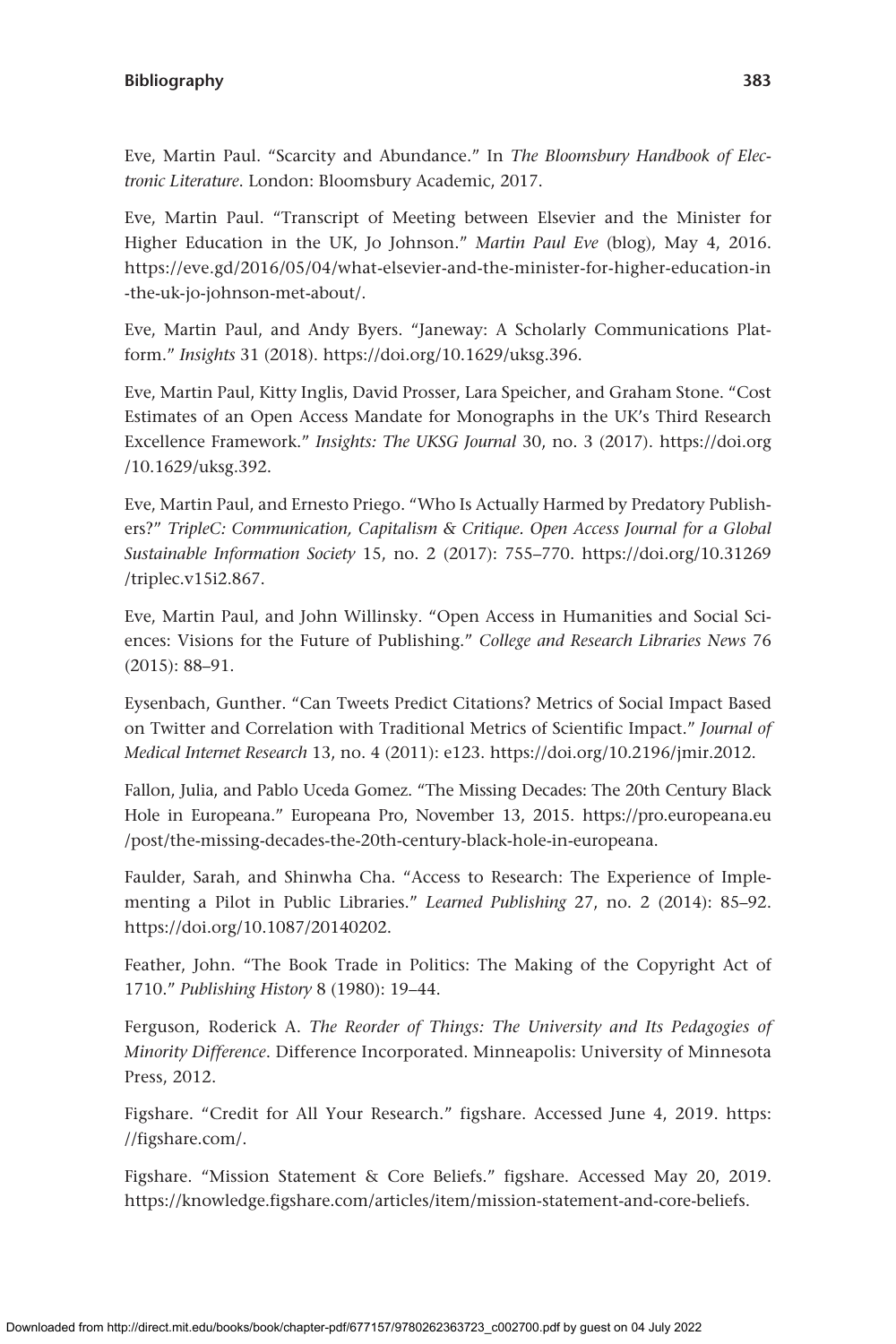Fintoni, Laurent. "A Brief History of Scratching." *FACT Magazine: Music News, New Music* (blog), September 24, 2015. [https://www.factmag.com/2015/09/24/a-brief](https://www.factmag.com/2015/09/24/a-brief-history-of-scratching/) [-history-of-scratching/.](https://www.factmag.com/2015/09/24/a-brief-history-of-scratching/)

Fiormonte, Domenico, and Ernesto Priego. "Knowledge Monopolies and Global Academic Publishing." *The Winnower*, August 24, 2016. [https://doi.org/10.15200/winn](https://doi.org/10.15200/winn.147220.00404) [.147220.00404.](https://doi.org/10.15200/winn.147220.00404)

First Consortium Assembly from Ibero-America and The Caribbean. "Declarations," September 1, 2017. [http://reuniondeconsorcios.conricyt.mx/index.php/primera](http://reuniondeconsorcios.conricyt.mx/index.php/primera-reunion/declaraciones/?lang=en) [-reunion/declaraciones/?lang](http://reuniondeconsorcios.conricyt.mx/index.php/primera-reunion/declaraciones/?lang=en)=en.

Fischer, Karin, and Jack Stripling. "An Era of Neglect." *The Chronicle of Higher Education*, March 2, 2014. [https://www.chronicle.com/article/An-Era-of-Neglect/145045.](https://www.chronicle.com/article/An-Era-of-Neglect/145045)

Fish, Stanley. *Is There a Text in This Class? The Authority of Interpretive Communities*. Cambridge, MA: Harvard University Press, 1990.

Fister, Barbara. "Liberating Knowledge: A Librarian's Manifesto for Change." *Thought & Action*, Fall 2010, 83–90.

Fitzpatrick, Elizabeth B. "The Public Library as Instrument of Colonialism: The Case of the Netherlands East Indies." *Libraries & the Cultural Record* 43, no. 3 (2008): 270–285.

Fitzpatrick, Kathleen. "Academia, Not Edu." *Planned Obsolescence* (blog), October 26, 2015. <http://www.plannedobsolescence.net/academia-not-edu/>.

Fitzpatrick, Kathleen. *Planned Obsolescence: Publishing, Technology, and the Future of the Academy*. New York: New York University Press, 2011.

Flanagan, Owen J. *Self Expressions: Mind, Morals, and the Meaning of Life*. Oxford: Oxford University Press, 1996.

Fortney, Katie, and Justin Gonder. "A Social Networking Site Is Not an Open Access Repository." *Office of Scholarly Communication* (blog), December 1, 2015. [http://osc](http://osc.universityofcalifornia.edu/2015/12/a-social-networking-site-is-not-an-open-access-repository/) [.universityofcalifornia.edu/2015/12/a-social-networking-site-is-not-an-open-access](http://osc.universityofcalifornia.edu/2015/12/a-social-networking-site-is-not-an-open-access-repository/) [-repository/](http://osc.universityofcalifornia.edu/2015/12/a-social-networking-site-is-not-an-open-access-repository/).

Fortun, Mike, Kim Fortun, and George E. Marcus. "Computers in/and Anthropology: The Poetics and Politics of Digitization." In *The Routledge Companion to Digital Ethnography*, edited by Larissa Hjorth, Heather Horst, Anne Galloway, and Genevieve Bell, 11–20. London: Routledge, 2017. [https://doi.org/10.4324/9781315673974.](https://doi.org/10.4324/9781315673974)

Foster, Andrea L. "U. of Iowa Reverses New Policy That Would Have Made Nearly All Theses Freely Available Online." *The Chronicle of Higher Education*, March 18, 2008. [https://www.chronicle.com/article/Students-Protect-Their-Novels/601.](https://www.chronicle.com/article/Students-Protect-Their-Novels/601)

Fradenburg, L. O. Aranye. *Staying Alive.* Edited by Eileen A. Joy. Brooklyn, NY: punctum books, 2013. [https://punctumbooks.com/titles/staying-alive/.](https://punctumbooks.com/titles/staying-alive/)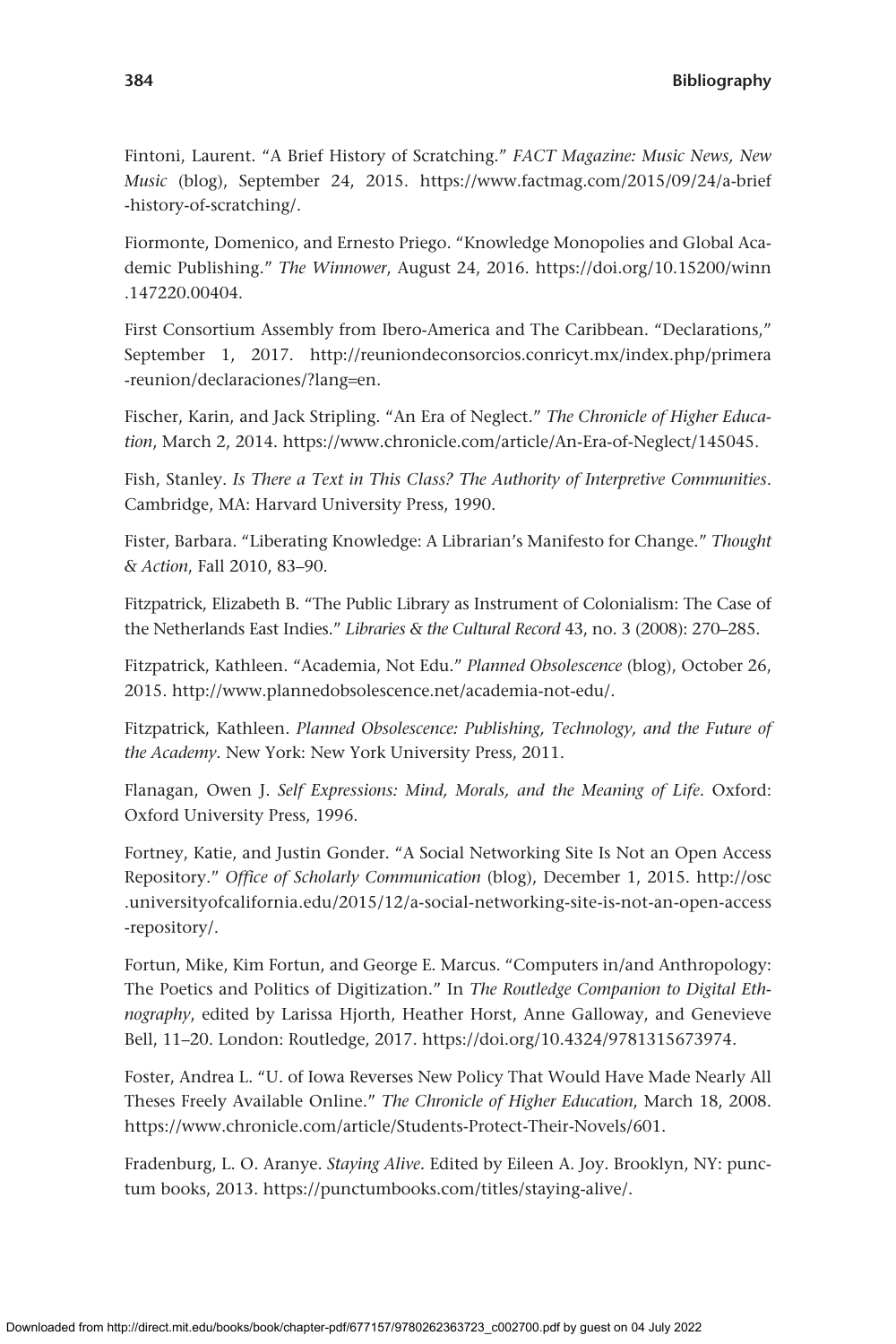Franzen, Martina, Eileen Joy, and Chris Long. *Humane Metrics/Metrics Noir*. Coventry, UK: Post Office Press / meson press, 2018. [https://hcommons.org/deposits/item](https://hcommons.org/deposits/item/hc:19823/) [/hc:19823/](https://hcommons.org/deposits/item/hc:19823/).

Franzoni, Chiara, Giuseppe Scellato, and Paula Stephan. "Changing Incentives to Publish." *Science* 333, no. 6043 (August 5, 2011): 702–703. [https://doi.org/10.1126](https://doi.org/10.1126/science.1197286) [/science.1197286.](https://doi.org/10.1126/science.1197286)

Fredua-Kwarteng, Eric. "The Case for Developmental Universities." University World News, October 30, 2015. [https://www.universityworldnews.com/post.php](https://www.universityworldnews.com/post.php?story=20151028020047530) ?story=[20151028020047530](https://www.universityworldnews.com/post.php?story=20151028020047530).

Fricker, Miranda. "Epistemic Justice as a Condition of Political Freedom?" *Synthese* 190, no. 7 (2013): 1317–1332.

Fricker, Miranda. "Forum on Miranda Fricker's Epistemic Injustice: Power and the Ethics of Knowing." *THEORIA. An International Journal for Theory, History and Foundations of Science* 23, no. 1 (2008): 69–71.

Fuller, Steve. *Post-Truth: Knowledge as a Power Game*. New York: Anthem Press, 2018.

Fyfe, Aileen. "Journals, Learned Societies and Money: *Philosophical Transactions*, ca. 1750–1900." *Notes and Records: The Royal Society Journal of the History of Science* 69, no. 3 (2015): 277–299. [https://doi.org/10.1098/rsnr.2015.0032.](https://doi.org/10.1098/rsnr.2015.0032)

Fyfe, Aileen, Kelly Coate, Stephen Curry, Stuart Lawson, Noah Moxham, and Camilla Mørk Røstvik. "Untangling Academic Publishing: A History of the Relationship between Commercial Interests, Academic Prestige and the Circulation of Research." Zenodo, May 25, 2017. [https://doi.org/10.5281/zenodo.546100.](https://doi.org/10.5281/zenodo.546100)

Fyfe, Aileen, Julie McDougall-Waters, and Noah Moxham. "Credit, Copyright, and the Circulation of Scientific Knowledge: The Royal Society in the Long Nineteenth Century." *Victorian Periodicals Review* 51, no. 4 (2018): 597–615. [https://doi.org/10](https://doi.org/10.1353/vpr.2018.0045) [.1353/vpr.2018.0045](https://doi.org/10.1353/vpr.2018.0045).

Fyfe, Aileen, and Noah Moxham. "Making Public Ahead of Print: Meetings and Publications at the Royal Society, 1752–1892." *Notes and Records: The Royal Society Journal of the History of Science* 70, no. 4 (2016): 361–379. [https://doi.org/10.1098/rsnr.2016](https://doi.org/10.1098/rsnr.2016.0030) [.0030.](https://doi.org/10.1098/rsnr.2016.0030)

Gadd, Ian, ed. *The History of Oxford University Press: Volume I: Beginnings to 1780*. Oxford: Oxford University Press, 2013.

Gaventa, John. "Finding the Spaces for Change: A Power Analysis." *IDS Bulletin* 37, no. 6 (2006): 23–33. [https://doi.org/10.1111/j.1759-5436.2006.tb00320.x.](https://doi.org/10.1111/j.1759-5436.2006.tb00320.x)

Gaventa, John. "12 Levels, Spaces and Forms of Power." In *Power in World Politics*, edited by Felix Berenskoetter and Michael J. Williams, 204–224. London: Routledge, 2007.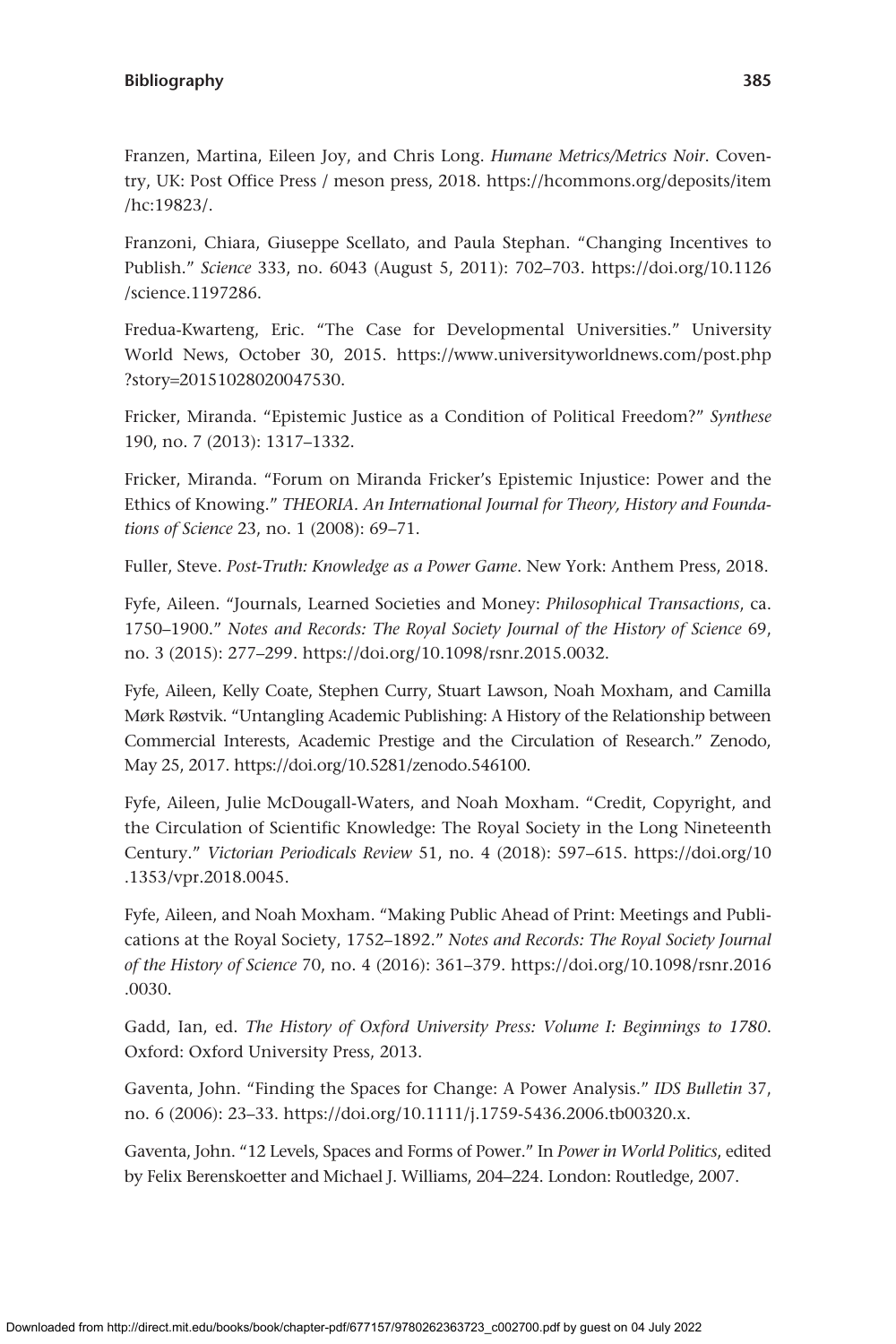Gawer, Annabelle. "Bridging Differing Perspectives on Technological Platforms: Toward an Integrative Framework." *Research Policy* 43, no. 7 (2014): 1239–1249. <https://doi.org/10.1016/j.respol.2014.03.006>.

Geary, Patrick J. *Phantoms of Remembrance: Memory and Oblivion at the End of the First Millennium*. Princeton, NJ: Princeton University Press, 1996.

Geltner, Guy. "On Leaving Academia.Edu," November 23, 2015. [https://f.hypotheses](https://f.hypotheses.org/wp-content/blogs.dir/1137/files/2015/12/On-leaving-Academia.pdf) [.org/wp-content/blogs.dir/1137/files/2015/12/On-leaving-Academia.pdf](https://f.hypotheses.org/wp-content/blogs.dir/1137/files/2015/12/On-leaving-Academia.pdf).

"Gender Pay Gaps across the Book Trade Reported by Majority of Larger Businesses: Book Businesses Mostly Unflattered by Compulsory Disclosure of Gender Pay Gap Data." *The Bookseller*, no. 5795 (April 6, 2018): 6–9.

Gerald, Beasley. "Article Processing Charges: A New Route to Open Access?" In *Positioning and Power in Academic Publishing: Players, Agents and Agendas*, edited by Fernando Loizides and Birgit Schmidt, 125–130. Amsterdam: IOS Press, 2016. [https://](https://doi.org/10.3233/978-1-61499-649-1-125) [doi.org/10.3233/978-1-61499-649-1-125.](https://doi.org/10.3233/978-1-61499-649-1-125)

Gevers, Wieland. "Globalizing Science Publishing." *Science* 325, no. 5943 (2009): 920.<https://doi.org/10.1126/science.1178378>.

Gibbs, Rabia. "The Heart of the Matter: The Developmental History of African American Archives." *The American Archivist* 75, no. 1 (2012): 195–204. [https://doi.org/10](https://doi.org/10.17723/aarc.75.1.n1612w0214242080) [.17723/aarc.75.1.n1612w0214242080.](https://doi.org/10.17723/aarc.75.1.n1612w0214242080)

Gillespie, Tarleton. "Platforms Intervene." *Social Media + Society* 1, no. 1 (2015): 205630511558047.<https://doi.org/10.1177/2056305115580479>.

Gillespie, Tarleton. "The Politics of 'Platforms.'" *New Media & Society* 12, no. 3 (2010): 347–364.<https://doi.org/10.1177/1461444809342738>.

Gilliland, Anne J., and Michelle Caswell. "Records and Their Imaginaries: Imagining the Impossible, Making Possible the Imagined." *Archival Science* 16, no. 1 (2016): 53–75. [https://doi.org/10.1007/s10502-015-9259-z.](https://doi.org/10.1007/s10502-015-9259-z)

Gilliland-Swetland, Anne J. "Enduring Paradigm, New Opportunities: The Value of the Archival Perspective in the Digital Environment." CLIR, 2000.

Ginzburg, Carlo. "The Bond of Shame." In *Passionen. Objekte—Schauplätze—Denkstile*, edited by Corina Caduff, Anne-Kathrin Reulecke, and Ulrike Vedder, 19–26. Munich: Wilhelm Fink, 2010. [http://publikationen.ub.uni-frankfurt.de/frontdoor/index/index](http://publikationen.ub.uni-frankfurt.de/frontdoor/index/index/year/2017/docId/44333) [/year/2017/docId/44333.](http://publikationen.ub.uni-frankfurt.de/frontdoor/index/index/year/2017/docId/44333)

Ginzburg, Carlo, and Carlo Poni. "The Name and the Game: Unequal Exchange and the Historiographic Marketplace." In *Microhistory and the Lost Peoples of Europe*, edited by Edward Muir and Guido Ruggiero, 1–10. Baltimore, MD: Johns Hopkins University Press, 1991.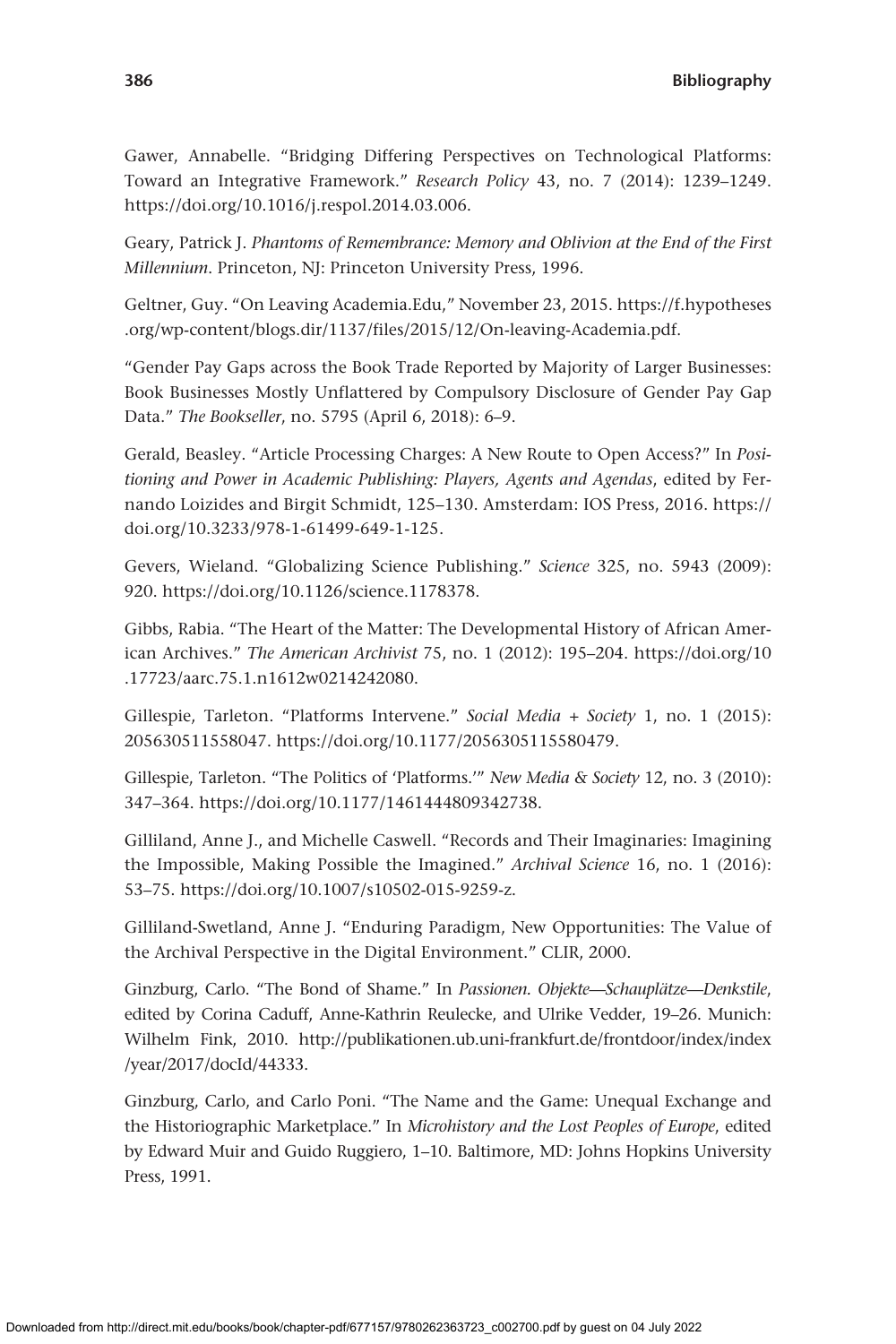Githaiga, Grace. "Fake News: A Threat to Digital Inclusion." *Media Development* 65, no. 1 (2019): 35–38.

Golumbia, David. "Marxism and Open Access in the Humanities: Turning Academic Labor against Itself." *Workplace: A Journal for Academic Labor*, no. 28 (2016). [https://](https://doi.org/10.14288/workplace.v0i28.186213) [doi.org/10.14288/workplace.v0i28.186213](https://doi.org/10.14288/workplace.v0i28.186213).

Goodhart, David. *The Road to Somewhere: The Populist Revolt and the Future of Politics*. London: Hurst & Company, 2017.

Gooding, Paul, Melissa Terras, and Linda Berube. "Towards User-Centric Evaluation of UK Non-Print Legal Deposit: A Digital Library Futures White Paper." Research Reports or Papers, May 21, 2019.<http://elegaldeposit.org>.

Google. "Search Removals under European Privacy Law." Google Transparency Report, 2019. [https://transparencyreport.google.com/eu-privacy/overview.](https://transparencyreport.google.com/eu-privacy/overview)

Gordon, Gregg. "SSRN—the Leading Social Science and Humanities Repository and Online Community—Joins Elsevier." Elsevier Connect, May 17, 2016. [https://www](https://www.elsevier.com/connect/ssrn-the-leading-social-science-and-humanities-repository-and-online-community-joins-elsevier) [.elsevier.com/connect/ssrn-the-leading-social-science-and-humanities-repository](https://www.elsevier.com/connect/ssrn-the-leading-social-science-and-humanities-repository-and-online-community-joins-elsevier) [-and-online-community-joins-elsevier.](https://www.elsevier.com/connect/ssrn-the-leading-social-science-and-humanities-repository-and-online-community-joins-elsevier)

Gouldner, Alvin W. "Cosmopolitans and Locals: Toward an Analysis of Latent Social Roles." *Administrative Science Quarterly* 2, no. 3 (1957): 281. [https://doi.org/10.2307](https://doi.org/10.2307/2391000) [/2391000](https://doi.org/10.2307/2391000).

Government of the United Kingdom. "Complaints to Secretary of State under s.296ZE under the Copyright, Designs and Patents Act 1988," August 15, 2014. [https://www.gov.uk/government/publications/complaints-to-secretary-of-state](https://www.gov.uk/government/publications/complaints-to-secretary-of-state-under-s296ze-under-the-copyright-designs-and-patents-act-1988) [-under-s296ze-under-the-copyright-designs-and-patents-act-1988.](https://www.gov.uk/government/publications/complaints-to-secretary-of-state-under-s296ze-under-the-copyright-designs-and-patents-act-1988)

Grafton, Anthony. *The Footnote: A Curious History*. Cambridge, MA: Harvard University Press, 1999.

Graham, Mark, Stefano De Sabbata, and Matthew A. Zook. "Towards a Study of Information Geographies: (Im)Mutable Augmentations and a Mapping of the Geographies of Information: Towards a Study of Information Geographies." *Geo: Geography and Environment* 2, no. 1 (2015): 88–105. [https://doi.org/10.1002](https://doi.org/10.1002/geo2.8) [/geo2.8.](https://doi.org/10.1002/geo2.8)

Grassegger, Hannes, and Mikael Krogerus. "The Data That Turned the World Upside Down." *Vice* (blog), January 28, 2017. [https://www.vice.com/en\\_us/article/mg9vvn](https://www.vice.com/en_us/article/mg9vvn/how-our-likes-helped-trump-win) [/how-our-likes-helped-trump-win](https://www.vice.com/en_us/article/mg9vvn/how-our-likes-helped-trump-win).

Gray, Eve. "Bridging the North-South Divide in Scholarly Communication: Threats and Opportunities in the Digital Era at the South-Eastern Frontier: The Impact of Higher Education Policy on African Research Publication," 2006. [http://www.policy](http://www.policy.hu/gray/docs/ASC_Codesria_conference_paper.doc) [.hu/gray/docs/ASC\\_Codesria\\_conference\\_paper.doc.](http://www.policy.hu/gray/docs/ASC_Codesria_conference_paper.doc)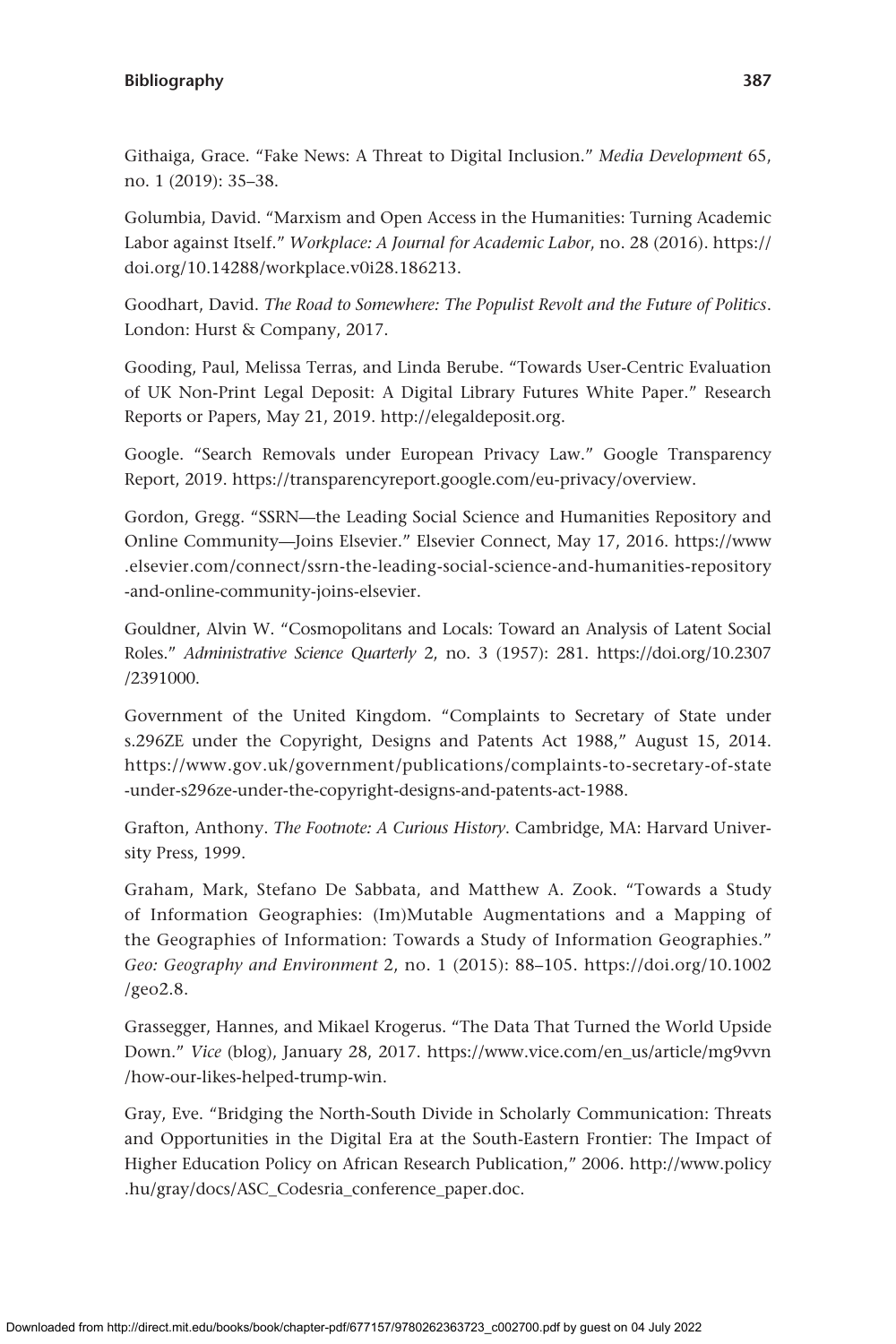Gray, Jonathan, Carolin Gerlitz, and Liliana Bounegru. "Data Infrastructure Literacy." *Big Data & Society* 5, no. 2 (2018). [https://doi.org/10.1177/2053951718786316.](https://doi.org/10.1177/2053951718786316)

Greco, Albert N., Robert M. Wharton, and Amy Brand. "Demographics of Scholarly Publishing and Communication Professionals: Demographics of Publishing Professionals." *Learned Publishing* 29, no. 2 (2016): 97–101. [https://doi.org/10.1002/leap](https://doi.org/10.1002/leap.1017) [.1017.](https://doi.org/10.1002/leap.1017)

Greshake, Bastian. "Correlating the Sci-Hub Data with World Bank Indicators and Identifying Academic Use." *The Winnower* 3 (May 30, 2016). [https://doi.org/10](https://doi.org/10.15200/winn.146485.57797) [.15200/winn.146485.57797](https://doi.org/10.15200/winn.146485.57797).

Guédon, Jean-Claude. "Open Access: Toward the Internet of the Mind." Budapest Open Access Initiative, 2017. [https://www.budapestopenaccessinitiative.org/open](https://www.budapestopenaccessinitiative.org/open-access-toward-the-internet-of-the-mind) [-access-toward-the-internet-of-the-mind](https://www.budapestopenaccessinitiative.org/open-access-toward-the-internet-of-the-mind).

Guédon, Jean-Claude, and Alain Loute. "L'Histoire de la Forme Revue au Prisme de L'Histoire de la «Grande Conversation Scientifique»." *Cahiers du GRM. publiés par le Groupe de Recherches Matérialistes—Association*, no. 12 (2017). [https://doi.org/10.4000](https://doi.org/10.4000/grm.912) [/grm.912.](https://doi.org/10.4000/grm.912)

Gunnarsdóttir, Kristrún. "Scientific Journal Publications: On the Role of Electronic Preprint Exchange in the Distribution of Scientific Literature." *Social Studies of Science* 35, no. 4 (2005): 549–579. [https://doi.org/10.1177/0306312705052358.](https://doi.org/10.1177/0306312705052358)

Habermas, Jürgen. *The Theory of Communicative Action*. Translated by Thomas McCarthy. Vol. 2. Cambridge: Polity, 1987.

Hacking, Ian. *Rewriting the Soul: Multiple Personality and the Sciences of Memory*. Princeton, NJ: Princeton University Press, 1998.

Haider, Jutta. "Openness as Tool for Acceleration and Measurement: Reflections on Problem Representations Underpinning Open Access and Open Science." In *Open Divide: Critical Studies on Open Access*, edited by Ulrich Herb and Joachim Schöpfel, 17–30. Sacramento, CA: Library Juice Press, 2018.

Hall, Gary. "Does Academia.Edu Mean Open Access Is Becoming Irrelevant?" *Media Gifts* (blog), October 18, 2015. [http://www.garyhall.info/journal/2015/10/18/does](http://www.garyhall.info/journal/2015/10/18/does-academiaedu-mean-open-access-is-becoming-irrelevant.html) [-academiaedu-mean-open-access-is-becoming-irrelevant.html](http://www.garyhall.info/journal/2015/10/18/does-academiaedu-mean-open-access-is-becoming-irrelevant.html).

Hall, Gary. *Pirate Philosophy: For a Digital Posthumanities*. Cambridge, MA: The MIT Press, 2016.

Hall, Gary. "Should This Be the Last Thing You Read on Academia.Edu?" *Academia. Edu*, 2017. [https://www.academia.edu/16959788/Should\\_This\\_Be\\_the\\_Last\\_Thing\\_](https://www.academia.edu/16959788/Should_This_Be_the_Last_Thing_You_Read_on_Academia.edu) [You\\_Read\\_on\\_Academia.edu.](https://www.academia.edu/16959788/Should_This_Be_the_Last_Thing_You_Read_on_Academia.edu)

Hall, Gary. *The Uberfication of the University*. Minneapolis: University of Minnesota Press, 2016.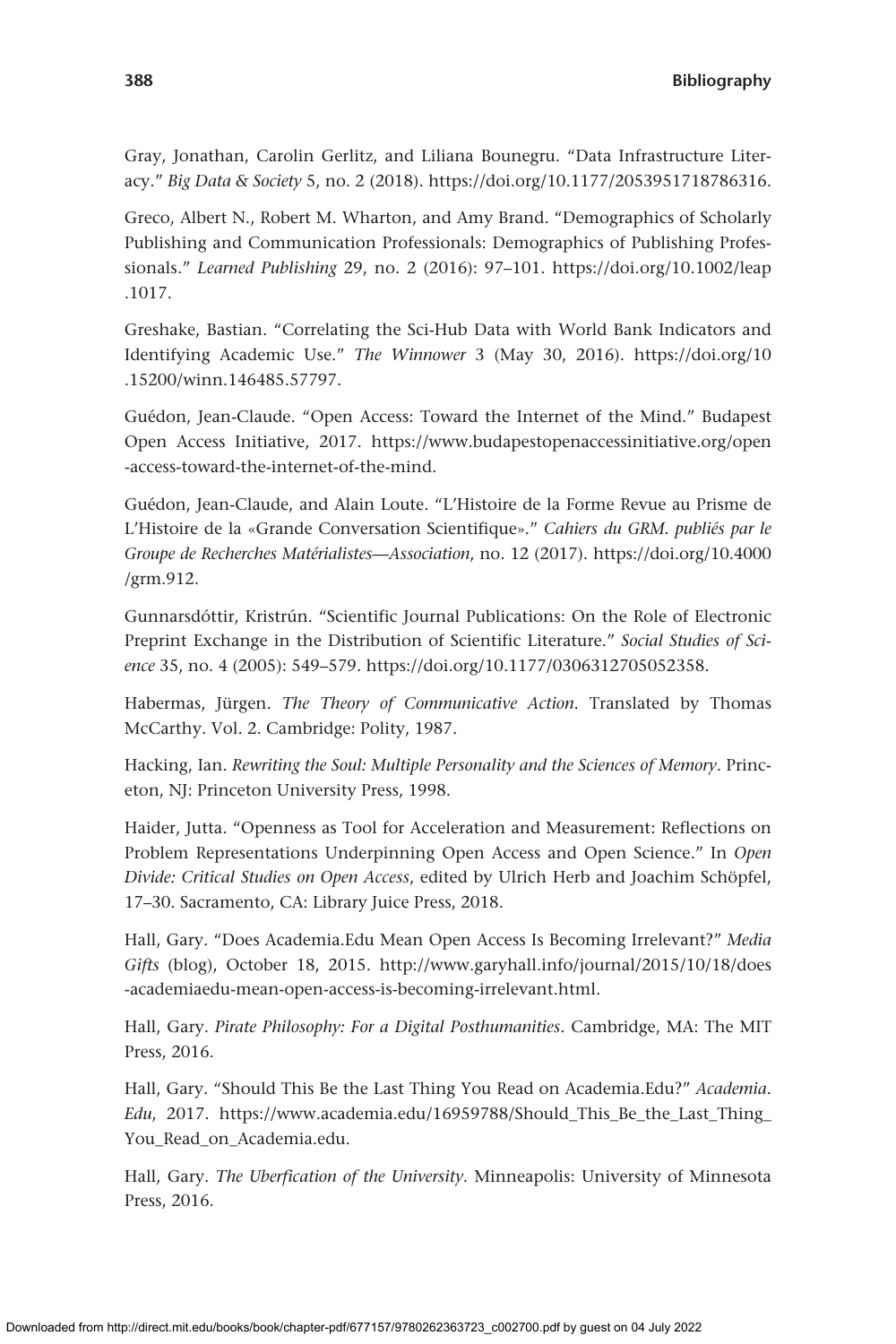Hall, Richard. *The Alienated Academic: The Struggle for Autonomy Inside the University*. London: Palgrave, 2018.<https://doi.org/10.1007/978-3-319-94304-6>.

Hammill, Faye, and Hannah McGregor. "Bundling, Reprinting, and Reframing: Serial Practices Across Borders." *Journal of Modern Periodical Studies* 9, no. 1 (2019): 76–100.

Hankins, Rebecca. "Racial Realism: An African American Muslim Woman in the Field." In *Where Are All the Librarians of Color? The Experiences of People of Color in Academia*, edited by Rebecca Hankins and Miguel Juárez, 209–219. Sacramento, CA: Library Juice Press, 2015. [http://hdl.handle.net/1969.1/156069.](http://hdl.handle.net/1969.1/156069)

Haraway, Donna. "Situated Knowledges: The Science Question in Feminism and the Privilege of Partial Perspective." *Feminist Studies* 14, no. 3 (1988): 575–599. [https:](https://doi.org/10.2307/3178066) [//doi.org/10.2307/3178066](https://doi.org/10.2307/3178066).

Harding, Sandra G. *Objectivity and Diversity: Another Logic of Scientific Research*. Chicago: University of Chicago Press, 2015.

Harnad, Stevan. "Creative Disagreement." *The Sciences* 19 (1979): 18–20.

Harnad, Stevan. "Post-Gutenberg Galaxy: The Fourth Revolution in the Means of Production of Knowledge." *Public Access-Computer Systems Review* 2, no. 1 (1991): 39–53.

Harnad, Stevan. "ROARMAP." Accessed July 25, 2014. [http://roarmap.eprints.org/.](http://roarmap.eprints.org/)

Heller-Roazen, Daniel. "Tradition's Destruction: On the Library of Alexandria." *October* 100 (2002): 133–153.

Helmond, Anne. "The Platformization of the Web: Making Web Data Platform Ready." *Social Media + Society* 1, no. 2 (2015): 205630511560308. [https://doi.org/10](https://doi.org/10.1177/2056305115603080) [.1177/2056305115603080.](https://doi.org/10.1177/2056305115603080)

Herb, Ulrich. "Open Access and Symbolic Gift Giving." In *Open Divide: Critical Studies on Open Access*, edited by Joachim Schöpfel and Ulrich Herb, 69–81. Sacramento, CA: Library Juice Press, 2018. [https://doi.org/10.5281/zenodo.1206377.](https://doi.org/10.5281/zenodo.1206377)

Hesse, Tom. "A Journal's Apology Prompts Soul-Searching Over Racial Gatekeeping in Academe." *The Chronicle of Higher Education*, April 21, 2017. [https://www](https://www.chronicle.com/article/A-Journal-s-Apology-Prompts/239852) [.chronicle.com/article/A-Journal-s-Apology-Prompts/239852](https://www.chronicle.com/article/A-Journal-s-Apology-Prompts/239852).

Hicks, Diana, Paul Wouters, Ludo Waltman, Sarah de Rijcke, and Ismael Rafols. "Bibliometrics: The Leiden Manifesto for Research Metrics." *Nature* 520, no. 7548 (2015): 429–431. [https://doi.org/10.1038/520429a.](https://doi.org/10.1038/520429a)

Higher Education Funding Council for England. "Consultation on the Second Research Excellence Framework." Higher Education Funding Council for England, 2016.

Higher Education Funding Council for England. "FAQs—REF 2021." Research Excellence Framework, 2019.<https://www.ref.ac.uk/faqs/>.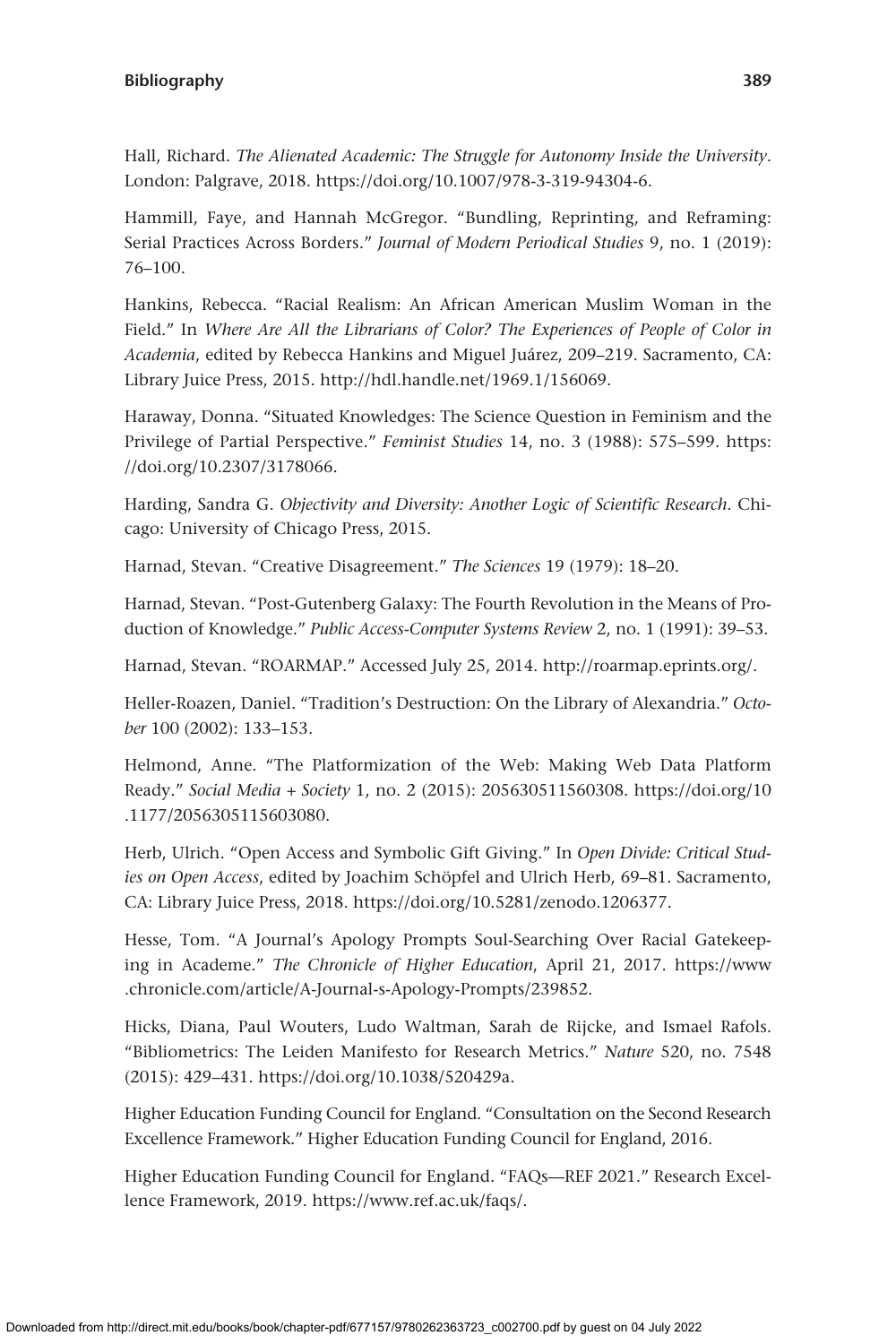Higher Education Funding Council for England. "REF 2021." Research Excellence Framework, 2019. <https://www.ref.ac.uk>.

Hillyer, Rebecca, Alejandro Posada, Denisse Albornoz, Leslie Chan, and Angela Okune. "Framing a Situated and Inclusive Open Science: Emerging Lessons from the Open and Collaborative Science in Development Network." In *Expanding Perspectives on Open Science: Communities, Cultures and Diversity in Concepts and Practices*, edited by Leslie Chan and Fernando Loizides, 18–33. Amsterdam: IOS Press, 2017. <https://doi.org/10.3233/978-1-61499-769-6-18>.

Hilsum, Lindsey. "Rwanda, Master Conform." BBC, October 30, 1996. Box 374, Videocassette RW038. International Monitor Institute. Rwanda Videotapes and Audiotapes, David M. Rubenstein Rare Book & Manuscript Library, Duke Universities.

Hiltzik, Michael. "In Act of Brinkmanship, a Big Publisher Cuts Off UC's Access to When the Law Advances Access to Learning Its Academic Journals." *Los Angeles Times*, July 11, 2019. [https://www.latimes.com/business/hiltzik/la-fi-uc-elsevier-20190](https://www.latimes.com/business/hiltzik/la-fi-uc-elsevier-20190711-story.html) [711-story.html](https://www.latimes.com/business/hiltzik/la-fi-uc-elsevier-20190711-story.html).

Hintikka, Merrill B., and Sandra G. Harding, eds. *Discovering Reality: Feminist Perspectives on Epistemology, Metaphysics, Methodology, and Philosophy of Science*. Dordrecht: Reidel, 1983.

Hirsch, Marianne, and Leo Spitzer. "The Witness in the Archive: Holocaust Studies/ Memory Studies." *Memory Studies* 2, no. 2 (2009): 151–170. [https://doi.org/10.1177](https://doi.org/10.1177/1750698008102050) [/1750698008102050](https://doi.org/10.1177/1750698008102050).

Hirschauer, Stefan. "Editorial Judgments: A Praxeology of 'Voting' in Peer Review." *Social Studies of Science* 40, no. 1 (2010): 71–103. [https://doi.org/10.1177/0306312709335405.](https://doi.org/10.1177/0306312709335405)

Hockenberry, Benjamin. "The Guerilla Open Access Manifesto: Aaron Swartz, Open Access and the Sharing Imperative." *Lavery Library Faculty/Staff Publications*, November 21, 2013, 1–7.

Holdren, John P. "Memorandum for the Heads of Executive Departments and Agencies: Increasing Access to the Results of Federally Funded Scientific Research." whitehouse.gov, February 22, 2013. [https://obamawhitehouse.archives.gov/sites/default](https://obamawhitehouse.archives.gov/sites/default/files/microsites/ostp/ostp_public_access_memo_2013.pdf) [/files/microsites/ostp/ostp\\_public\\_access\\_memo\\_2013.pdf](https://obamawhitehouse.archives.gov/sites/default/files/microsites/ostp/ostp_public_access_memo_2013.pdf).

Holmwood, John. "Claiming Whiteness." *Ethnicities* 20, no. 1 (2020).

Holmwood, John. "Inegalitarian Populism and the University: British Reflections on Newfield's *The Great Mistake: How We Wrecked Public Universities and How We Can Fix Them." British Journal of Sociology* 69, no. 2 (2018).

Holmwood, John. "Markets versus Dialogue: The Debate over Open Access Ignores Competing Philosophies of Openness." *Impact of Social Sciences* (blog), October 21, 2013. <http://blogs.lse.ac.uk/impactofsocialsciences/2013/10/21/markets-versus-dialogue/>.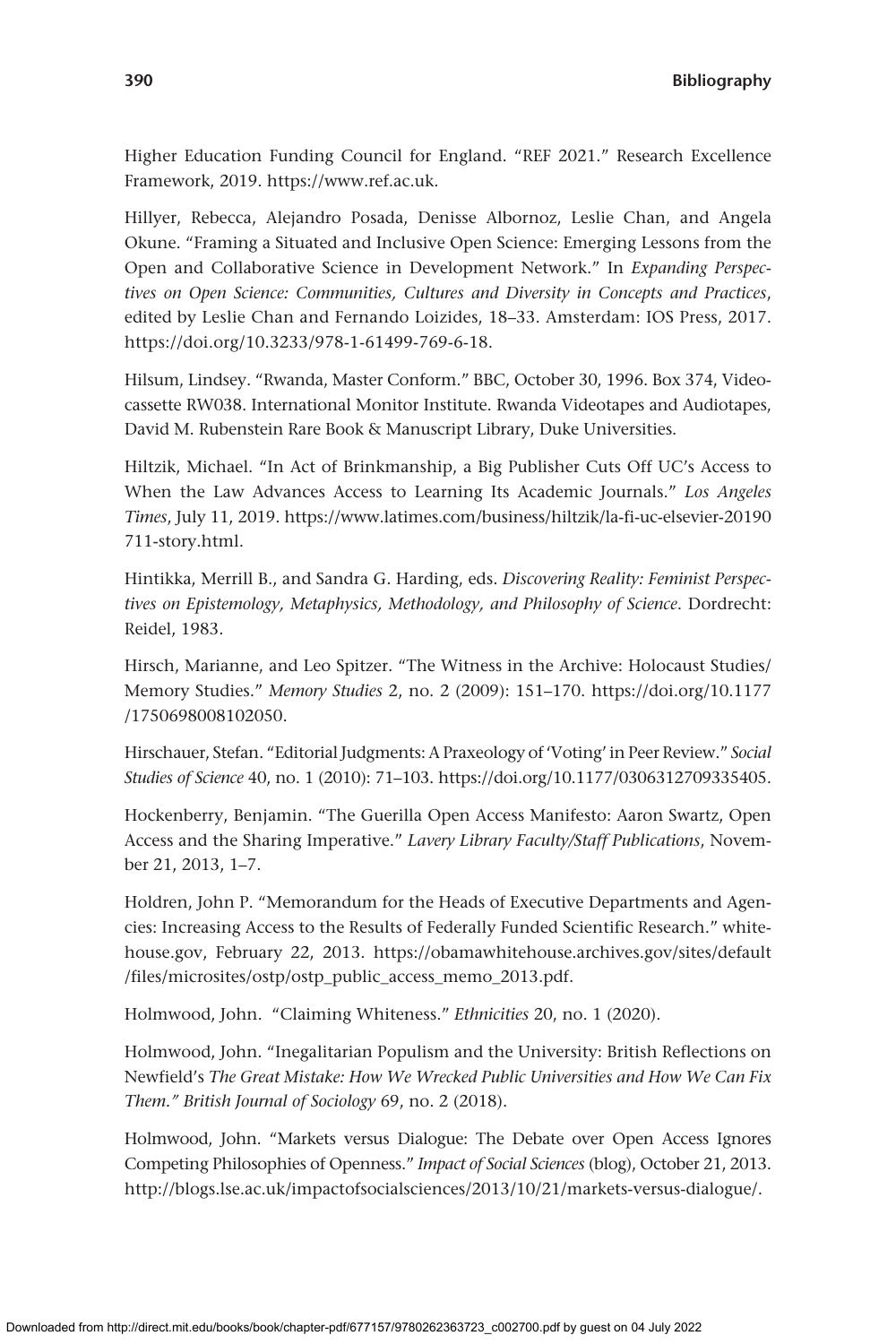Holmwood, John. "The University, Democracy and the Public Sphere." *British Journal of Sociology of Education* 38, no. 7 (2017): 927–942. [https://doi.org/10.1080](https://doi.org/10.1080/01425692.2016.1220286) [/01425692.2016.1220286.](https://doi.org/10.1080/01425692.2016.1220286)

Horrigan, John B. "Libraries 2016." *Pew Research Center* (blog), September 9, 2016. [https://www.pewinternet.org/2016/09/09/libraries-2016/.](https://www.pewinternet.org/2016/09/09/libraries-2016/)

Horton, Richard. "Medical Journals: Evidence of Bias against the Diseases of Poverty." *The Lancet* 361, no. 9359 (2003): 712–713. [https://doi.org/10.1016/S0140](https://doi.org/10.1016/S0140-6736(03)12665-7) [-6736\(03\)12665-7.](https://doi.org/10.1016/S0140-6736(03)12665-7)

Hountondji, Paulin J. "Le Savoir Mondialise: Desequilibres et Enjeux Actuels." Université de Nantes/Maison des Sciences de l'Homme Guépin, 2001.

Howard, Jennifer. "Born Digital, Projects Need Attention to Survive." *The Chronicle of Higher Education*, January 6, 2014. [https://www.chronicle.com/article/Born-Digital](https://www.chronicle.com/article/Born-Digital-Projects-Need/143799) [-Projects-Need/143799.](https://www.chronicle.com/article/Born-Digital-Projects-Need/143799)

Hu, Tung-Hui. *A Prehistory of the Cloud*. Cambridge, MA: The MIT Press, 2015.

Huggett, Sarah. "Cash Puts Publishing Ethics at Risk in China: Impact Factors." *Nature* 490, no. 7420 (2012): 342.<https://doi.org/10.1038/490342c>.

Hutchings, Shabaka. "Journey through Jazz (an Interview by Stewart Smith)." Red Bull Academy Music Daily, April 4, 2016. [https://daily.redbullmusicacademy.com](https://daily.redbullmusicacademy.com/2016/04/shabaka-hutchings) [/2016/04/shabaka-hutchings.](https://daily.redbullmusicacademy.com/2016/04/shabaka-hutchings)

Hyndman, Alan. "New Funding Information on Figshare Items." Figshare, November 12, 2018. [https://figshare.com/blog/New\\_funding\\_information\\_on\\_Figshare\\_items](https://figshare.com/blog/New_funding_information_on_Figshare_items/446) [/446.](https://figshare.com/blog/New_funding_information_on_Figshare_items/446)

ICA. "What Is a Cooperative?," 1995. [https://www.ica.coop/en/what-co-operative-0.](https://www.ica.coop/en/what-co-operative-0)

ICSU-UNESCO International Conference on Electronic Publishing in Science, and Dennis F. Shaw, eds. *Proceedings of the Second ICSU-UNESCO International Conference on Electronic Publishing in Science: Held in Association with CODATA, IFLA, ICSTI & STM Publishers at UNESCO House, Paris 20–23 February, 2001*. Oxford: ICSU Press, 2001.

IFLA. "IFLA Statement on Open Access to Scholarly Literature and Research Documentation," 2003. [https://www.ifla.org/publications/ifla-statement-on-open-access](https://www.ifla.org/publications/ifla-statement-on-open-access-to-scholarly-literature-and-research-documentation) [-to-scholarly-literature-and-research-documentation.](https://www.ifla.org/publications/ifla-statement-on-open-access-to-scholarly-literature-and-research-documentation)

IFLA. "IFLA/UNESCO Public Library Manifesto," 1994. [https://www.ifla.org/publica](https://www.ifla.org/publications/iflaunesco-public-library-manifesto-1994) [tions/iflaunesco-public-library-manifesto-1994.](https://www.ifla.org/publications/iflaunesco-public-library-manifesto-1994)

Ignatow, Gabe. "What Has Globalization Done to Developing Countries' Public Libraries?" *International Sociology* 26, no. 6 (2011): 746–768. [https://doi.org/10.1177](https://doi.org/10.1177/0268580910393373) [/0268580910393373](https://doi.org/10.1177/0268580910393373).

Illich, Ivan. *Tools for Conviviality*. New York: Harper and Row, 1973.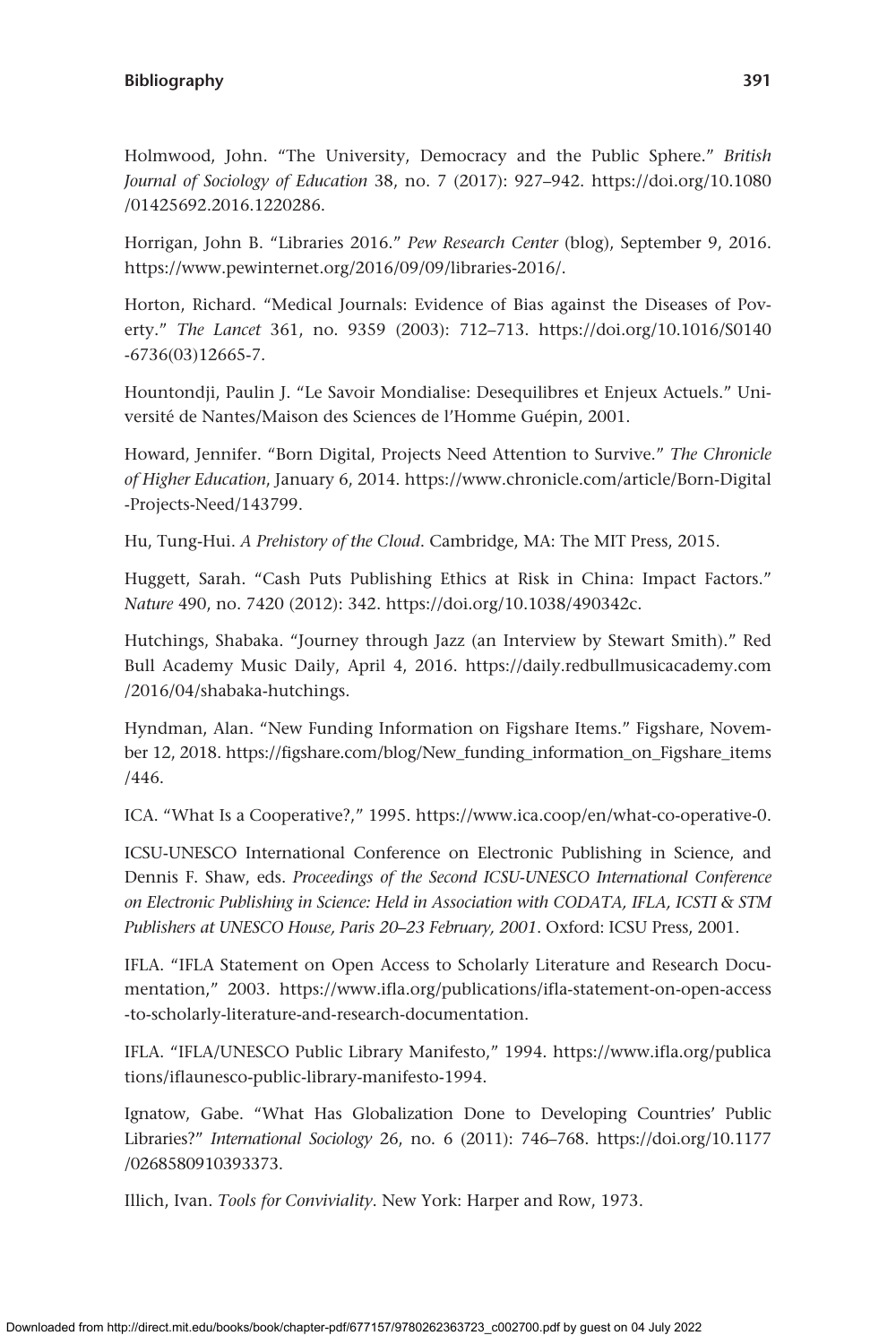Inefuku, Harrison W. "Globalization, Open Access, and the Democratization of Knowledge." *Educause Review* 52 (August 2017): 62–63.

Inefuku, Harrison W., and Charlotte Roh. "Agents of Diversity and Social Justice: Librarians and Scholarly Communication." In *Open Access and the Future of Scholarly Communication: Policy and Infrastructure*, edited by Kevin L. Smith and Katherine A. Dickson, 107–128. Lanham, MD: Rowman & Littlefield, 2016. [https://repository.usfca](https://repository.usfca.edu/librarian/8) [.edu/librarian/8](https://repository.usfca.edu/librarian/8).

Ingelfinger, Franz J. "Definition of Sole Contribution." *New England Journal of Medicine* 281, no. 12 (1969): 676–677. [https://doi.org/10.1056/NEJM196909182811208.](https://doi.org/10.1056/NEJM196909182811208)

Inglehart, Ronald F., and Pippa Norris. "Trump, Brexit, and the Rise of Populism: Economic Have-Nots and Cultural Backlash." SSRN Scholarly Paper. Rochester, NY: Social Science Research Network, July 29, 2016. [https://papers.ssrn.com/abst](https://papers.ssrn.com/abstract=2818659) ract=[2818659.](https://papers.ssrn.com/abstract=2818659)

Instituto Brasileiro de Informação em Ciência e Tecnologia. "Ciência Da Informação." SciELO, 1998. [http://www.scielo.br/scielo.php?script](http://www.scielo.br/scielo.php?script=sci_issuetoc&pid=0100-196519980002&lng=es&nrm=iso)=sci\_issuetoc&pid=0100 [-196519980002&lng](http://www.scielo.br/scielo.php?script=sci_issuetoc&pid=0100-196519980002&lng=es&nrm=iso)=es&nrm=iso.

International Seminar on Open Access for Developing Countries. "Salvador Declaration on Open Access: The Developing World Perspective," 2005. [http://www.icml9](http://www.icml9.org/meetings/openaccess/public/documents/declaration.htm) [.org/meetings/openaccess/public/documents/declaration.htm](http://www.icml9.org/meetings/openaccess/public/documents/declaration.htm).

Intersoft Consulting. "Right to Be Forgotten." *General Data Protection Regulation (GDPR)* (blog). Accessed April 29, 2019. [https://gdpr-info.eu/issues/right-to-be-forgotten/.](https://gdpr-info.eu/issues/right-to-be-forgotten/)

Jackson, Steven J., Paul N. Edwards, Geoffrey C. Bowker, and Cory P. Knobel. "Understanding Infrastructure: History, Heuristics and Cyberinfrastructure Policy." *First Monday* 12, no. 6 (2007). <https://doi.org/10.5210/fm.v12i6.1904>.

Jamali, Hamid R. "Copyright Compliance and Infringement in ResearchGate Full-Text Journal Articles." *Scientometrics* 112, no. 1 (2017): 241–254. [https://doi.org/10](https://doi.org/10.1007/s11192-017-2291-4) [.1007/s11192-017-2291-4](https://doi.org/10.1007/s11192-017-2291-4).

Jamali, Hamid R., and Majid Nabavi. "Open Access and Sources of Full-Text Articles in Google Scholar in Different Subject Fields." *Scientometrics* 105, no. 3 (2015): 1635–1651. <https://doi.org/10.1007/s11192-015-1642-2>.

Jamali, Hamid R., David Nicholas, and Eti Herman. "Scholarly Reputation in the Digital Age and the Role of Emerging Platforms and Mechanisms." *Research Evaluation* 25, no. 1 (2016): 37–49.<https://doi.org/10.1093/reseval/rvv032>.

Jameson, Fredric. *Postmodernism, or, The Cultural Logic of Late Capitalism*. London: Verso, 1991.

Jensen, Casper Bruun, and Atsuro Morita. "Infrastructures as Ontological Experiments." *Engaging Science, Technology, and Society* 1 (2015): 81–87. [https://doi.org/10](https://doi.org/10.17351/ests2015.21) [.17351/ests2015.21](https://doi.org/10.17351/ests2015.21).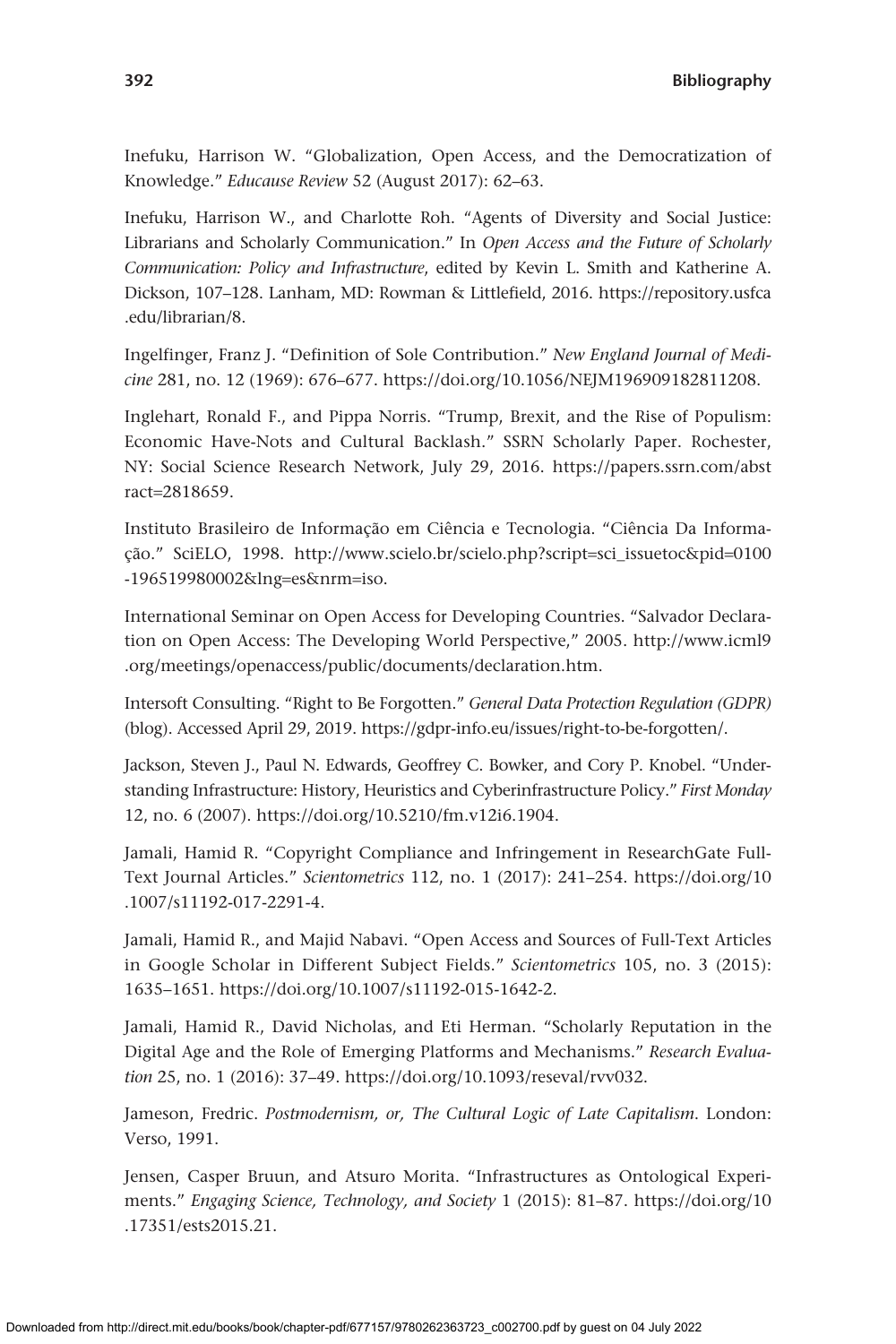Jiménez-Contreras, Evaristo, Emilio Delgado López-Cózar, Rafael Ruiz-Pérez, and Víctor M. Fernández. "Impact-Factor Rewards Affect Spanish Research." *Nature* 417, no. 6892 (2002): 898. [https://doi.org/10.1038/417898b.](https://doi.org/10.1038/417898b)

Jockers, Matthew L. *Macroanalysis: Digital Methods and Literary History*. Urbana: University of Illinois Press, 2013.

Johns, Adrian. *The Nature of the Book*. Urbana, IL: University of Chicago Press, 1998.

Johns, Adrian. *Piracy: The Intellectual Property Wars from Gutenberg to Gates*. Chicago: University of Chicago Press, 2011.

Johnson, Rob, Anthony Watkinson, and Michael Mabe. *The STM Report: An Overview of Scientific and Scholarly Journal Publishing*. 5th ed. The Hague: International Association of Scientific, Technical and Medical Publishers, 2018. [https://www.stm-assoc](https://www.stm-assoc.org/2018_10_04_STM_Report_2018.pdf) [.org/2018\\_10\\_04\\_STM\\_Report\\_2018.pdf](https://www.stm-assoc.org/2018_10_04_STM_Report_2018.pdf).

Jones, Sam. "One in Every 113 People Forced to Flee, Says UN Refugee Agency." *The Guardian*, June 20, 2016, sec. Global development. [https://www.theguardian](https://www.theguardian.com/global-development/2016/jun/20/one-in-every-113-people-uprooted-war-persecution-says-un-refugee-agency) [.com/global-development/2016/jun/20/one-in-every-113-people-uprooted-war](https://www.theguardian.com/global-development/2016/jun/20/one-in-every-113-people-uprooted-war-persecution-says-un-refugee-agency) [-persecution-says-un-refugee-agency](https://www.theguardian.com/global-development/2016/jun/20/one-in-every-113-people-uprooted-war-persecution-says-un-refugee-agency).

Josias, Anthea. "Toward an Understanding of Archives as a Feature of Collective Memory." *Archival Science* 11, no. 1 (2011): 95–112. [https://doi.org/10.1007/s10502-011](https://doi.org/10.1007/s10502-011-9136-3) [-9136-3](https://doi.org/10.1007/s10502-011-9136-3).

JSTOR Labs. "Text Analyzer Beta," 2017. [https://www.jstor.org/analyze.](https://www.jstor.org/analyze)

Kahle, Brewster. "Help Us Keep the Archive Free, Accessible, and Reader Private." *Internet Archive Blogs* (blog), November 29, 2016. [https://blog.archive.org/2016/11](https://blog.archive.org/2016/11/29/help-us-keep-the-archive-free-accessible-and-private/) [/29/help-us-keep-the-archive-free-accessible-and-private/.](https://blog.archive.org/2016/11/29/help-us-keep-the-archive-free-accessible-and-private/)

Kappel, Gerti, Birgit Pröll, Siegfried Reich, and Werner Retschitzegger. "An Introduction to Web Engineering." In *Web Engineering: The Discipline of Systematic Development of Web Applications*, edited by Gerti Kappel, 1–22. Hoboken, NJ: John Wiley & Sons, 2003.

Kaster, Nicholas. "Copyright Case: Cambridge University Press v. Albert, USA." Kluwer Copyright Blog, October 30, 2018. [http://copyrightblog.kluweriplaw.com](http://copyrightblog.kluweriplaw.com/2018/10/30/usa-cambridge-university-press-v-albert-united-states-court-appeals-eleventh-circuit-no-16-15726-19-october-2018/) [/2018/10/30/usa-cambridge-university-press-v-albert-united-states-court-appeals](http://copyrightblog.kluweriplaw.com/2018/10/30/usa-cambridge-university-press-v-albert-united-states-court-appeals-eleventh-circuit-no-16-15726-19-october-2018/) [-eleventh-circuit-no-16-15726-19-october-2018/](http://copyrightblog.kluweriplaw.com/2018/10/30/usa-cambridge-university-press-v-albert-united-states-court-appeals-eleventh-circuit-no-16-15726-19-october-2018/).

Kaufmann, Eric. "'Racial Self-Interest' Is Not Racism." *Policy Exchange* (blog), 2017. [https://policyexchange.org.uk/publication/racial-self-interest-is-not-racism/.](https://policyexchange.org.uk/publication/racial-self-interest-is-not-racism/)

Kean, Danuta. "Library Closures 'Will Double Unless Immediate Action Is Taken.'" *The Guardian*, December 12, 2016, sec. Books. [https://www.theguardian.com/books](https://www.theguardian.com/books/2016/dec/12/library-closures-will-double-unless-immediate-action-is-taken) [/2016/dec/12/library-closures-will-double-unless-immediate-action-is-taken.](https://www.theguardian.com/books/2016/dec/12/library-closures-will-double-unless-immediate-action-is-taken)

Keller, Evelyn Fox. *Making Sense of Life: Explaining Biological Development with Models, Metaphors, and Machines*. Cambridge, MA: Harvard University Press, 2003.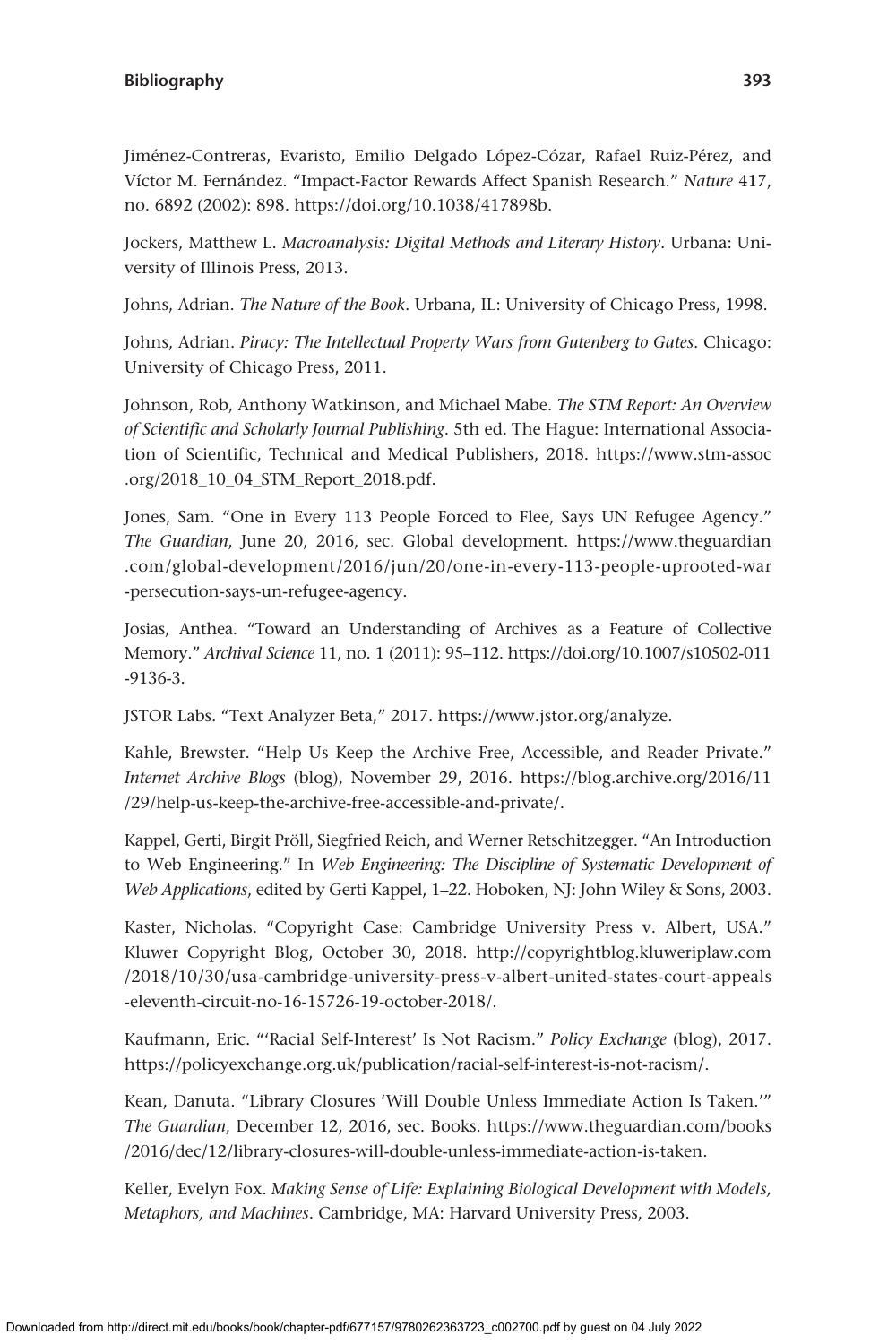Kelley, Robin D. G. *Freedom Dreams: The Black Radical Imagination*. Boston: Beacon Press, 2002.

Kelly, Thomas. *History of Public Libraries in Great Britain, 1845–1975*. London: Library Association Publishing, 1977.

Kelty, Chris. "It's the Data, Stupid: What Elsevier's Purchase of SSRN Also Means." *Savage Minds* (blog), May 18, 2016. [https://savageminds.org/2016/05/18/its-the-data](https://savageminds.org/2016/05/18/its-the-data-stupid-what-elseviers-purchase-of-ssrn-also-means/) [-stupid-what-elseviers-purchase-of-ssrn-also-means/.](https://savageminds.org/2016/05/18/its-the-data-stupid-what-elseviers-purchase-of-ssrn-also-means/)

Kember, Sarah. "Opening Out from Open Access: Writing and Publishing in Response to Neoliberalism." *Ada New Media* (blog), April 21, 2014. [https://adanewmedia.org](https://adanewmedia.org/2014/04/issue4-kember/) [/2014/04/issue4-kember/](https://adanewmedia.org/2014/04/issue4-kember/).

Kemp, Geoff. "The 'End of Censorship' and the Politics of Toleration, from Locke to Sacheverell." *Parliamentary History* 31, no. 1 (2012): 47–68. [https://doi.org/10.1111/j](https://doi.org/10.1111/j.1750-0206.2011.00282.x) [.1750-0206.2011.00282.x](https://doi.org/10.1111/j.1750-0206.2011.00282.x).

Kennedy, Meegan. "Open Annotation and Close Reading the Victorian Text: Using Hypothes.Is with Students." *Journal of Victorian Culture* 21, no. 4 (2016): 550–558. <https://doi.org/10.1080/13555502.2016.1233905>.

Kerr, Clark. *The Uses of the University*. Cambridge, MA: Harvard University Press, 2001.

Kieńć, Witold. "Authors from The Periphery Countries Choose Open Access More Often." *Learned Publishing* 30, no. 2 (2017): 125–131. [https://doi.org/10.1002](https://doi.org/10.1002/leap.1093) [/leap.1093](https://doi.org/10.1002/leap.1093).

Kim, Hyunjee Nicole. "An Afrofuturist Community Center Targets Gentrification." Hyperallergic, June 23, 2016. [https://hyperallergic.com/307013/an-afrofuturist-commu](https://hyperallergic.com/307013/an-afrofuturist-community-center-targets-gentrification/) [nity-center-targets-gentrification/](https://hyperallergic.com/307013/an-afrofuturist-community-center-targets-gentrification/).

Kirschenbaum, Matthew G. "Done: Finishing Projects in the Digital Humanities." *Digital Humanities Quarterly* 3, no. 2 (2009). [http://www.digitalhumanities.org/dhq](http://www.digitalhumanities.org/dhq/vol/3/2/000037/000037.html) [/vol/3/2/000037/000037.html.](http://www.digitalhumanities.org/dhq/vol/3/2/000037/000037.html)

Konkiel, Stacy. "Approaches to Creating 'Humane' Research Evaluation Metrics for the Humanities." *Insights: The UKSG Journal* 31 (2018). [https://doi.org/10.1629/uksg.445.](https://doi.org/10.1629/uksg.445)

Koutras, Nikos. "Open Access: A Means for Social Justice and Greater Social Cohesion." *Seattle Journal for Social Justice* 16, no. 1 (2017): 105–134.

Krabbe, Julia Suárez. "Introduction: Coloniality of Knowledge and Epistemologies of Transformation." *KULT. Postkolonial Temaserie* 6 (2009): 1–10.

Kyrillidou, Martha, and Shaneka Morris. "Monograph and Serial Expenditures in ARL Libraries, 1986–2009." In *ARL Statistics 2008–2009*. Washington, DC: Association of College and Research Libraries, 2011. [https://publications.arl.org/ARL-Statistics-2008](https://publications.arl.org/ARL-Statistics-2008-2009/11?ajax) [-2009/11?ajax.](https://publications.arl.org/ARL-Statistics-2008-2009/11?ajax)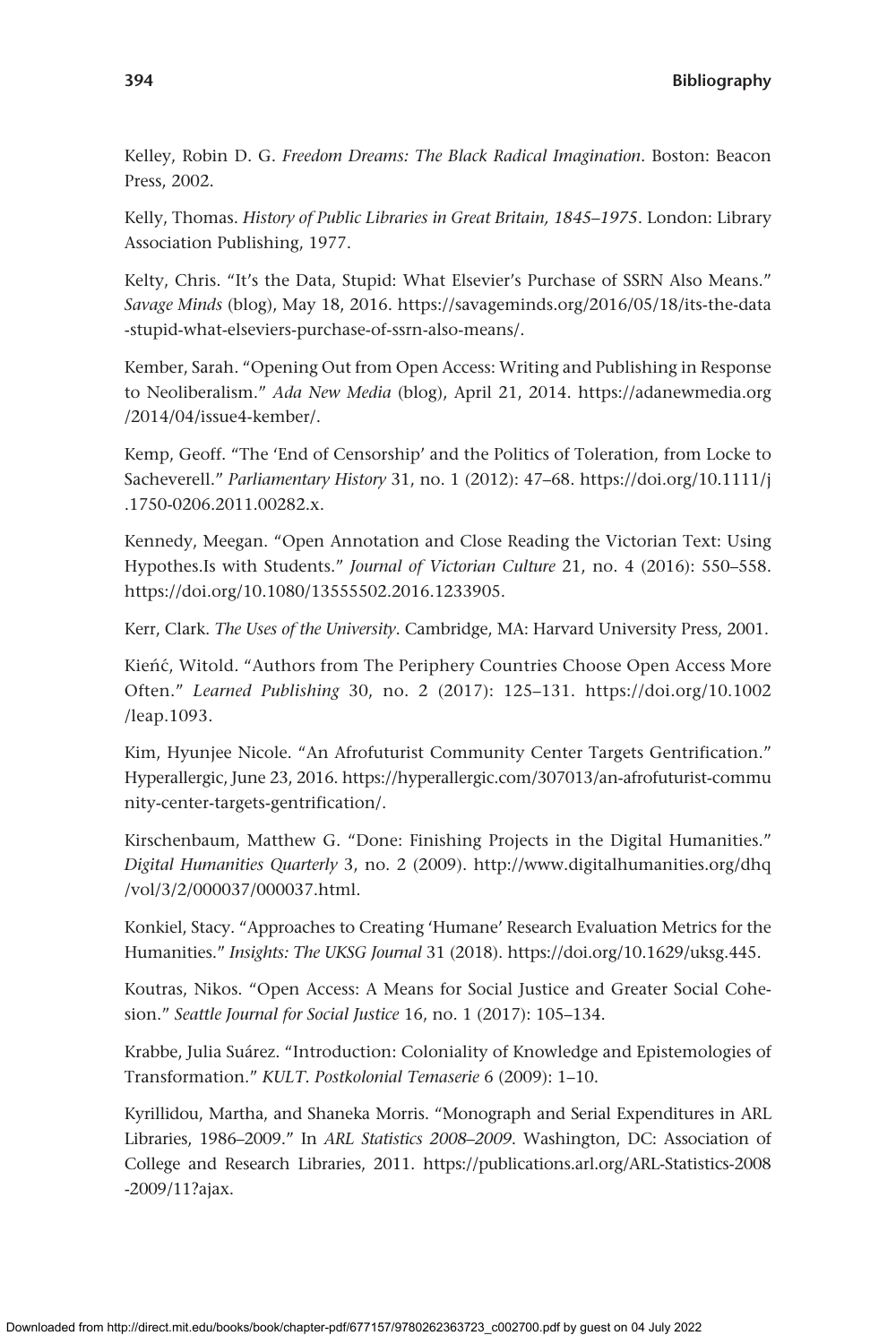Lagoze, Carl, Paul Edwards, Christian Sandvig, and Jean-Christophe Plantin. "Should I Stay or Should I Go? Alternative Infrastructures in Scholarly Publishing." *International Journal of Communication* 9 (2015): 1052–1071.

Lancaster, F W. "Attitudes in Academia toward Feasibility and Desirability of Networked Scholarly Publishing." *Library Trends* 43, no. 4 (1995): 741–752.

Larivière, Vincent, and Yves Gingras. "The Impact Factor's Matthew Effect: A Natural Experiment in Bibliometrics." *Journal of the American Society for Information Science and Technology* 61, no. 2 (2010): 424–427.<https://doi.org/10.1002/asi.21232>.

Larivière, Vincent, Stefanie Haustein, and Philippe Mongeon. "The Oligopoly of Academic Publishers in the Digital Era." *PLOS ONE* 10, no. 6 (2015): e0127502. <https://doi.org/10.1371/journal.pone.0127502>.

Larivière, Vincent, Chaoqun Ni, Yves Gingras, Blaise Cronin, and Cassidy R. Sugimoto. "Bibliometrics: Global Gender Disparities in Science." *Nature* 504, no. 7479 (2013): 211–213. [https://doi.org/10.1038/504211a.](https://doi.org/10.1038/504211a)

Lassila, Ora. "Web Metadata: A Matter of Semantics." *IEEE Internet Computing* 2, no. 4 (1998): 30–37.<https://doi.org/10.1109/4236.707688>.

Latindex-Redalyc-CLACSO-Ibict. "Joint Declaration by Latindex-Redalyc-CLACSO-Ibict on the Use of CC BY-NC-SA License to Guarantee Protection of Academic and Scientific Open Access Output," 2017. [http://www.accesoabiertoalyc.org/declaracion](http://www.accesoabiertoalyc.org/declaracion-mexico-en/) [-mexico-en/.](http://www.accesoabiertoalyc.org/declaracion-mexico-en/)

Latour, Bruno. *An Inquiry into Modes of Existence*. Cambridge, MA: Harvard University Press, 2013.

Latour, Bruno, and Peter Weibel, eds. *Making Things Public: Atmospheres of Democracy*. Cambridge, MA: The MIT Press, 2005.

Latour, Bruno, and Steve Woolgar. *Laboratory Life: The Construction of Scientific Facts*. Beverly Hills, CA: SAGE, 1979.

Lawrence, Susan C. *Privacy and the Past: Research, Law, Archives, Ethics*. New Brunswick, NJ: Rutgers University Press, 2016.

Lawson, Stuart. "Open Access Policy in the UK: From Neoliberalism to the Commons." Doctoral thesis, Birkbeck, University of London, 2019. [https://ethos.bl.uk](https://ethos.bl.uk/OrderDetails.do?uin=uk.bl.ethos.774255) [/OrderDetails.do?uin=uk.bl.ethos.774255](https://ethos.bl.uk/OrderDetails.do?uin=uk.bl.ethos.774255).

Lerback, Jory, and Brooks Hanson. "Journals Invite Too Few Women to Referee." *Nature* 541, no. 7638 (2017): 455–457. <https://doi.org/10.1038/541455a>.

Lewis, Alison M. "Introduction." In *Questioning Library Neutrality: Essays from Progressive Librarian*, edited by Alison M. Lewis, 1–4. Duluth, MI: Library Juice Press, 2008.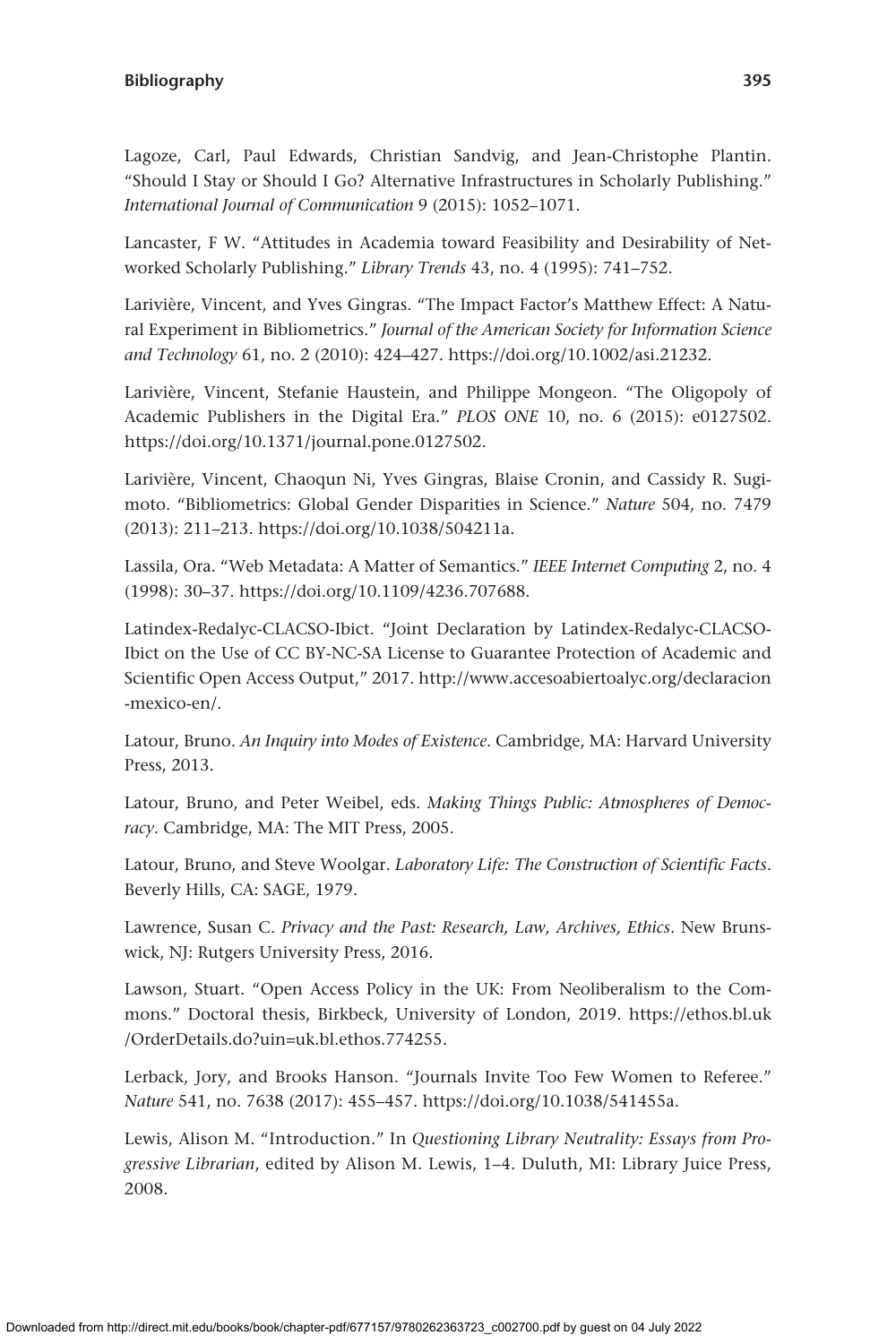Lezaun, J., Noortje Marres, and M. Tironi. "Experiments in Participation." In *Handbook of Science and Technology Studies*, edited by U. Felt, R. Fouche, C. Miller, and E. Smith-Doer, 4: 195–222. Cambridge, MA: The MIT Press, 2017.

Li, Xuemei, Mike Thelwall, and Kayvan Kousha. "The Role of arXiv, RePEc, SSRN and PMC in Formal Scholarly Communication." *Aslib Journal of Information Management* 67, no. 6 (2015): 614–435. [https://doi.org/10.1108/AJIM-03-2015-0049.](https://doi.org/10.1108/AJIM-03-2015-0049)

Local Contexts. "About." Accessed May 1, 2019. [http://localcontexts.org/about/.](http://localcontexts.org/about/)

Locke, John. "Liberty of the Press (1694–5)." In *Locke: Political Essays,* edited by Mark Goldie, 329–338. Cambridge: Cambridge University Press, 1997. [https://doi.org/10](https://doi.org/10.1017/CBO9780511810251) [.1017/CBO9780511810251.](https://doi.org/10.1017/CBO9780511810251)

Locke, John. *The Correspondence of John Locke*. Edited by Esmond Samuel de Beer. Vol. 4. Oxford: Oxford University Press, 1976.

Locke, John. *Two Treatises of Government*. Edited by Peter Laslett. Cambridge: Cambridge University Press, 1988.

Lockett, Alexandria. "Leaked: A Grammar of Information in Surveillance Cultures." PhD diss., Pennsylvania State University, 2013.

Loewenstein, Joseph. *The Author's Due: Printing and the Prehistory of Copyright*. Chicago: University of Chicago Press, 2002.

Long, Pamela O. *Artisan/Practitioners and the Rise of the New Sciences, 1400–1600*. Corvallis: Oregon State University Press, 2011.

Long, Pamela O. "Hydraulic Engineering and the Study of Antiquity: Rome, 1557– 70." *Renaissance Quarterly* 61, no. 4 (2008): 1098–1138. [https://doi.org/10.1353/ren](https://doi.org/10.1353/ren.0.0320) [.0.0320](https://doi.org/10.1353/ren.0.0320).

Lorde, Audre. "A Burst of Light: Living with Cancer." In *A Burst of Light and Other Essays*, 49–134. London: Sheba Feminist Publishers, 1988.

Lorenzo, Josique, John Mario Rodriguez, and Viviana Benavides. "On Openness and Motivation: Insights from a Pilot Project in Latin America." In *Contextualizing Openness: Situating Open Science*, edited by Leslie Chan, Angela Okune, Becky Hillyer, Denisse Albornoz, and Alejandro Posada, 87–106. Ottawa, ON: University of Ottawa Press, 2019. [https://www.idrc.ca/en/book/contextualizing-openness-situating-open-science.](https://www.idrc.ca/en/book/contextualizing-openness-situating-open-science)

Low, Jason, Sarah Park Dahlen, and Nicole Catlin. "Where Is the Diversity in Publishing? The 2015 Diversity Baseline Survey Results." *The Open Book Blog*, January 26, 2016. [https://blog.leeandlow.com/2016/01/26/where-is-the-diversity-in-publishing](https://blog.leeandlow.com/2016/01/26/where-is-the-diversity-in-publishing-the-2015-diversity-baseline-survey-results/) [-the-2015-diversity-baseline-survey-results/](https://blog.leeandlow.com/2016/01/26/where-is-the-diversity-in-publishing-the-2015-diversity-baseline-survey-results/).

Lugones, Marìa. "Toward a Decolonial Feminism." *Hypatia* 25, no. 4 (2010): 742–759. [https://doi.org/10.1111/j.1527-2001.2010.01137.x.](https://doi.org/10.1111/j.1527-2001.2010.01137.x)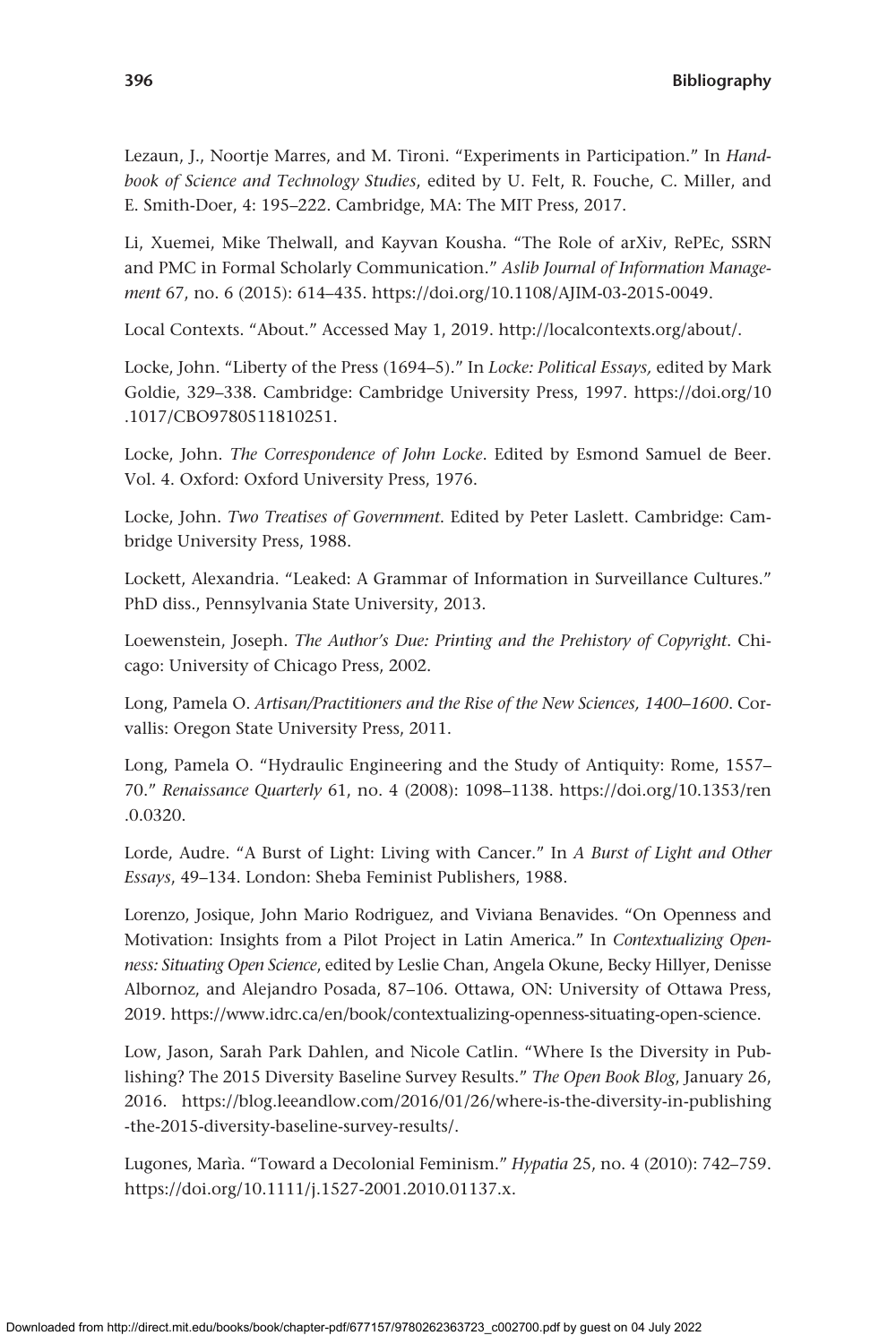Lury, Celia, and Nina Wakeford, eds. *Inventive Methods: The Happening of the Social*. Culture, Economy, and the Social. London: Routledge, 2012.

Macaulay, Thomas Babington. *The History of England, from the Accession of James II*. Vol. 4. Philadelphia, PA: Butler, 1856.

Mackenthun, Gesa. "Coloniality of Knowledge." Institut für Anglistik/Amerikanistik— Universität Rostock, April 19, 2016. [https://www.iaa.uni-rostock.de/forschung/laufende](https://www.iaa.uni-rostock.de/forschung/laufende-forschungsprojekte/american-antiquities-prof-mackenthun/project/theories/coloniality-of-knowledge/) [-forschungsprojekte/american-antiquities-prof-mackenthun/project/theories/coloniality](https://www.iaa.uni-rostock.de/forschung/laufende-forschungsprojekte/american-antiquities-prof-mackenthun/project/theories/coloniality-of-knowledge/) [-of-knowledge/](https://www.iaa.uni-rostock.de/forschung/laufende-forschungsprojekte/american-antiquities-prof-mackenthun/project/theories/coloniality-of-knowledge/).

Magaziner, Jessica. "The Importance of Higher Education for Syrian Refugees." *World Education News + Reviews*, December 7, 2015. [https://wenr.wes.org/2015/12](https://wenr.wes.org/2015/12/the-importance-of-higher-education-for-syrian-refugees) [/the-importance-of-higher-education-for-syrian-refugees](https://wenr.wes.org/2015/12/the-importance-of-higher-education-for-syrian-refugees).

Making and Knowing Project. Pamela H. Smith, Naomi Rosenkranz, Tianna Helena Uchacz, Tillmann Taape, Clement Godbarge, Sophie Pitman, Jenny Boulboulle, Joel Klein, Donna Bilak, Marc Smith, and Terry Catapano, eds. *Secrets of Craft and Nature in Renaissance France: A Digital Critical Edition and English Translation of BnF Ms. Fr. 640*. New York: The Making and Knowing Project, 2020. [https://doi.org/10.7916/78yt-2v41.](https://doi.org/10.7916/78yt-2v41)

Makki, Fouad. "Post-Colonial Africa and the World Economy: The Long Waves of Uneven Development." *Journal of World-Systems Research* 21, no. 1 (2015): 124–146. [https://doi.org/10.5195/JWSR.2015.546.](https://doi.org/10.5195/JWSR.2015.546)

Malik, Rachel. "Horizons of the Publishable: Publishing in/as Literary Studies." *ELH* 75, no. 3 (2008): 707–735. [https://doi.org/10.1353/elh.0.0016.](https://doi.org/10.1353/elh.0.0016)

Mancini, Pia, and Farida Vis. "How Do Digital Platforms Shape Our Lives?" World Economic Forum, 2015. [https://www.weforum.org/agenda/2015/10/how-do-digital](https://www.weforum.org/agenda/2015/10/how-do-digital-platforms-shape-our-lives/) [-platforms-shape-our-lives/.](https://www.weforum.org/agenda/2015/10/how-do-digital-platforms-shape-our-lives/)

Mancisidor, Mikel. "El Derecho Humano a La Ciencia: Un Viejo Derecho Con Un Gran Futuro." *Anuario de Derechos Humanos*, no. 13 (2017): 211–221. [https://doi.org](https://doi.org/10.5354/0718-2279.2017.46887) [/10.5354/0718-2279.2017.46887.](https://doi.org/10.5354/0718-2279.2017.46887)

Mandler, Peter. "Open Access: A Perspective from the Humanities." *Insights: The UKSG Journal* 27, no. 2 (2014): 166–170. <https://doi.org/10.1629/2048-7754.89>.

Mandler, Peter. "Open Access for the Humanities: Not for Funders, Scientists or Publishers." *Journal of Victorian Culture* 18, no. 4 (2013): 551–557. [https://doi.org/10](https://doi.org/10.1080/13555502.2013.865981) [.1080/13555502.2013.865981.](https://doi.org/10.1080/13555502.2013.865981)

Mangiafico, Paolo. "Should You #DeleteAcademiaEdu?" *Scholarly Communications @ Duke* (blog), January 29, 2016. [https://blogs.library.duke.edu/scholcomm/2016/01](https://blogs.library.duke.edu/scholcomm/2016/01/29/should-you-deleteacademiaedu/) [/29/should-you-deleteacademiaedu/.](https://blogs.library.duke.edu/scholcomm/2016/01/29/should-you-deleteacademiaedu/)

Marcum, Deanna. "Due Diligence and Stewardship in a Time of Change and Uncertainty." New York: Ithaka S+R, April 26, 2016. [https://doi.org/10.18665/sr.278232.](https://doi.org/10.18665/sr.278232)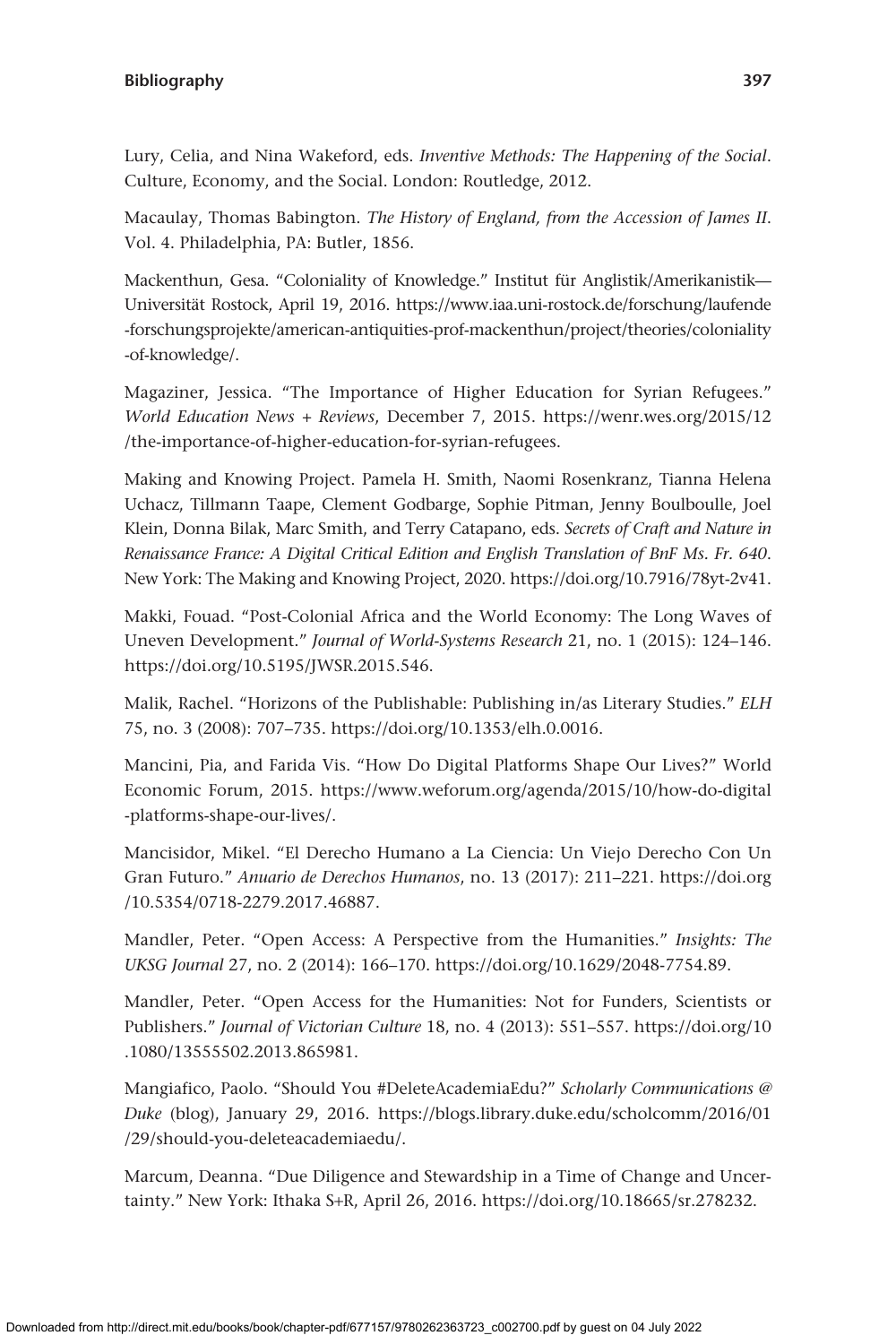Marin, Anabel, Sergio Petralia, and Lilia Stubrin. "Evaluating the Impact of Open Access Initiatives within the Academia and Beyond." In *Made in Latin America: Open Access, Scholarly Journals, and Regional Innovations*, edited by Juan Pablo Alperin and Gustavo Fischman, 75–102. Ciudad Autónoma de Buenos Aires: CLACSO, 2015. <http://biblioteca.clacso.edu.ar/clacso/se/20150921045253/MadeInLatinAmerica.pdf>.

Maron, Nancy, Rebecca Kennison, Paul Bracke, Nathan Hall, Isaac Gilman, Kara Malenfant, Charlotte Roh, and Yasmeen Shorish. "Open and Equitable Scholarly Communications: Creating a More Inclusive Future." Chicago: Association of College and Research Libraries, 2019. <https://doi.org/10.5860/acrl.1>.

Marres, Noortje. "The Issues Deserve More Credit: Pragmatist Contributions to the Study of Public Involvement in Controversy." *Social Studies of Science* 37, no. 5 (2007): 759–780. [https://doi.org/10.1177/0306312706077367.](https://doi.org/10.1177/0306312706077367)

Marres, Noortje. *Material Participation*. Basingstoke, UK: Palgrave Macmillan, 2015.

Marres, Noortje. "Why Political Ontology Must Be Experimentalized: On Eco-Show Homes as Devices of Participation." *Social Studies of Science* 43, no. 3 (2013): 417–443. <https://doi.org/10.1177/0306312712475255>.

Martin, Kirsten, and Helen Nissenbaum. "Privacy Interests in Public Records: An Empirical Investigation." *Harvard Journal of Law & Technology* 31, no. 1 (2017): 33.

Masnick, Mike. "Disappointing: Elsevier Buys Open Access Academic Pre-Publisher SSRN." Techdirt, May 17, 2016. [https://www.techdirt.com/articles/20160517/13513](https://www.techdirt.com/articles/20160517/13513134465/disappointing-elsevier-buys-open-access-academic-pre-publisher-ssrn.shtml) [134465 /disappointing-elsevier-buys-open-access-academic-pre-publisher-ssrn](https://www.techdirt.com/articles/20160517/13513134465/disappointing-elsevier-buys-open-access-academic-pre-publisher-ssrn.shtml) [.shtml.](https://www.techdirt.com/articles/20160517/13513134465/disappointing-elsevier-buys-open-access-academic-pre-publisher-ssrn.shtml)

Massicotte, Mia, and Kathleen Botter. "Reference Rot in the Repository: A Case Study of Electronic Theses and Dissertations (ETDs) in an Academic Library." *Information Technology and Libraries* 36, no. 1 (2017): 11–28. [https://doi.org/10.6017/ital.v36i1.9598.](https://doi.org/10.6017/ital.v36i1.9598)

Matthews, Duncan. *Globalising Intellectual Property Rights: The TRIPs Agreement*. London: Routledge, 2003.

Max Planck Digital Library. "Roadmap." *Open Access 2020* (blog), 2017. [https://oa2020](https://oa2020.org/) [.org/.](https://oa2020.org/)

Mboa Nkoudou, Thomas Hervé. "Le Web et la production scientifique africaine: visibilité réelle ou inhibée?" *Projet SOHA* (blog), June 18, 2016. [https://www.projetsoha](https://www.projetsoha.org/?p=1357) [.org/?p](https://www.projetsoha.org/?p=1357)=1357.

Mboa Nkoudou, Thomas Hervé. "The (Unconscious?) Neocolonial Face of Open Access." Berlin, 2017. [https://www.youtube.com/watch?v](https://www.youtube.com/watch?v=-HSOzoSLHL0)=-HSOzoSLHL0.

McAdam, Matthew. "Deans Care About Books." Infernal Machine, March 5, 2018. [https://hedgehogreview.com/blog/infernal-machine/posts/deans-care-about](https://hedgehogreview.com/blog/infernal-machine/posts/deans-care-about-books) [-books](https://hedgehogreview.com/blog/infernal-machine/posts/deans-care-about-books).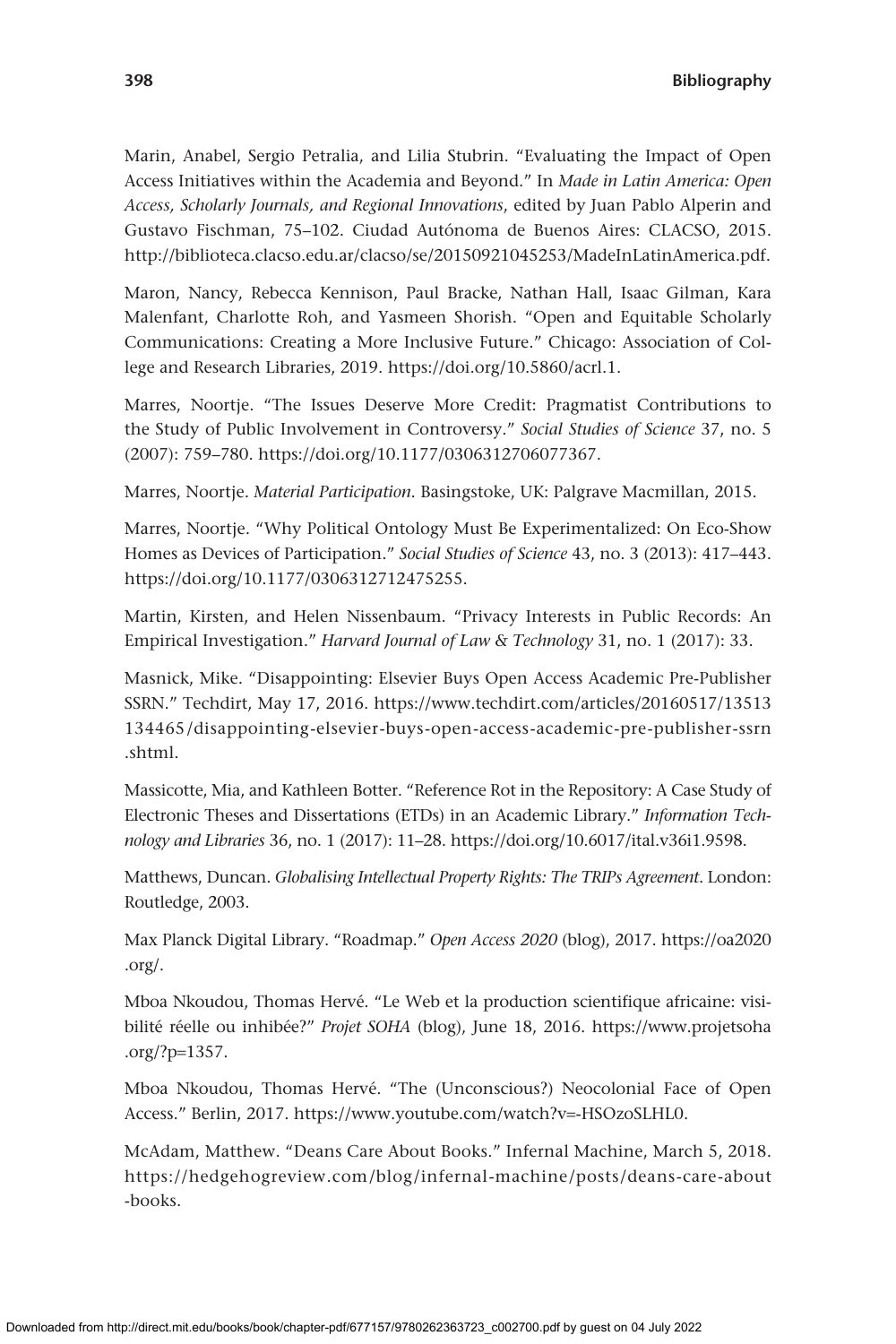McArthur, Joseph, David Carroll, Nicholas Ng, Andy Lulham, Florian Rathgeber, Jez Cope, Alf Eaton, et al. "Open Access Button," 2013. [https://web.archive.org/web](https://web.archive.org/web/20131206130920/https://www.openaccessbutton.org/) [/20131206130920/https://www.openaccessbutton.org/](https://web.archive.org/web/20131206130920/https://www.openaccessbutton.org/).

McCarthy, Thomas. "Introduction." In *The Structural Transformation of the Public Sphere: An Inquiry into a Category of Bourgeois Society*, edited by Jürgen Habermas, xi. Cambridge, MA: The MIT Press, 1989.

McCook, Alison. "PLOS ONE Has Faced a Decline in Submissions—Why? New Editor Speaks." Retraction Watch, March 15, 2017. [http://retractionwatch.com/2017/03/15](http://retractionwatch.com/2017/03/15/plos-one-faced-decline-submissions-new-editor-speaks/) [/plos-one-faced-decline-submissions-new-editor-speaks/](http://retractionwatch.com/2017/03/15/plos-one-faced-decline-submissions-new-editor-speaks/).

McDougall-Waters, Julie, Aileen Fyfe, and Noah Moxham. Philosophical Transactions: *350 Years of Publishing at the Royal Society (1665–2015)*. London: The Royal Society, 2014.

McGann, Jerome. "Imagining What You Don't Know: The Theoretical Goals of The Rossetti Archive." Institute for Advanced Technology in the Humanities, University of Virginia, 1997. [http://www2.iath.virginia.edu/jjm2f/old/chum.html.](http://www2.iath.virginia.edu/jjm2f/old/chum.html)

McGann, Jerome. "Marking Texts of Many Dimensions." In *A New Companion to Digital Humanities*, edited by Susan Schreibman, Ray Siemens, and John Unsworth, 358–376. Oxford: John Wiley & Sons, 2015. [https://doi.org/10.1002/9781118680605.ch25.](https://doi.org/10.1002/9781118680605.ch25)

McGregor, Hannah. "Remediation as Reading: Digitising The Western Home Monthly." *Archives and Manuscripts* 42, no. 3 (2014): 248–257. [https://doi.org/10.1080/01576895](https://doi.org/10.1080/01576895.2014.958864) [.2014.958864.](https://doi.org/10.1080/01576895.2014.958864)

McKenzie, Lindsay. "Elsevier Makes Move into Institutional Repositories with Acquisition of Bepress." Inside Higher Ed, August 3, 2017. [https://www.insidehighered.com](https://www.insidehighered.com/news/2017/08/03/elsevier-makes-move-institutional-repositories-acquisition-bepress) [/news/2017/08/03/elsevier-makes-move-institutional-repositories-acquisition-bepress](https://www.insidehighered.com/news/2017/08/03/elsevier-makes-move-institutional-repositories-acquisition-bepress).

McKiernan, Erin C. "Imagining the 'Open' University: Sharing Scholarship to Improve Research and Education." *PLOS Biology* 15, no. 10 (2017): e1002614. <https://doi.org/10.1371/journal.pbio.1002614>.

McMenemy, David. *The Public Library*. London: Facet Publishing, 2009.

McMillan, Gail, Matt Schultz, and Katherine Skinner. "Digital Preservation, SPEC Kit 325." Association of Research Libraries, 2011. [https://publications.arl.org/Digital](https://publications.arl.org/Digital-Preservation-SPEC-Kit-325/) [-Preservation-SPEC-Kit-325/.](https://publications.arl.org/Digital-Preservation-SPEC-Kit-325/)

Medina, José. "Whose Meanings? Resignifying Voices and Their Social Locations." *Journal of Speculative Philosophy* 22, no. 2 (2008): 92–105.

Meneghini, Rogerio, and Abel L. Packer. "Is There Science Beyond English? Initiatives to Increase the Quality and Visibility of Non-English Publications Might Help to Break Down Language Barriers in Scientific Communication." *EMBO Reports* 8, no. 2 (2007): 112–116. <https://doi.org/10.1038/sj.embor.7400906>.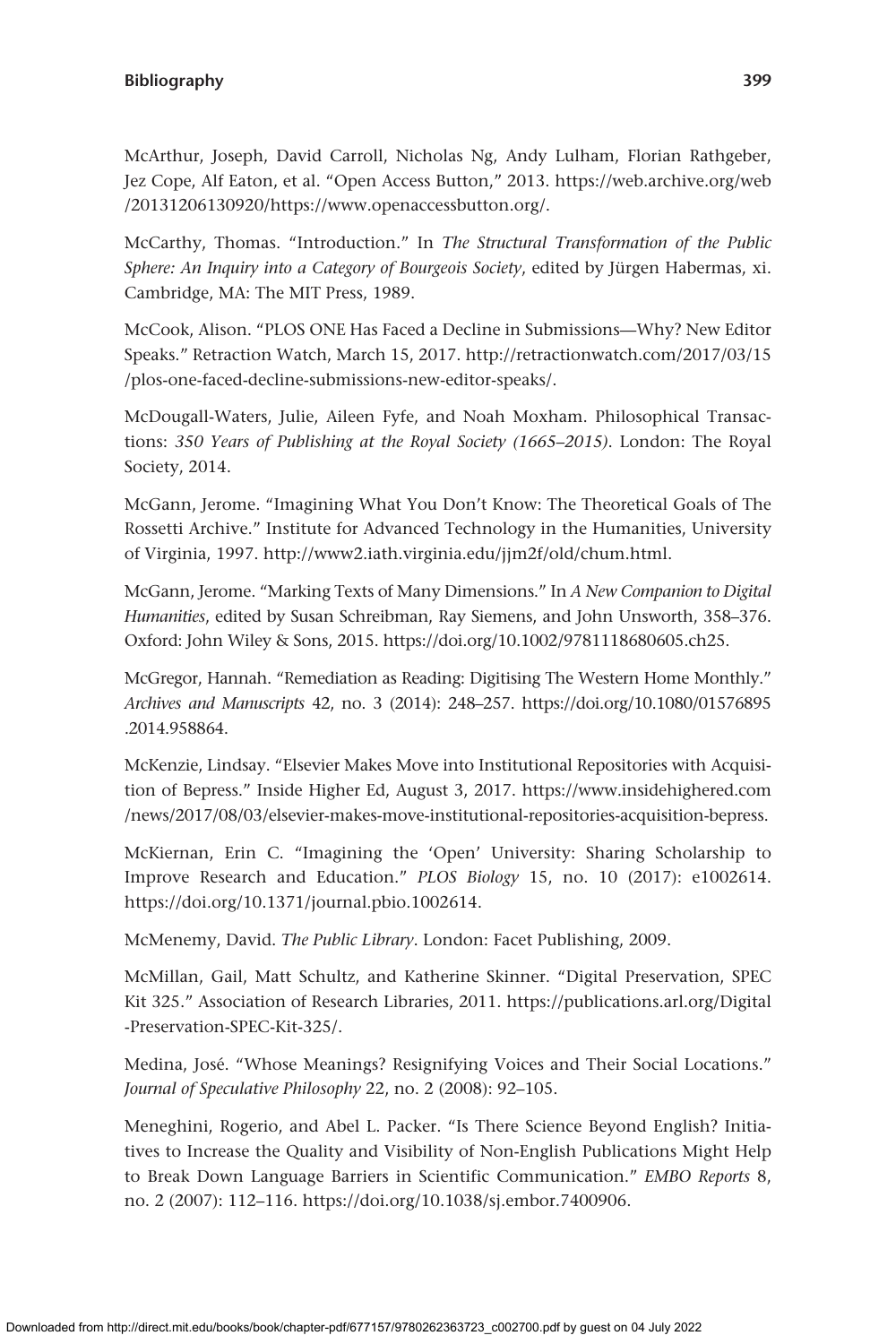Merges, Robert P. *Justifying Intellectual Property*. Cambridge, MA: Harvard University Press, 2011.

Merton, R.K. "Science and Technology in a Democratic Order." *Journal of Legal and Political Sociology* 1 (1942): 115–126.

Mietchen, Daniel, Ross Mounce, and Lyubomir Penev. "Publishing the Research Process." *Research Ideas and Outcomes* 1 (2015): e7547. [https://doi.org/10.3897/rio.1.e7547.](https://doi.org/10.3897/rio.1.e7547)

Miguel, Sandra Edith. "Revistas y Producción Científica de América Latina y el Caribe: Su Visibilidad en SciELO, RedALyC y SCOPUS" 34, no. 2 (2011): 187–199. [http://www.memoria.fahce.unlp.edu.ar/art\\_revistas/pr.6384/pr.6384.pdf](http://www.memoria.fahce.unlp.edu.ar/art_revistas/pr.6384/pr.6384.pdf)

Milan, Stefania, and Lonneke van der Velden. "The Alternative Epistemologies of Data Activism." *Digital Culture & Society* 2, no. 2 (2016). [https://doi.org/10.14361/dcs](https://doi.org/10.14361/dcs-2016-0205) [-2016-0205.](https://doi.org/10.14361/dcs-2016-0205)

Miller, Dan E. "Rumor: An Examination of Some Stereotypes." *Symbolic Interaction* 28, no. 4 (2005): 505–519. <https://doi.org/10.1525/si.2005.28.4.505>.

Miller, David. *Principles of Social Justice*. Cambridge, MA: Harvard University Press, 1999.

Miller, Elise. "The People, the Money, the Books: Inside Stanford University Press." *The Stanford Daily* (blog), June 5, 2019. [https://www.stanforddaily.com/2019/06/05](https://www.stanforddaily.com/2019/06/05/the-people-the-money-the-books-inside-stanford-university-press/) [/the-people-the-money-the-books-inside-stanford-university-press/](https://www.stanforddaily.com/2019/06/05/the-people-the-money-the-books-inside-stanford-university-press/).

Milliot, Jim. "The PW Publishing Industry Salary Survey 2015: A Younger Workforce, Still Predominantly White." Publishers Weekly, October 16, 2015. [https://www](https://www.publishersweekly.com/pw/by-topic/industry-news/publisher-news/article/68405-publishing-industry-salary-survey-2015-a-younger-workforce-still-predominantly-white.html) [.publishersweekly.com/pw/by-topic/industry-news/publisher-news/article/68405](https://www.publishersweekly.com/pw/by-topic/industry-news/publisher-news/article/68405-publishing-industry-salary-survey-2015-a-younger-workforce-still-predominantly-white.html) [-publishing-industry-salary-survey-2015-a-younger-workforce-still-predominantly](https://www.publishersweekly.com/pw/by-topic/industry-news/publisher-news/article/68405-publishing-industry-salary-survey-2015-a-younger-workforce-still-predominantly-white.html) [-white.html](https://www.publishersweekly.com/pw/by-topic/industry-news/publisher-news/article/68405-publishing-industry-salary-survey-2015-a-younger-workforce-still-predominantly-white.html).

Milton, John. "Areopagitica." In *Milton's Prose Writings*, edited by K. M. Burton, 145–185. London: Dent, 1958.

Minniti, Sergio, Valeria Santoro, and Simone Belli. "Mapping the Development of Open Access in Latin America and Caribbean Countries. An Analysis of Web of Science Core Collection and SciELO Citation Index (2005–2017)." *Scientometrics* 117, no. 3 (2018): 1905–1930. [https://doi.org/10.1007/s11192-018-2950-0.](https://doi.org/10.1007/s11192-018-2950-0)

MLA Journals. "Profession," 2011.<https://www.mlajournals.org/toc/prof/2011/1>.

Modern Language Association of America. "Guidelines for Evaluating Work in Digital Humanities and Digital …" Modern Language Association, 2012. [https://www](https://www.mla.org/About-Us/Governance/Committees/Committee-Listings/Professional-Issues/Committee-on-Information-Technology/Guidelines-for-Evaluating-Work-in-Digital-Humanities-and-Digital-Media) [.mla.org/About-Us/Governance/Committees/Committee-Listings/Professional](https://www.mla.org/About-Us/Governance/Committees/Committee-Listings/Professional-Issues/Committee-on-Information-Technology/Guidelines-for-Evaluating-Work-in-Digital-Humanities-and-Digital-Media) [-Issues/Committee-on-Information-Technology/Guidelines-for-Evaluating-Work-in](https://www.mla.org/About-Us/Governance/Committees/Committee-Listings/Professional-Issues/Committee-on-Information-Technology/Guidelines-for-Evaluating-Work-in-Digital-Humanities-and-Digital-Media) [-Digital-Humanities-and-Digital-Media](https://www.mla.org/About-Us/Governance/Committees/Committee-Listings/Professional-Issues/Committee-on-Information-Technology/Guidelines-for-Evaluating-Work-in-Digital-Humanities-and-Digital-Media).

Mohanty, Chandra Talpade. *Feminism without Borders: Decolonizing Theory, Practicing Solidarity*. Durham, NC: Duke University Press, 2003.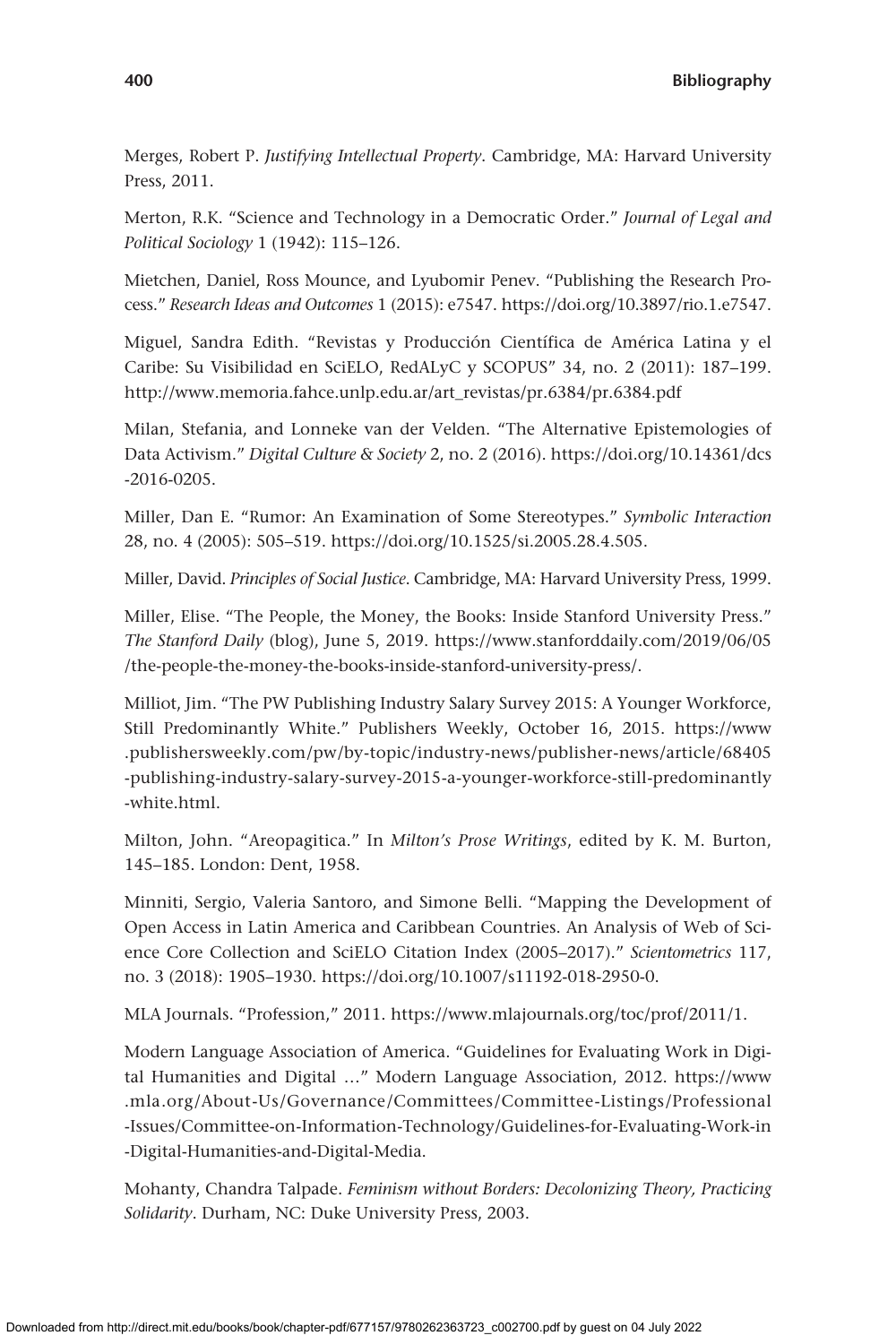Monbiot, George. "Academic Publishers Make Murdoch Look like a Socialist." *The Guardian*, August 29, 2011, sec. Comment is free. [http://www.guardian.co.uk/commentisfree](http://www.guardian.co.uk/commentisfree/2011/aug/29/academic-publishers-murdoch-socialist) [/2011/aug/29/academic-publishers-murdoch-socialist](http://www.guardian.co.uk/commentisfree/2011/aug/29/academic-publishers-murdoch-socialist).

Moody, Glyn. "German Court Says Creative Commons 'Non-Commercial' Licenses Must Be Purely for Personal Use." Techdirt, 2014. [https://www.techdirt.com/articles](https://www.techdirt.com/articles/20140326/11405526695/german-court-says-creative-commons-non-commercial-licenses-must-be-purely-personal-use.shtml) [/20140326/11405526695/german-court-says-creative-commons-non-commercial](https://www.techdirt.com/articles/20140326/11405526695/german-court-says-creative-commons-non-commercial-licenses-must-be-purely-personal-use.shtml) [-licenses-must-be-purely-personal-use.shtml.](https://www.techdirt.com/articles/20140326/11405526695/german-court-says-creative-commons-non-commercial-licenses-must-be-purely-personal-use.shtml)

Moore, Samuel. "Common Struggles: Policy-Based vs. Scholar-Led Approaches to Open Access in the Humanities." Doctoral Thesis, King's College London, 2019. [https://hcommons.org/deposits/item/hc:24135/.](https://hcommons.org/deposits/item/hc:24135/)

Moore, Samuel. "A Genealogy of Open Access: Negotiations between Openness and Access to Research." *Revue Française Des Sciences de l'information et de La Communication*, no. 11 (2017). <https://doi.org/10.4000/rfsic.3220>.

Moore, Samuel, Cameron Neylon, Martin Paul Eve, Daniel O'Donnell, and Damian Pattinson. "Excellence R Us: University Research and the Fetishisation of Excellence." *Palgrave Communications* 3 (2017). [https://doi.org/10.1057/palcomms.2016.105.](https://doi.org/10.1057/palcomms.2016.105)

Moorthy, Vasee S., Ghassan Karam, Kirsten S. Vannice, and Marie-Paule Kieny. "Rationale for WHO's New Position Calling for Prompt Reporting and Public Disclosure of Interventional Clinical Trial Results." *PLOS Medicine* 12, no. 4 (2015): e1001819. <https://doi.org/10.1371/journal.pmed.1001819>.

Moretti, Franco. *Distant Reading*. London: Verso, 2013.

Moretti, Franco. *Graphs, Maps, Trees: Abstract Models for Literary History*. London: Verso, 2007.

Moretti, Franco. "The Slaughterhouse of Literature." *MLQ: Modern Language Quarterly* 61, no. 1 (2000): 207–227.

Morozov, Evgeny. *To Save Everything, Click Here: Technology, Solutionism and the Urge to Fix Problems That Don't Exist*. London: Allen Lane, 2013.

Morris, Sally, Ed Barnas, Douglas LaFrenier, and Margaret Reich. *The Handbook of Journal Publishing*. Cambridge: Cambridge University Press, 2013. [https://doi.org/10](https://doi.org/10.1017/CBO9781139107860) [.1017/CBO9781139107860.](https://doi.org/10.1017/CBO9781139107860)

Morrish, Liz, and Helen Sauntson. *Academic Irregularities: Language and Neoloberalism in Higher Education.* New York: Routledge, 2020. [https://doi.org/10.4324/978131556](https://doi.org/10.4324/9781315561592) [1592.](https://doi.org/10.4324/9781315561592)

Morrison, Heather. "Elsevier 2009 \$2 Billion Profits Could Fund Worldwide OA at \$1,383 per Article." *The Imaginary Journal of Poetic Economics* (blog). Accessed January 21, 2013. [http://poeticeconomics.blogspot.co.uk/2010/04/elsevier-2009-2-billion](http://poeticeconomics.blogspot.co.uk/2010/04/elsevier-2009-2-billion-profits-could.html) [-profits-could.html.](http://poeticeconomics.blogspot.co.uk/2010/04/elsevier-2009-2-billion-profits-could.html)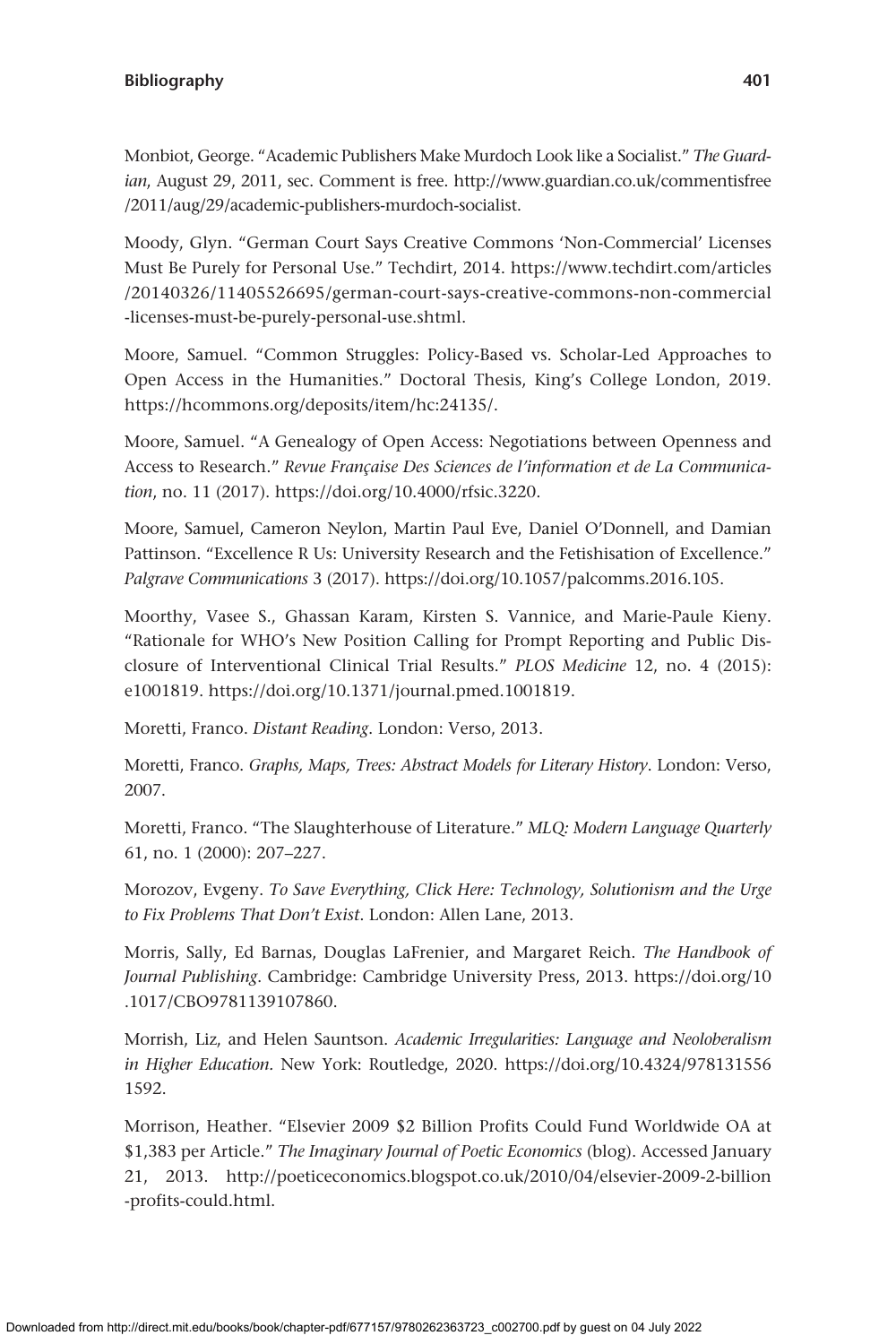Mountz, Alison, Anne Bonds, Becky Mansfield, Jenna Loyd, Jennifer Hyndman, Margaret Walton-Roberts, Ranu Basu, Risa Whitson, Roberta Hawkins, and Trina Hamilton. "For Slow Scholarship: A Feminist Politics of Resistance through Collective Action in the Neoliberal University." *ACME: An International E-Journal for Critical Geographies* 14, no. 4 (2015): 1253–1259.

Muddiman, Dave, Shiraz Durrani, Martin Dutch, Rebecca Linley, John Pateman, and John Vincent. *Open to All? The Public Library and Social Exclusion*. Edited by Dave Muddiman. Vol. 1, Ove. London: Resource: The Council for Museums, Archives and Libraries, 2000. <http://eprints.rclis.org/6283/>.

Mukurtu. "About." Accessed May 1, 2019. <http://mukurtu.org/about/>.

Muñoz, Trevor. "Data Curation as Publishing for the Digital Humanities." *Journal of Digital Humanities* 2, no. 3 (2013). [http://journalofdigitalhumanities.org/2-3/data](http://journalofdigitalhumanities.org/2-3/data-curation-as-publishing-for-the-digital-humanities/) [-curation-as-publishing-for-the-digital-humanities/](http://journalofdigitalhumanities.org/2-3/data-curation-as-publishing-for-the-digital-humanities/).

Muñoz, Trevor, and Allen Renear. "Issues in Humanities Data Curation." Palo Alto, CA, 2010. <http://cirss.ischool.illinois.edu/paloalto/whitepaper/>.

Murillo, Luis Felipe Rosado. "What Does 'Open Data' Mean for Ethnographic Research?: Multimodal Anthropologies." *American Anthropologist* 120, no. 3 (2018): 577–582.<https://doi.org/10.1111/aman.13088>.

Murphie, Andrew. "Ghosted Publics—the 'Unacknowledged Collective' in the Contemporary Transformation of the Circulation of Ideas." In *The Mag.Net Reader 3—Processual Publishing. Actual Gestures*, edited by Alessandro Ludovico and Nat Muller, 102–110. London: Open Mute Press, 2008. [http://www.andrewmurphie.org](http://www.andrewmurphie.org/docs/Ghosted_Publics_Murphe.pdf) [/docs/Ghosted\\_Publics\\_Murphe.pdf.](http://www.andrewmurphie.org/docs/Ghosted_Publics_Murphe.pdf)

Murray-Rust, Peter. "Sci-Hub and Legal Aspects of ContentMining 4/n." *Petermr's Blog*, May 6, 2016. [https://blogs.ch.cam.ac.uk/pmr/2016/05/06/sci-hub-and-legal](https://blogs.ch.cam.ac.uk/pmr/2016/05/06/sci-hub-and-legal-aspects-of-contentmining/) [-aspects-of-contentmining/.](https://blogs.ch.cam.ac.uk/pmr/2016/05/06/sci-hub-and-legal-aspects-of-contentmining/)

Murray-Rust, Peter. "What Is TextAndData/ContentMining?" *Petermr's Blog*, July 11, 2017. [https://blogs.ch.cam.ac.uk/pmr/2017/07/11/what-is-textanddatacontentmining/.](https://blogs.ch.cam.ac.uk/pmr/2017/07/11/what-is-textanddatacontentmining/)

Mve Ondo, Bonaventure. "La Fracture Scientifique." *Présence Africaine* 175-176-177, no. 1 (2007): 585. [https://doi.org/10.3917/presa.175.0585.](https://doi.org/10.3917/presa.175.0585)

Nabudale, Dani. "Research, Activism, and Knowledge Production." In *Engaging Contradictions: Theory, Politics, and Methods of Activist Scholarship*, edited by Charles Hale. Berkeley, CA: University of California Press, 2008.

Nancy, Jean-Luc. *The Inoperative Community*. Edited by Peter Connor. Translated by Peter Connor, Lisa Garbus, Michael Holland, and Simona Sawhney. Minneapolis: University of Minnesota Press, 1991.

The National Archives Legislation. "Rehabilitation of Offenders Act 1974," 1974. [https://www.legislation.gov.uk/ukpga/1974/53.](https://www.legislation.gov.uk/ukpga/1974/53)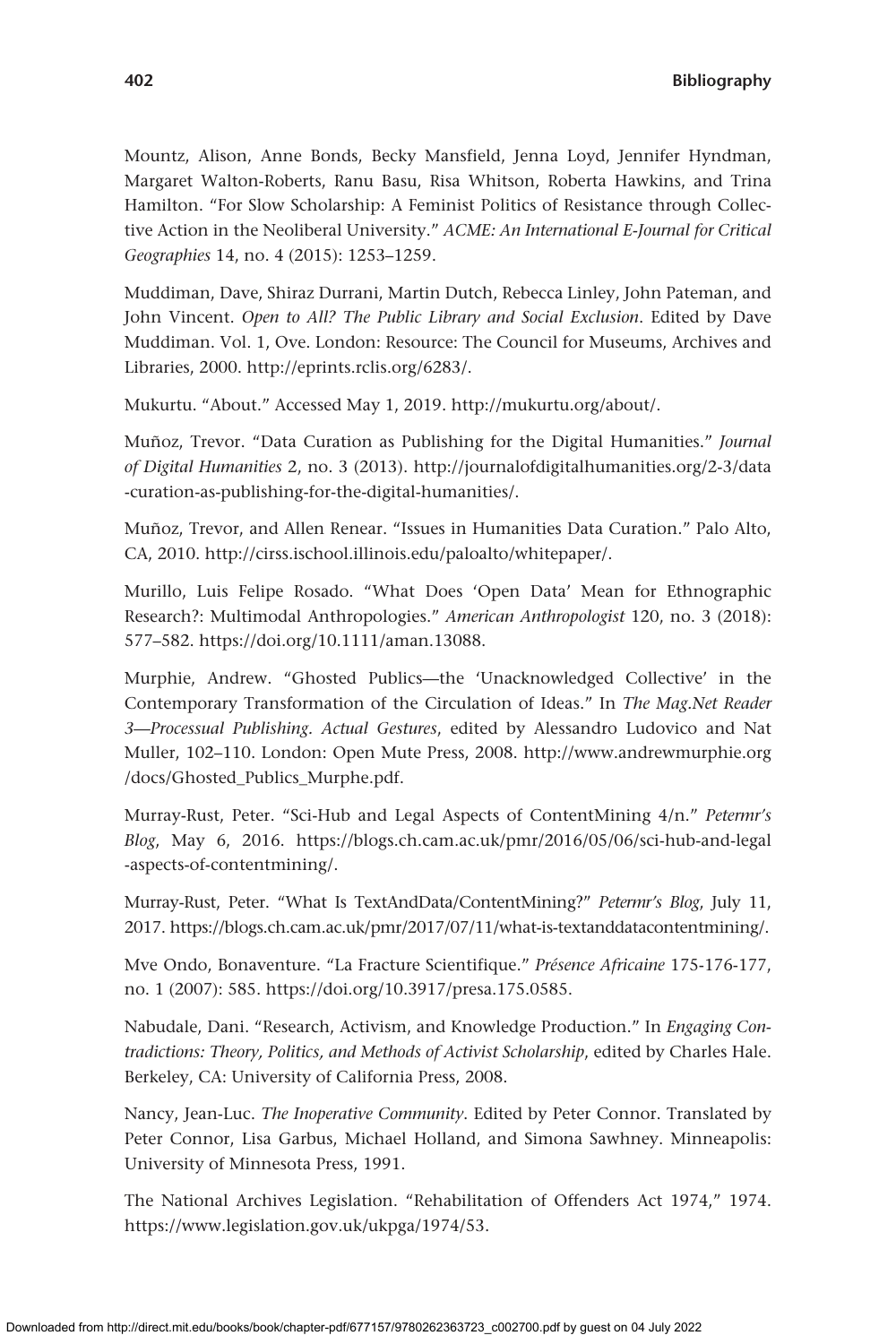National Endowment for the Humanities. "Data Management Plans for NEH Office of Digital Humanities Proposals and Awards," 2017.

National Information Standards Organization. "JATS: Journal Article Tag Suite, Version 1.1," 2015.

Ndlovu-Gatsheni, Sabelo J. "The Dynamics of Epistemological Decolonisation in the 21st Century: Towards Epistemic Freedom." *Strategic Review for Southern Africa* 40, no. 1 (2018): 16–45.

Newfield, Christopher. *The Great Mistake: How We Wrecked Public Universities and How We Can Fix Them*. Baltimore, MD: Johns Hopkins University Press, 2016.

Neylon, Cameron. "Canaries in the Elsevier Mine: What to Watch for at SSRN." *Science in the Open* (blog), June 7, 2016. [http://cameronneylon.net/blog/canaries-in-the](http://cameronneylon.net/blog/canaries-in-the-elsevier-mine-what-to-watch-for-at-ssrn/) [-elsevier-mine-what-to-watch-for-at-ssrn/](http://cameronneylon.net/blog/canaries-in-the-elsevier-mine-what-to-watch-for-at-ssrn/).

Nissenbaum, Helen. "A Contextual Approach to Privacy Online." *Daedalus* 140, no. 4 (2011): 32–48.

Nissenbaum, Helen. *Privacy in Context: Technology, Policy, and the Integrity of Social Life*. Stanford, CA: Stanford University Press, 2009.

Nissenbaum, Helen. "Respecting Context to Protect Privacy: Why Meaning Matters." *Science and Engineering Ethics* 24, no. 3 (2018): 831–852. [https://doi.org/10.1007/s11948](https://doi.org/10.1007/s11948-015-9674-9) [-015-9674-9](https://doi.org/10.1007/s11948-015-9674-9).

Noble, Safiya Umoja. *Algorithms of Oppression: How Search Engines Reinforce Racism*. New York: New York University Press, 2018.

Noble, Safiya Umoja. "A Future for Intersectional Black Feminist Technology Studies." *Scholar & Feminist Online* 13, no. 3 (2016): 1–8.

Noble, Safiya Umoja. "Social Justice and Library Publishing." In *Library Publishing Forum*. Baltimore, MD, 2017. [https://www.periscope.tv/w/1yNGaPXEjXbKj?t=1.](https://www.periscope.tv/w/1yNGaPXEjXbKj?t=1)

Noel, Marianne. "La Construction de la Valeur Économique d'Une Revue en Chimie. Le Cas du Journal of the American Chemical Society (1879–2010)." *Revue Française des Sciences de l'Information et de la Communication*, no. 11 (2017): 1879– 2010. [https://doi.org/10.4000/rfsic.3281.](https://doi.org/10.4000/rfsic.3281)

"Notes on the Reading and Publication of Papers." In *Year Book of the Royal Society of London*, 88–89. London: Harrisons and Sons, 1899.

Nowviskie, Bethany. "Digital Humanities in the Anthropocene." *Digital Scholarship in the Humanities* 30, no. suppl\_1 (2015): i4–15. [https://doi.org/10.1093/llc/fqv015.](https://doi.org/10.1093/llc/fqv015)

Nowviskie, Bethany. "Everywhere, Every When." *Bethany Nowviskie* (blog), April 29, 2016. [http://nowviskie.org/2016/everywhere-every-when/.](http://nowviskie.org/2016/everywhere-every-when/)

Nowviskie, Bethany. "Speculative Collections." *Bethany Nowviskie* (blog), October 27, 2016. <http://nowviskie.org/2016/speculative-collections/>.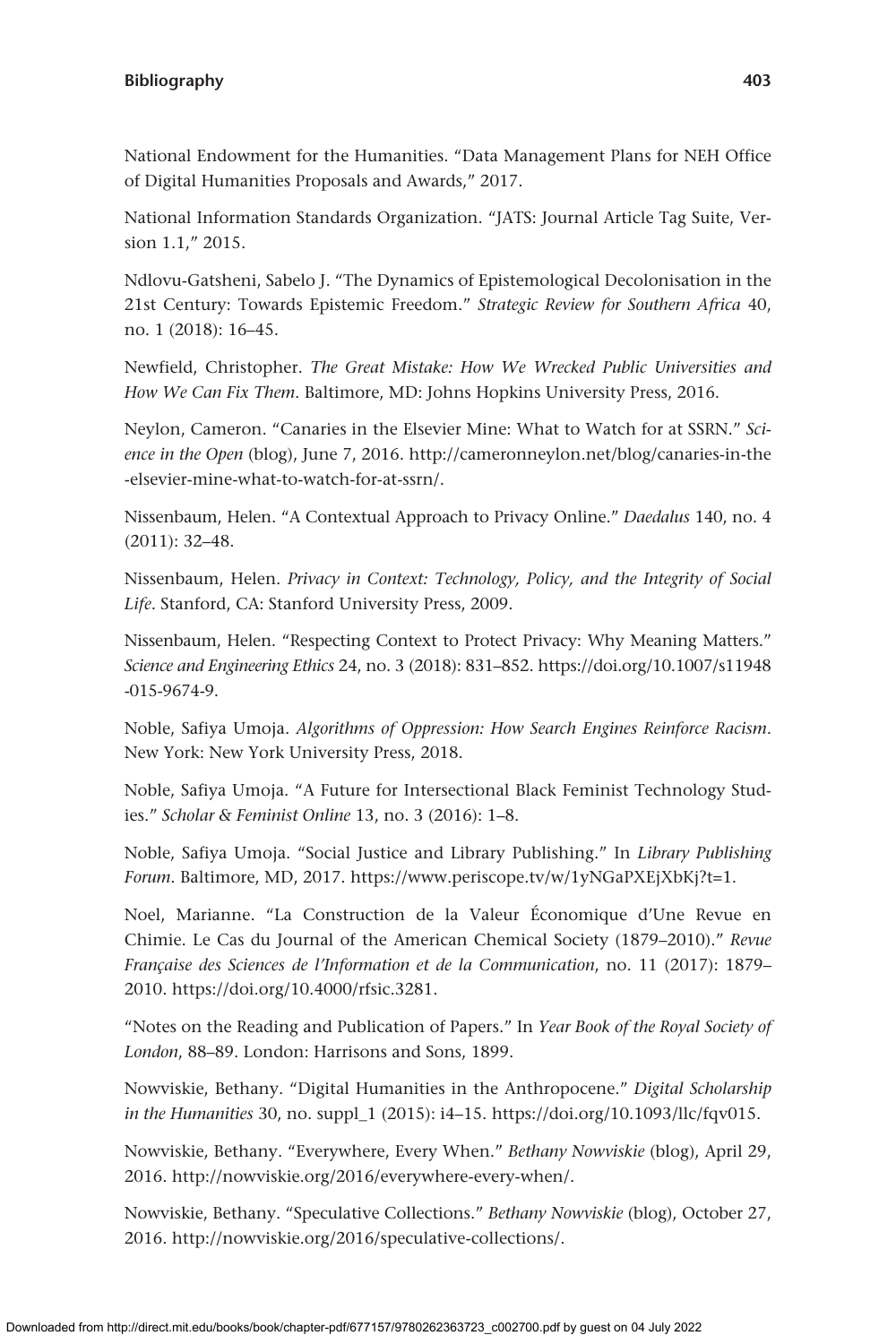Nowviskie, Bethany. "Speculative Computing: Instruments for Interpretive Scholarship." PhD diss., University of Virginia, 2004. [http://search.lib.virginia.edu/catalog](http://search.lib.virginia.edu/catalog/7h149q13w) [/7h149q13w](http://search.lib.virginia.edu/catalog/7h149q13w).

Nyamnjoh, Francis. "Institutional Review: Open Access and Open Knowledge Production Processes: Lessons from CODESRIA." *South African Journal of Information and Communication*, no. 10 (2010): 67–72. <https://doi.org/10.23962/10539/19772>.

Ochai, Adakole. "The Purpose of the Library in Colonial Tropical Africa: An Historical Survey." *International Library Review* 16, no. 3 (1984): 309–315. [https://doi.org/10](https://doi.org/10.1016/0020-7837(84)90007-4) [.1016/0020-7837\(84\)90007-4.](https://doi.org/10.1016/0020-7837(84)90007-4)

Odell, Jere. "How Many Repositories Do We Need?," 2016. [http://www.ulib.iupui](http://www.ulib.iupui.edu/digitalscholarship/blog/how-many) [.edu/digitalscholarship/blog/how-many.](http://www.ulib.iupui.edu/digitalscholarship/blog/how-many)

Odi, Amusi. "The Colonial Origins of Library Development in Africa: Some Reflections on Their Significance." *Libraries & Culture* 26, no. 4 (1991): 594–604.

OECD. "Inclusive Growth." Accessed May 10, 2019. [http://www.oecd.org/inclusive](http://www.oecd.org/inclusive-growth/#inequality-puts-our-world-at-risk) [-growth/#inequality-puts-our-world-at-risk](http://www.oecd.org/inclusive-growth/#inequality-puts-our-world-at-risk).

Office of Scholarly Communication, University of California. "UC Open Access Policies." *Office of Scholarly Communication* (blog). Accessed May 31, 2019. [https://osc](https://osc.universityofcalifornia.edu/open-access-at-uc/open-access-policy/) [.universityofcalifornia.edu/open-access-at-uc/open-access-policy/.](https://osc.universityofcalifornia.edu/open-access-at-uc/open-access-policy/)

Oliveira Amorin, Keyla Mafalda de, Filipe Degani-Carneiro, Nathalia da Silva Ávila, and Glaucio José Marafon. "Evaluation Systems of Scientific Journals in Latin America." In *Made in Latin America: Open Access, Scholarly Journals, and Regional Innovations*, edited by Juan Pablo Alperin and Gustavo Fischman, 61–74. Ciudad Autónoma de Buenos Aires: CLACSO, 2015. [http://biblioteca.clacso.edu.ar/clacso/se](http://biblioteca.clacso.edu.ar/clacso/se/20150921045253/MadeInLatinAmerica.pdf) [/20150921045253/MadeInLatinAmerica.pdf.](http://biblioteca.clacso.edu.ar/clacso/se/20150921045253/MadeInLatinAmerica.pdf)

Open Access Button. "About." Accessed June 4, 2019. [https://openaccessbutton.org](https://openaccessbutton.org/about) [/about.](https://openaccessbutton.org/about)

OpenAIRE. "OpenAIRE Guidelines Documentation." Accessed September 23, 2019. <https://guidelines.openaire.eu/en/latest/>.

Operation beprexit. "Operation Beprexit." Accessed May 23, 2019. [https://beprexit](https://beprexit.wordpress.com/) [.wordpress.com/](https://beprexit.wordpress.com/).

O'Reilly, Tim. "Government as a Platform." *Innovations: Technology, Governance, Globalization* 6, no. 1 (2011): 13–40. [https://doi.org/10.1162/INOV\\_a\\_00056](https://doi.org/10.1162/INOV_a_00056).

Oxford University Press. "About Us." Accessed May 14, 2019. [https://global.oup.com](https://global.oup.com/about/) [/about/](https://global.oup.com/about/).

Oyelude, Adetoun A., and Alice A. Bamigbola. "Libraries as the Gate: 'Ways' and 'Keepers' in the Knowledge Environment." *Library Hi Tech News* 29, no. 8 (2012): 7–10.<https://doi.org/10.1108/07419051211287615>.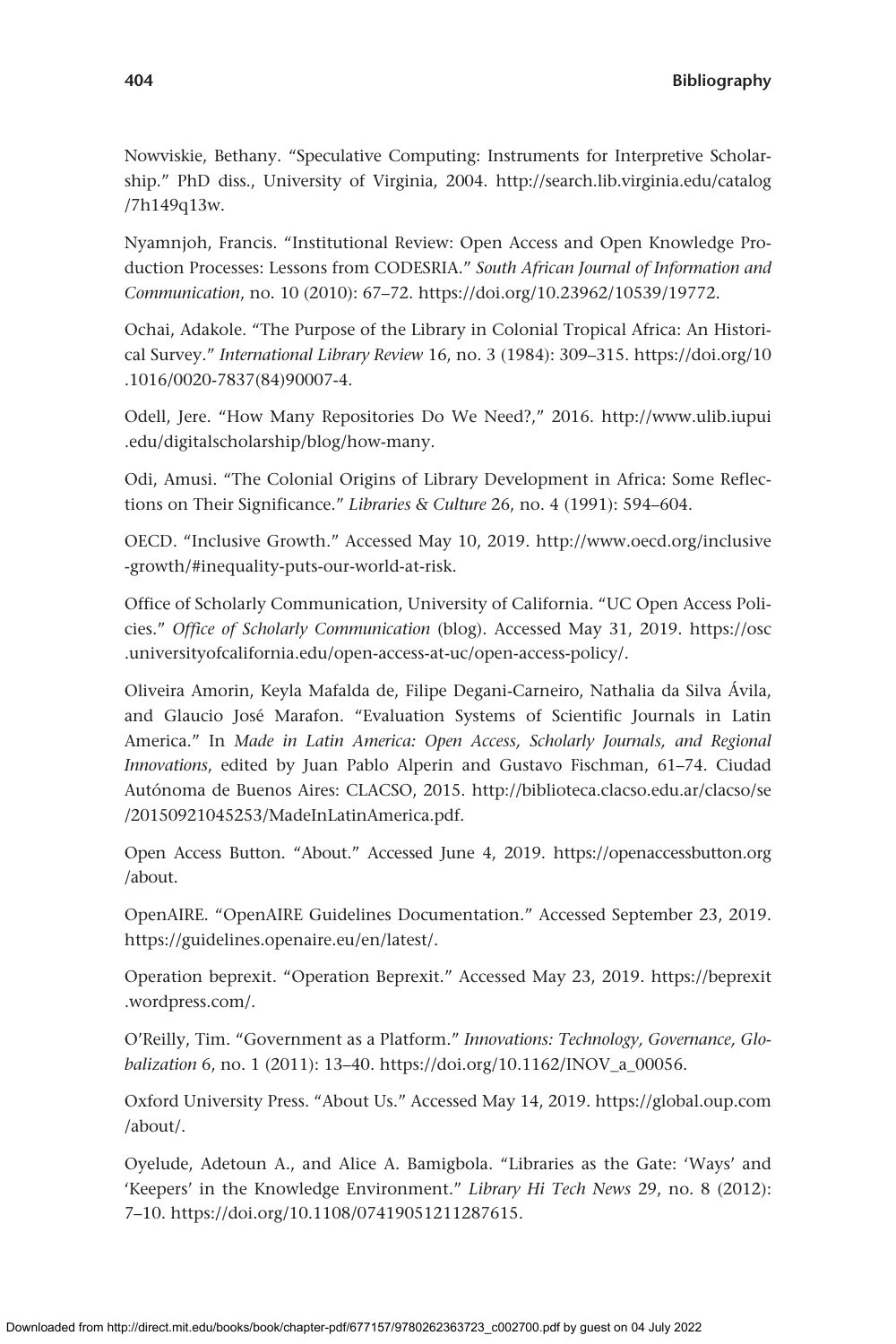Packer, Abel L. "The SciELO Model for Electronic Publishing and Measuring of Usage and Impact of Latin American and Caribbean Scientific Journals." Second ICSU/ UNESCO International Conference on Electronic Publishing in Science. UNESCO HQ, Paris, 2001. [http://eos.wdcb.ru/eps2/eps02016/eps02016.pdf"eps02016/eps02016.pdf.](http://eos.wdcb.ru/eps2/eps02016/eps02016.pdf”eps02016/eps02016.pdf)

Packer, Abel L. "The SciELO Project Initiative for Latin America and Caribbean." AAAS/UNESCO/ICSU Workshop on Developing Practices and Standards for Electronic Publishing in Science. UNESCO HQ, Paris, 1998. [http://web.archive.org](http://web.archive.org/web/20000919121422/http://www.aaas.org/spp/dspp/sfrl/projects/epub/ses1/Packer.htm) [/web/20000919121422/http://www.aaas.org/spp/dspp/sfrl/projects/epub/ses1](http://web.archive.org/web/20000919121422/http://www.aaas.org/spp/dspp/sfrl/projects/epub/ses1/Packer.htm) [/Packer.htm](http://web.archive.org/web/20000919121422/http://www.aaas.org/spp/dspp/sfrl/projects/epub/ses1/Packer.htm).

Packer, Abel L. "SciELO—Scientific Electronic Library Online." Proceedings of ICSU Press Workshop on Economics, Real Costs and Benefits of Electronic Publishing in Science—A Technical Study. Keble College, University of Oxford, 1998. [http://web](http://web.archive.org/web/19991007150424/http://www.bodley.ox.ac.uk/icsu/packerppr.htm) [.archive.org/web/19991007150424/http://www.bodley.ox.ac.uk/icsu/packerppr.htm.](http://web.archive.org/web/19991007150424/http://www.bodley.ox.ac.uk/icsu/packerppr.htm)

Packer, Abel L., Irati Antonio, and Vera Sílvia Marão Beraquet. "Rumo à Publicação Eletrônica." *Ciência Da Informação* 27, no. 2 (1998): 107–108. [https://doi.org/10](https://doi.org/10.1590/S0100-19651998000200002) [.1590/S0100-19651998000200002](https://doi.org/10.1590/S0100-19651998000200002).

Packer, Abel L., Mariana Rocha Biojone, Irati Antonio, Roberta Mayumi Takenaka, Alberto Pedroso García, Asael Costa da Silva, Renato Toshiyuki Murasaki, Cristina Mylek, Odila Carvalho Reis, and Hálida Cristina Rocha F. Delbucio. "SciELO: Una Metodología Para la Publicación Electrónica." *Revista Española de Salud Pública* 75, no. 4 (2001): 291–312. [https://doi.org/10.1590/S1135-57272001000400004.](https://doi.org/10.1590/S1135-57272001000400004)

Packer, Abel L., and Elenice de Castro. *Virtual Health Library*. Sao Paulo: Latin American and Caribbean Center on Health Sciences Information, BIREME, 1998. [http://](http://red.bvsalud.org/modelo-bvs/wp-content/uploads/sites/3/2016/11/Virtual-Health-Library-The-book.pdf) [red.bvsalud.org/modelo-bvs/wp-content/uploads/sites/3/2016/11/Virtual-Health](http://red.bvsalud.org/modelo-bvs/wp-content/uploads/sites/3/2016/11/Virtual-Health-Library-The-book.pdf) [-Library-The-book.pdf.](http://red.bvsalud.org/modelo-bvs/wp-content/uploads/sites/3/2016/11/Virtual-Health-Library-The-book.pdf)

Parry, Kate. "Libraries in Uganda: Not Just Linguistic Imperialism." *Libri* 61, no. 4 (2011): 328–337. [https://doi.org/10.1515/libr.2011.027.](https://doi.org/10.1515/libr.2011.027)

Parsons, Talcott. *The System of Modern Societies*. Foundations of Modern Sociology Series. Englewood Cliffs, NJ: Prentice-Hall, 1971.

Partridge, Robert C. Barrington. "The History of the Legal Deposit of Books throughout the British Empire." Honours Diploma, Library Association, 1938.

Pasquale, Frank. *The Black Box Society: The Secret Algorithms That Control Money and Information*. Cambridge, MA: Harvard University Press, 2015.

Pasquale, Frank. "Platform Neutrality: Enhancing Freedom of Expression in Spheres of Private Power." *Theoretical Inquiries in Law* 17 (2016): 487–514.

Patel, Jashu, and Krishan Kumar. *Libraries and Librarianship in India*. Westport, CT: Greenwood Press, 2001.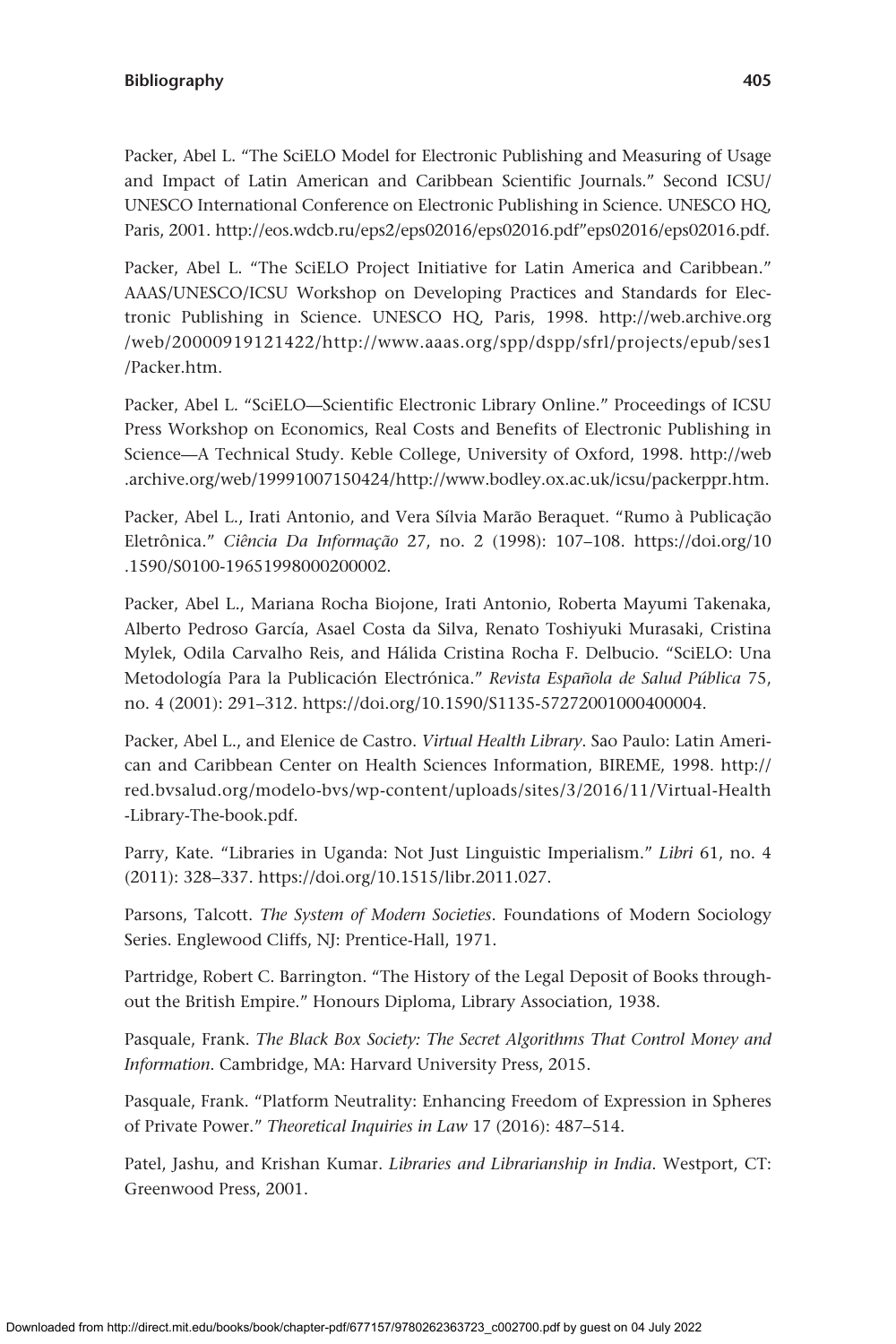Pateman, John. "Public Libraries and Social Class." In *Open to All? The Public Library and Social Exclusion*, by Dave Muddiman, Shiraz Durrani, Martin Dutch, Rebecca Linley, John Pateman, John Vincent, and Dave Muddiman, 26–42. London: Resource: The Council for Museums, Archives and Libraries, 2000. [http://eprints.rclis.org/6283/.](http://eprints.rclis.org/6283/)

Payne, Lizanne. "Winning the Space Race." American Libraries Magazine, September 23, 2014. [https://americanlibrariesmagazine.org/2014/09/23/winning-the](https://americanlibrariesmagazine.org/2014/09/23/winning-the-space-race/) [-space-race/.](https://americanlibrariesmagazine.org/2014/09/23/winning-the-space-race/)

Peters, Douglas P., and Stephen J. Ceci. "Peer-Review Practices of Psychological Journals: The Fate of Published Articles, Submitted Again." *Behavioral and Brain Sciences* 5, no. 2 (1982): 187–195. [https://doi.org/10.1017/S0140525X00011183.](https://doi.org/10.1017/S0140525X00011183)

Philip, I. G. *The Bodleian Library in the Seventeenth and Eighteenth Centuries*. 1980– 1981. Oxford: Oxford University Press, 1983.

Phillips, Rasheedah. "Future." In *Keywords for Radicals: The Contested Vocabulary of Late Capitalist Struggle*, edited by Kelly Fritsch, Clare O'Connor, and A. K. Thompson, 167–174. Oakland, CA: AK Press, 2016.

Piper, Andrew. *Enumerations: Data and Literary Study*. Chicago: University of Chicago Press, 2018.

Piron, Florence. "Open Access in the Francophone Global South: Between Collective Empowerment and Neocolonialism." *News Service* (blog), February 14, 2018. [https:](https://blog.doaj.org/2018/02/14/open-access-in-the-francophone-global-south-between-collective-empowerment-and-neocolonialism/) [//blog.doaj.org/2018/02/14/open-access-in-the-francophone-global-south-between](https://blog.doaj.org/2018/02/14/open-access-in-the-francophone-global-south-between-collective-empowerment-and-neocolonialism/) [-collective-empowerment-and-neocolonialism/](https://blog.doaj.org/2018/02/14/open-access-in-the-francophone-global-south-between-collective-empowerment-and-neocolonialism/).

Piron, Florence. "Postcolonial Open Access." In *Open Divide: Critical Studies on Open Access*, edited by Joachim Schöpfel and Ulrich Herb, 117–126. Sacramento, CA: Library Juice Press, 2018. [https://corpus.ulaval.ca/jspui/handle/20.500.11794/16178.](https://corpus.ulaval.ca/jspui/handle/20.500.11794/16178)

Piron, Florence, Antonin Benoît Diouf, Marie Sophie Dibounje Madiba, Thomas Hervé Mboa Nkoudou, Zoé Aubierge Ouangré, Djossè Roméo Tessy, Hamissou Rhissa Achaffert, Anderson Pierre, and Zakari Lire. "Le Libre Accès vu d'Afrique Francophone Subsaharienne." *Revue Française Des Sciences de l'information et de La Communication*, no. 11 (2017). [https://doi.org/10.4000/rfsic.3292.](https://doi.org/10.4000/rfsic.3292)

Piron, Florence, Thomas Hervé Mboa Nkoudou, Marie Sophie Dibounje Madiba, Judicaël Alladatin, Hamissou Rhissa Achaffert, and Anderson Pierre. "Toward African and Haitian Universities in Service to Sustainable Local Development: The Contribution of Fair Open Science." In *Contextualizing Openness: Situating Open Science*, edited by Leslie Chan, Angela Okune, Becky Hillyer, Denisse Albornoz, and Alejandro Posada, 311–331. Ottawa, ON: University of Ottawa Press, 2019. [https://www.idrc.ca](https://www.idrc.ca/en/book/contextualizing-openness-situating-open-science) [/en/book/contextualizing-openness-situating-open-science.](https://www.idrc.ca/en/book/contextualizing-openness-situating-open-science)

Piron, Florence, Samuel Régulus, Marie Sophie Dibounje Madiba, Thomas Hervé Mboa Nkoudou, Dany Rondeau, Marie-Claude Bernard, and Jean Jacques Demba.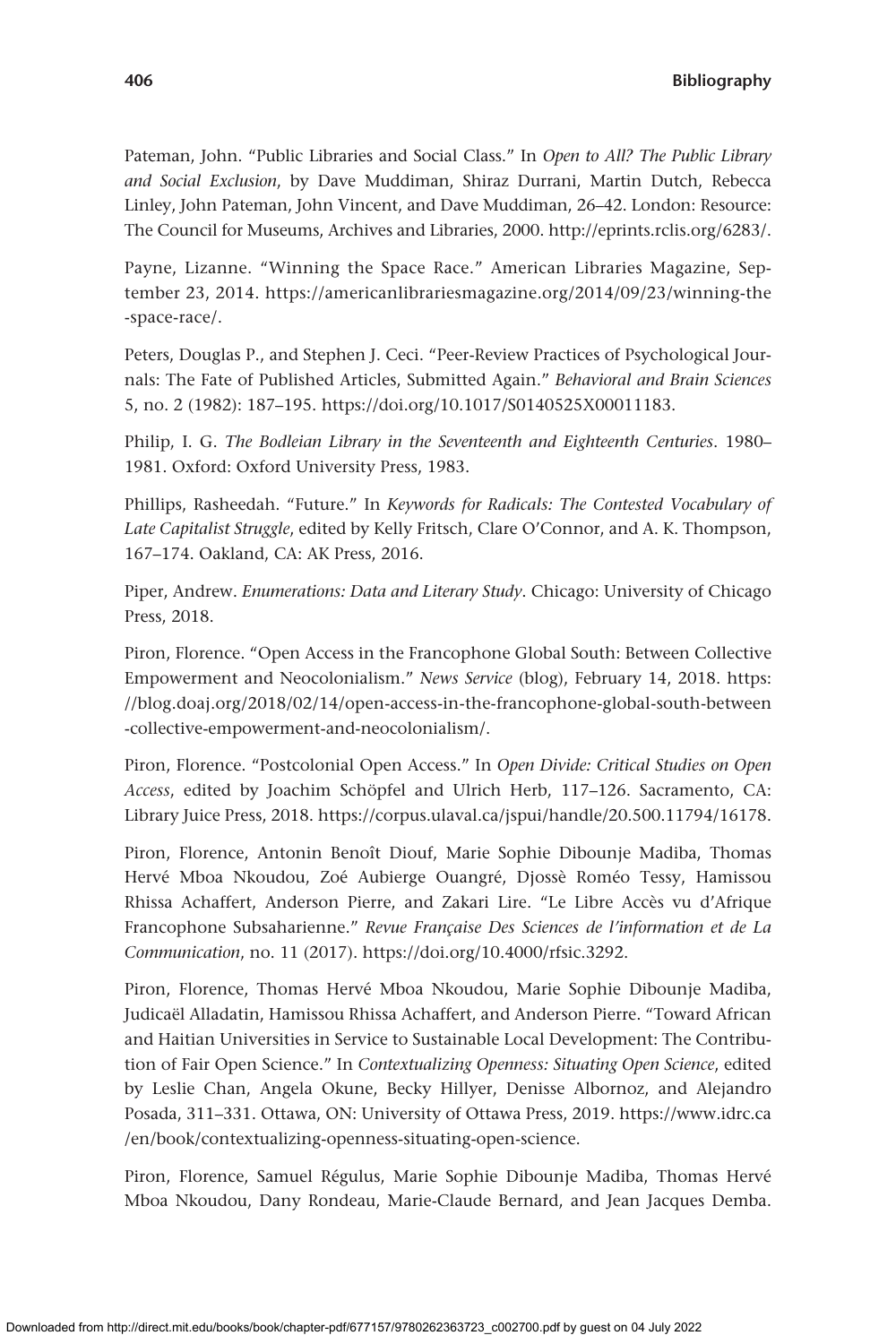*Justice Cognitive, Libre Accès et Savoirs Locaux: Pour une Science Ouverte Juste, au Service du Développement Local Durable*. Éditions science et bien commun, 2016. [https://science](https://scienceetbiencommun.pressbooks.pub/justicecognitive1/) [etbiencommun.pressbooks.pub/justicecognitive1/](https://scienceetbiencommun.pressbooks.pub/justicecognitive1/).

Plantin, Jean-Christophe, Carl Lagoze, and Paul N. Edwards. "Re-Integrating Scholarly Infrastructure: The Ambiguous Role of Data Sharing Platforms." *Big Data & Society* 5, no. 1 (2018). [https://doi.org/10.1177/2053951718756683.](https://doi.org/10.1177/2053951718756683)

Plantin, Jean-Christophe, Carl Lagoze, Paul N. Edwards, and Christian Sandvig. "Infrastructure Studies Meet Platform Studies in the Age of Google and Facebook." *New Media & Society* 20, no. 1 (2018): 293–310.<https://doi.org/10.1177/1461444816661553>.

Pollard, Alfred W. "The Regulation of the Book Trade in the Sixteenth Century." *The Library* 7, no. 25 (1916): 18–43. <https://doi.org/10.1093/library/s3-VII.25.18>.

Pollman, Elizabeth, and Jordan M. Barry. "Regulatory Entrepreneurship." SSRN Scholarly Paper. Rochester, NY: Social Science Research Network, March 3, 2016. [https://papers.ssrn.com/abstract](https://papers.ssrn.com/abstract=2741987)=2741987.

Pollock, Anne, and Banu Subramaniam. "Resisting Power, Retooling Justice: Promises of Feminist Postcolonial Technosciences." *Science, Technology, & Human Values* 41, no. 6 (2016): 951–966. [https://doi.org/10.1177/0162243916657879.](https://doi.org/10.1177/0162243916657879)

Pomata, Gianna. "Observation Rising: Birth of an Epistemic Genre, ca. 1500–1650." In *Histories of Scientific Observation*, edited by Lorraine Daston and Elizabeth Lunbeck, 45–80. Chicago: University of Chicago Press, 2011.

Pomata, Gianna. "Praxis Historialis: The Uses of Historia in Early Modern Medicine." In *Historia: Empiricism and Erudition in Early Modern Europe*, edited by Gianna Pomata and Nancy G. Siraisi, 105–146. Transformations. Cambridge, MA: The MIT Press, 2005.

Pomata, Gianna, and Nancy G. Siraisi, eds. *Historia: Empiricism and Erudition in Early Modern Europe*. Transformations. Cambridge, MA: The MIT Press, 2005.

Pontille, David, and Didier Torny. "Behind the Scenes of Scientific Articles: Defining Categories of Fraud and Regulating Cases." *Revue d'Épidémiologie et de Santé Publique* 60, no. 4 (2012): 247–253.

Pontille, David, and Didier Torny. "The Blind Shall See! The Question of Anonymity in Journal Peer Review." *Ada: A Journal of Gender, New Media, and Technology* 4 (2014). <https://doi.org/10.7264/N3542KVW>.

Pontille, David, and Didier Torny. "From Manuscript Evaluation to Article Valuation: The Changing Technologies of Journal Peer Review." *Human Studies* 38, no. 1 (2015): 57–79.<https://doi.org/10.1007/s10746-014-9335-z>.

Poole, Alex H. "Now Is the Future Now? The Urgency of Digital Curation in the Digital Humanities." *Digital Humanities Quarterly* 7, no. 2 (2013).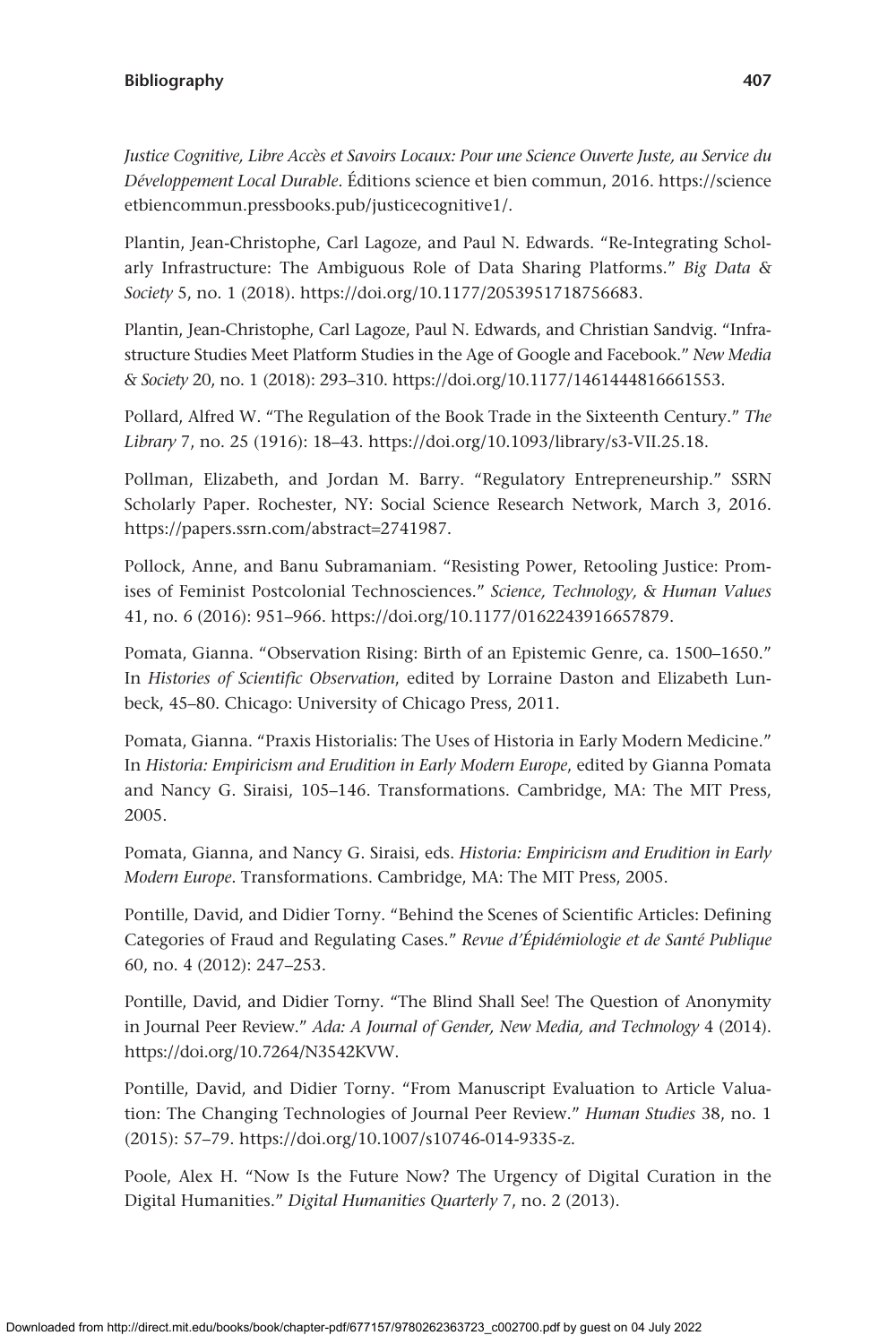Posada, Alejandro, and George Chen. "Inequality in Knowledge Production: The Integration of Academic Infrastructure by Big Publishers." OpenEdition Press, 2018. <https://doi.org/10.4000/proceedings.elpub.2018.30>.

Posner, Miriam. "Money and Time." *Miriam Posner's Blog*, March 13, 2016. [http:](http://miriamposner.com/blog/money-and-time/) [//miriamposner.com/blog/money-and-time/](http://miriamposner.com/blog/money-and-time/).

Prater, Scott. "How to Talk to IT about Digital Preservation." *Journal of Archival Organization* 14, no. 1–2 (2017): 90–101. [https://doi.org/10.1080/15332748.2018](https://doi.org/10.1080/15332748.2018.1528827) [.1528827.](https://doi.org/10.1080/15332748.2018.1528827)

Priego, Ernesto, Erin McKiernan, Alejandro Posada, Ricardo Hartley, Nuria Rodríguez Ortega, Domenico Fiormonte, Alex Gil, et al. "Scholarly Publishing, Freedom of Information and Academic Self-Determination: The UNAM-Elsevier Case." *Authorea*, 2017. [https://doi.org/10.22541/au.151160332.22737207.](https://doi.org/10.22541/au.151160332.22737207)

Priem, Jason, and Kaitlin Light Costello. "How and Why Scholars Cite on Twitter." *Proceedings of the American Society for Information Science and Technology* 47, no. 1 (2010): 1–4.<https://doi.org/10.1002/meet.14504701201>.

Priem, Jason, Dario Taraborelli, and Cameron Neylon. "Altmetrics: A Manifesto," October 26, 2010. <http://altmetrics.org/manifesto/>.

Priscilla, C. Yu. "History of Modern Librarianship in East Asia." *Library History* 24, no. 1 (2008): 64–77. <https://doi.org/10.1179/174581608X295293>.

Publons. "Global State of Peer Review," 2018. [https://publons.com/static/Publons](https://publons.com/static/Publons-Global-State-Of-Peer-Review-2018.pdf) [-Global-State-Of-Peer-Review-2018.pdf](https://publons.com/static/Publons-Global-State-Of-Peer-Review-2018.pdf).

punctum books. "THREAD on What We Feel Is One of the Most Under-Attended Issues in the Academic Publishing Landscape: Author Compensation. How Can the World's Knowledge Increase When More than 70% of All Teaching Lines in the US Are Adjunctified & Many Post-PhD Scholars Have No Uni Employment?" Tweet. *@ punctum\_books* (blog), March 8, 2019. [https://twitter.com/punctum\\_books/status](https://twitter.com/punctum_books/status/1104105017827643392) [/1104105017827643392](https://twitter.com/punctum_books/status/1104105017827643392).

Punzalan, Ricardo L., and Michelle Caswell. "Critical Directions for Archival Approaches to Social Justice." *The Library Quarterly* 86, no. 1 (2016): 25–42. [https://](https://doi.org/10.1086/684145) [doi.org/10.1086/684145.](https://doi.org/10.1086/684145)

Radical Open Access Collective. "About the Collective." Radical Open Access Collective. Accessed May 31, 2019. [https://radicaloa.disruptivemedia.org.uk/about/.](https://radicaloa.disruptivemedia.org.uk/about/)

Rainie, Lee. "Digital Divides—Feeding America." *Pew Research Center* (blog), February 9, 2017. [https://www.pewinternet.org/2017/02/09/digital-divides-feeding-ame](https://www.pewinternet.org/2017/02/09/digital-divides-feeding-america/) [rica/](https://www.pewinternet.org/2017/02/09/digital-divides-feeding-america/).

Raju, Reggie. "From Green to Gold to Diamond: Open Access's Return to Social Justice." Kuala Lumpur, Malaysia, 2018. [http://library.ifla.org/2220/.](http://library.ifla.org/2220/)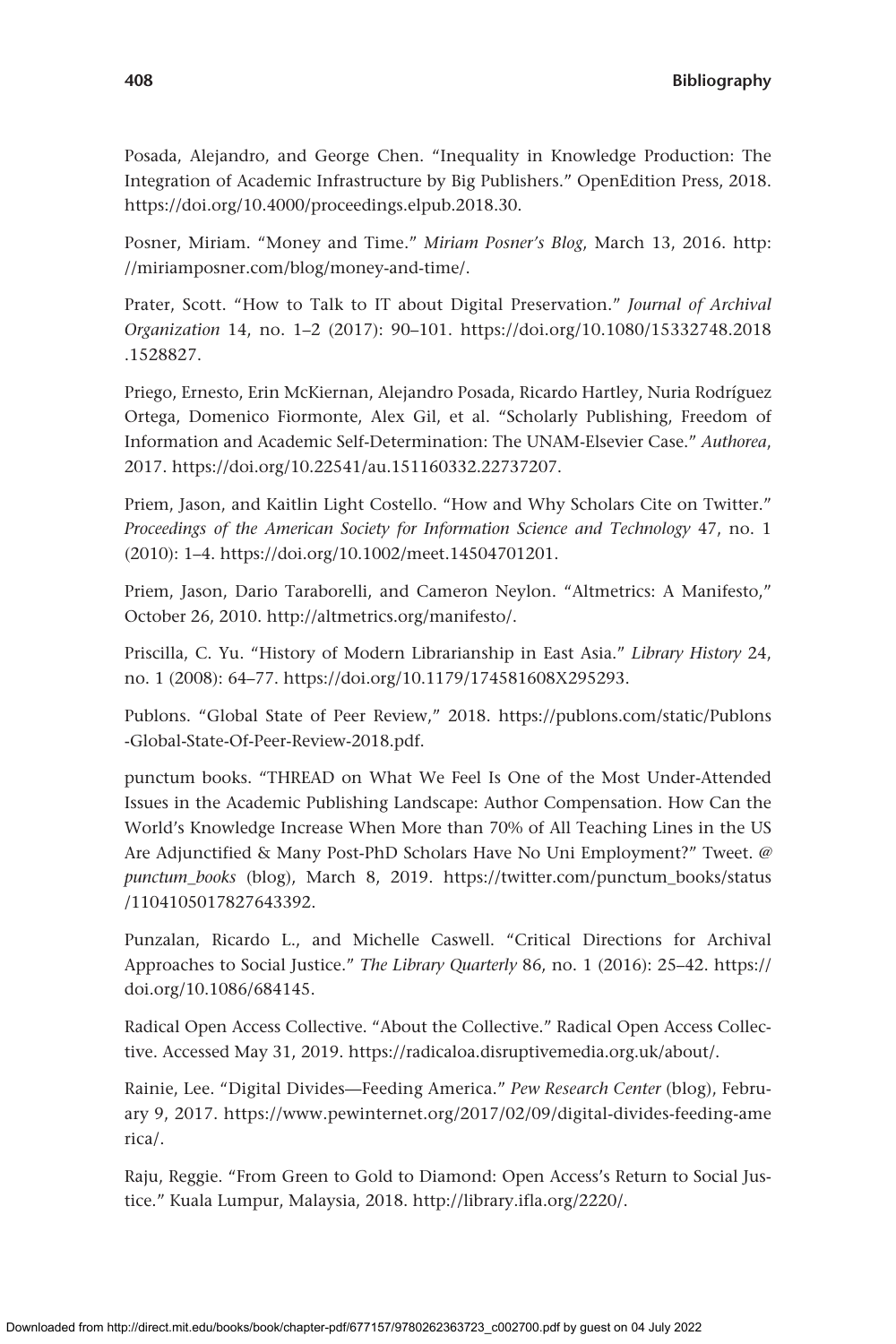Raju, Reggie, Jaya Raju, and Jill Claassen. "Open Scholarship Practices Reshaping South Africa's Scholarly Publishing Roadmap." *Publications* 3, no. 4 (2015): 263–84. [https://doi.org/10.3390/publications3040263.](https://doi.org/10.3390/publications3040263)

Ranganathan, S. R. *The Five Laws of Library Science*. London: The Madras Library Association, 1931. <https://catalog.hathitrust.org/Record/001661182>.

Ransom, Harry. *The First Copyright Statute, an Essay on "An Act for the Encouragement of Learning,"1710*. Austin: University of Texas Press, 1956.

Rawls, John. "Justice as Fairness." *The Philosophical Review* 67, no. 2 (1958): 164–194. [https://doi.org/10.2307/2182612.](https://doi.org/10.2307/2182612)

Readings, Bill. *The University in Ruins*. Cambridge, MA: Harvard University Press, 1996.

Redalyc, CLACSO, and UNESCO. "AmeliCA—Conocimiento abierto para América Latina y el sur Global," 2019. <http://www.amelica.org/>.

Relman, Arnold S. "The Ingelfinger Rule." *New England Journal of Medicine* 305, no. 14 (1981): 824–826.<https://doi.org/10.1056/NEJM198110013051408>.

RELX Group. "Governance," 2017. [https://www.relx.com/corporate-responsibility](https://www.relx.com/corporate-responsibility/being-a-responsible-business/governance) [/being-a-responsible-business/governance](https://www.relx.com/corporate-responsibility/being-a-responsible-business/governance).

Research Councils UK. "Pathways to Impact," n.d. [http://www.rcuk.ac.uk/innovation](http://www.rcuk.ac.uk/innovation/impacts/) [/impacts/.](http://www.rcuk.ac.uk/innovation/impacts/)

Research England. "Over 80% of Research Outputs Meet Requirements of REF 2021 Open Access Policy." UK Research and Innovation, June 14, 2018. [https://re.ukri.org](https://re.ukri.org/news-events-publications/news/oa-report-130618/) [/news-events-publications/news/oa-report-130618/.](https://re.ukri.org/news-events-publications/news/oa-report-130618/)

RIO. "Research Ideas and Outcomes." Accessed June 4, 2019. [https://riojournal.com/.](https://riojournal.com/)

Reuters. "Reed Elsevier Says to Exit Defence Industry Shows." *Reuters*, June 1, 2007. <https://uk.reuters.com/article/uk-reedelsevier-defence-idUKL0135316020070601>.

Ricci, Donato, Robin De Mourat, Christophe Leclercq, and Bruno Latour. "Clues. Anomalies. Understanding. Detecting Underlying Assumptions and Expected Practices in the Digital Humanities through the AIME Project." In *Designing Interactive Hypermedia Systems*, edited by Everardo Reyes-Garcia and Nasreddine Bouhaï, 185–211. Oxford: John Wiley & Sons, 2017. <https://doi.org/10.1002/9781119388272.ch6>.

Rieger, Oya Y. "arXiv User Survey Report." arXiv Wiki, 2016. [https://confluence](https://confluence.cornell.edu/display/arxivpub/arXiv+User+Survey+Report) [.cornell.edu/display/arxivpub/arXiv](https://confluence.cornell.edu/display/arxivpub/arXiv+User+Survey+Report)+User+Survey+Report.

Ritson, Sophie. "'Crackpots' and 'Active Researchers': The Controversy over Links between arXiv and the Scientific Blogosphere." *Social Studies of Science* 46, no. 4 (2016): 607–628. [https://doi.org/10.1177/0306312716647508.](https://doi.org/10.1177/0306312716647508)

Robertson, Tara. "Not All Information Wants to Be Free: The Case Study of On Our Backs." In *Applying Library Values to Emerging Technology: Tips and Techniques for*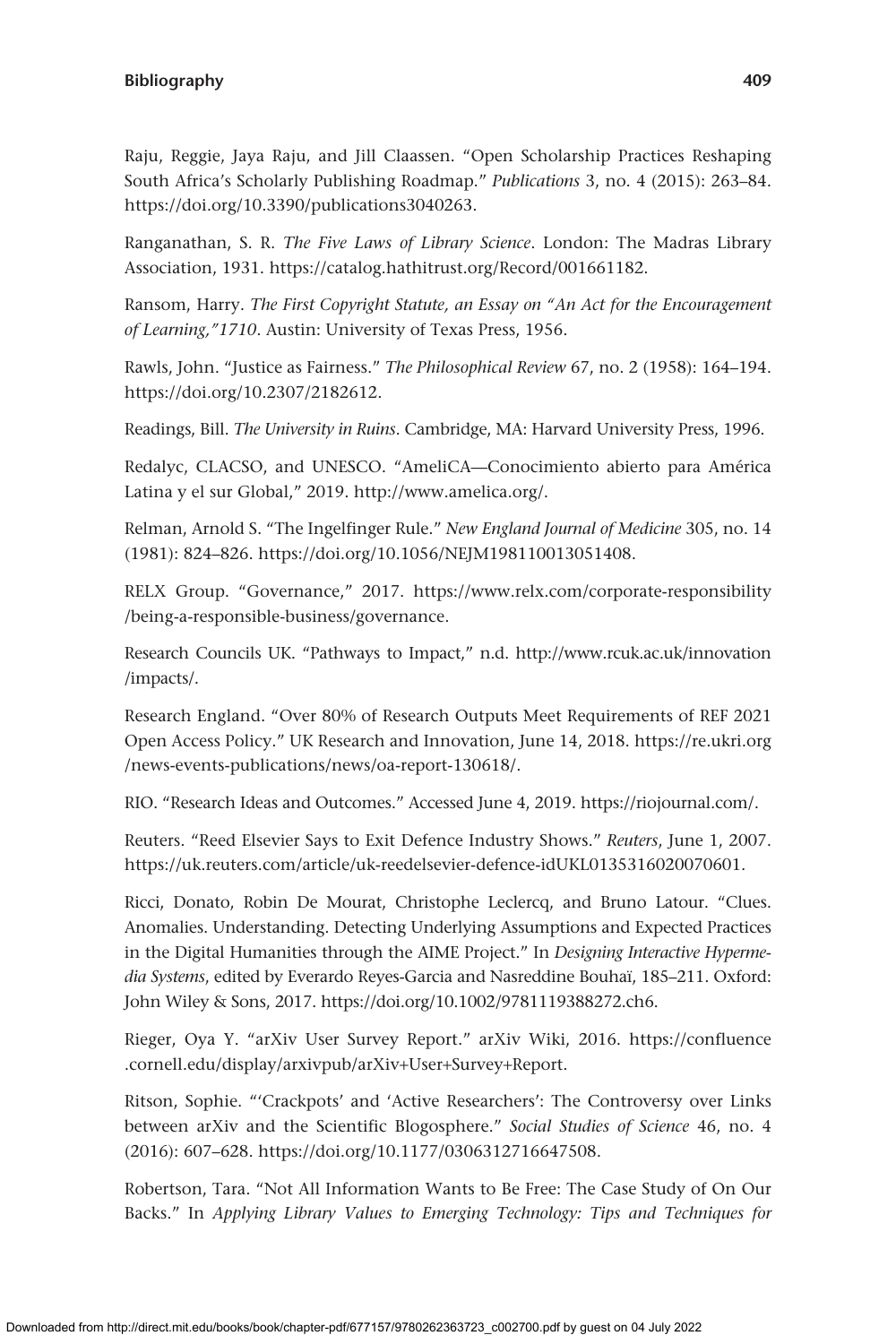*Advancing within Your Mission*, edited by Kelly Tilton and Peter Fernandez, 225–239. Washington, DC: Association of College and Research Libraries, 2018.

Roe, George. "Challenging the Control of Knowledge in Colonial India: Political Ideas in the Work of S. R. Ranganathan." *Library & Information History* 26, no. 1 (2010): 18–32. [https://doi.org/10.1179/175834909X12593371068342.](https://doi.org/10.1179/175834909X12593371068342)

Rogers, Everett M. *Diffusion of Innovations.* New York: Simon and Schuster, 2003.

Rogers, Richard. "Otherwise Engaged: Social Media from Vanity Metrics to Critical Analytics." *International Journal of Communication* 12 (2018): 450–472.

Roh, Charlotte. "Library Publishing and Diversity Values: Changing Scholarly Publishing through Policy and Scholarly Communication Education." *College & Research Libraries News* 77, no. 2 (2016): 82–85. <https://doi.org/10.5860/crln.77.2.9446>.

Rose, Jonathan. *The Intellectual Life of the British Working Classes*. 2nd ed. New Haven, CT: Yale University Press, 2010.

Rose, Mark. *Authors and Owners: The Invention of Copyright*. Cambridge, MA: Harvard University Press, 1993.

Rosenberg, Diana. "Imposing Libraries: The Establishment of National Public Library Services in Africa, with Particular Reference to Kenya." *Third World Libraries* 4, no. 1 (1993): 35–44.

Ross-Hellauer, Tony. "What Is Open Peer Review? A Systematic Review." *F1000Research* 6 (2017): 588. [https://doi.org/10.12688/f1000research.11369.2.](https://doi.org/10.12688/f1000research.11369.2)

Røstvik, Camilla Mørk, and Aileen Fyfe. "Ladies, Gentlemen, and Scientific Publication at the Royal Society, 1945–1990." *Open Library of Humanities* 4, no. 1 (2018): 1–40.<https://doi.org/10.16995/olh.265>.

The Royal Society. "Council Minutes," March 19, 1751. RS CMO/4.

The Royal Society. "Council Minutes," June 25, 1761. RS CMO/4.

The Royal Society. "Council Minutes," December 12, 1765. RS CMO/4.

The Royal Society. "Council Minutes," June 22, 1797. RS CMO/8.

The Royal Society. "Council Minutes," July 15, 1802. RS CMO/8.

The Royal Society. "Council Minutes," December 20, 1849. RS CMP/2.

The Royal Society. "Council Minutes," March 21, 1878. RS CMP/5.

The Royal Society. "Council Minutes," June 20, 1895. RS CMP/7.

The Royal Society. "Council Minutes," March 20, 1902. RS CMP/8.

The Royal Society. "Distribution of Royal Society Publications 1947. Officers' Minutes," January 7, 1948. RS OM/2(48).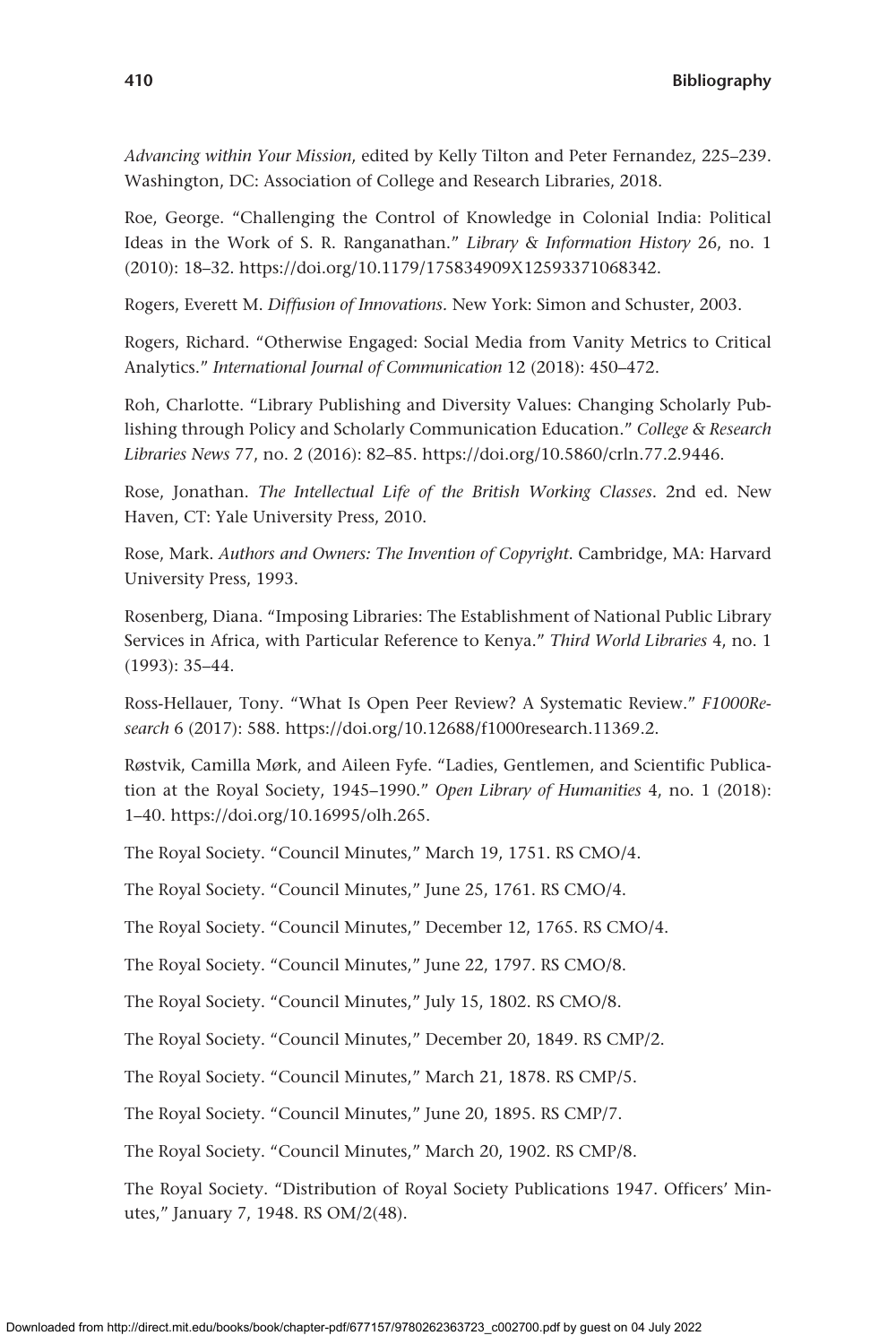The Royal Society. "Minutes of the Publications Management Committee," July 21, 1993. RS PMC/24(93).

The Royal Society. "Recommended Reductions in Exchanges and Gifts of the Royal Society's Publications," 1954. RS OM/16(54).

The Royal Society. "Report of the Library Committee to Council," April 21, 1932. RS CMB/47/5.

The Royal Society. "Review of the Year," 2003.

The Royal Society. "Revision of the Lists of Exchanges and Gifts of the Royal Society's Publications," March 2, 1954. RS OM/14(54).

The Royal Society. "Royal Society Position Statement on 'Open Access'," November 24, 2005. [https://web.archive.org/web/20060207171805/http://www.royalsoc.ac.uk](https://web.archive.org/web/20060207171805/http://www.royalsoc.ac.uk/page.asp?id=3882) [/page.asp?id](https://web.archive.org/web/20060207171805/http://www.royalsoc.ac.uk/page.asp?id=3882)=3882.

The Royal Society. "Special Meeting of Officers Minutes: 3. Review of the Society's Finances," January 26, 1973. RS OM/16(73).

The Royal Society. "Trustees' Report and Financial Statements 2015–16," 2016. [https://royalsociety.org/-/media/about-us/governance/trustees-report-2015-2016](https://royalsociety.org/-/media/about-us/governance/trustees-report-2015-2016.pdf?la=en-GB&hash=82396A1A10887287879D8F973D72A2B0) .pdf?la=en-GB&hash=[82396A1A10887287879D8F973D72A2B0](https://royalsociety.org/-/media/about-us/governance/trustees-report-2015-2016.pdf?la=en-GB&hash=82396A1A10887287879D8F973D72A2B0).

The Royal Society. "Undated Circulation Figures [before 12 Feb 1846]," n.d. RS CMB/86/A.

Rüegg, Walter. "Themes: The French and German University Models." In *Universities in the Nineteenth and Early Twentieth Centuries (1800–1945)*, edited by Walter Rüegg, Vol. 3. Cambridge: Cambridge University Press, 2004.

Ruff, Corinne. "Scholars Criticize Academia.Edu Proposal to Charge Authors for Recommendations." *The Chronicle of Higher Education*, January 29, 2016. [https://www](https://www.chronicle.com/article/Scholars-Criticize/235102) [.chronicle.com/article/Scholars-Criticize/235102](https://www.chronicle.com/article/Scholars-Criticize/235102).

Russell, David R., Mary Lea, Jan Parker, Brian Street, and Tiane Donahue. "Exploring Notions of Genre in 'Academic Literacies' and 'Writing Across the Curriculum': Approaches Across Countries and Contexts." In *Genre in a Changing World*, edited by Charles Bazerman, Adair Bonini, and Débora Figueiredo, 459–491. Fort Collins, CO: WAC Clearinghouse/Parlor Press, 2009. [http://wac.colostate.edu/books/genre](http://wac.colostate.edu/books/genre/chapter20.pdf) [/chapter20.pdf.](http://wac.colostate.edu/books/genre/chapter20.pdf)

Sale, Arthur, Marc Couture, Eloy Rodrigues, Leslie Carr, and Stevan Harnad. "Open Access Mandates and the 'Fair Dealing' Button." *arXiv:1002.3074*, February 16, 2010. <http://arxiv.org/abs/1002.3074>.

Salo, Dorothea. "How to Scuttle a Scholarly-Communication Initiative." *Journal of Librarianship and Scholarly Communication* 1, no. 4 (2013). [https://doi.org/10.7710](https://doi.org/10.7710/2162-3309.1075) [/2162-3309.1075.](https://doi.org/10.7710/2162-3309.1075)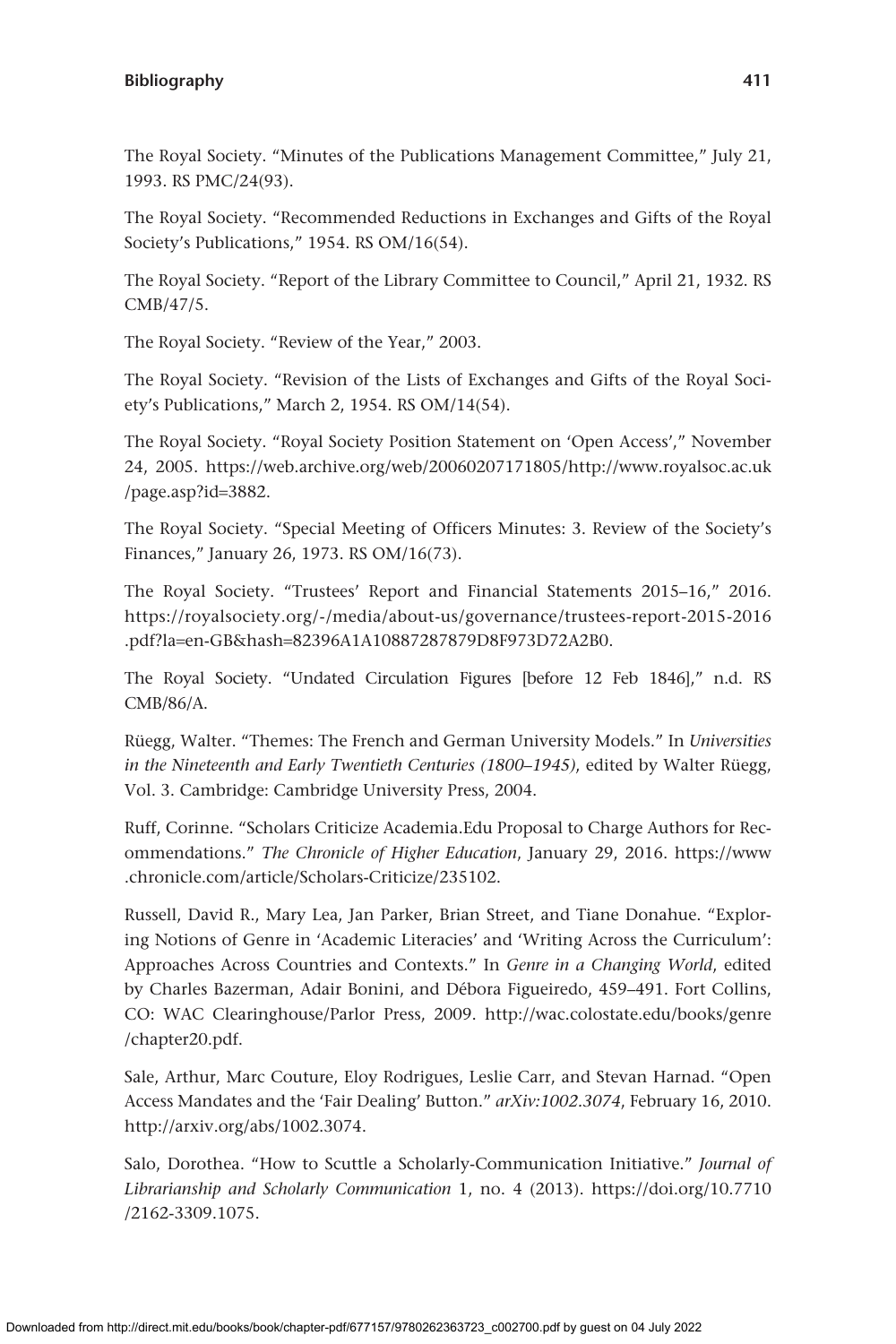Salo, Dorothea. "Innkeeper at the Roach Motel." *Library Trends* 57, no. 2 (2008): 98–123.<https://doi.org/10.1353/lib.0.0031>.

Sample, Ian. "Harvard University Says It Can't Afford Journal Publishers' Prices." *The Guardian*, April 24, 2012. [http://www.theguardian.com/science/2012/apr/24](http://www.theguardian.com/science/2012/apr/24/harvard-university-journal-publishers-prices) [/harvard-university-journal-publishers-prices.](http://www.theguardian.com/science/2012/apr/24/harvard-university-journal-publishers-prices)

"San Francisco Declaration on Research Assessment: Putting Science into the Assessment of Research." San Francisco. Accessed February 18, 2016. [http://www.ascb.org](http://www.ascb.org/files/SFDeclarationFINAL.pdf) [/files/SFDeclarationFINAL.pdf](http://www.ascb.org/files/SFDeclarationFINAL.pdf).

Santos, Fernanda. "Schools Eliminating Librarians as Budgets Shrink." *The New York Times*, June 24, 2011, sec. N.Y. / Region. [https://www.nytimes.com/2011/06/25](https://www.nytimes.com/2011/06/25/nyregion/schools-eliminating-librarians-as-budgets-shrink.html) [/nyregion/schools-eliminating-librarians-as-budgets-shrink.html](https://www.nytimes.com/2011/06/25/nyregion/schools-eliminating-librarians-as-budgets-shrink.html).

Santos, Joana Vieira, and Paulo Nunes da Silva. "Issues with Publishing Abstracts in English: Challenges for Portuguese Linguists' Authorial Voices." *Publications* 4, no. 2 (2016).<https://doi.org/10.3390/publications4020012>.

Scheiding, Tom. "Paying for Knowledge One Page at a Time: The Author Fee in Physics in Twentieth-Century America." *Historical Studies in the Natural Sciences* 39, no. 2 (2009): 219–247. [https://doi.org/10.1525/hsns.2009.39.2.219.](https://doi.org/10.1525/hsns.2009.39.2.219)

Schiermeier, Quirin. "US Court Grants Elsevier Millions in Damages from Sci-Hub." *Nature News*, June 22, 2017. [https://doi.org/10.1038/nature.2017.22196.](https://doi.org/10.1038/nature.2017.22196)

ScholarLed. "Open Infrastructure Development." ScholarLed. Accessed May 31, 2019. [https://scholarled.org/#infrastructure.](https://scholarled.org/#infrastructure)

Scholarly Publishing, Academic Resources Coalition, Public Library of Science, and Open Access Scholarly Publishers Association. "HowOpenisit?" Public Library of Science, 2014. [https://www.plos.org/files/HowOpenIsIt\\_English.pdf.](https://www.plos.org/files/HowOpenIsIt_English.pdf)

Scholz, Trevor. "Platform Cooperativism: Challenging the Corporate Sharing Economy," 2016.<http://www.rosalux-nyc.org/platform-cooperativism-2/>.

Schöneberg, Julia. "Decolonising Teaching Pedagogies—Convivial Reflections." *Convivial Thinking* (blog), August 14, 2018. [https://www.convivialthinking.org/index](https://www.convivialthinking.org/index.php/2018/08/14/decolonising-teaching-pedagogies-convivial-reflections/) [.php/2018/08/14/decolonising-teaching-pedagogies-convivial-reflections/.](https://www.convivialthinking.org/index.php/2018/08/14/decolonising-teaching-pedagogies-convivial-reflections/)

Schonfeld, Roger C. "Reflections on 'Elsevier Acquires Bepress.'" 2017. [https://sr](https://sr.ithaka.org/blog/reflections-on-elsevier-acquires-bepress/) [.ithaka.org/blog/reflections-on-elsevier-acquires-bepress/](https://sr.ithaka.org/blog/reflections-on-elsevier-acquires-bepress/).

Schonfeld, Roger C. "A Taxonomy of University Presses Today," 2017. [http://www.sr](http://www.sr.ithaka.org/blog/a-taxonomy-of-university-presses-today/) [.ithaka.org/blog/a-taxonomy-of-university-presses-today/.](http://www.sr.ithaka.org/blog/a-taxonomy-of-university-presses-today/)

Schönfelder, Nina. "APCs—Mirroring the Impact Factor or Legacy of the Subscription-Based Model? Regression Analysis." *National Contact Point Open Access* (blog), January 21, 2019. [https://oa2020-de.org/en/blog/2019/01/21/APCregressionanalysis/.](https://oa2020-de.org/en/blog/2019/01/21/APCregressionanalysis/)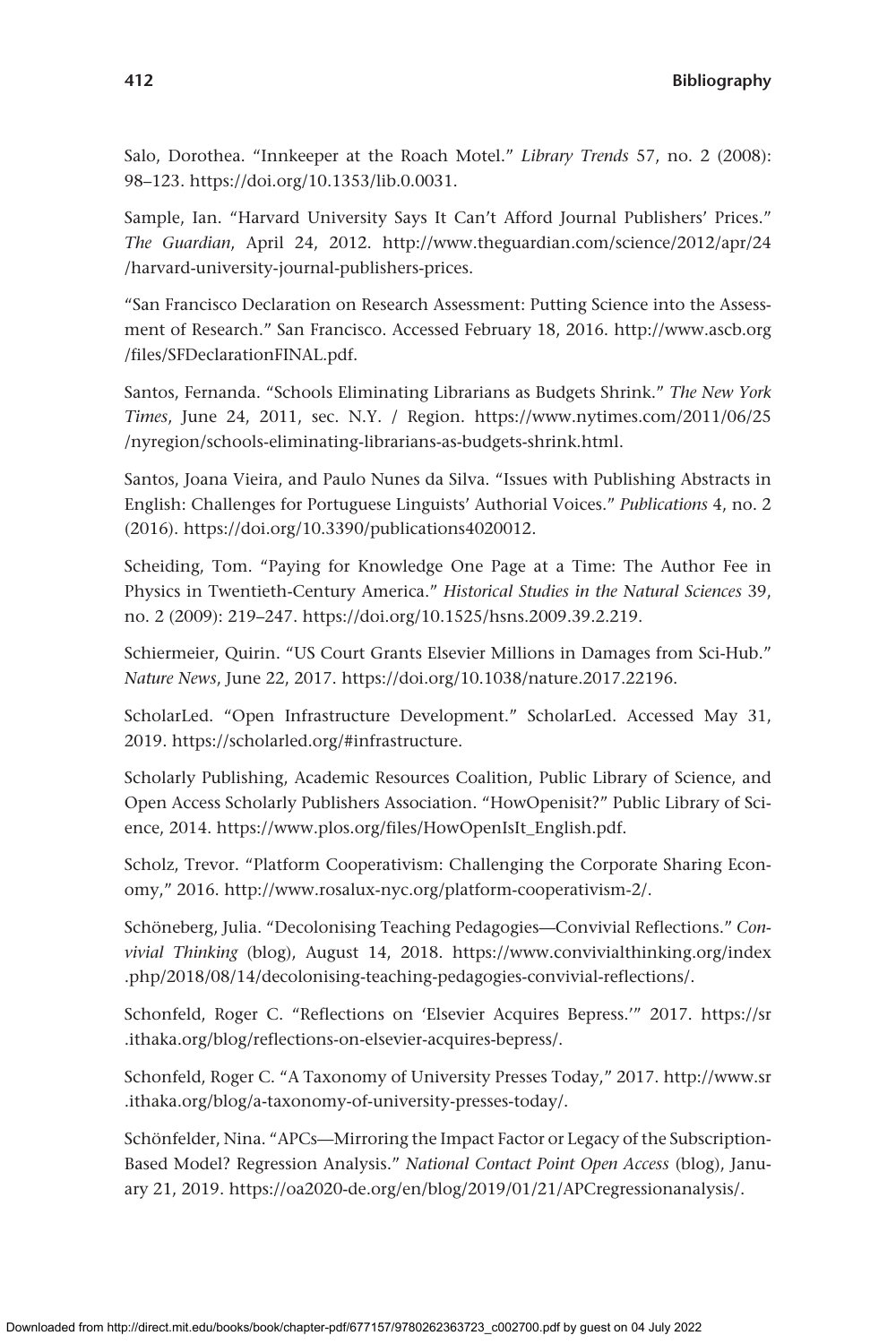Schroter, Sara, Nick Black, Stephen Evans, Fiona Godlee, Lyda Osorio, and Richard Smith. "What Errors Do Peer Reviewers Detect, and Does Training Improve Their Ability to Detect Them?" *Journal of the Royal Society of Medicine* 101, no. 10 (2008): 507–514. [https://doi.org/10.1258/jrsm.2008.080062.](https://doi.org/10.1258/jrsm.2008.080062)

Schwab, Klaus. *The Fourth Industrial Revolution*. New York: Crown Business, 2017.

Schweizer, Bobby. "Platforms." In *The Routledge Companion to Video Game Studies*, edited by Mark J. P. Wolf and Bernard Perron, 41–48. Abingdon, UK: Routledge, 2010. <https://doi.org/10.4324/9780203114261>.

SciELO. "Bibliography about SciELO." SciELO. Accessed June 2, 2019. [https://www](https://www.scielo.org/en/about-scielo/bibliography-about-scielo/) [.scielo.org/en/about-scielo/bibliography-about-scielo/](https://www.scielo.org/en/about-scielo/bibliography-about-scielo/).

SciELO. "¿Porqué XML?" *SciELO En Perspectiva* (blog), April 4, 2014. [https://blog](https://blog.scielo.org/es/2014/04/04/porque-xml/) [.scielo.org/es/2014/04/04/porque-xml/](https://blog.scielo.org/es/2014/04/04/porque-xml/).

SciELO. "Priority Lines of Action." SciELO 20, August 17, 2018. [https://www.scielo20](https://www.scielo20.org/redescielo/wp-content/uploads/sites/2/2018/09/L%C3%ADneas-prioritaris-de-acci%C3%B3n-2019-2023_en.pdf) [.org/redescielo/wp-content/uploads/sites/2/2018/09/L%C3%ADneas-prioritaris-de](https://www.scielo20.org/redescielo/wp-content/uploads/sites/2/2018/09/L%C3%ADneas-prioritaris-de-acci%C3%B3n-2019-2023_en.pdf) [-acci%C3%B3n-2019-2023\\_en.pdf](https://www.scielo20.org/redescielo/wp-content/uploads/sites/2/2018/09/L%C3%ADneas-prioritaris-de-acci%C3%B3n-2019-2023_en.pdf).

SciELO. "Rebuttal to the Blog Post 'Is SciELO a Publication Favela?' Authored by Jeffrey Beall." *SciELO in Perspective* (blog), August 25, 2015. [http://blog.scielo.org/en/2015/08](http://blog.scielo.org/en/2015/08/25/rebuttal-to-the-blog-post-is-scielo-a-publication-favela-authored-by-jeffrey-beall/) [/25/rebuttal-to-the-blog-post-is-scielo-a-publication-favela-authored-by-jeffrey-beall/](http://blog.scielo.org/en/2015/08/25/rebuttal-to-the-blog-post-is-scielo-a-publication-favela-authored-by-jeffrey-beall/).

Science Ouverte Haïti Afrique. "Projet SOHA." Accessed June 1, 2019. [https://www.](https://www.scielo.org/en/about-scielo/bibliography-about-scielo/) [scielo.org/en/about-scielo/bibliography-about-scielo/.](https://www.scielo.org/en/about-scielo/bibliography-about-scielo/)

Searle, John R. *Speech Acts: An Essay in the Philosophy of Language*. Cambridge: Cambridge University Press, 1969.

Secord, James A. "Science, Technology and Mathematics." In *The Cambridge History of the Book in Britain*, edited by David McKitterick, 443–474. Cambridge: Cambridge University Press, 2009.<https://doi.org/10.1017/CHOL9780521866248.014>.

Seem, Mark. "Introduction." In *Anti-Oedipus: Capitalism and Schizophrenia*, by Gilles Deleuze and Félix Guattari, translated by Robert Hurley, Mark Seem, and Helen R. Lane. Minneapolis: University of Minnesota Press, 1983.

Segaran, Toby, Colin Evans, and Jamie Taylor. *Programming the Semantic Web*. Sebastopol, CA: O'Reilly Media, 2009.

Senack, Ethan. "Student Group Releases New Report on Textbook Prices." U.S. PIRG, February 3, 2016. [https://uspirg.org/news/usp/student-group-releases-new-report-text](https://uspirg.org/news/usp/student-group-releases-new-report-textbook-prices) [book-prices.](https://uspirg.org/news/usp/student-group-releases-new-report-textbook-prices)

Severin, Anna, Matthias Egger, Martin Paul Eve, and Daniel Hürlimann. "Discipline-Specific Open Access Publishing Practices and Barriers to Change: An Evidence-Based Review." *F1000Research* 7 (2018): 1925. [https://doi.org/10.12688/f1000research.17328.1.](https://doi.org/10.12688/f1000research.17328.1)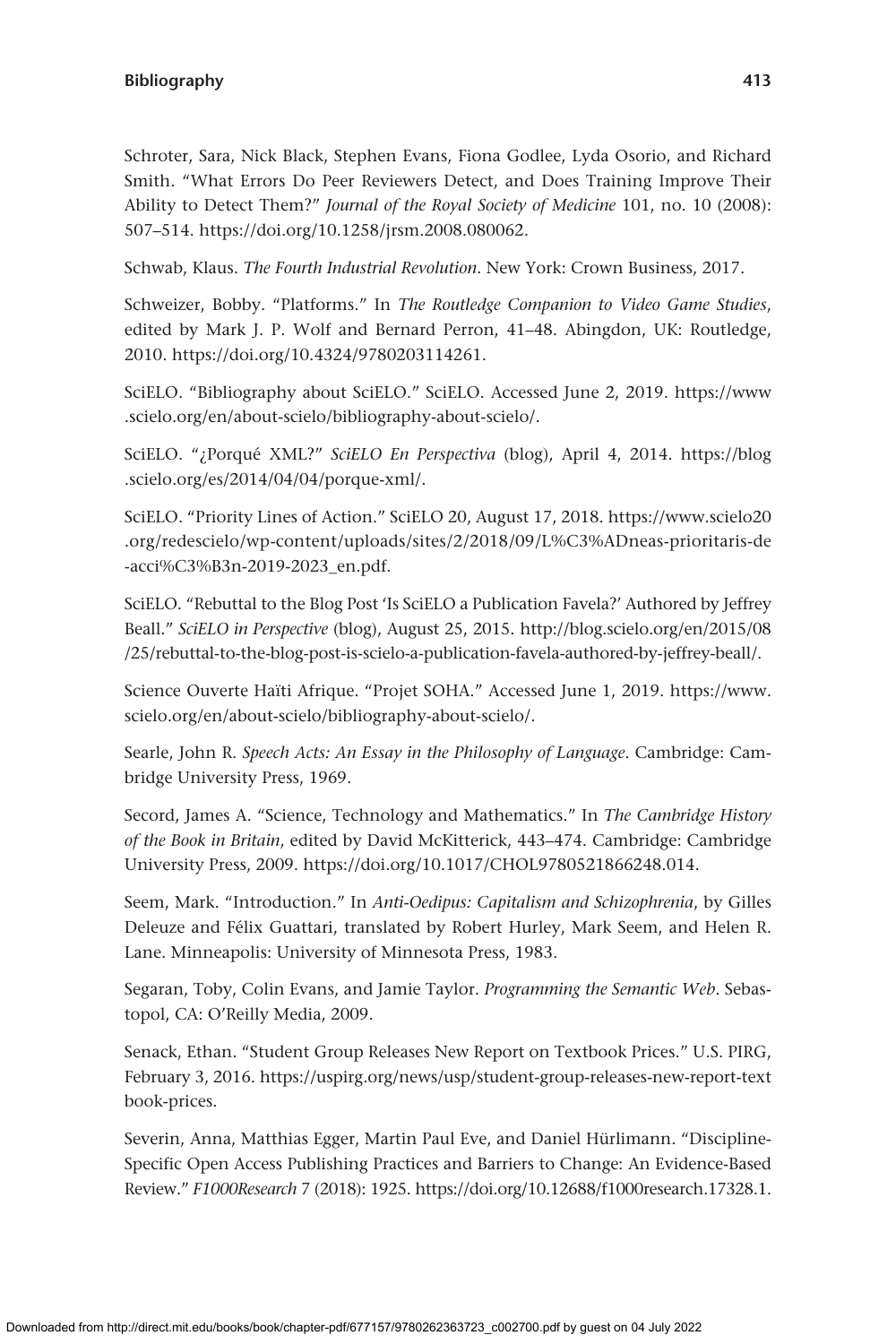Seville, Catherine. "The Statute of Anne: Rhetoric and Reception in the Nineteenth Century." *Houston Law Review* 47 (2011): 819–875.

Shapin, Steven, and Simon Schaffer. *Leviathan and the Air-Pump: Hobbes, Boyle, and the Experimental Life*. Princeton, NJ: Princeton University Press, 1985.

Shared Intelligence. "Access to Research: A Report to the Publishers Licensing Society and the Society of Chief Librarians," 2015. [https://www.pls.org.uk/media/199841](https://www.pls.org.uk/media/199841/Access-to-Research-final-report-Oct-2015.pdf) [/Access-to-Research-final-report-Oct-2015.pdf.](https://www.pls.org.uk/media/199841/Access-to-Research-final-report-Oct-2015.pdf)

Shashok, Karen. "Can Scientists and Their Institutions Become Their Own Open Access Publishers?" *arXiv:1701.02461*, January 10, 2017. [http://arxiv.org/abs/1701.02461.](http://arxiv.org/abs/1701.02461)

Sheffield, Rebecka T. "More than Acid-Free Folders: Extending the Concept of Preservation to Include the Stewardship of Unexplored Histories." *Library Trends* 64, no. 3 (2016): 572–584.<https://doi.org/10.1353/lib.2016.0001>.

Shenk, Timothy. "What Exactly Is Neoliberalism?" Dissent Magazine, April 2, 2015. [https://www.dissentmagazine.org/blog/booked-3-what-exactly-is-neoliberalism](https://www.dissentmagazine.org/blog/booked-3-what-exactly-is-neoliberalism-wendy-brown-undoing-the-demos) [-wendy-brown-undoing-the-demos](https://www.dissentmagazine.org/blog/booked-3-what-exactly-is-neoliberalism-wendy-brown-undoing-the-demos).

Shera, Jesse H. *Foundations of The Public Library—The Origins of The Public Library Movement In New England 1629–1855*. Chicago: University of Chicago Press, 1949.

Sherman, Brad, and Leanne Wiseman. "Fair Copy: Protecting Access to Scientific Information in Post-War Britain." *Modern Law Review* 73, no. 2 (2010): 240–261.

Shore, Elliott, and Heather Joseph. "Positive Changes for SPARC's Operating Structure." SPARC, June 17, 2014. [https://sparcopen.org/news/2014/positive-changes-for](https://sparcopen.org/news/2014/positive-changes-for-sparcs-operating-structure/) [-sparcs-operating-structure/.](https://sparcopen.org/news/2014/positive-changes-for-sparcs-operating-structure/)

SIDALC. "About." Alliance of Agricultural Information and Documentation Services of the Americas. Accessed May 12, 2019. [http://www.sidalc.net/en/aboutsidalc.](http://www.sidalc.net/en/aboutsidalc)

Siles, Ignacio. "From Online Filter to Web Format: Articulating Materiality and Meaning in the Early History of Blogs." *Social Studies of Science* 41, no. 5 (2011): 737–758.<https://doi.org/10.1177/0306312711420190>.

Smith, Arthur P. "The Journal as an Overlay on Preprint Databases." *Learned Publishing* 13, no. 1 (2000): 43–48.<https://doi.org/10.1087/09531510050145542>.

Smith, Gavin J. D. "Surveillance, Data and Embodiment: On the Work of Being Watched." *Body & Society* 22, no. 2 (2016): 108–139. [https://doi.org/10.1177/1357034X](https://doi.org/10.1177/1357034X15623622) [15623622.](https://doi.org/10.1177/1357034X15623622)

Smith, Kevin L., and Katherine A. Dickson, eds. *Open Access and the Future of Scholarly Communication: Implementation*. Creating the 21st-Century Academic Library 10. Lanham, MD: Rowman & Littlefield, 2017.

Smith, Linda Tuhiwai. *Decolonizing Methodologies: Research and Indigenous Peoples*. London: Zed Books, 2012.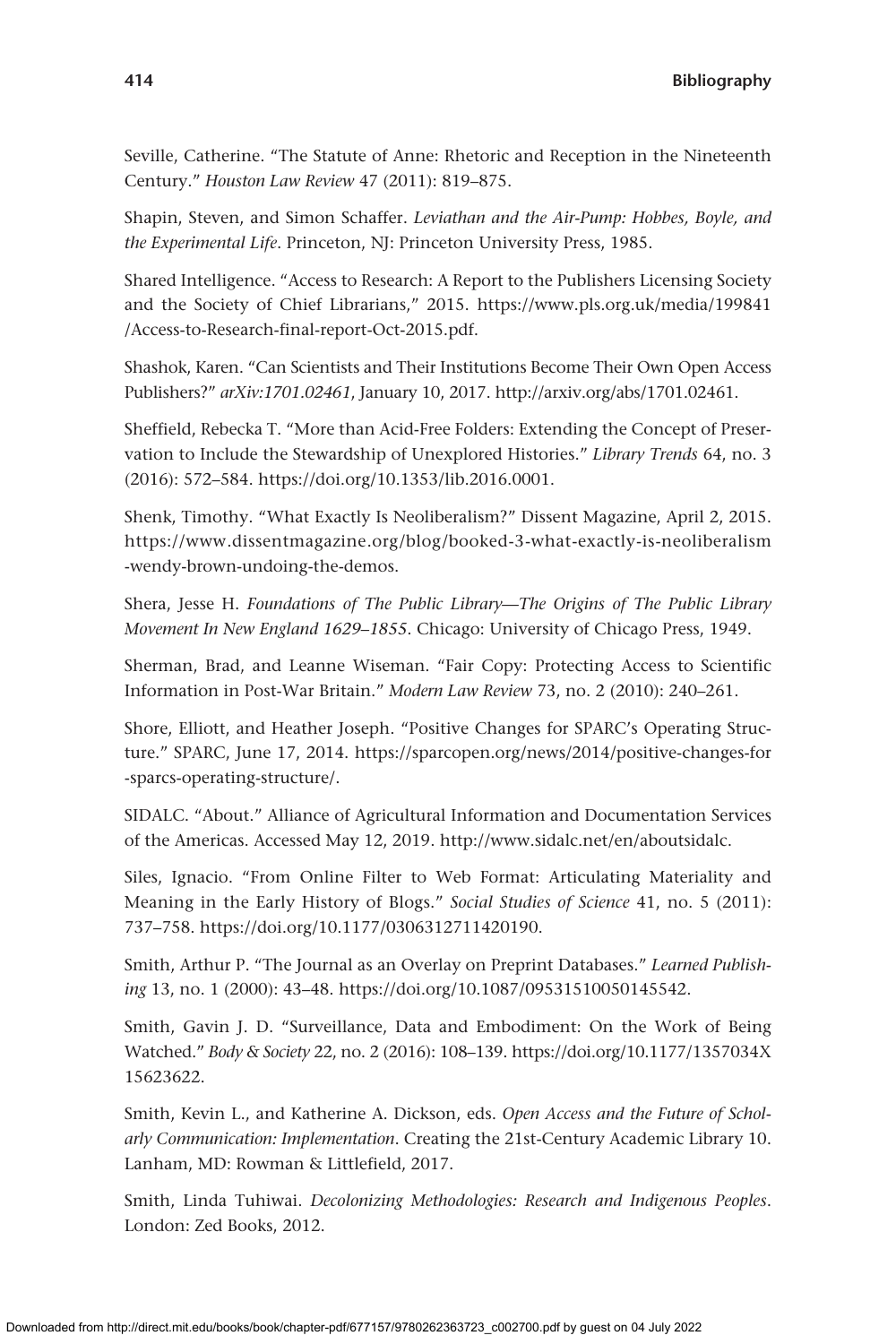Smith, Pamela H. *The Body of the Artisan*. Chicago: University of Chicago Press, 2004.

Speck, Bruce W., ed. *Publication Peer Review: An Annotated Bibliography*. Westport, CT: Greenwood Press, 1993.

SpringerNature. "Prospectus Dated April 25, 2018," 2018.

Srnicek, Nick. *Platform Capitalism*. Theory Redux. Cambridge: Polity, 2017.

Star, Susan Leigh. "The Ethnography of Infrastructure." *American Behavioral Scientist* 43, no. 3 (1999): 377–391. <https://doi.org/10.1177/00027649921955326>.

Star, Susan Leigh, and Karen Ruhleder. "Steps toward an Ecology of Infrastructure: Design and Access for Large Information Spaces." *Information Systems Research* 7, no. 1 (1996): 111–134. [https://doi.org/10.1287/isre.7.1.111.](https://doi.org/10.1287/isre.7.1.111)

Starr, Joan. "Libraries and National Security: An Historical Review." *First Monday* 9, no. 12 (2004).<https://doi.org/10.5210/fm.v9i12.1198>.

Stephen, Bijan. "Kickstarter Will Not Voluntarily Recognize Its Employee Union." The Verge, May 15, 2019. [https://www.theverge.com/2019/5/15/18627052/kickstarter](https://www.theverge.com/2019/5/15/18627052/kickstarter-union-nlrb-election) [-union-nlrb-election.](https://www.theverge.com/2019/5/15/18627052/kickstarter-union-nlrb-election)

Sterne, Jonathan. *MP3: The Meaning of a Format*. Durham, NC: Duke University Press, 2012.

Stoler, Ann Laura. *Along the Archival Grain: Epistemic Anxieties and Colonial Common Sense*. Princeton, NJ: Princeton University Press, 2009.

Straumsheim, Carl. "Amid Declining Book Sales, University Presses Search for New Ways to Measure Success." Inside Higher Ed, August 1, 2016. [https://www](https://www.insidehighered.com/news/2016/08/01/amid-declining-book-sales-university-presses-search-new-ways-measure-success) [.insidehighered.com/news/2016/08/01/amid-declining-book-sales-university-presses](https://www.insidehighered.com/news/2016/08/01/amid-declining-book-sales-university-presses-search-new-ways-measure-success) [-search-new-ways-measure-success](https://www.insidehighered.com/news/2016/08/01/amid-declining-book-sales-university-presses-search-new-ways-measure-success).

Stuller, W. Stuart. "High School Academic Freedom: The Evolution of a Fish Out of Water." *Nebraska Law Review* 77, no. 2 (1998): 301–343.

Suber, Peter. *Open Access*. Essential Knowledge Series. Cambridge, MA: The MIT Press, 2012.<http://bit.ly/oa-book>.

Suber, Peter. Open Access When Authors Are Paid." *SPARC Open Access Newsletter*, no. 68 (December 2, 2003). [http://dash.harvard.edu/handle/1/4552040.](http://dash.harvard.edu/handle/1/4552040)

Suber, Peter. "The Taxpayer Argument for Open Access." *SPARC Open Access Newsletter*, no. 65 (September 4, 2003). [http://dash.harvard.edu/handle/1/4725013.](http://dash.harvard.edu/handle/1/4725013)

Suber, Peter. "Timeline." Open Access Directory. Accessed May 31, 2019. [http://oad](http://oad.simmons.edu/oadwiki/Timeline) [.simmons.edu/oadwiki/Timeline.](http://oad.simmons.edu/oadwiki/Timeline)

Suber, Peter, Patrick O. Brown, Diane Cabell, Aravinda Chakravarti, Barbara Cohen, Tony Delamothe, Michael Eisen, et al. "Bethesda Statement on Open Access Publishing," 2003. [http://dash.harvard.edu/handle/1/4725199.](http://dash.harvard.edu/handle/1/4725199)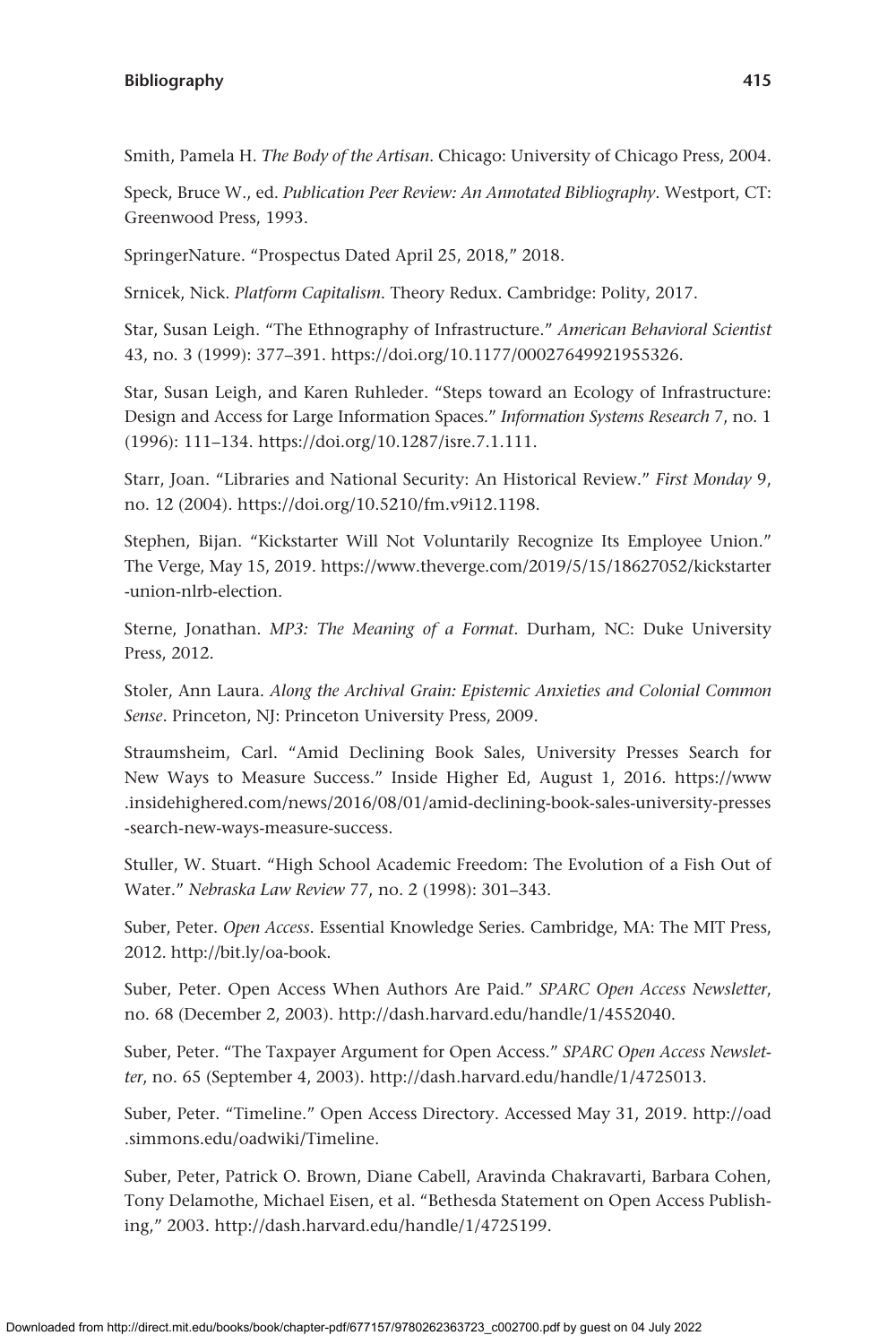Sulistyo-Basuki, L. "The Rise and Growth of Libraries in Pre-War Indonesia." *Library History* 14, no. 1 (1998): 55–64. <https://doi.org/10.1179/lib.1998.14.1.55>.

Takats, Sean. "A Digital Humanities Tenure Case, Part 2: Letters and Committees." *The Quintessence of Ham* (blog), February 7, 2013. [http://quintessenceofham.org](http://quintessenceofham.org/2013/02/07/a-digital-humanities-tenure-case-part-2-letters-and-committees/) [/2013/02/07/a-digital-humanities-tenure-case-part-2-letters-and-committees/.](http://quintessenceofham.org/2013/02/07/a-digital-humanities-tenure-case-part-2-letters-and-committees/)

Tauberer, Joshua. *What Is RDF and What Is It Good For?* 2014. Reprint, Github, 2008. <https://github.com/JoshData/rdfabout>.

Taylor, Diana. *The Archive and the Repertoire: Performing Cultural Memory in the Americas*. Durham, NC: Duke University Press, 2003.

Taylor, Mike. "Academic Publishers Have Become the Enemies of Science." *The Guardian*, January 16, 2012, sec. Science. [https://www.theguardian.com/science/2012/jan](https://www.theguardian.com/science/2012/jan/16/academic-publishers-enemies-science) [/16/academic-publishers-enemies-science.](https://www.theguardian.com/science/2012/jan/16/academic-publishers-enemies-science)

Taylor, Mike. "Christy Collins, Mother and M-CM Patient Advocate." *Who Needs Access? You Need Access!* (blog), April 26, 2012. [https://whoneedsaccess.org/2012/04](https://whoneedsaccess.org/2012/04/26/christy-collins-mother-and-m-cm-patient-advocate/) [/26/christy-collins-mother-and-m-cm-patient-advocate/.](https://whoneedsaccess.org/2012/04/26/christy-collins-mother-and-m-cm-patient-advocate/)

Teixeira da Silva, Jaime A., and Panagiotis Tsigaris. "What Value Do Journal Whitelists and Blacklists Have in Academia?" *Journal of Academic Librarianship* 44, no. 6 (2018): 781–792. <https://doi.org/10.1016/j.acalib.2018.09.017>.

Tennant, Jonathan P., Jonathan M. Dugan, Daniel Graziotin, Damien C. Jacques, François Waldner, Daniel Mietchen, Yehia Elkhatib, et al. "A Multi-Disciplinary Perspective on Emergent and Future Innovations in Peer Review." *F1000Research* 6 (2017): 1151.<https://doi.org/10.12688/f1000research.12037.3>.

Theimer, Kate. "Two Meanings of 'Archival Silences' and Their Implications." *ArchivesNext* (blog), March 27, 2012.

Theobald, Sally, Neal Brandes, Margaret Gyapong, Sameh El-Saharty, Enola Proctor, Theresa Diaz, Samuel Wanji, et al. "Implementation Research: New Imperatives and Opportunities in Global Health." *The Lancet* 392, no. 10160 (2018): 2214–2228. [https://doi.org/10.1016/S0140-6736\(18\)32205-0](https://doi.org/10.1016/S0140-6736(18)32205-0).

Thiede, Malina. "Preservation in Practice: A Survey of New York City Digital Humanities Researchers—In the Library with the Lead Pipe." *In the Library with the Lead Pipe* (blog), May 17, 2017. [http://inthelibrarywiththeleadpipe.org/2017/preservation-in](http://inthelibrarywiththeleadpipe.org/2017/preservation-in-practice-a-survey-of-new-york-city-digital-humanities-researchers/) [-practice-a-survey-of-new-york-city-digital-humanities-researchers/](http://inthelibrarywiththeleadpipe.org/2017/preservation-in-practice-a-survey-of-new-york-city-digital-humanities-researchers/).

Thomas, Deborah A. "Time and the Otherwise: Plantations, Garrisons and Being Human in the Caribbean." *Anthropological Theory* 16, no. 2–3 (2016): 177–200. <https://doi.org/10.1177/1463499616636269>.

Tkacz, Nathaniel. "From Open Source to Open Government: A Critique of Open Politics." *Ephemera: Theory and Politics in Organization* 12, no. 4 (2012): 386–405.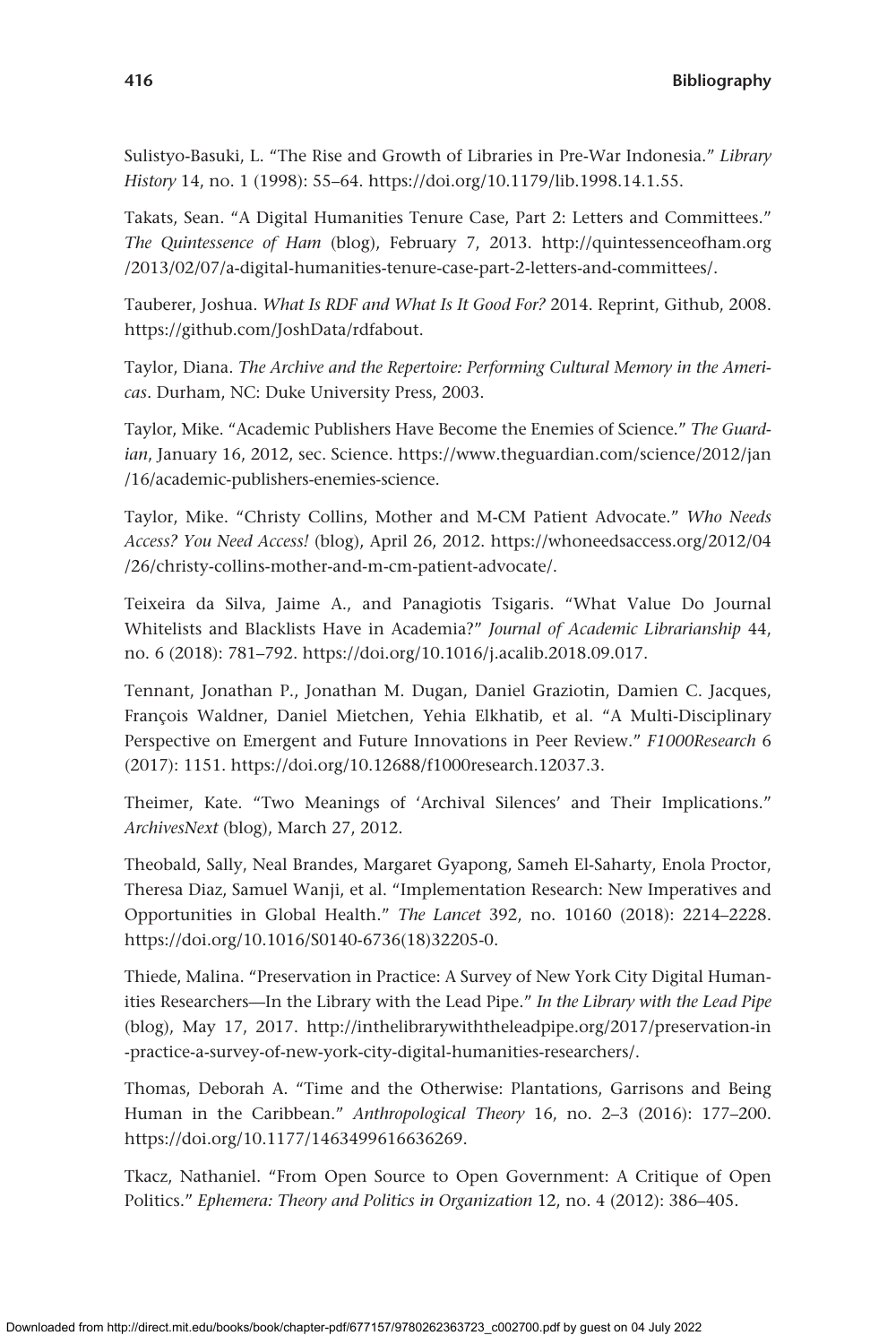Tlostanova, Madina V., and Walter D. Mignolo. *Learning to Unlearn: Decolonial Reflections from Eurasia and the Americas*. Columbus: Ohio State University Press, 2012.

Tobias, Manuela. "Comparing Facebook Data Use by Obama, Cambridge Analytica." PolitFact, March 22, 2018. [https://www.politifact.com/truth-o-meter/statements/2018](https://www.politifact.com/truth-o-meter/statements/2018/mar/22/meghan-mccain/comparing-facebook-data-use-obama-cambridge-analyt/) [/mar/22/meghan-mccain/comparing-facebook-data-use-obama-cambridge-analyt/.](https://www.politifact.com/truth-o-meter/statements/2018/mar/22/meghan-mccain/comparing-facebook-data-use-obama-cambridge-analyt/)

Toshkov, Dimiter. "The 'Global South' Is a Terrible Term. Don't Use It!" *RE-DESIGN* (blog), November 6, 2018. [http://re-design.dimiter.eu/?p](http://re-design.dimiter.eu/?p=969)=969.

Traue, J. E. "The Public Library Explosion in Colonial New Zealand." *Libraries & the Cultural Record* 42, no. 2 (2007): 151–164.

Traynor, Cath, Laura Foster, and Tobias Schonwetter. "Tensions Related to Openness in Researching Indigenous Peoples' Knowledge Systems and Intellectual Property Rights." In *Contextualizing Openness: Situating Open Science*, edited by Leslie Chan, Angela Okune, Becky Hillyer, Denisse Albornoz, and Alejandro Posada, 223–236. Ottawa, ON: University of Ottawa Press, 2019. [https://www.idrc.ca/en/book](https://www.idrc.ca/en/book/contextualizing-openness-situating-open-science) [/contextualizing-openness-situating-open-science.](https://www.idrc.ca/en/book/contextualizing-openness-situating-open-science)

Tribe, Laurence H. *American Constitutional Law*. 2nd ed. St. Paul, MN: West Academic Publishing, 1988.

Troll Covey, Denise. "Opening the Dissertation: Overcoming Cultural Calcification and Agoraphobia." *TripleC: Communication, Capitalism & Critique* 11, no. 2 (2013): 543–557.<https://doi.org/10.31269/triplec.v11i2.522>.

Tuana, Nancy. "The Speculum of Ignorance: The Women's Health Movement and Epistemologies of Ignorance." *Hypatia* 21, no. 3 (2006): 1–19. [https://doi.org/10](https://doi.org/10.1111/j.1527-2001.2006.tb01110.x) [.1111/j.1527-2001.2006.tb01110.x.](https://doi.org/10.1111/j.1527-2001.2006.tb01110.x)

Tuck, Eve, and K. Wayne Yang. "R-Words: Refusing Research." In *Humanizing Research: Decolonizing Qualitative Inquiry with Youth and Communities*, 223–248. London: SAGE, 2014.

UC Council of University Librarians. "Pathways to Open Access," February 27, 2018. [https://libraries.universityofcalifornia.edu/content/uc-libraries-release-pathways-oa](https://libraries.universityofcalifornia.edu/content/uc-libraries-release-pathways-oa-analysis) [-analysis.](https://libraries.universityofcalifornia.edu/content/uc-libraries-release-pathways-oa-analysis)

Underwood, Ted. *Distant Horizons: Digital Evidence and Literary Change*. Chicago: University of Chicago Press, 2019.

Underwood, Ted. "A Genealogy of Distant Reading." *Digital Humanities Quarterly* 11, no. 2 (2017). [http://www.digitalhumanities.org/dhq/vol/11/2/000317/000317](http://www.digitalhumanities.org/dhq/vol/11/2/000317/000317.html) [.html](http://www.digitalhumanities.org/dhq/vol/11/2/000317/000317.html).

UNESCO. "Fact Sheet Sub-Saharan Africa Strong Foundations: Early Childhood Care and Education." Accessed May 13, 2019. [https://en.unesco.org/gem-report/sites](https://en.unesco.org/gem-report/sites/gem-report/files/fact_sheet_ssa.pdf) [/gem-report/files/fact\\_sheet\\_ssa.pdf](https://en.unesco.org/gem-report/sites/gem-report/files/fact_sheet_ssa.pdf).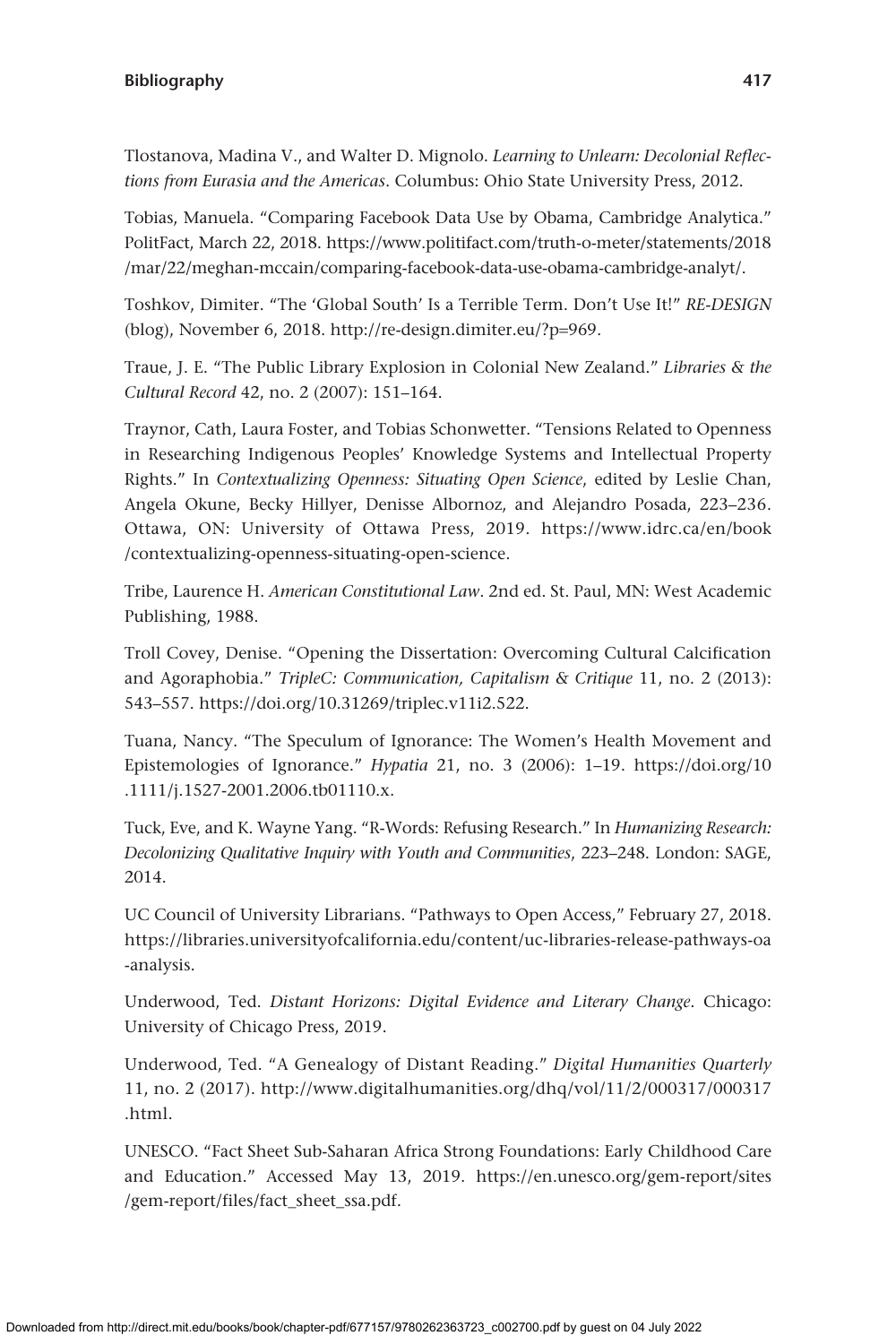United Nations. "Overview of OA in Latin America and the Caribbean." United Nations Educational, Scientific and Cultural Organization. Accessed May 12, 2019. [http://www.unesco.org/new/en/communication-and-information/portals-and](http://www.unesco.org/new/en/communication-and-information/portals-and-platforms/goap/access-by-region/latin-america-and-the-caribbean/) [-platforms/goap/access-by-region/latin-america-and-the-caribbean/.](http://www.unesco.org/new/en/communication-and-information/portals-and-platforms/goap/access-by-region/latin-america-and-the-caribbean/)

United Nations. "Sustainable Development Goals." UNDP. Accessed May 12, 2019. [https://www.undp.org/content/undp/en/home/sustainable-development-goals](https://www.undp.org/content/undp/en/home/sustainable-development-goals.html) [.html.](https://www.undp.org/content/undp/en/home/sustainable-development-goals.html)

United Nations Refugee Agency. "Figures at a Glance." UNHCR. Accessed April 29, 2019. [https://www.unhcr.org/figures-at-a-glance.html.](https://www.unhcr.org/figures-at-a-glance.html)

United States Court of Appeals. 598 F.2d 535, Cary, et al. v. Board of Education of Adams-Arapahoe School District, et al. (December 31, 1969).

United States of America. "U.S. Constitution: Article 1 Section 8." The U.S. Constitution Online, 2010. [http://www.usconstitution.net/xconst\\_A1Sec8.html?ModPage](http://www.usconstitution.net/xconst_A1Sec8.html?ModPagespeed=noscript) speed=[noscript](http://www.usconstitution.net/xconst_A1Sec8.html?ModPagespeed=noscript).

University of California Libraries. "Pay It Forward: Investigating a Sustainable Model of Open Access Article Processing Charges for Large North American Research Institutions." IATUL—International Association of University Libraries, June 30, 2016. [https://www.iatul.org/about/news/pay-it-forward-investigating-sustainable-model](https://www.iatul.org/about/news/pay-it-forward-investigating-sustainable-model-open-access-article-processing-charges) [-open-access-article-processing-charges.](https://www.iatul.org/about/news/pay-it-forward-investigating-sustainable-model-open-access-article-processing-charges)

University of California Press. "Luminos FAQ." Luminos OA. Accessed May 31, 2019. [https://www.luminosoa.org/site/faqs/#author-faqs-open-access.](https://www.luminosoa.org/site/faqs/#author-faqs-open-access)

Van de Sompel, Herbert, and Carl Lagoze. "The Santa Fe Convention of the Open Archives Initiative." *D-Lib Magazine* 6, no. 2 (2000). [https://doi.org/10.1045/february](https://doi.org/10.1045/february2000-vandesompel-oai) [2000-vandesompel-oai](https://doi.org/10.1045/february2000-vandesompel-oai).

Van Noorden, Richard. "Online Collaboration: Scientists and the Social Network." *Nature News* 512, no. 7513 (2014): 126. <https://doi.org/10.1038/512126a>.

Vasen, Federico. "The 'Ivory Tower' as Safe Bet: Science Policies and Research Evaluation in Mexico." *Education Policy Analysis Archives* 26, no. 96 (2018): 1–27. [https:](https://doi.org/10.14507/epaa.26.3594) [//doi.org/10.14507/epaa.26.3594.](https://doi.org/10.14507/epaa.26.3594)

Vélez-Cuartas, Gabriel, Diana Lucio-Arias, and Loet Leydesdorff. "Regional and Global Science: Publications from Latin America and the Caribbean in the SciELO Citation Index and the Web of Science." *El Profesional de La Información* 25, no. 1 (2016).<https://doi.org/10.3145/epi.2016.ene.05>.

Vessuri, Hebe, Jean-Claude Guédon, and Ana María Cetto. "Excellence or Quality? Impact of the Current Competition Regime on Science and Scientific Publishing in Latin America and Its Implications for Development." *Current Sociology* 62, no. 5 (2014): 647–665. [https://doi.org/10.1177/0011392113512839.](https://doi.org/10.1177/0011392113512839)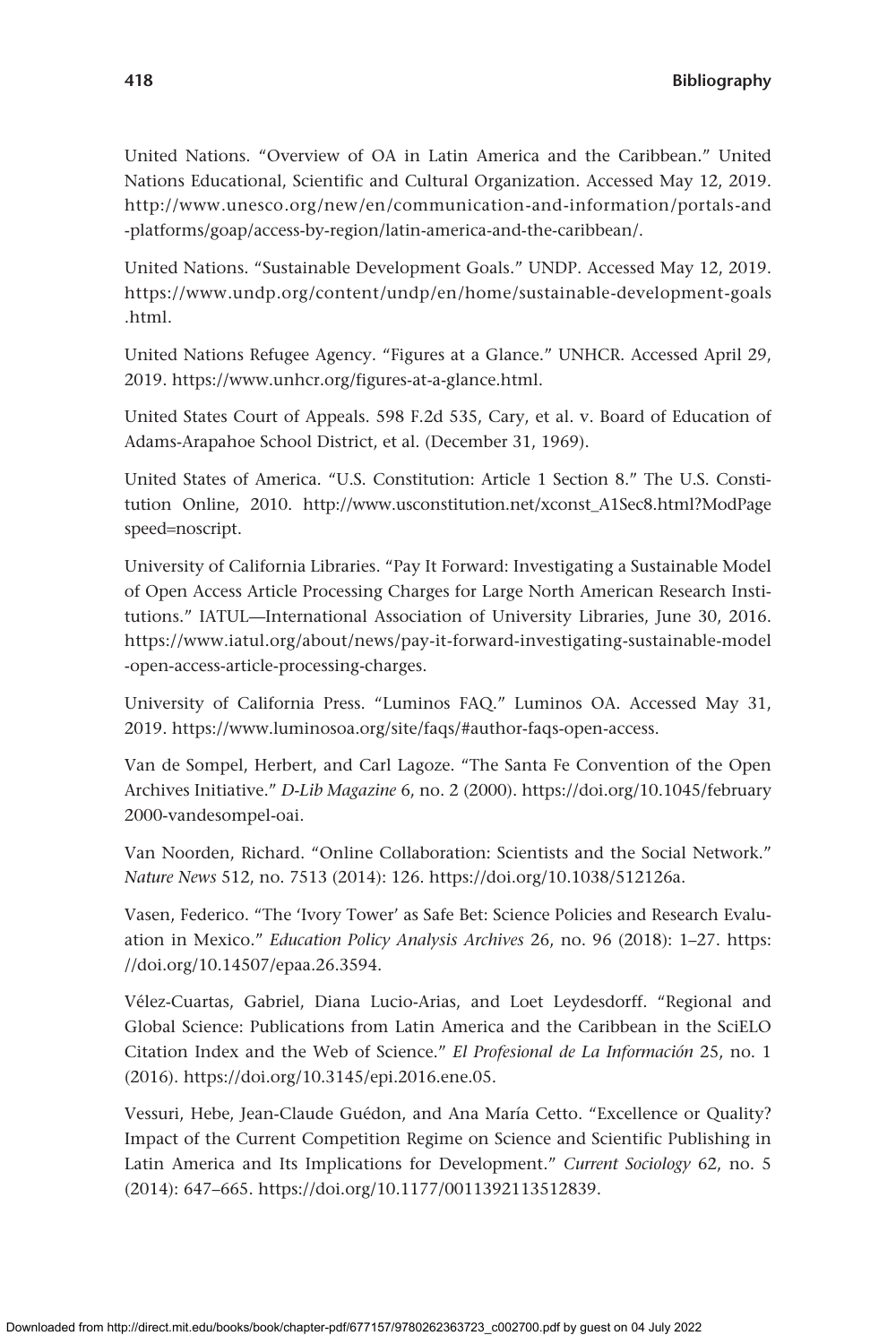Visvanathan, Shiv. "The Search for Cognitive Justice." India Seminar, 2009. [http:](http://www.india-seminar.com/2009/597/597_shiv_visvanathan.htm) [//www.india-seminar.com/2009/597/597\\_shiv\\_visvanathan.htm](http://www.india-seminar.com/2009/597/597_shiv_visvanathan.htm).

Wallerstein, Immanuel Maurice. *World-Systems Analysis: An Introduction*. Durham, NC: Duke University Press, 2004.

Waltham, Mary. "What Do Society and Association Members Really Want?" *Learned Publishing* 21, no. 1 (2008): 7–14.<https://doi.org/10.1087/095315108X247294>.

Ware, Mark. "Peer Review in Scholarly Journals: Perspective of the Scholarly Community—Results from an International Study." *Information Services & Use* 28 (2008): 109–112.<https://doi.org/10.3233/ISU-2008-0568>.

Wasserman, Howard. "SSRN Postings and Copyright." PrawfsBlawg, July 15, 2016. [https://prawfsblawg.blogs.com/prawfsblawg/2016/07/ssrn-postings-and-copyright.html.](https://prawfsblawg.blogs.com/prawfsblawg/2016/07/ssrn-postings-and-copyright.html)

Waterhouse, Penny. "Homes for Local Radical Action: The Position and Role of Local Umbrella Groups." National Coalition for Independent Action, Inquiry into the Future of Voluntary Services, June 2014. [http://www.independentaction.net/wp](http://www.independentaction.net/wp-content/uploads/sites/8/2014/08/Role-of-local-umbrella-groups-final.pdf) [-content/uploads/sites/8/2014/08/Role-of-local-umbrella-groups-final.pdf](http://www.independentaction.net/wp-content/uploads/sites/8/2014/08/Role-of-local-umbrella-groups-final.pdf).

Watts, Iain P. "'We Want No Authors': William Nicholson and the Contested Role of the Scientific Journal in Britain, 1797–1813." *The British Journal for the History of Science* 47, no. 3 (2014): 397–419.<https://doi.org/10.1017/S0007087413000964>.

Weinberger, David. "Library as Platform." Library Journal, September 4, 2012. <https://lj.libraryjournal.com/2012/09/future-of-libraries/by-david-weinberger/>.

Weller, Ann C. "Editorial Peer Review: Its Strengths and Weaknesses." *Journal of the Medical Library Association* 90, no. 1 (2002): 115.

Weller, Martin. *The Battle for Open: How Openness Won and Why It Doesn't Feel Like Victory*. London: Ubiquity Press, 2014. <https://doi.org/10.5334/bam>.

Wellmon, Chad. *Organizing Enlightenment: Information Overload and the Invention of the Modern Research University*. Baltimore, MD: Johns Hopkins University Press, 2015.

West, Jevin D., Jennifer Jacquet, Molly M. King, Shelley J. Correll, and Carl T. Bergstrom. "The Role of Gender in Scholarly Authorship." *PLOS ONE* 8, no. 7 (2013): e66212. [https://doi.org/10.1371/journal.pone.0066212.](https://doi.org/10.1371/journal.pone.0066212)

"Who Needs Access? You Need Access!" Accessed April 21, 2016. [https://whoneed](https://whoneedsaccess.org/) [saccess.org/.](https://whoneedsaccess.org/)

Whyte, Kyle Powys. "Systematic Discrimination in Peer Review: Some Reflections." Daily Nous, May 7, 2017. [http://dailynous.com/2017/05/07/systematic-discrimination](http://dailynous.com/2017/05/07/systematic-discrimination-peer-review-reflections/) [-peer-review-reflections/.](http://dailynous.com/2017/05/07/systematic-discrimination-peer-review-reflections/)

Wiegand, Wayne. *Part of Our Lives: A People's History of the American Public Library*. Oxford: Oxford University Press, 2015.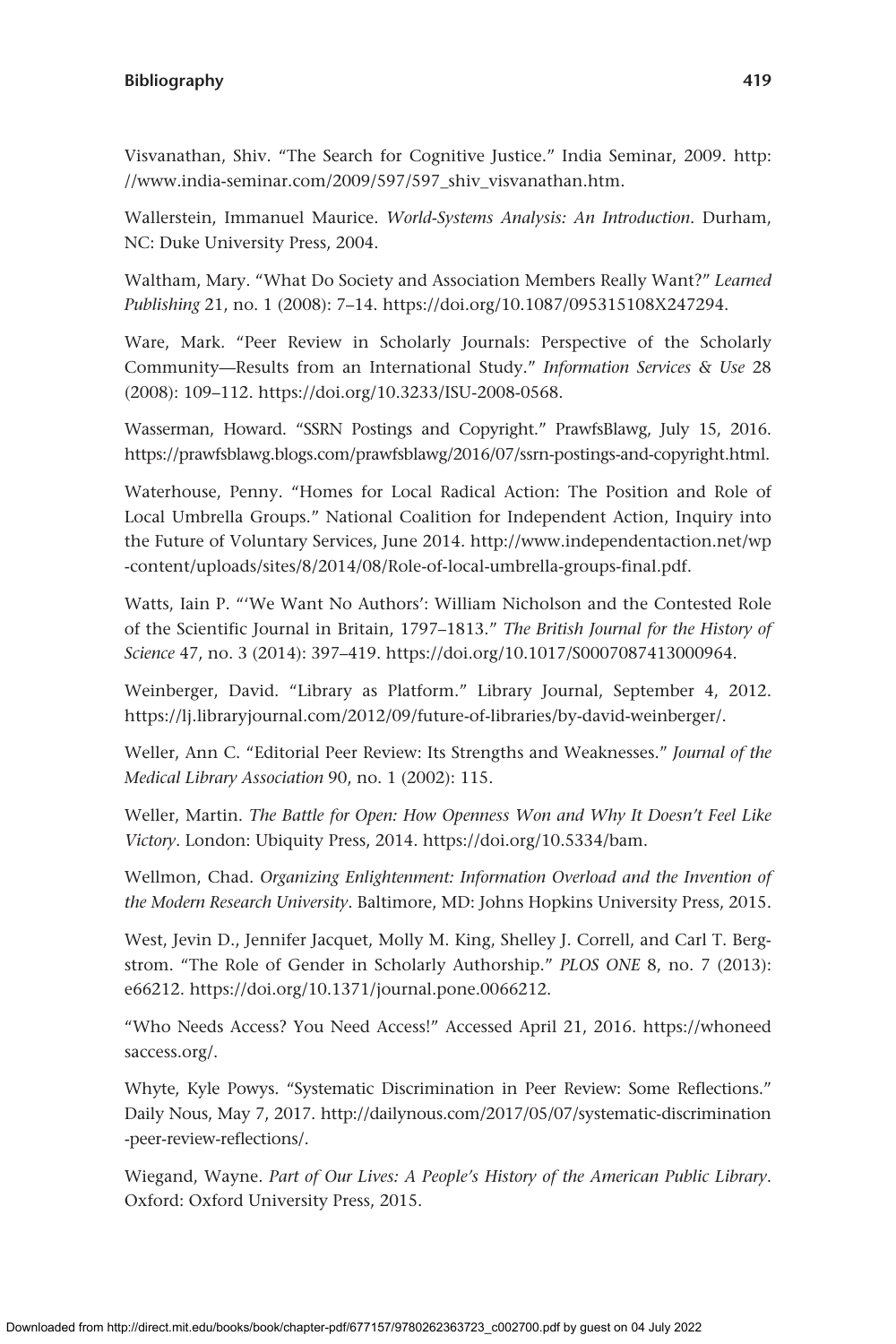Williams, Mita. "Why I Think Faculty and Librarians Should Not Host Their Work on Academic.Edu or Researchgate.Com," November 20, 2015. [http://librarian](http://librarian.newjackalmanac.ca/2015/11/why-i-think-faculty-and-librarians.html) [.newjackalmanac.ca/2015/11/why-i-think-faculty-and-librarians.html.](http://librarian.newjackalmanac.ca/2015/11/why-i-think-faculty-and-librarians.html)

Willinsky, John. *The Access Principle: The Case for Open Access to Research and Scholarship*. Digital Libraries and Electronic Publishing. Cambridge, MA: The MIT Press, 2006.

Willinsky, John. *The Intellectual Properties of Learning: A Prehistory from Saint Jerome to John Locke*. Chicago: University of Chicago Press, 2017.

Wilsdon, James. "Independent Review of the Role of Metrics in Research Assessment," 2015. [http://dx.doi.org/10.4135/9781473978782.](http://dx.doi.org/10.4135/9781473978782)

Windle, Joel. "Hidden Features in Global Knowledge Production: (Re)Positioning Theory and Practice in Academic Writing." *Revista Brasileira de Linguística Aplicada* 17, no. 2 (2017): 355–378. [https://doi.org/10.1590/1984-6398201610966.](https://doi.org/10.1590/1984-6398201610966)

Winn, Joss. "Mass Intellectuality." *Josswinn.Org* (blog), June 4, 2014. [https://josswinn](https://josswinn.org/2014/06/04/mass-intellectuality/) [.org/2014/06/04/mass-intellectuality/.](https://josswinn.org/2014/06/04/mass-intellectuality/)

Winn, Joss, and Richard Hall, eds. *Mass Intellectuality and Democratic Leadership in Higher Education*. London: Bloomsbury, 2017.

Wolff, Christine, Alisa Rod, and Roger Schonfeld. "Ithaka S+R US Faculty Survey 2015." New York: Ithaka S+R, April 4, 2016. [https://doi.org/10.18665/sr.277685.](https://doi.org/10.18665/sr.277685)

Woodward, Colin. "Huge Number of Maine Public Records Have Likely Been Destroyed." *Press Herald* (blog), December 30, 2018. [https://www.pressherald.com](https://www.pressherald.com/2018/12/30/huge-number-of-maine-public-records-have-likely-been-destroyed/) [/2018/12/30/huge-number-of-maine-public-records-have-likely-been-destroyed/.](https://www.pressherald.com/2018/12/30/huge-number-of-maine-public-records-have-likely-been-destroyed/)

Woolhouse, R. S. *Locke: A Biography*. Cambridge: Cambridge University Press, 2007.

Working Group on Expanding Access to Published Research Findings ("Finch Group"). "Accessibility, Sustainability, Excellence: How to Expand Access to Research Publications," August 20, 2012. <https://doi.org/10.2436/20.1501.01.187>.

Worstall, Tim. "Facebook Is Free Therefore It Is You Getting Sold." Forbes, November 10, 2012. [https://www.forbes.com/sites/timworstall/2012/11/10/facebook-is-free](https://www.forbes.com/sites/timworstall/2012/11/10/facebook-is-free-therefore-it-is-you-getting-sold/) [-therefore-it-is-you-getting-sold/](https://www.forbes.com/sites/timworstall/2012/11/10/facebook-is-free-therefore-it-is-you-getting-sold/).

Wouters, Paul Franciscus. "The Citation Culture." PhD diss., University of Amsterdam, 1999.

Wouters, Paul, Zohreh Zahedi, and Rodrigo Costas. "Social Media Metrics for New Research Evaluation." In *Springer Handbook of Science and Technology Indicators*, edited by Wolfgang Glanzel, Henk F. Moed, Ulrich Schmoch, and Michael Thelwall. Berlin: Springer International Publishing, 2019.

Wulf, Karin, and Alice Meadows. "Seven Things Every Researcher Should Know About Scholarly Publishing." The Scholarly Kitchen, March 21, 2016. [https:](https://scholarlykitchen.sspnet.org/2016/03/21/seven-things-every-researcher-should-know-about-scholarly-publishing/)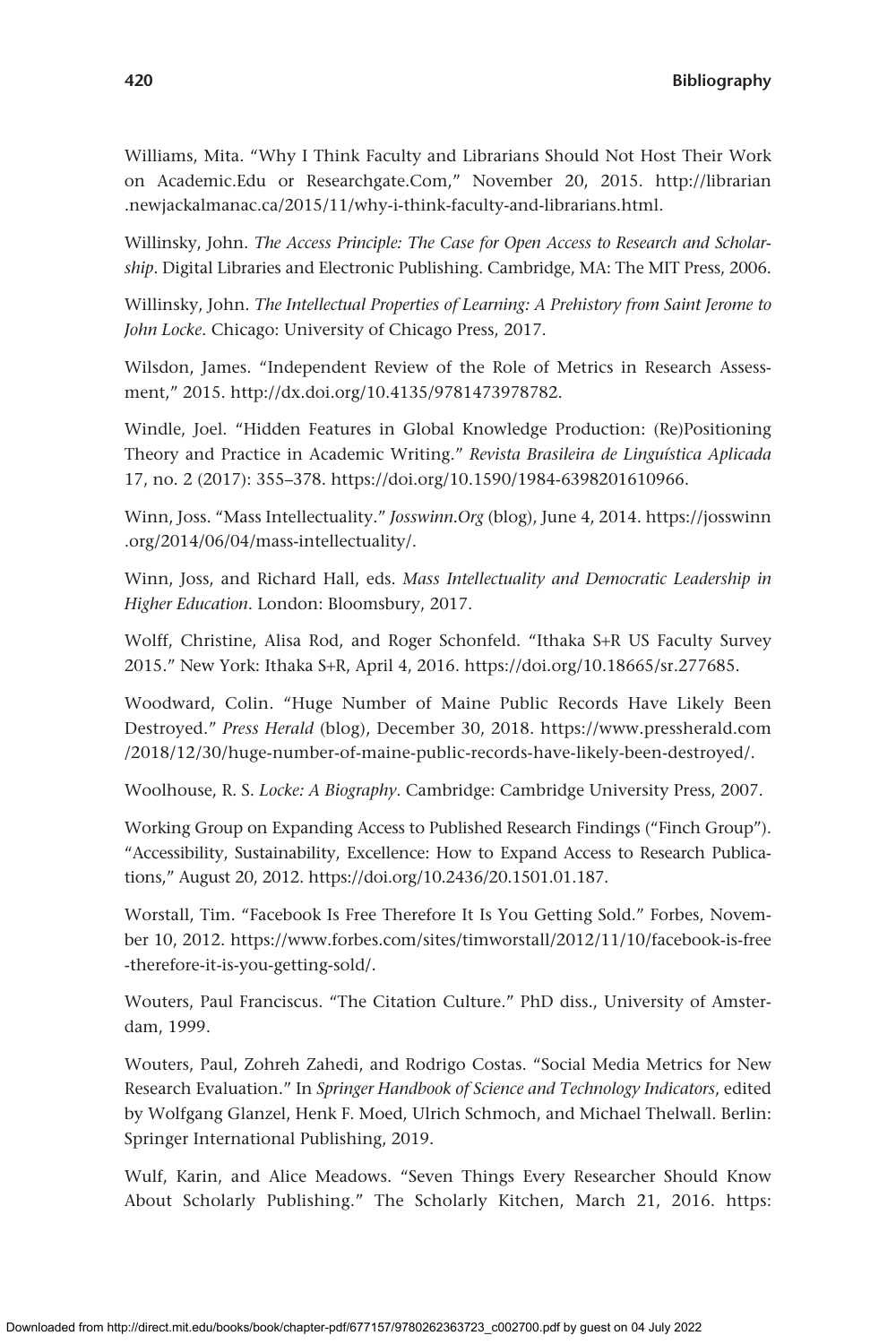[//scholarlykitchen.sspnet.org/2016/03/21/seven-things-every-researcher-should](https://scholarlykitchen.sspnet.org/2016/03/21/seven-things-every-researcher-should-know-about-scholarly-publishing/) [-know-about-scholarly-publishing/](https://scholarlykitchen.sspnet.org/2016/03/21/seven-things-every-researcher-should-know-about-scholarly-publishing/).

Yankah, Kwesi. "African Folk and the Challenges of a Global Lore." *Africa Today* 46, no. 2 (1999): 9–27.<https://doi.org/10.1353/at.1999.0017>.

*Year Book of the Royal Society of London*. London: Harrisons and Sons, 1908.

Young, Iris Marion. "Responsibility and Global Justice: A Social Connection Model." *Social Philosophy and Policy* 23, no. 1 (2006): 102. [https://doi.org/10.1017](https://doi.org/10.1017/S0265052506060043) [/S0265052506060043.](https://doi.org/10.1017/S0265052506060043)

Zajko, Mike. "The Copyright Surveillance Industry." *Media and Communication* 3, no. 2 (2015): 42. [https://doi.org/10.17645/mac.v3i2.270.](https://doi.org/10.17645/mac.v3i2.270)

Zanetti, Cristiano. *Janello Torriani and the Spanish Empire: A Vitruvian Artisan at the Dawn of the Scientific Revolution*. Nuncius Series: Studies and Sources in the Material and Visual History of Science, volume 2. Leiden: Brill, 2017.

Žarkov, Dubravka. "On Intellectual Labour and Neoliberalism in Academia—Or, in Praise of Reviewers." *European Journal of Women's Studies* 22, no. 3 (2015): 269–273. <https://doi.org/10.1177/1350506815591920>.

Zenodo. "Zenodo—Research. Shared." Accessed June 4, 2019. [https://zenodo.org/.](https://zenodo.org/)